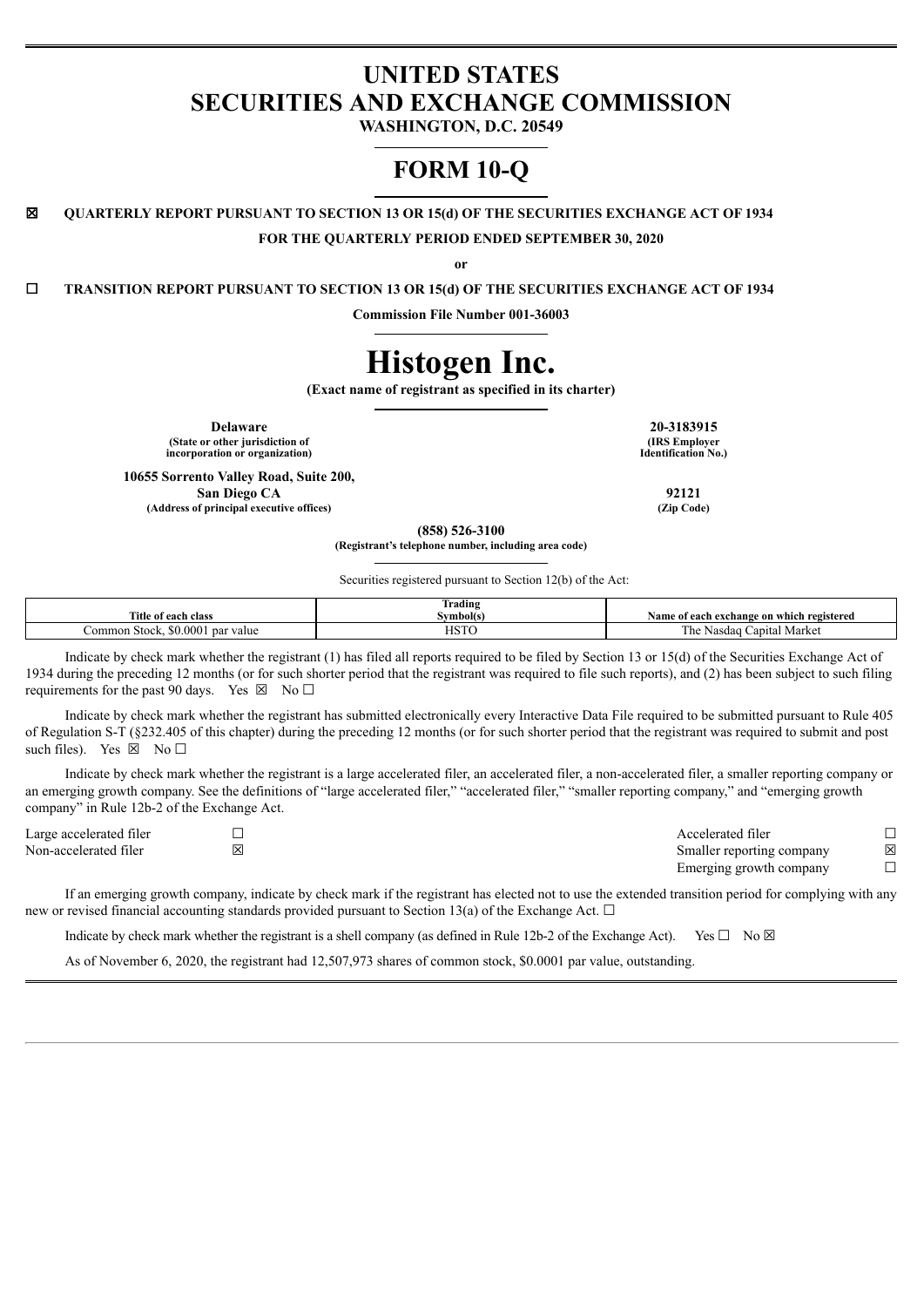## **Histogen Inc.**

## **FORM 10-Q**

## **TABLE OF CONTENTS**

## **PART I - FINANCIAL [INFORMATION](#page-2-0)**

| Item 1.           | <b>Condensed Consolidated Financial Statements (unaudited)</b>                                      |    |
|-------------------|-----------------------------------------------------------------------------------------------------|----|
|                   | <b>Condensed Consolidated Balance Sheets</b>                                                        |    |
|                   | <b>Condensed Consolidated Statements of Operations</b>                                              |    |
|                   | Condensed Consolidated Statements of Convertible Preferred Stock and Stockholders' Equity (Deficit) |    |
|                   | <b>Condensed Consolidated Statements of Cash Flows</b>                                              |    |
|                   | <b>Notes to Condensed Consolidated Financial Statements</b>                                         | 8  |
| Item 2.           | <u>Management's Discussion and Analysis of Financial Condition and Results of Operations</u>        | 27 |
| Item 3.           | Quantitative and Qualitative Disclosures About Market Risk                                          | 38 |
| Item 4.           | <b>Controls and Procedures</b>                                                                      | 39 |
|                   | <b>PART II - OTHER INFORMATION</b>                                                                  | 41 |
| Item 1.           | <b>Legal Proceedings</b>                                                                            | 41 |
| Item 1A.          | <b>Risk Factors</b>                                                                                 |    |
| Item 2.           | <b>Unregistered Sales of Equity Securities</b>                                                      | 67 |
| Item 3.           | <b>Defaults Upon Senior Securities</b>                                                              | 67 |
| Item 4.           | <b>Mine Safety Disclosures</b>                                                                      | 67 |
| Item 5.           | <b>Other Information</b>                                                                            | 67 |
| Item 6.           | <b>Exhibits</b>                                                                                     | 68 |
| <b>Signatures</b> |                                                                                                     | 69 |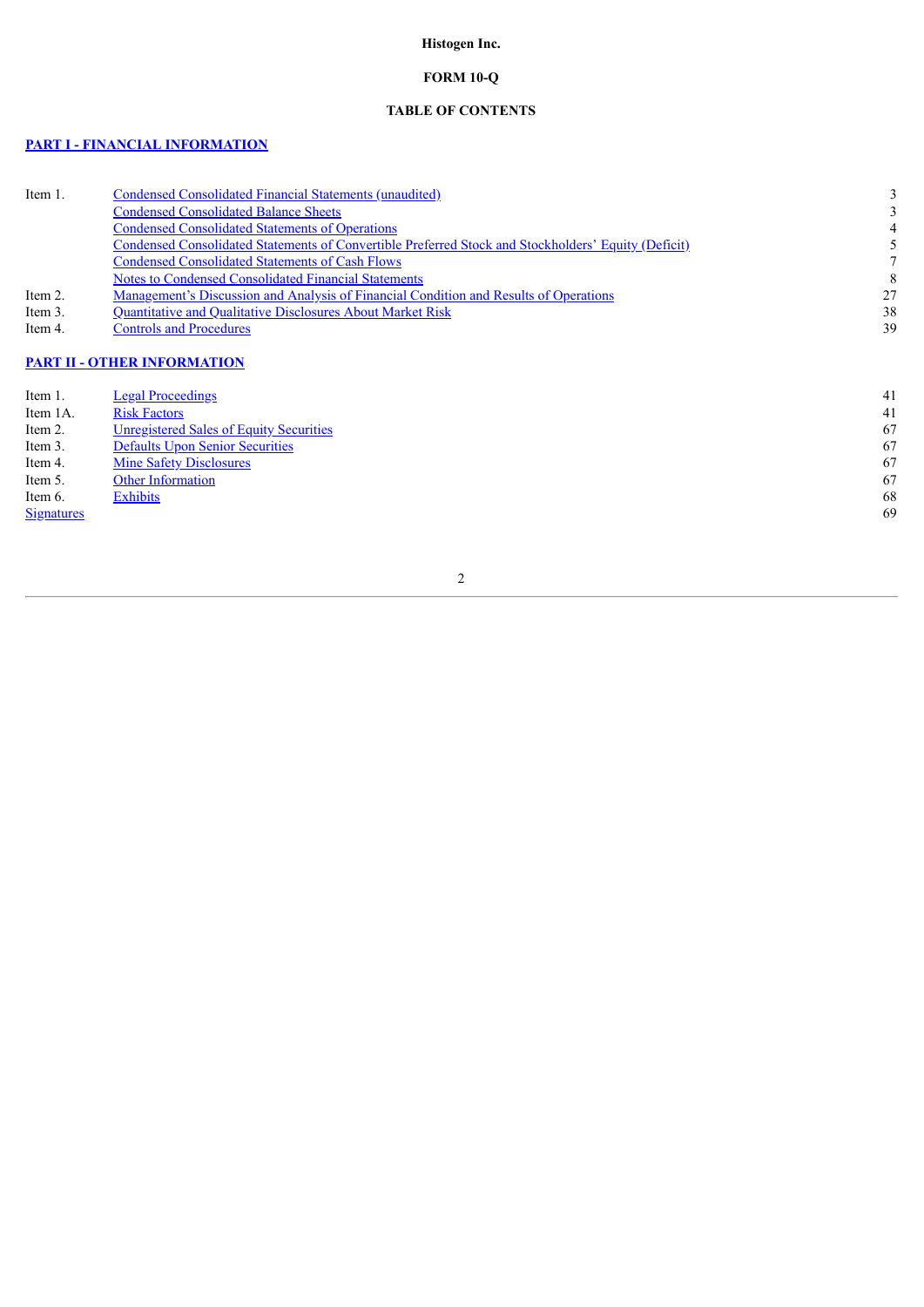## <span id="page-2-1"></span><span id="page-2-0"></span>**PART I - FINANCIAL INFORMATION ITEM 1. FINANCIAL STATEMENTS**

#### **HISTOGEN INC. AND SUBSIDIARIES CONDENSED CONSOLIDATED BALANCE SHEETS (In thousands, except share and per share amounts)**

<span id="page-2-2"></span>

|                                                                                                                                                                                                                                                                                                                                                                                         |              | September 30,<br>2020 | December 31,<br>2019 |           |
|-----------------------------------------------------------------------------------------------------------------------------------------------------------------------------------------------------------------------------------------------------------------------------------------------------------------------------------------------------------------------------------------|--------------|-----------------------|----------------------|-----------|
|                                                                                                                                                                                                                                                                                                                                                                                         |              | (unaudited)           |                      |           |
| <b>Assets</b>                                                                                                                                                                                                                                                                                                                                                                           |              |                       |                      |           |
| Current assets:                                                                                                                                                                                                                                                                                                                                                                         |              |                       |                      |           |
| Cash and cash equivalents                                                                                                                                                                                                                                                                                                                                                               | $\mathbb{S}$ | 6,649                 | $\$$                 | 2,065     |
| Restricted cash                                                                                                                                                                                                                                                                                                                                                                         |              | 10                    |                      | 10        |
| Accounts receivable, net                                                                                                                                                                                                                                                                                                                                                                |              | 171                   |                      | 110       |
| Inventories                                                                                                                                                                                                                                                                                                                                                                             |              | 453                   |                      | 106       |
| Prepaid and other current assets                                                                                                                                                                                                                                                                                                                                                        |              | 699                   |                      | 167       |
| Total current assets                                                                                                                                                                                                                                                                                                                                                                    |              | 7,982                 |                      | 2,458     |
| Restricted cash                                                                                                                                                                                                                                                                                                                                                                         |              | 250                   |                      |           |
| Property and equipment, net                                                                                                                                                                                                                                                                                                                                                             |              | 295                   |                      | 320       |
| Right-of-use assets                                                                                                                                                                                                                                                                                                                                                                     |              | 4,334                 |                      | 95        |
| Other assets                                                                                                                                                                                                                                                                                                                                                                            |              | 1,091                 |                      | 69        |
| Total assets                                                                                                                                                                                                                                                                                                                                                                            | \$           | 13,952                | $\mathbb S$          | 2,942     |
| Liabilities, Convertible Preferred Stock and Stockholders' Equity (Deficit)                                                                                                                                                                                                                                                                                                             |              |                       |                      |           |
| Current liabilities:                                                                                                                                                                                                                                                                                                                                                                    |              |                       |                      |           |
| Accounts payable                                                                                                                                                                                                                                                                                                                                                                        | \$           | 1,130                 | \$                   | 808       |
| Accrued liabilities                                                                                                                                                                                                                                                                                                                                                                     |              | 553                   |                      | 446       |
| Current portion of Paycheck Protection Program loan                                                                                                                                                                                                                                                                                                                                     |              | 39                    |                      |           |
| Current portion of lease liabilities                                                                                                                                                                                                                                                                                                                                                    |              |                       |                      | 108       |
| Current portion of deferred revenue                                                                                                                                                                                                                                                                                                                                                     |              | 103                   |                      | 19        |
| Total current liabilities                                                                                                                                                                                                                                                                                                                                                               |              | 1,825                 |                      | 1,381     |
| Noncurrent Paycheck Protection Program loan                                                                                                                                                                                                                                                                                                                                             |              | 428                   |                      |           |
| Noncurrent portion of lease liabilities                                                                                                                                                                                                                                                                                                                                                 |              | 4,749                 |                      |           |
| Noncurrent portion of deferred revenue                                                                                                                                                                                                                                                                                                                                                  |              | 123                   |                      | 138       |
| Other liabilities                                                                                                                                                                                                                                                                                                                                                                       |              | 315                   |                      | 321       |
| Total liabilities                                                                                                                                                                                                                                                                                                                                                                       |              | 7,440                 |                      | 1,840     |
| Commitments and contingencies (Note 10)                                                                                                                                                                                                                                                                                                                                                 |              |                       |                      |           |
| Convertible preferred stock, \$0.001 par value; no shares and 73,000,000 shares authorized<br>at September 30, 2020 and December 31, 2019, respectively; no shares and 5,046,154 shares<br>issued and outstanding at September 30, 2020 and December 31, 2019, respectively;<br>liquidation preference of \$0 and \$40,294 at September 30, 2020 and December 31, 2019,<br>respectively |              |                       |                      | 39,070    |
| <b>Stockholders' Equity (Deficit)</b>                                                                                                                                                                                                                                                                                                                                                   |              |                       |                      |           |
| Preferred stock, \$0.0001 par value; 10,000,000 shares and no shares authorized at<br>September 30, 2020 and December 31, 2019, respectively; no shares issued and outstanding<br>at September 30, 2020 and December 31, 2019                                                                                                                                                           |              |                       |                      |           |
| Common stock, \$0.0001 par value; 200,000,000 shares and 105,000,000 shares<br>authorized at September 30, 2020 and December 31, 2019, respectively; 12,487,973 shares<br>and 3,343,356 shares issued and outstanding at September 30, 2020 and                                                                                                                                         |              |                       |                      |           |
| December 31, 2019, respectively                                                                                                                                                                                                                                                                                                                                                         |              | $\mathbf{1}$          |                      |           |
| Additional paid-in capital                                                                                                                                                                                                                                                                                                                                                              |              | 66,638                |                      | 6,864     |
| Accumulated deficit                                                                                                                                                                                                                                                                                                                                                                     |              | (59, 194)             |                      | (43, 933) |
| Total Histogen Inc. stockholders' equity (deficit)                                                                                                                                                                                                                                                                                                                                      |              | 7,445                 |                      | (37,069)  |
| Noncontrolling interest                                                                                                                                                                                                                                                                                                                                                                 |              | (933)                 |                      | (899)     |
| Total equity (deficit)                                                                                                                                                                                                                                                                                                                                                                  |              | 6,512                 |                      | (37,968)  |
| Total liabilities, convertible preferred stock and stockholders' equity (deficit)                                                                                                                                                                                                                                                                                                       | $\$$         | 13,952                | \$                   | 2,942     |

*See accompanying notes to the unaudited condensed consolidated financial statements.*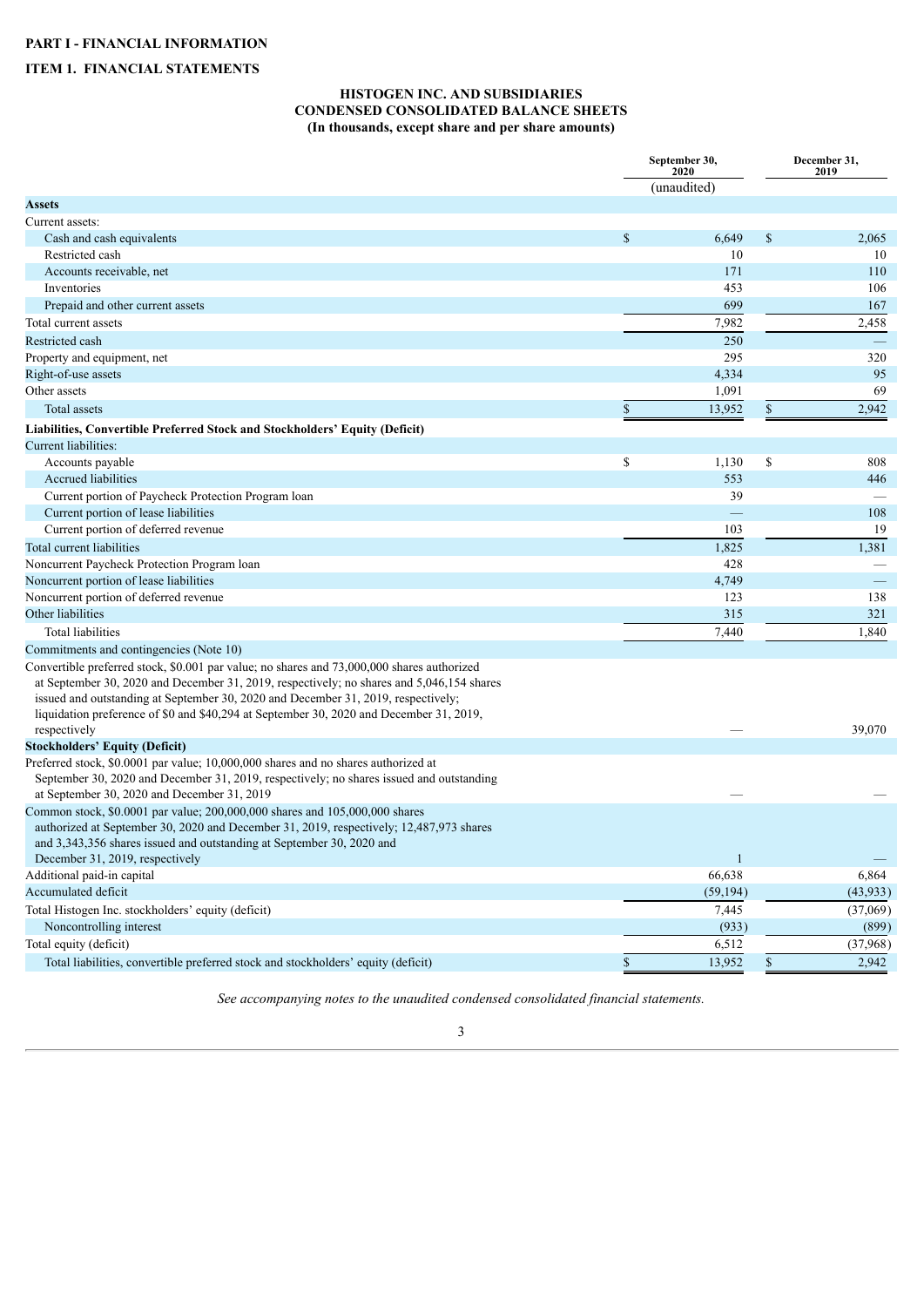#### **HISTOGEN INC. AND SUBSIDIARIES UNAUDITED CONDENSED CONSOLIDATED STATEMENTS OF OPERATIONS (In thousands, except share and per share amounts)**

<span id="page-3-0"></span>

|                                                                                                                             | Three Months Ended September 30, |            |    |           |              |           | Nine Months Ended September 30, |           |
|-----------------------------------------------------------------------------------------------------------------------------|----------------------------------|------------|----|-----------|--------------|-----------|---------------------------------|-----------|
|                                                                                                                             |                                  | 2020       |    | 2019      |              | 2020      |                                 | 2019      |
| Revenues:                                                                                                                   |                                  |            |    |           |              |           |                                 |           |
| License                                                                                                                     | \$                               | 5          | \$ | 5         | \$           | 877       | \$.                             | 7,515     |
| Product                                                                                                                     |                                  | 419        |    | 190       |              | 419       |                                 | 1,956     |
| Grant                                                                                                                       |                                  |            |    |           |              |           |                                 | 150       |
| Professional services                                                                                                       |                                  | 71         |    | 119       |              | 285       |                                 | 272       |
| Total revenues                                                                                                              |                                  | 495        |    | 314       |              | 1,581     |                                 | 9,893     |
| Operating expenses:                                                                                                         |                                  |            |    |           |              |           |                                 |           |
| Cost of product revenue                                                                                                     |                                  | 263        |    | 81        |              | 424       |                                 | 873       |
| Cost of professional services revenue                                                                                       |                                  | 62         |    | 104       |              | 248       |                                 | 237       |
| Acquired in-process research and development                                                                                |                                  |            |    |           |              | 7,144     |                                 | 2,250     |
| Research and development                                                                                                    |                                  | 1,534      |    | 673       |              | 4,362     |                                 | 2,716     |
| General and administrative                                                                                                  |                                  | 1,982      |    | 1,202     |              | 4,753     |                                 | 4,607     |
| Total operating expenses                                                                                                    |                                  | 3,841      |    | 2,060     |              | 16,931    |                                 | 10,683    |
| Loss from operations                                                                                                        |                                  | (3,346)    |    | (1,746)   |              | (15,350)  |                                 | (790)     |
| Other income (expense):                                                                                                     |                                  |            |    |           |              |           |                                 |           |
| Change in fair value of warrant liabilities                                                                                 |                                  |            |    | 30        |              |           |                                 | 77        |
| Interest income (expense), net                                                                                              |                                  | (25)       |    | 18        |              | (53)      |                                 | 36        |
| Other income                                                                                                                |                                  | 108        |    |           |              | 108       |                                 |           |
| Total other income (expense)                                                                                                |                                  | 83         |    | 48        |              | 55        |                                 | 113       |
| Net loss                                                                                                                    |                                  | (3,263)    |    | (1,698)   |              | (15,295)  |                                 | (677)     |
| Net loss attributable to noncontrolling interest                                                                            |                                  | 14         |    | 4         |              | 34        |                                 | 21        |
| Net loss attributable to common stockholders                                                                                |                                  | (3,249)    | \$ | (1,694)   | \$           | (15,261)  | \$                              | (656)     |
| Net loss per share attributable to common stockholders, basic and diluted                                                   | \$.                              | (0.27)     | \$ | (0.51)    | <sup>S</sup> | (2.06)    | S                               | (0.20)    |
| Weighted-average common shares used to compute net loss<br>per share attributable to common stockholders, basic and diluted |                                  | 12,169,173 |    | 3,343,356 |              | 7,425,051 |                                 | 3,328,549 |

*See accompanying notes to the unaudited condensed consolidated financial statements.*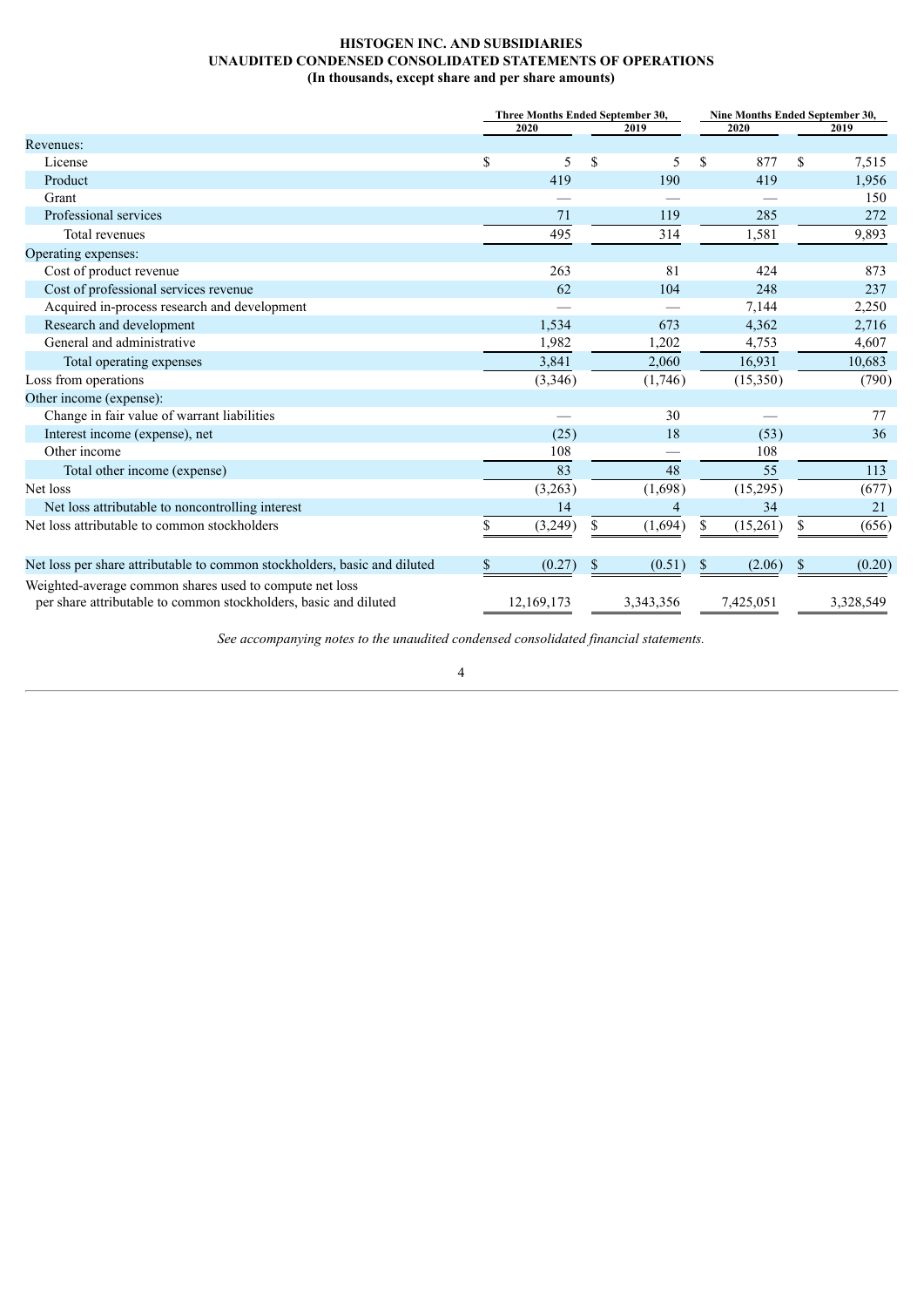#### **HISTOGEN INC. AND SUBSIDIARIES UNAUDITED CONDENSED CONSOLIDATED STATEMENTS OF CONVERTIBLE PREFERRED STOCK AND STOCKHOLDERS' EQUITY (DEFICIT) (In thousands, except share amounts)**

 $\overline{1}$ 

<span id="page-4-0"></span>

|                                  |                                         | Convertible |                          |                                      |        | <b>Additional</b>  |                        | <b>Total</b><br>Histogen Inc.<br>Stockholders' |                            |  |                            | <b>Total</b>        |
|----------------------------------|-----------------------------------------|-------------|--------------------------|--------------------------------------|--------|--------------------|------------------------|------------------------------------------------|----------------------------|--|----------------------------|---------------------|
|                                  | <b>Preferred Stock</b><br><b>Shares</b> |             | Amount                   | <b>Common Stock</b><br><b>Shares</b> | Amount | Paid-in<br>Capital | Accumulated<br>Deficit |                                                | <b>Equity</b><br>(Deficit) |  | Noncontrolling<br>Interest | Equity<br>(Deficit) |
| Balance at June 30, 2020         | —                                       |             |                          | 11,812,493                           |        | 65,176             | (55,945)               |                                                | 9,232                      |  | (919)                      | \$8,313             |
| Issuance of common stock, net of |                                         |             |                          |                                      |        |                    |                        |                                                |                            |  |                            |                     |
| issuance costs                   |                                         |             |                          | 675,480                              |        | 1,337              |                        |                                                | 1,337                      |  | __                         | .337                |
| Stock-based compensation         |                                         |             |                          |                                      |        | 125                |                        |                                                | 125                        |  |                            | 125                 |
| Net loss                         |                                         |             | $\overline{\phantom{a}}$ |                                      |        | __                 | (3,249)                |                                                | (3,249)                    |  | (14)                       | (3,263)             |
| Balance at September 30, 2020    |                                         |             |                          | 12,487,973                           |        | 66,638             | (59, 194)              |                                                | 7,445                      |  | (933)                      | \$6,512             |
|                                  |                                         |             |                          |                                      |        |                    |                        |                                                | Total                      |  |                            |                     |

|                                                                | Convertible<br><b>Preferred Stock</b><br><b>Shares</b><br>Amount |        | Common Stock<br><b>Shares</b><br>Amount |   | <b>Additional</b><br>Paid-in<br>Capital |  | Accumulated<br>Deficit |  | Histogen Inc.<br>Stockholders'<br>Equity<br>(Deficit) |  | Noncontrolling<br><b>Interest</b> | Total<br><b>Equity</b><br>(Deficit) |
|----------------------------------------------------------------|------------------------------------------------------------------|--------|-----------------------------------------|---|-----------------------------------------|--|------------------------|--|-------------------------------------------------------|--|-----------------------------------|-------------------------------------|
| Balance at June 30, 2019                                       | 5,046,154                                                        | 39,070 | 3,327,198                               |   | 6,640                                   |  | (39, 929)              |  | (33, 289)                                             |  | (881)                             | $$$ $(34,170)$                      |
| Issuance of common stock upon<br>net exercise of stock options |                                                                  |        | 16.158                                  |   |                                         |  |                        |  |                                                       |  |                                   |                                     |
| Stock-based compensation                                       |                                                                  |        |                                         |   | 115                                     |  |                        |  | 115                                                   |  |                                   | 115                                 |
| Net loss                                                       |                                                                  |        |                                         |   |                                         |  | (1,694)                |  | (1,694)                                               |  | (4)                               | 1,698)                              |
| Balance at September 30, 2019                                  | 5,046,154                                                        | 39.070 | 3,343,356                               | — | 6.755                                   |  | (41, 623)              |  | (34, 868)                                             |  | (885)                             | $$$ $(35,753)$                      |

*See accompanying notes to the unaudited condensed consolidated financial statements.*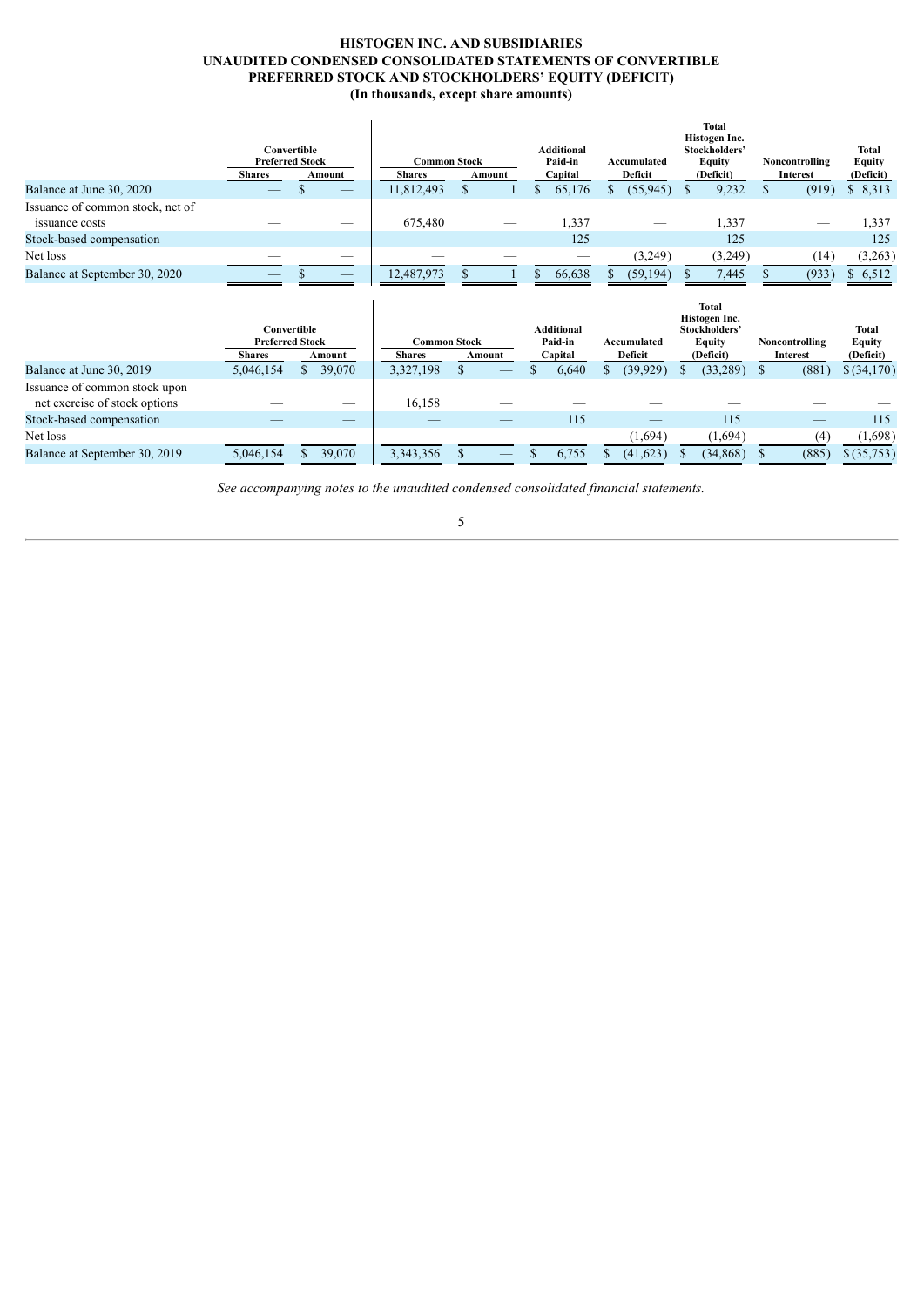#### **HISTOGEN INC. AND SUBSIDIARIES UNAUDITED CONDENSED CONSOLIDATED STATEMENTS OF CONVERTIBLE PREFERRED STOCK AND STOCKHOLDERS' EQUITY (DEFICIT) (In thousands, except share amounts)**

|                                                                               | Convertible<br><b>Preferred Stock</b> |             | <b>Common Stock</b> |        | <b>Additional</b><br>Paid-in | Accumulated | <b>Total</b><br>Histogen Inc.<br>Stockholders'<br>Equity | Noncontrolling | Total<br>Equity |
|-------------------------------------------------------------------------------|---------------------------------------|-------------|---------------------|--------|------------------------------|-------------|----------------------------------------------------------|----------------|-----------------|
|                                                                               | <b>Shares</b>                         | Amount      | <b>Shares</b>       | Amount | Capital                      | Deficit     | (Deficit)                                                | Interest       | (Deficit)       |
| Balance at December 31, 2019                                                  | 5,046,154                             | 39,070<br>S | 3,343,356           |        | 6,864                        | (43, 933)   | (37,069)<br>S                                            | (899)<br>S     | \$ (37,968)     |
| Issuance of common stock upon<br>exercise of stock options                    |                                       |             | 28,684              |        | 40                           |             | 40                                                       |                | 40              |
| Issuance of common stock to<br>former stockholders of Conatus<br>upon Merger  |                                       |             | 3,394,299           |        | 18,872                       |             | 18,872                                                   |                | 18,872          |
| Conversion of convertible<br>preferred stock into common<br>stock upon Merger | (5,046,154)                           | (39,070)    | 5,046,154           |        | 39,069                       |             | 39,070                                                   |                | 39,070          |
| Issuance of common stock, net of<br>issuance costs                            |                                       |             | 675,480             |        | 1,337                        |             | 1,337                                                    | —              | 1,337           |
| Stock-based compensation                                                      |                                       |             |                     |        | 456                          |             | 456                                                      |                | 456             |
| Net loss                                                                      |                                       |             |                     |        |                              | (15,261)    | (15,261)                                                 | (34)           | (15,295)        |
| Balance at September 30, 2020                                                 |                                       |             | 12,487,973          |        | 66,638                       | (59, 194)   | 7,445                                                    | (933)          | 6,512           |

|                                                                                     | Convertible<br><b>Preferred Stock</b><br><b>Shares</b> | Amount                 | <b>Common Stock</b><br><b>Shares</b> | Amount | <b>Additional</b><br>Paid-in<br>Capital | Accumulated<br><b>Deficit</b> | <b>Total</b><br>Histogen Inc.<br>Stockholders'<br><b>Equity</b><br>(Deficit) | Noncontrolling<br><b>Interest</b> | <b>Total</b><br><b>Equity</b><br>(Deficit) |
|-------------------------------------------------------------------------------------|--------------------------------------------------------|------------------------|--------------------------------------|--------|-----------------------------------------|-------------------------------|------------------------------------------------------------------------------|-----------------------------------|--------------------------------------------|
| Balance at December 31, 2018                                                        | 4,813,274                                              | $\mathbb{S}$<br>36,683 | 3,292,104                            | \$     | 6,311                                   | \$<br>(40, 967)               | (34, 656)<br>\$.                                                             | <sup>\$</sup><br>(864)            | \$ (35,520)                                |
| Issuance of Series B convertible<br>preferred stock for Lordship<br>Indemnification | 16,413                                                 | 124                    |                                      |        |                                         |                               |                                                                              |                                   |                                            |
| Issuance of common stock for<br>Lordship Indemnification                            |                                                        |                        | 21,885                               |        | 115                                     |                               | 115                                                                          |                                   | 115                                        |
| Issuance of Series D convertible<br>preferred stock, net of issuance<br>costs       | 49,144                                                 | 513                    |                                      |        |                                         |                               |                                                                              |                                   |                                            |
| Issuance of Series D for PUR<br>settlement                                          | 167,323                                                | 1,750                  |                                      |        |                                         |                               |                                                                              |                                   |                                            |
| Issuance of common stock upon<br>net exercise of stock options                      |                                                        |                        | 29,367                               |        |                                         |                               |                                                                              |                                   |                                            |
| Stock-based compensation                                                            |                                                        |                        |                                      |        | 329                                     |                               | 329                                                                          |                                   | 329                                        |
| Net income                                                                          |                                                        |                        |                                      |        |                                         | (656)                         | (656)                                                                        | (21)                              | (677)                                      |
| Balance at September 30, 2019                                                       | 5,046,154                                              | 39,070<br>S            | 3,343,356                            |        | 6,755                                   | (41, 623)                     | (34, 868)                                                                    | (885)                             | $$$ $(35,753)$                             |

*See accompanying notes to the unaudited condensed consolidated financial statements.*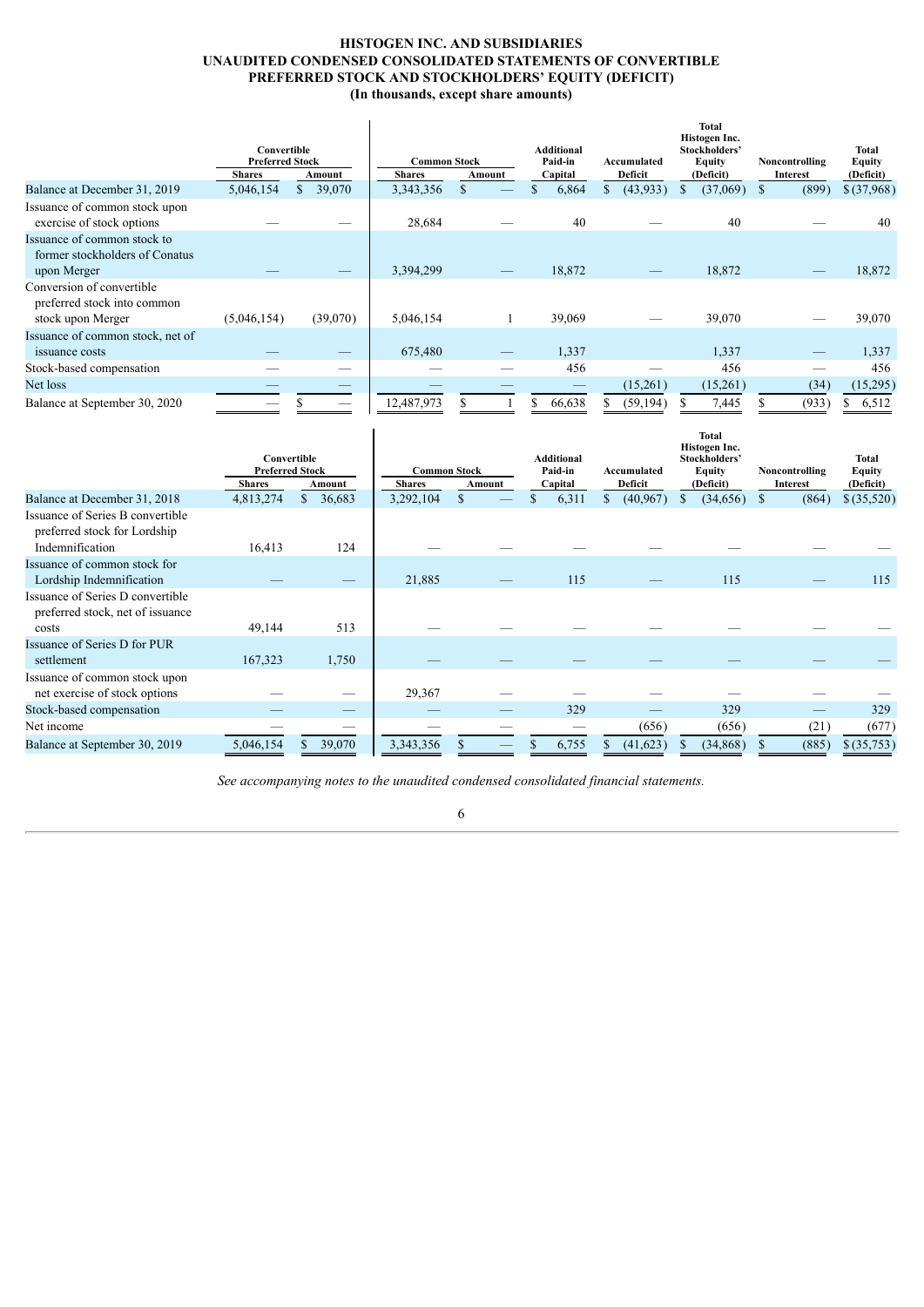## **HISTOGEN INC. AND SUBSIDIARIES UNAUDITED CONDENSED CONSOLIDATED STATEMENTS OF CASH FLOWS**

**(In thousands)**

<span id="page-6-0"></span>

|                                                                                                    |    | Nine Months Ended September 30, |      |                          |  |  |  |  |
|----------------------------------------------------------------------------------------------------|----|---------------------------------|------|--------------------------|--|--|--|--|
|                                                                                                    |    | 2020                            |      | 2019                     |  |  |  |  |
| <b>Cash flows from operating activities</b><br>Net loss                                            | \$ | (15,295)                        | -S   | (677)                    |  |  |  |  |
| Adjustments to reconcile net loss to net cash (used in) provided                                   |    |                                 |      |                          |  |  |  |  |
| by operating activities:                                                                           |    |                                 |      |                          |  |  |  |  |
| Acquired in-process research and development                                                       |    | 7,144                           |      | 1,750                    |  |  |  |  |
| Depreciation and amortization                                                                      |    | 74                              |      | 107                      |  |  |  |  |
| Stock-based compensation                                                                           |    | 456                             |      | 329                      |  |  |  |  |
| Loss on disposal of property and equipment                                                         |    | $\equiv$                        |      | $7\phantom{.0}$          |  |  |  |  |
| Write-off of inventory                                                                             |    | 186                             |      |                          |  |  |  |  |
| Change in fair value of warrant liabilities                                                        |    |                                 |      | (77)                     |  |  |  |  |
| Changes in operating assets and liabilities:                                                       |    |                                 |      |                          |  |  |  |  |
| Accounts receivable                                                                                |    | (61)                            |      | 120                      |  |  |  |  |
| Inventories                                                                                        |    | (533)                           |      | (133)                    |  |  |  |  |
| Prepaid expenses and other current assets                                                          |    | (122)                           |      | (107)                    |  |  |  |  |
| Other assets                                                                                       |    | (127)                           |      | 82                       |  |  |  |  |
| Accounts payable                                                                                   |    | (197)                           |      | 132                      |  |  |  |  |
| Accrued liabilities                                                                                |    | 80                              |      | (256)                    |  |  |  |  |
| Right-of-use asset and lease liabilities, net                                                      |    | 346                             |      | (56)                     |  |  |  |  |
| Deferred revenue                                                                                   |    | 69                              |      | (826)                    |  |  |  |  |
| Net cash (used in) provided by operating activities                                                |    | (7,980)                         |      | 395                      |  |  |  |  |
| Cash flows from investing activities                                                               |    |                                 |      |                          |  |  |  |  |
| Cash acquired in connection with the Merger                                                        |    | 12,835                          |      |                          |  |  |  |  |
| Cash paid for acquisition related costs                                                            |    | (1, 811)                        |      |                          |  |  |  |  |
| Cash paid for property and equipment                                                               |    | (49)                            |      | (152)                    |  |  |  |  |
| Net cash provided by (used in) investing activities                                                |    | 10,975                          |      | (152)                    |  |  |  |  |
| <b>Cash flows from financing activities</b>                                                        |    |                                 |      |                          |  |  |  |  |
| Repayment of finance lease obligations                                                             |    | (5)                             |      | (25)                     |  |  |  |  |
| Proceeds from sales of common stock, net of issuance costs                                         |    | 1,337                           |      |                          |  |  |  |  |
| Proceeds from promissory notes                                                                     |    | 500                             |      |                          |  |  |  |  |
| Payments on promissory notes                                                                       |    | (500)                           |      |                          |  |  |  |  |
| Proceeds from the exercise of stock options                                                        |    | 40                              |      |                          |  |  |  |  |
| Proceeds from Payroll Protection Program Loan                                                      |    | 467                             |      | $\overline{\phantom{0}}$ |  |  |  |  |
| Proceeds from the issuance of Series D convertible preferred stock, net                            |    |                                 |      | 513                      |  |  |  |  |
| Net cash provided by financing activities                                                          |    | 1,839                           |      | 488                      |  |  |  |  |
| Net increase in cash, cash equivalents and restricted cash                                         |    | 4,834                           |      | 731                      |  |  |  |  |
| Cash, cash equivalents and restricted cash, beginning of period                                    |    | 2,075                           |      | 3,037                    |  |  |  |  |
| Cash, cash equivalents and restricted cash, end of period                                          | \$ | 6,909                           | \$   | 3,768                    |  |  |  |  |
| Reconciliation of cash, cash equivalents and restricted cash to the<br>consolidated balance sheets |    |                                 |      |                          |  |  |  |  |
| Cash and cash equivalents                                                                          | \$ | 6,649                           | \$   | 3,758                    |  |  |  |  |
| Restricted cash                                                                                    |    | 260                             |      | 10                       |  |  |  |  |
| Total cash, cash equivalents and restricted cash                                                   | \$ | 6,909                           | \$   | 3,768                    |  |  |  |  |
| Noncash investing and financing activities                                                         |    |                                 |      |                          |  |  |  |  |
| Right-of-use asset obtained in exchange for operating lease liability                              | \$ | 4,481                           | \$   | 619                      |  |  |  |  |
| Right-of-use asset obtained in exchange for finance lease liability                                | \$ |                                 | \$   | 40                       |  |  |  |  |
| Conversion of convertible preferred stock into common stock                                        |    | 39,070                          | \$   |                          |  |  |  |  |
| Issuance of common stock to Conatus stockholders                                                   | \$ | 18,872                          | \$   |                          |  |  |  |  |
|                                                                                                    |    |                                 |      |                          |  |  |  |  |
| Net assets acquired in Merger                                                                      |    | 710                             | \$   |                          |  |  |  |  |
| Acquisition related costs included in accounts payable                                             | S  | 6                               | \$   |                          |  |  |  |  |
| Issuance of Series B preferred stock for Lordship Indemnification (Note 11)                        | S  |                                 | \$   | 124                      |  |  |  |  |
| Issuance of common stock for Lordship Indemnification (Note 11)                                    | \$ |                                 | $\$$ | 115                      |  |  |  |  |

*See accompanying notes to the unaudited condensed consolidated financial statements.*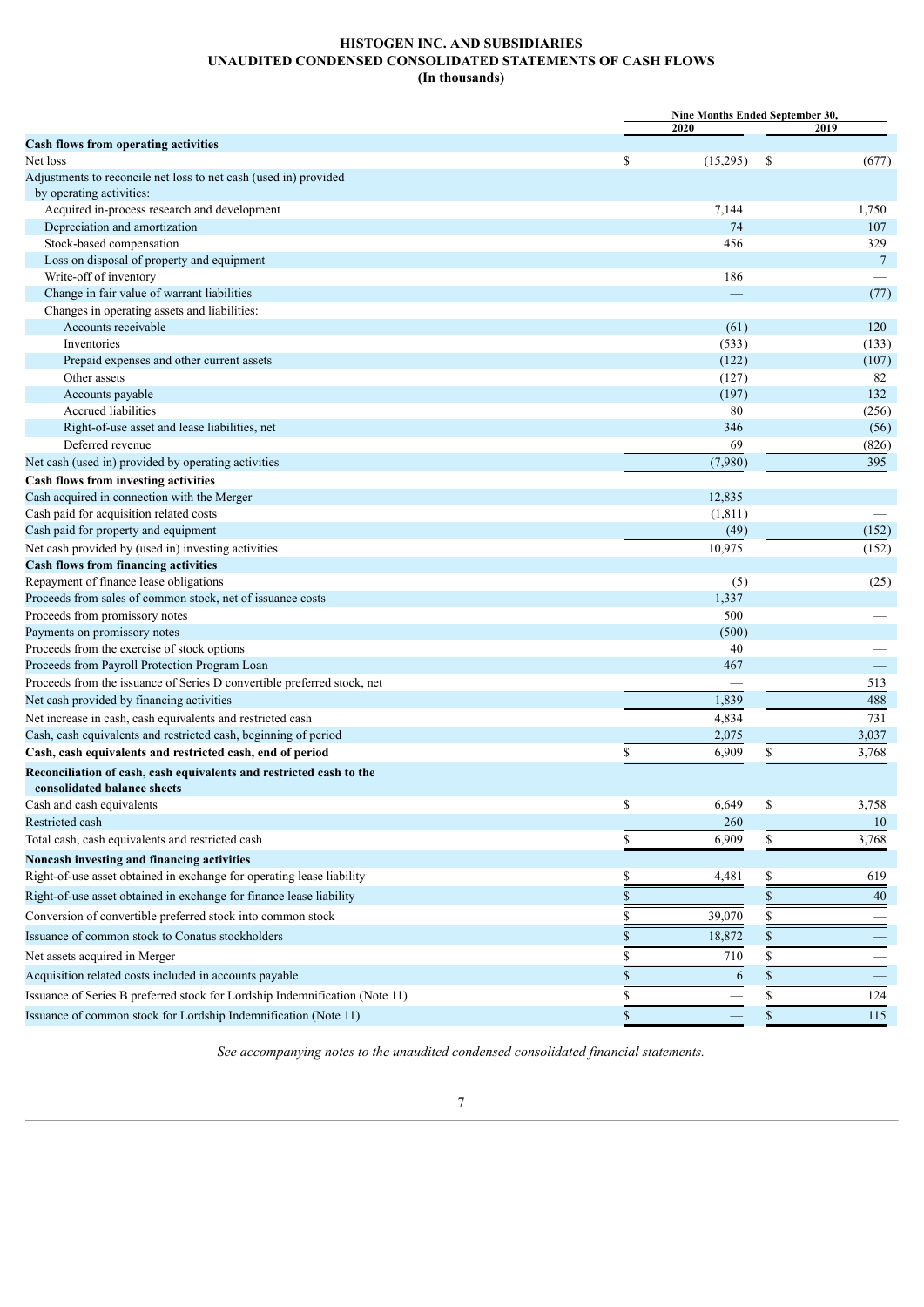#### **HISTOGEN INC. AND SUBSIDIARIES NOTES TO UNAUDITED CONDENSED CONSOLIDATED FINANCIAL STATEMENTS**

#### <span id="page-7-0"></span>**1. Description of Business, Basis of Presentation and Summary of Significant Accounting Policies**

#### *Description of Business*

Histogen Inc. (the "Company," "Histogen," or the "combined company"), formerly known as Conatus Pharmaceuticals Inc. ("Conatus"), was incorporated in the state of Delaware on July 13, 2005. The Company is a clinical-stage therapeutics company focused on developing potential first-in-class restorative therapeutics that ignite the body's natural process to repair and maintain healthy biological function. The therapeutics are designed for aesthetic and therapeutic applications based upon the Company's unique technology that utilizes proteins and growth factors produced by hypoxia-induced multipotent cells. The Company has a robust portfolio of product candidates derived from one core technology process that fulfills market needs without using embryonic stem cells or animal components. The Company's products are all covered by patented technologies which focus on replacing and regenerating tissues in the body.

The Company's lead drug candidate, HST-001, is a hair stimulating complex ("HSC") intended to be a physician-administered therapeutic for alopecia (hair loss). Phase 1 and Phase 1/2 clinical trials of HSC have been completed outside the United States, with results that produced significant efficacy and a clear safety profile and margin. A Phase 1 clinical trial of HSC in the United States under a Food and Drug Administration ("FDA") approved Investigational New Drug ("IND") has been completed and reports filed with the FDA in 2019. In 2019, the Company established HST-001 as the program identifier for HSC development and expanded its product pipeline to include HST-002 (dermal filler) and HST-003 (knee cartilage) as its other lead development programs. The Company has also developed a non-prescription topical skin care ingredient that currently generates revenue from customers who formulate the ingredient into their skin care product lines. The Company also retained development and commercialization rights to emricasan, an asset previously developed by Conatus (see Note 6), and on October 26, 2020, the Company entered into a Collaborative Development and Commercialization Agreement (the "Collaboration Agreement") with Amerimmune LLC ("Amerimmune"), pursuant to which the Company and Amerimmune agreed to jointly develop emricasan, an orally active pan-caspase inhibitor, for the potential treatment of COVID-19 (see Note 12).

#### *Merger between Private Histogen and Conatus Pharmaceuticals Inc. and Name Change*

On January 28, 2020, the Company, then operating as Conatus, entered into an Agreement and Plan of Merger and Reorganization, as amended (the "Merger Agreement"), with privately-held Histogen Inc. ("Private Histogen") and Chinook Merger Sub, Inc., a wholly-owned subsidiary of the Company ("Merger Sub"). Under the Merger Agreement, Merger Sub merged with and into Private Histogen, with Private Histogen surviving as a wholly-owned subsidiary of the Company (the "Merger"). On May 26, 2020, the Merger was completed. Conatus changed its name to Histogen Inc., and Private Histogen, which remains as a wholly-owned subsidiary of the Company, changed its name to Histogen Therapeutics Inc. On May 27, 2020, the combined company's common stock began trading on The Nasdaq Capital Market under the ticker symbol "HSTO".

Except as otherwise indicated, references herein to "Histogen," the "Company," or the "combined company", refer to Histogen Inc. on a post-Merger basis, and the term "Private Histogen" refers to the business of privately-held Histogen Inc., prior to completion of the Merger. References to Conatus refer to Conatus Pharmaceuticals Inc. prior to completion of the Merger.

Pursuant to the terms of the Merger Agreement, each outstanding share of Private Histogen common stock outstanding immediately prior to the closing of the Merger was converted into approximately 0.14342 shares of Company common stock (the "Exchange Ratio"), after taking into account the Reverse Stock Split, as defined below. Immediately prior to the closing of the Merger, all shares of Private Histogen preferred stock then outstanding were exchanged into shares of common stock of Private Histogen. In addition, all outstanding options exercisable for common stock of Private Histogen and warrants exercisable for common stock of Private Histogen became options and warrants exercisable for the same number of shares of common stock of the Company multiplied by the Exchange Ratio. Immediately following the Merger, stockholders of Private Histogen owned approximately 71.3% of the outstanding common stock of the combined company.

The transaction was accounted for as a reverse asset acquisition in accordance with generally accepted accounting principles in the United States of America ("GAAP"). Under this method of accounting, Private Histogen was deemed to be the accounting acquirer for financial reporting purposes. This determination was primarily based on the facts that, immediately following the Merger: (i) Private Histogen's stockholders owned a substantial majority of the voting rights in the combined company, (ii) Private Histogen designated a majority of the members of the initial board of directors of the combined company, and (iii) Private Histogen's senior management holds all key positions in the senior management of the combined company. As a result, as of the closing date of the Merger, the net assets of the Company were recorded at their acquisition-date relative fair values in the accompanying condensed consolidated financial statements of the Company and the reported operating results prior to the Merger are those of Private Histogen.

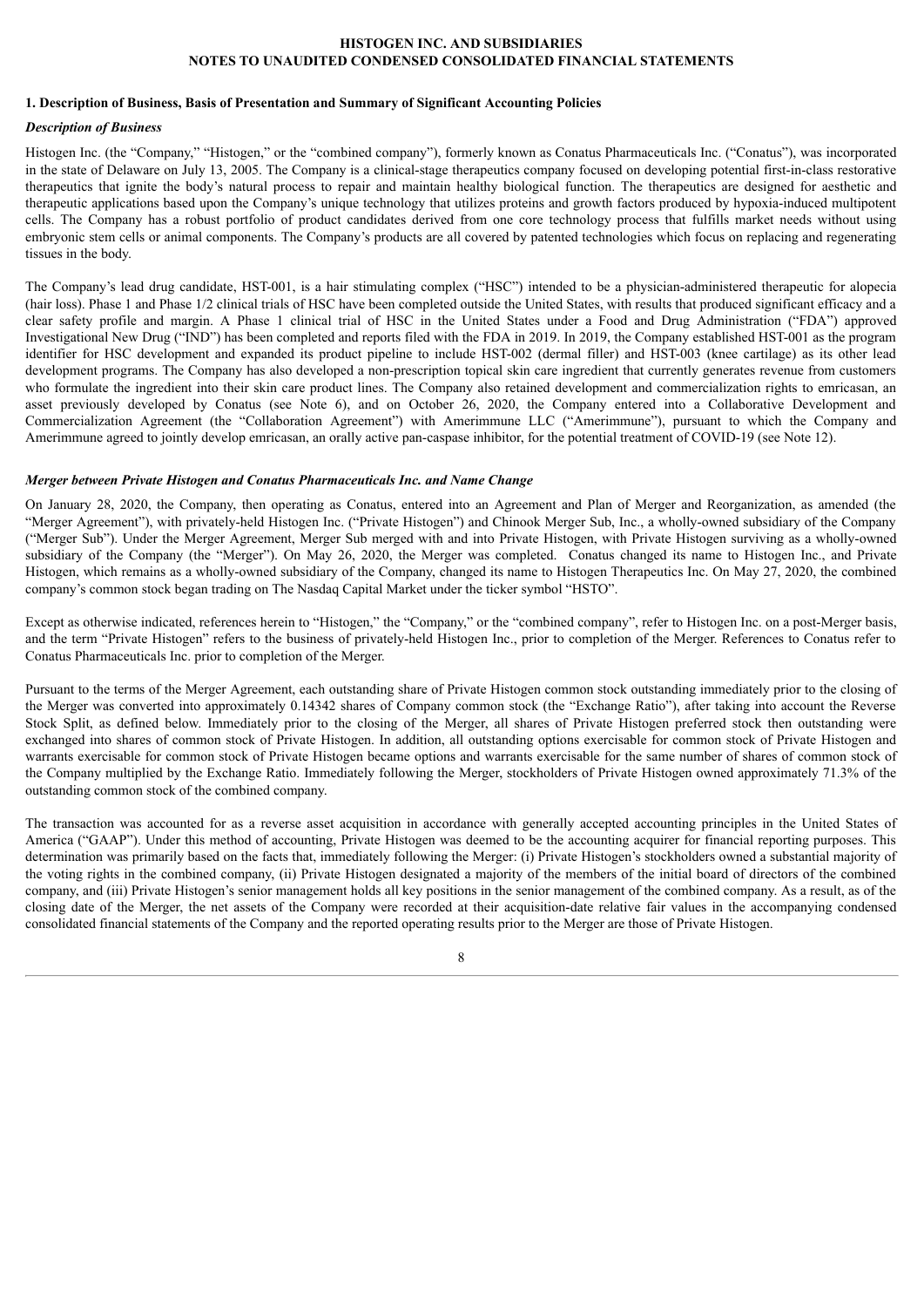#### *Reverse Stock Split and Exchange Ratio*

On May 26, 2020, in connection with, and prior to the completion of, the Merger, the Company effected a one-for-ten reverse stock split of its then outstanding common stock (the "Reverse Stock Split"). The par value and the authorized shares of the common stock were not adjusted as a result of the Reverse Stock Split. All of the Company's issued and outstanding common stock have been retroactively adjusted to reflect this Reverse Stock Split for all periods presented. All issued and outstanding Private Histogen common stock, convertible preferred stock, options and warrants prior to the effective date of the Merger have been retroactively adjusted to reflect the Exchange Ratio for all periods presented.

#### *Liquidity and Going Concern*

From inception and through September 30, 2020, the Company has accumulated losses of \$59.2 million and expects to incur operating losses and generate negative cash flows from operations for the foreseeable future. As of September 30, 2020, the Company had \$6.6 million in cash and cash equivalents.

The Company has not yet established ongoing sources of revenues sufficient to cover its operating costs and will need to continue to raise additional capital to support its future operating activities, including progression of its development programs, preparation for commercialization, and other operating costs. Management's plans with regard to these matters include entering into a combination of additional debt or equity financing arrangements, government funding, strategic partnerships, collaboration and licensing arrangements, or other similar arrangements. In addition, the Company may fund its losses from operations through the common stock purchase agreement the Company entered into with Lincoln Park in July 2020, for the purchase of up to \$10.0 million of the Company's common stock over the 24 month period of the purchase agreement, \$8.5 million of which remains available for sale as of the date these condensed consolidated financial statements were available to be issued (see Note 9), subject to limitations on the amount of securities the Company may sell under its effective registration statement on Form S-3 within any 12 month period. There can be no assurance that the Company will be able to obtain additional financing on terms acceptable to the Company, on a timely basis or at all. As stated above and more fully discussed in Note 6, the Merger with Conatus was completed on May 26, 2020, which provided the Company approximately \$12.8 million in cash and cash equivalents. However, additional funding will be required for the Company to sustain operations beyond twelve months from the date these condensed consolidated financial statements were available to be issued as the Company expects an increase in cash outflows as compared to its historical spend for its planned clinical trial activities over the next twelve months.

The condensed consolidated financial statements have been prepared assuming that the Company will continue as a going concern, which contemplates the realization of assets and the satisfaction of liabilities and commitments in the normal course of business. Based on the above, there is substantial doubt about the Company's ability to continue as a going concern within one year from the date the condensed consolidated financial statements are available to be issued. The condensed consolidated financial statements do not include any adjustments to reflect the possible future effects on the recoverability and classification of assets or the amounts and classification of liabilities that may result from the outcome of this uncertainty.

#### *Basis of Presentation and Principles of Consolidation*

The condensed consolidated financial statements include the accounts of the Company and its controlled subsidiaries, including Histogen Therapeutics, Inc., and have been prepared in accordance with accounting principles generally accepted in the United States ("GAAP"). All intercompany balances and transactions have been eliminated upon consolidation.

The Company acquired Centro De Investigacion de Medicina Regenerativa, S.A. de C.V. ("CIMRESA"), a company in Mexico, during 2018 to facilitate a potential clinical development program for HSC. This is a wholly-owned subsidiary intended to pursue registration with the COFEPRIS (Mexico equivalent to FDA). CIMRESA had no operational or financial activity for the three and nine months ended September 30, 2020 and 2019.

The Company holds a majority interest in Adaptive Biologix, Inc. ("AB", formerly Histogen Oncology, LLC). AB was formed to develop and market applications for the treatment of cancer. The Company consolidates AB into its condensed consolidated financial statements.

#### *Reclassifications*

Certain prior period amounts related to the acquisition of in-process research and development assets from the Company's former unconsolidated affiliate, PUR Biologics, LLC ("PUR"), have been reclassified from research and development expense to acquired in-process research and development expense on the accompanying condensed consolidated statements of operations and cash flows to conform to the current period presentation. In addition, certain prior period amounts have been reclassified from research and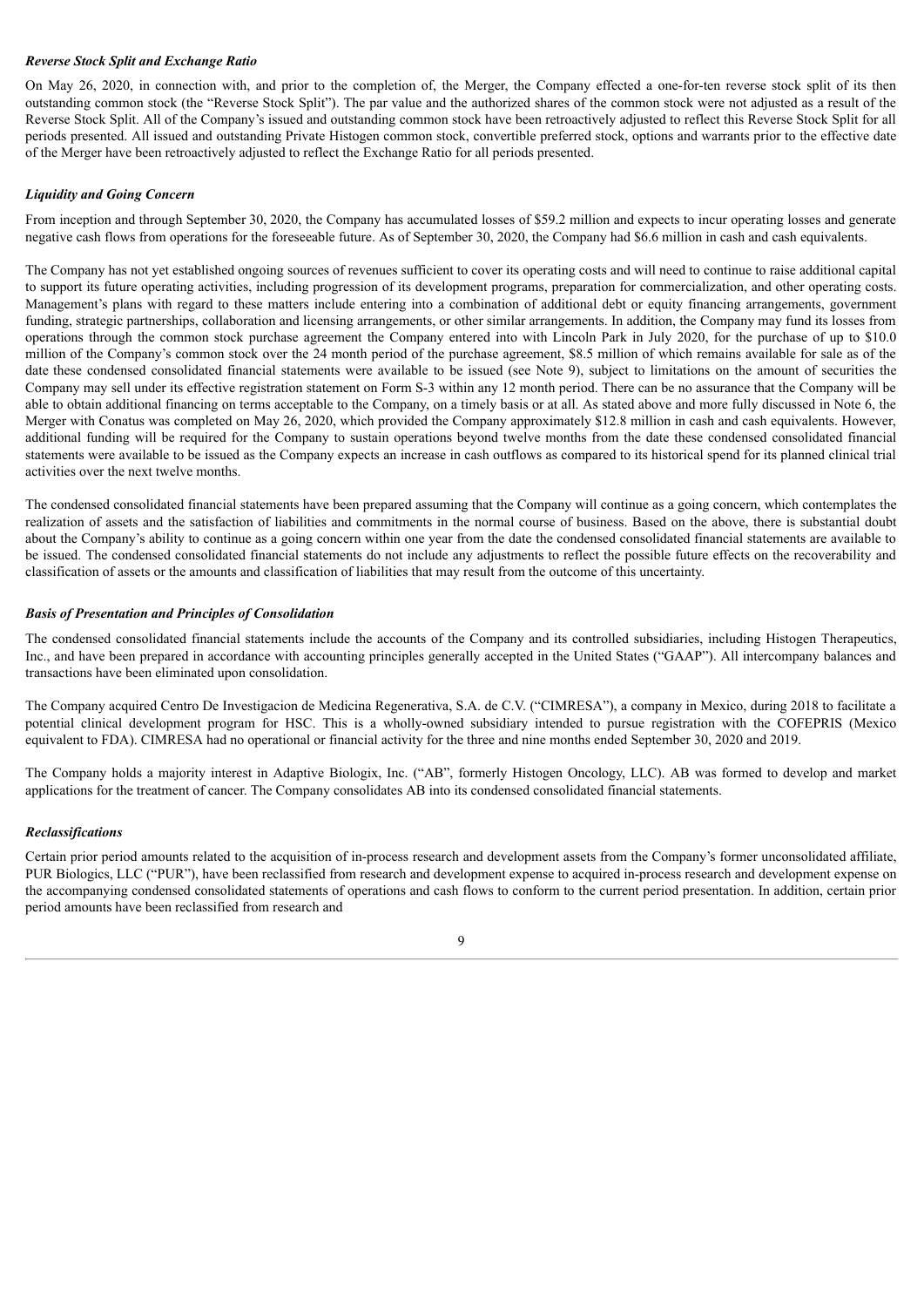development expenses to cost of product revenue due to an immaterial error identified by the Company. These reclassifications have no effect on previously reported net income (loss), Stockholders' equity (deficit) or cash flows from operating activities.

#### *Unaudited Interim Financial Information*

The unaudited condensed consolidated financial statements as of September 30, 2020, and for the three and nine months ended September 30, 2020 and 2019, have been prepared in accordance with the rules and regulations of the Securities and Exchange Commission (SEC) and GAAP. Accordingly, these condensed consolidated financial statements do not include all of the information and footnotes required by GAAP for complete financial statements. In the opinion of Management, these unaudited interim condensed consolidated financial statements contain all adjustments necessary, all of which are of a normal and recurring nature, to present fairly the Company's financial position, results of operations and cash flows. Interim results are not necessarily indicative of results for a full year or future periods. These condensed consolidated financial statements should be read in conjunction with the Company's audited consolidated financial statements for the year ended December 31, 2019 included in our prospectus dated April 1, 2020, filed with the Securities and Exchange Commission pursuant to Rule 424(b) under the Securities Act, relating to the Registration Statement on Form S-4, as amended (File No. 333-236332).

#### *Use of Estimates*

The preparation of condensed consolidated financial statements in conformity with GAAP requires management to make estimates and assumptions that affect the reported amounts of assets, liabilities and the disclosure of contingent assets and liabilities and contingencies at the date of the condensed consolidated financial statements and the reported amounts of revenues and expenses during the periods presented. Management believes that these estimates and assumptions are reasonable, however, actual results may differ and could have a material effect on future results of operations and financial position. Though the impact of the COVID-19 pandemic to our business and operating results presents additional uncertainty, we continue to use the best information available to us in our critical accounting estimates.

Significant estimates and assumptions include the useful lives of property and equipment, discount rates used in recognizing contracts containing leases, unrecognized tax benefits, reserves for excess or obsolete inventory, stock-based compensation, and best estimate of standalone selling price of revenue deliverables. Actual results may materially differ from those estimates.

#### *Variable Interest Entities*

The Company determined that AB is a variable interest entity ("VIE") and that the Company is its primary beneficiary. The Company holds greater than 50% of the shares and has the authority to manage the business and affairs of the VIE. AB's other shareholder does not have a controlling interest.

On January 12, 2018, AB was converted into a traditional C corporation, a Delaware corporation, under a Plan of Conversion agreement between the Company and the other member of the limited liability company, Wylde, LLC ("Wylde"). The entity structure change eliminated some of the special rights Wylde had under the LLC charter and gave the Company more control over the voting rights under the new corporate structure. The Plan of Conversion called for 3,800,000 common stock shares of AB to be issued to the Company and Wylde in proportion to their interest in the LLC immediately before the agreement was executed. Contemporaneously, the Company offered to purchase, and Wylde agreed to sell, 100,000 of the AB common shares for \$1.00 per share for a total price of \$0.1 million. The completion of this transaction among the stockholders of AB resulted in Histogen owning 2,600,000 common shares or approximately 68% of AB.

A VIE is typically an entity for which the Company has less than a 100% equity interest but controls the decision making over the business and affairs of the entity, directs the decisions driving the economic performance of such entity and participates in the profit and losses of such an entity. The Company weighed both quantitative and qualitative information about the different risks and reward characteristics of each entity and the significance of that entity to the consolidating group in the aggregate.

#### *Segment Reporting*

Operating segments are identified as components of an enterprise about which separate discrete financial information is available for evaluation by the chief operating decision-maker, the Chief Executive Officer, in making decisions regarding resource allocation and assessing performance. The Company views its operations and manages its business as one operating segment.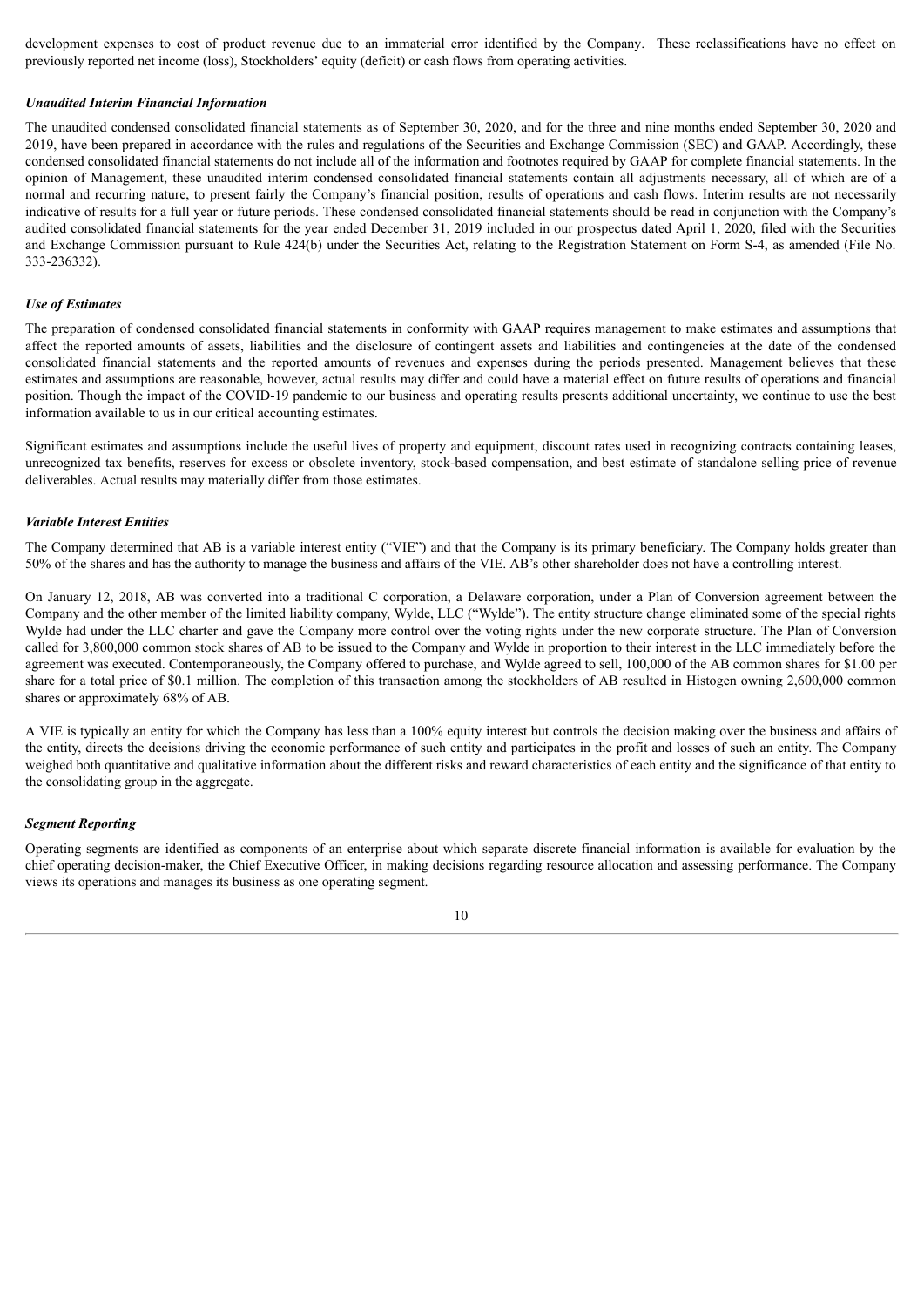#### *Cash, Cash Equivalents and Restricted Cash*

The Company considers all highly liquid investments purchased with an original maturity date of ninety days or less to be cash equivalents. Cash and cash equivalents include cash in readily available checking, money market accounts and brokerage accounts.

The Company's current restricted cash consists of cash held as collateral for the issuer of its credit card accounts. Noncurrent restricted cash consists of collateral for a letter of credit issued as a security deposit for the lease of the Company's headquarters and is required to be held throughout the lease term.

#### *Risks and Uncertainties*

#### *Credit Risk*

At certain times throughout the year, the Company may maintain deposits in federally insured financial institutions in excess of federally insured limits. The Company has not experienced any losses in such accounts and believes it is not exposed to significant risk on its cash balances due to the financial position of the depository institutions in which those deposits are held.

#### *Customer Risk*

During the three months ended September 30, 2020 and 2019, one customer accounted for 100% and 39% of total revenues, respectively. During the nine months ended September 30, 2020 and 2019, one customer accounted for 100% and 94% of total revenues, respectively. Accounts receivable from the customer was \$0.1 million at September 30, 2020 and December 31, 2019.

#### *COVID-19*

On January 30, 2020, the World Health Organization ("WHO") announced a global health emergency because of a new strain of coronavirus originating in Wuhan, China (the "COVID-19 outbreak") and the risks to the international community as the virus spreads globally beyond its point of origin. In March 2020, the WHO classified the COVID-19 outbreak as a pandemic, based on the rapid increase in exposure globally.

The full impact of the COVID-19 outbreak continues to evolve as of the date these condensed consolidated financial statements were available to be issued. As such, it is uncertain as to the full magnitude that the pandemic will have on the Company's financial condition, liquidity, and future results of operations. Management is actively monitoring the situation on its financial condition, liquidity, operations, customers, suppliers, industry, and workforce. Given the daily evolution of the COVID-19 outbreak and the response to curb its spread, the Company is not able to estimate the effects of the COVID-19 outbreak to its results of operations, financial condition, or liquidity for fiscal year 2020.

On March 27, 2020, President Trump signed into law the Coronavirus Aid, Relief and Economic Security Act (the "CARES Act"). The CARES Act, among other things, includes provisions relating to refundable payroll tax credits, deferment of employer side social security payments, net operating loss carryback periods, alternative minimum tax credit refunds, modifications to the net interest deduction limitations, increased limitations on qualified charitable contributions and technical corrections to tax depreciation methods for qualified improvement property. The Company continues to examine the impact that the CARES Act may have on its business. Currently, the Company is unable to determine the impact that the CARES Act will have on its financial condition, results of operations, or liquidity. The CARES Act also appropriated funds for the U.S. Small Business Administration Paycheck Protection Program ("PPP") loans that are forgivable in certain situations to promote continued employment, as well as Economic Injury Disaster Loans to provide liquidity to small businesses harmed by COVID-19. Refer to Note 8 – Paycheck Protection Program Loan for further information.

#### *Accounts Receivable*

Accounts receivable are generally due within 30 days and are recorded net of the allowance for doubtful accounts. The allowance is based on an analysis of historical bad debt, current receivables aging and expected future write-offs of uncollectible accounts, as well as an assessment of specific identifiable accounts considered at risk or uncollectible. Additions to the allowance for doubtful accounts include provisions for bad debt and deductions from the allowance for doubtful accounts include customer write-offs. Provision for doubtful accounts was not material for all periods presented.

#### *Inventories*

Inventories, consisting of raw materials, work in process, and finished goods, are valued at the lower of cost (first-in, first-out method) or net realizable value. The Company writes down excess and obsolete inventory to its estimated net realizable value based on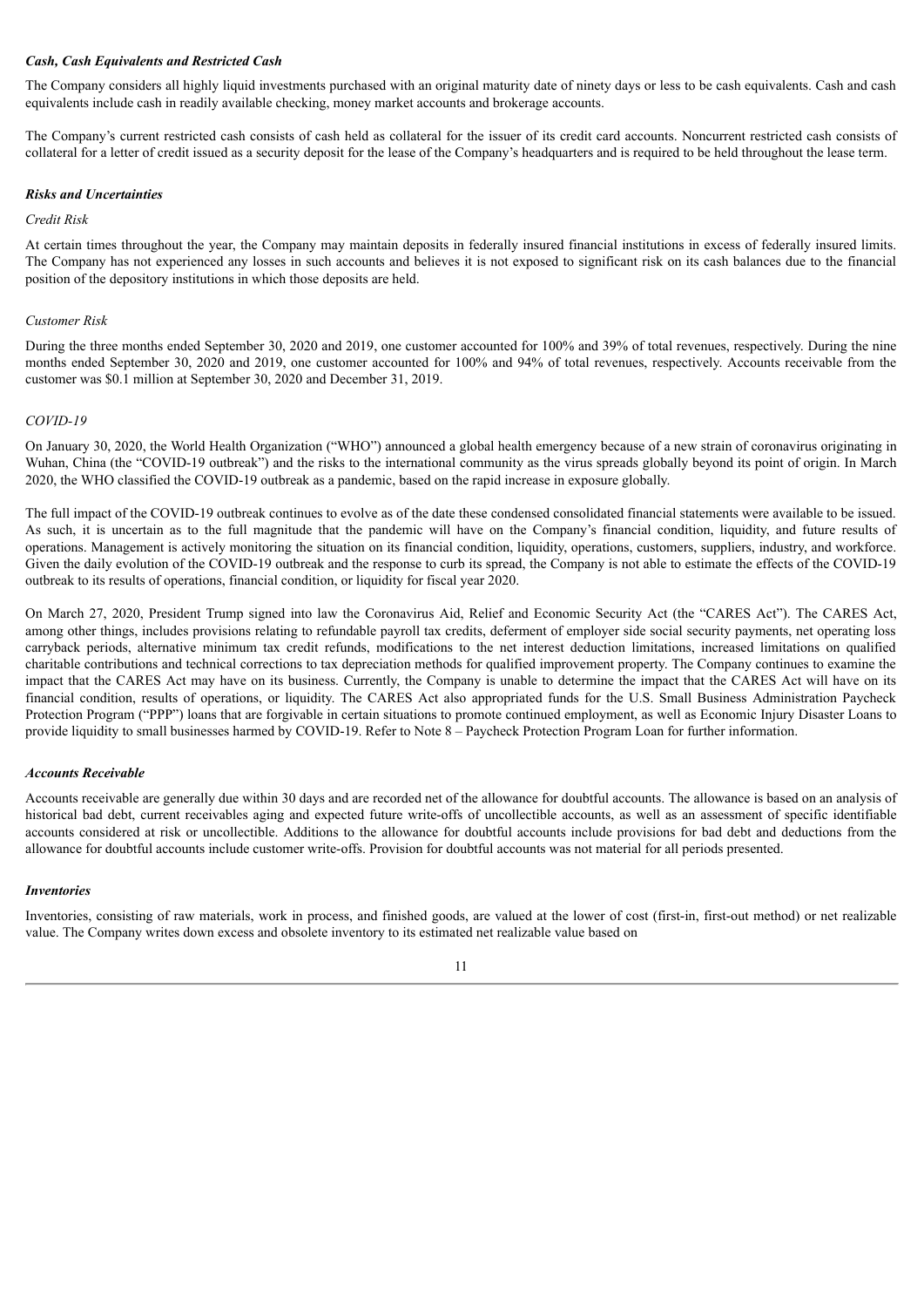management's review of inventories on hand compared to estimated future usage and sales, shelf-life and assumptions about the likelihood of obsolescence. The cost components of work in process and finished goods inventories include raw materials, direct labor and an allocation of the Company's overhead.

#### *Property and Equipment*

Property and equipment are reported net of accumulated depreciation and amortization and are comprised of office furniture and equipment, lab and manufacturing equipment, and leasehold improvements. Ordinary maintenance and repairs are charged to expense, while expenditures that extend the physical or economic life of the assets are capitalized. Furniture and all equipment are depreciated over their estimated useful lives, or five years, using the straight-line method. Leasehold improvements are amortized over their estimated useful lives and limited by the remaining term of the building lease, using the straight-line method.

#### *Valuation of Long-Lived Assets*

Long-lived assets to be held and used, including property and equipment, are reviewed for impairment whenever events or changes in circumstances indicate that the carrying amount of the assets may not be recoverable. As of September 30, 2020, the Company has not recognized any impairment to long-lived assets.

#### *Forward Purchase Contract*

In late 2011, Private Histogen contracted for research services from EPS Global Research Pte. Ltd. ("EPS") to conduct clinical trials and compile data from a study that took place in 2011 and 2013. The unpaid amount due for the services was approximately \$0.3 million.

On January 26, 2017, Private Histogen and EPS entered into a Debt Settlement and Conversion Agreement ("Settlement Agreement") whereby Private Histogen paid \$50,000 and issued EPS 14,342 shares of Series D convertible preferred stock. The Company is required to repurchase the shares at the higher of the remaining balance due, approximately \$0.3 million at September 30, 2020 and December 31, 2019, or the market price of the shares at the time of repurchase, but no later than December 31, 2021. The Company has the sole option to initiate the timing of the repurchase of the shares (which were converted into shares of common stock upon the Merger) before the deadline date.

The Settlement Agreement was treated as debt subject to Accounting Standards Codification ("ASC") 470, *Debt*, and a repurchase commitment under ASC 480, *Distinguishing Liabilities from Equity*, which includes forward purchase contracts. In measuring the gain or loss on the extinguishment of debt under ASC 470, the Company has compared the difference between the net carrying value of the remaining liability against the fair value of the noncash securities, in this case the shares of Series D convertible preferred stock issued to EPS and the forward purchase contract. Based on these parameters, the Company has determined that no gain or loss has been created by the extinguishment of the original liability at January 26, 2017, the date of the agreement, and no effect has been recorded in the accompanying condensed consolidated statements of operations.

The Company determined the fair value of the liability to be approximately \$0.3 million which is the value as if the repurchase commitment was exercised immediately. As of September 30, 2020 and December 31, 2019, the fair value of the EPS forward contract remained at approximately \$0.3 million and is included in other liabilities in the accompanying condensed consolidated balance sheets.

#### *Convertible Preferred Stock*

Prior to the Merger, Private Histogen had shares of convertible preferred stock outstanding that were conditionally redeemable, as the redemption rights were either within the control of the holder or subject to redemption upon the occurrence of uncertain events not solely within the Company's control, and were classified as temporary equity.

#### *Comprehensive Income (Loss)*

The Company is required to report all components of comprehensive income (loss), including net income (loss), in the accompanying condensed consolidated financial statements in the period in which they are recognized. Comprehensive income (loss) is defined as the change in equity during a period from transactions and other events and circumstances from non-owner sources, including unrealized gains and losses on investments and foreign currency translation adjustments. Net loss and comprehensive loss were the same for all periods presented.

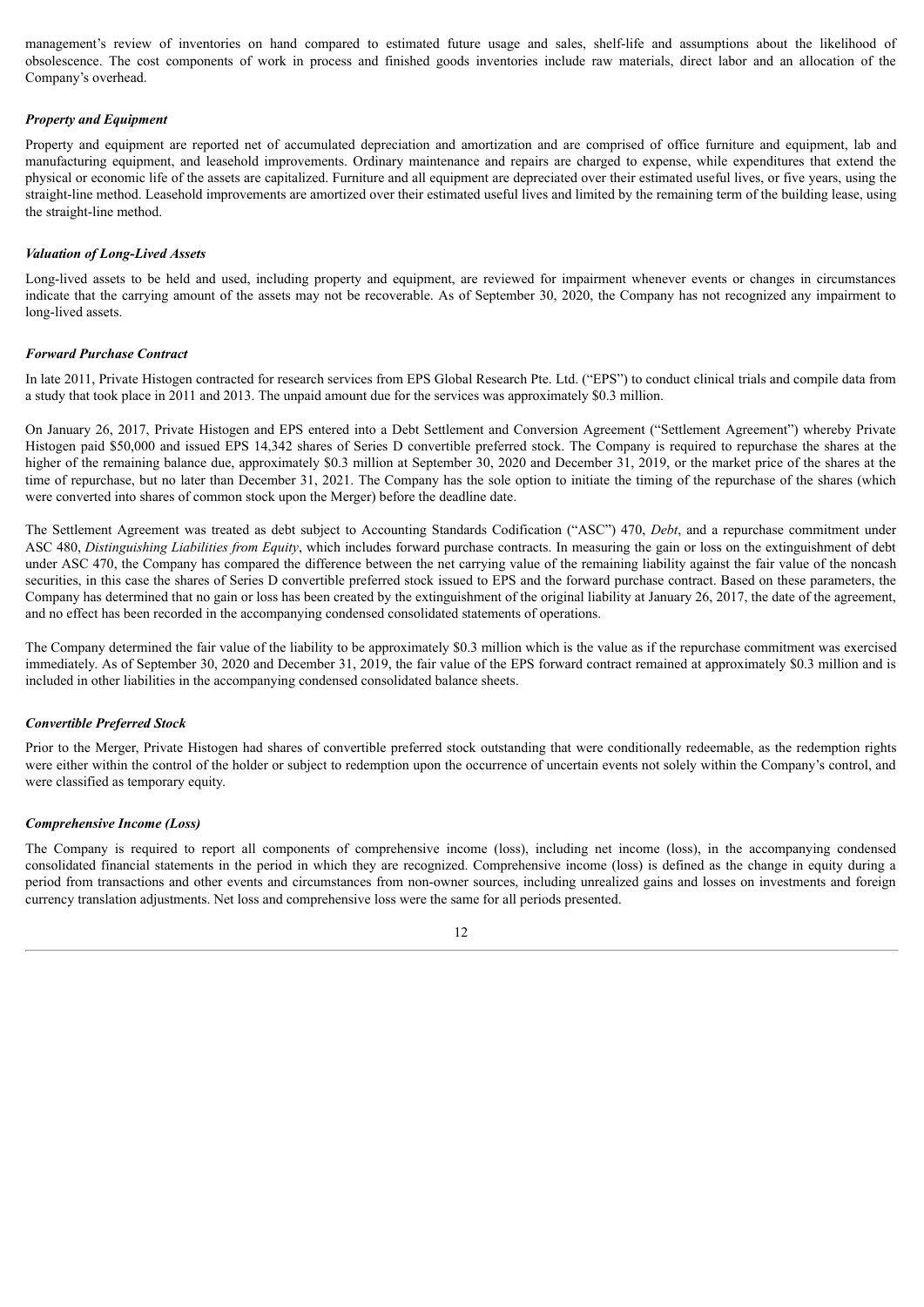#### *Revenue Recognition*

#### *Product and License Revenue*

The Company records revenue in accordance with ASC 606, *Revenue from Contracts with Customers*, whereby revenue is recognized when a customer obtains control of promised goods or services in an amount that reflects the consideration expected to be received in exchange for those goods or services. A five-step model is used to achieve the core principle: (1) identify the customer contract, (2) identify the contract's performance obligations, (3) determine the transaction price, (4) allocate the transaction price to the performance obligations and (5) recognize revenue when or as a performance obligation is satisfied. The Company applies the five-step model to contracts when it is probable that the entity will collect the consideration it is entitled to in exchange for the goods or services it transfers to the customer. Shipping charges billed to customers are included in product revenue and the related shipping costs are included in cost of product revenue. The Company applies the revenue recognition standard, including the use of any practical expedients, consistently to contracts with similar characteristics and in similar circumstances (See Note 5).

#### *Grant Awards*

In March 2017, the National Science Foundation ("NSF"), a government agency, awarded the Company a research and development grant to develop a novel wound dressing for infection control and tissue regeneration. The Company has concluded this government grant is not within the scope of ASC 606, as government entities generally do not meet the definition of a "customer" as defined by ASC 606. Payments received under the grant are considered conditional, non-exchange contributions under the scope of ASC 958-605, *Not-for-Profit Entities – Revenue Recognition*, and are recorded as revenue in the period in which such conditions are satisfied. In reaching the determination that such payments should be recorded as revenue, management considered a number of factors, including whether the Company is a principal under the arrangement, and whether the arrangement is significant to, and part of, the Company's ongoing operations.

In September 2020, the Company was approved for a grant award from the U.S. Department of Defense ("DoD") in the amount of approximately \$2.0 million to partially fund the Company's planned Phase 1/2 clinical trial of HST-003 for regeneration of cartilage in the knee. Under the terms of the award, the DoD will reimburse the Company for certain allowable costs. The period of performance for the grant award substantially expires in September 2025 and is subject to annual and quarterly reporting requirements. The Company will recognize funding received from the grant award as a reduction of research and development expenses in the period in which qualifying expenses have been incurred, as the Company is reasonably assured that the expenses will be reimbursed and the funding is collectible. For the three and nine months ended September 30, 2020, no qualifying expenses have been incurred and there has been no reduction of research and development expenses related to the award and no amounts have been reimbursed by the DoD under the terms of the award.

#### *Professional* Services *Revenue*

The Company recognizes revenue for professional services which are based upon negotiated rates with the counterparty. Professional services fees are recognized as revenue over time when the underlying services are performed, in accordance with ASC 606, and none of the revenue recognized to date is refundable.

#### *Cost of Product Revenue*

Cost of product revenue represents direct and indirect costs incurred to bring the product to saleable condition.

#### *Cost of Professional Services Revenue*

Cost of professional services revenue represents the Company's costs for full-time employee equivalents and actual out-of-pocket costs.

#### *Research and Development Expenses*

All research and development costs are charged to expense as incurred. Research and development expenses primarily include (i) payroll and related costs associated with research and development performed, (ii) costs related to clinical and preclinical testing of the Company's technologies under development, and (iii) other research and development costs including allocations of facility costs.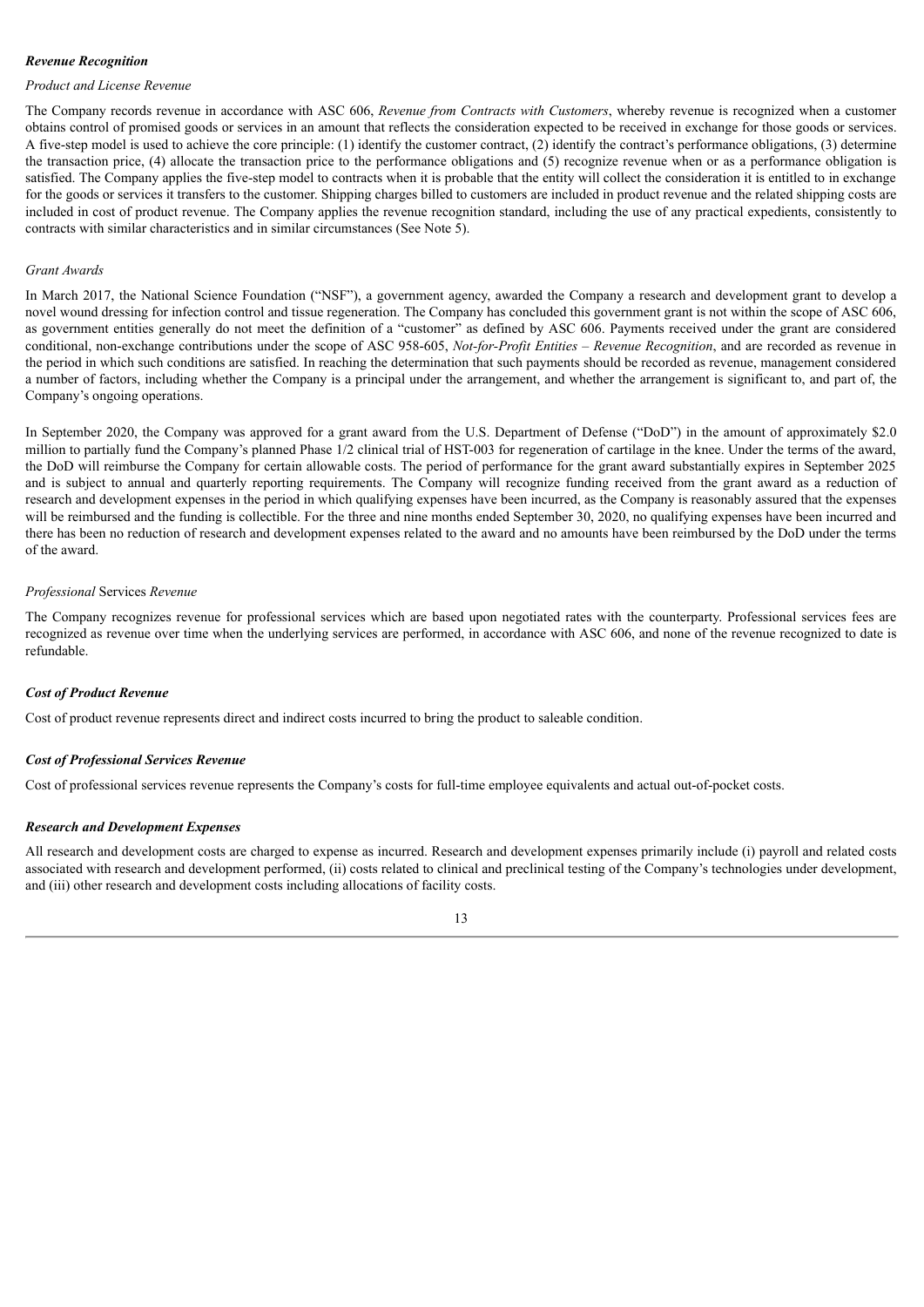#### *Acquired In-Process Research and Development Expense*

The Company has acquired and may continue to acquire the rights to drug candidates in various stages of development. The up-front payments to acquire a drug candidate are immediately expensed as acquired in-process research and development, provided that the drug candidate has not obtained regulatory approval for marketing and, absent obtaining such approval, have no alternative future use.

#### *General and Administrative Expenses*

General and administrative expenses represent personnel costs for employees involved in general corporate functions, including finance, accounting, legal and human resources, among others. Additional costs included in general and administrative expenses consist of professional fees for legal (including patent costs), audit and other consulting services, travel and entertainment, charitable contributions, recruiting, allocated facility and general information technology costs, depreciation and amortization, and other general corporate overhead expenses.

#### *Patent Costs*

The Company expenses all costs as incurred in connection with patent applications (including direct application fees, and the legal and consulting expenses related to making such applications) and such costs are included in general and administrative expenses in the accompanying condensed consolidated statements of operations.

#### *Income Taxes*

Income taxes are accounted for under the asset and liability method. Deferred income taxes are recorded for temporary differences between consolidated financial statement carrying amounts and the tax basis of assets and liabilities. Deferred tax assets and liabilities reflect the tax rates expected to be in effect for the years in which the differences are expected to reverse. No income tax expense or benefit was recorded for the three and nine months ended September 30, 2020 and 2019, due to the full valuation allowance on the Company's net deferred tax assets. A valuation allowance is provided if it is more likely than not that some or all the deferred tax assets will not be realized.

The Company also follows the provisions of accounting for uncertainty in income taxes which prescribes a model for the recognition and measurement of a tax position taken or expected to be taken in a tax return, and provides guidance on derecognition, classification, interest and penalties, disclosure and transition.

The Company's policy is to recognize interest or penalties related to income tax matters in income tax expense. Interest and penalties related to income tax matters were not material for the periods presented.

#### *Net Loss Per Share*

Basic net loss per share attributable to common stockholders is computed by dividing net loss attributable to common stockholders by the weightedaverage common shares outstanding during the period, without consideration for potentially dilutive securities. Diluted net loss per share attributable to common stockholders is computed by dividing the net loss attributable to common stockholders by the weighted-average number of common shares and potentially dilutive securities outstanding for the period. For the three and nine months ended September 30, 2020 and 2019, diluted net loss per share attributable to common stockholders is equal to basic net loss per share attributable to common stockholders as common stock equivalent shares from stock options and convertible preferred stock were anti-dilutive.

The following table sets forth outstanding potentially dilutive shares that have been excluded from the calculation of diluted net loss per share attributable to common stockholders because of their anti-dilutive effect (in common stock equivalents):

|                                                  | <b>September 30, 2020</b> | <b>September 30, 2019</b> |
|--------------------------------------------------|---------------------------|---------------------------|
| Outstanding stock options                        | 1,499,123                 | 1,358,588                 |
| Convertible preferred stock                      |                           | 5,046,213                 |
| Warrants to purchase common stock                | 4.929                     | 3.585                     |
| Warrants to purchase convertible preferred stock |                           | 107,565                   |
| Total                                            | 1,504,052                 | 6,515,951                 |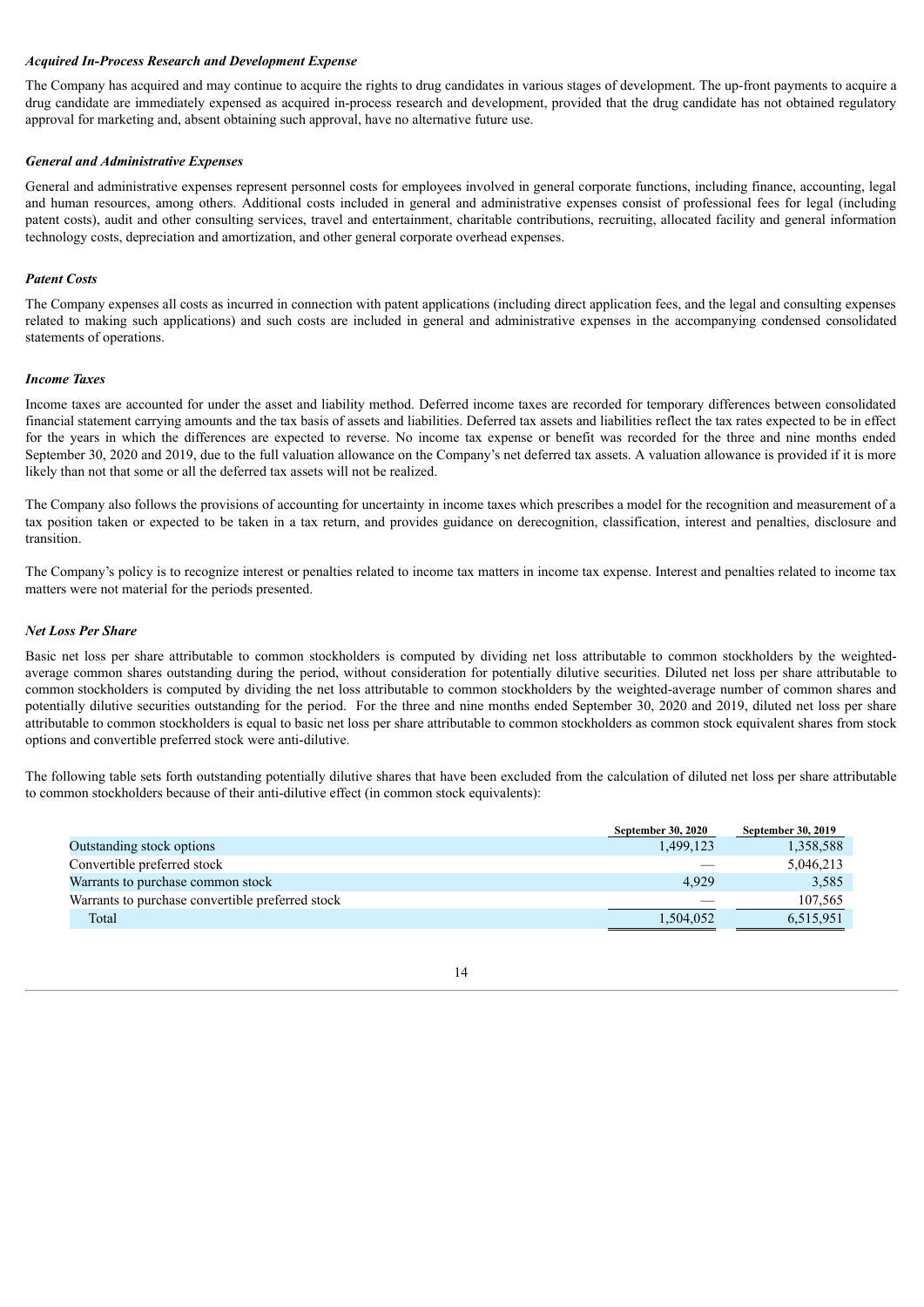#### *Common Stock Valuations*

Prior to the Merger, the Company was required to periodically estimate the fair value of common stock with the assistance of an independent third-party valuation expert when issuing stock options and computing its estimated stock-based compensation expense. The assumptions underlying these valuations represented management's best estimates, which involved inherent uncertainties and the application of significant levels of management judgment.

In order to determine the fair value, the Company considered, among other things, contemporaneous valuations of the Company's common stock, the Company's business, financial condition and results of operations, including related industry trends affecting its operations; the likelihood of achieving various liquidity events; the lack of marketability of the Company's common stock; the market performance of comparable publicly traded companies; and U.S. and global economic and capital market conditions.

#### *Stock-Based Compensation*

#### *Stock Options*

The Company recognizes stock-based compensation expense over the requisite service period on a straight-line basis. Employee and director stock-based compensation for stock options is measured based on estimated fair value as of the grant date, using the Black-Scholes option pricing model, in calculating the fair value of option grants as of the grant date. The Company uses the following assumptions for estimating fair value of option grants:

*Fair Value of Common Stock* – The fair value of common stock underlying the option grant is determined based on observable market prices of the Company's common stock.

*Expected Volatility* – Volatility is a measure of the amount by which the Company's share price has historically fluctuated or is expected to fluctuate (i.e., expected volatility) during a period. Due to the lack of an adequate history of a public market for the trading of the Company's common stock and a lack of adequate company-specific historical and implied volatility data, volatility has been estimated and based on the historical volatility of a group of similar companies that are publicly traded. For these analyses, the Company has selected companies with comparable characteristics, including enterprise value, risk profiles, and position within the industry, and with historical share price information sufficient to meet the expected term of the stock-based awards.

*Expected Term* – This is the period of time during which the options are expected to remain unexercised. Options have a maximum contractual term of ten years. The Company estimates the expected term of stock options using the "simplified method", whereby the expected term equals the average of the vesting term and the original contractual term of the underlying option.

*Risk-Free Interest Rate* – This is the observed yield on zero-coupon U.S. Treasury securities, as of the day each option is granted, with a term that most closely resembles the expected term of the option.

*Expected Forfeiture Rate* – Forfeitures are recognized as they occur.

#### *Performance-Based Options*

Stock-based compensation expense for performance-based options is recognized based on amortizing the fair market value as of the grant date over the periods during which the achievement of the performance is probable. Performance-based options require certain performance conditions to be achieved in order for these options to vest. These options vest on the date of achievement of the performance condition.

#### *Market-Based Options*

Stock-based compensation expense for market-based options is recognized on a straight-line basis over the derived service period, regardless of whether the market condition is satisfied. Market-based options subject to market-based performance targets require achievement of the performance target in order for these options to vest. The Company estimates the fair value of market-based options as of the grant date and expected term using a Monte Carlo simulation that incorporates option-pricing inputs covering the period from the grant date through the end of the derived service period. The expected volatility as of the grant date is estimated and based on the historical volatility of a group of similar companies that are publicly traded. The risk-free interest rate is based on the yield on zero-coupon U.S. Treasury securities, as of the day the option is granted, with a term that most closely resembles the expected term of the option.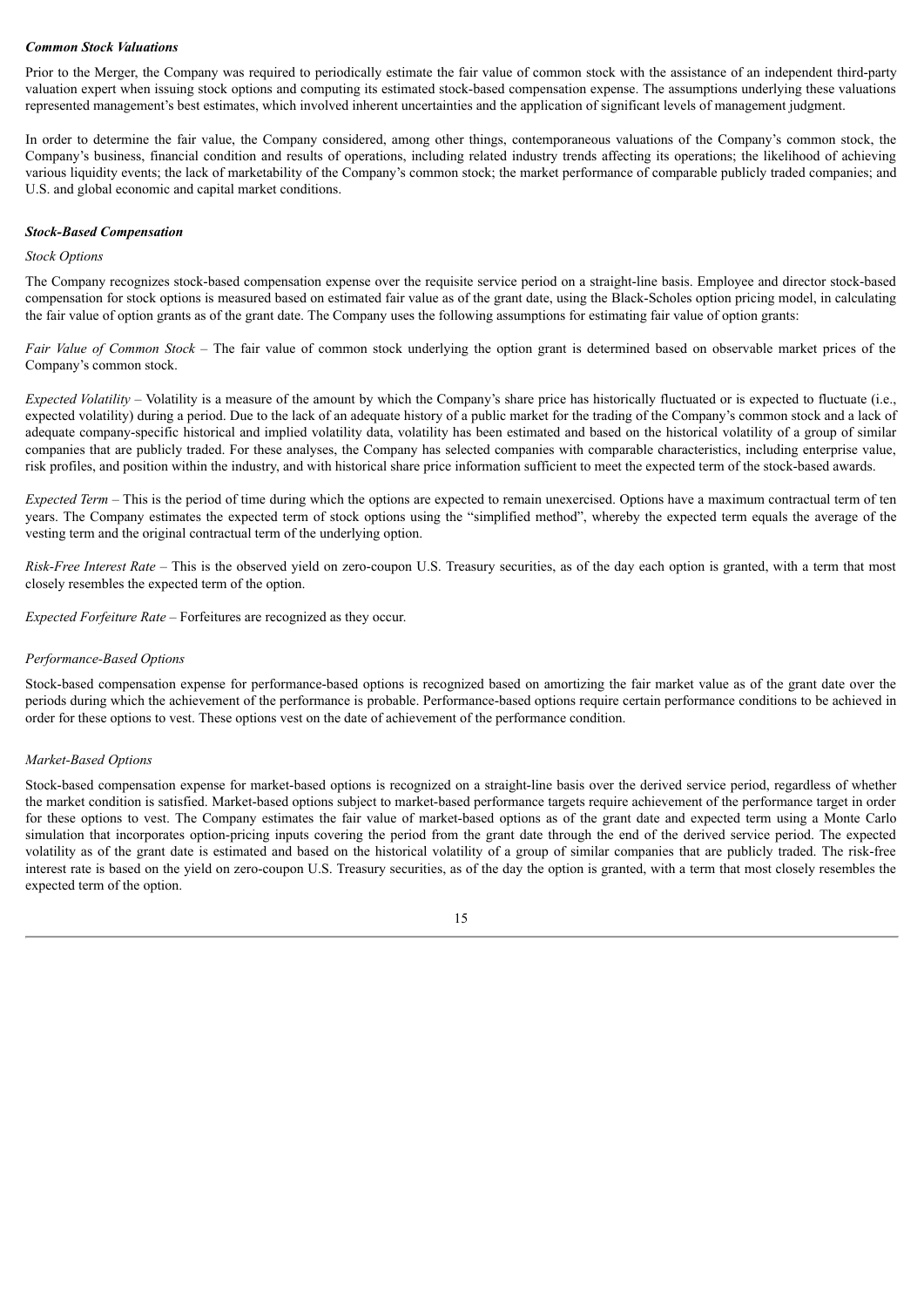#### *Recently Issued Accounting Pronouncements*

In December 2019, the FASB issued ASU No. 2019-12*, Income Taxes (Topic 740): Simplifying the Accounting for Income Taxes* ("ASU 2019-12"). ASU 2019-12 simplifies the accounting for income taxes by removing certain exceptions to the general principles in Topic 740. ASU 2019-12 also improves the consistent application, and the simplification, of other areas of Topic 740 by clarifying and amending existing guidance. ASU 2019-12 is effective for fiscal years beginning after December 15, 2020, and interim periods within those fiscal years, with early adoption permitted. The Company is currently evaluating the potential impact that this standard may have on its consolidated financial statements and related disclosures.

#### *Recently Adopted Accounting Pronouncements*

In June 2016, the FASB issued ASU 2016-13, Financial Instruments Credit Losses (Topic 326): Measurements of Credit Losses on Financial Instruments ("ASU 2016-13"), which changes the impairment model for most financial assets and certain other instruments. For trade receivables and other instruments, entities will be required to use a new forward-looking expected loss model that generally will result in the earlier recognition of allowances for losses. For available-for-sale debt securities with unrealized losses, the losses will be recognized as allowances rather than as reductions in the amortized cost of the securities. ASU 2016-13 is effective for fiscal years beginning after December 15, 2019, and interim periods within those periods, with early adoption permitted. The Company adopted ASU 2016-13 on January 1, 2020. The adoption of this standard did not have a material impact on the Company's condensed consolidated financial statements or related disclosures.

In August 2018, the FASB issued ASU No. 2018-13, *Fair Value Measurement (Topic 820): Disclosure Framework—Changes to the Disclosure Requirements for Fair Value Measurement* ("ASU 2018-13"). ASU 2018-13 removes the valuation processes for Level 3 fair value measurements and adds the disclosure for the range and weighted-average of significant unobservable inputs used to develop Level 3 fair value measurements. ASU 2018-13 is effective for fiscal years beginning after December 15, 2019, and interim periods within those fiscal years, with early adoption permitted. The Company adopted ASU 2018-13 on January 1, 2020. The adoption of this standard did not have an impact on the Company's condensed consolidated financial statements or related disclosures.

#### **2. Inventories**

Inventories consisted of the following (in thousands):

|                 | September 30,<br>2020 |  |     |  |  |
|-----------------|-----------------------|--|-----|--|--|
| Raw materials   | 116                   |  | 106 |  |  |
| Work in process | 337                   |  |     |  |  |
| Total           | 453                   |  | 106 |  |  |

As of September 30, 2020 and December 31, 2019, no finished goods were included in inventories. During the nine months ended September 30, 2020, the Company recorded a write-off of inventory totaling \$0.2 million. This amount was recognized as a component of cost of product revenue in the accompanying condensed consolidated statements of operations.

#### **3. Property and Equipment, Net**

Property and equipment, net consisted of the following (in thousands):

|                                                 | September 30,<br>2020 | December 31,<br>2019 |
|-------------------------------------------------|-----------------------|----------------------|
| Lab and manufacturing equipment                 | 1.235                 | 1,231                |
| Leasehold improvements                          | 845                   | 845                  |
| Office furniture and equipment                  | 157                   | 157                  |
| Total                                           | 2,237                 | 2,233                |
| Less: accumulated depreciation and amortization | (1,942)               | (1.913)              |
| Property and equipment, net                     | 295                   | 320                  |

Depreciation and amortization expense for the three months ended September 30, 2020 and 2019 were \$24,000 and \$40,000, respectively. Depreciation and amortization expense for the nine months ended September 30, 2020 and 2019 was \$0.1 million.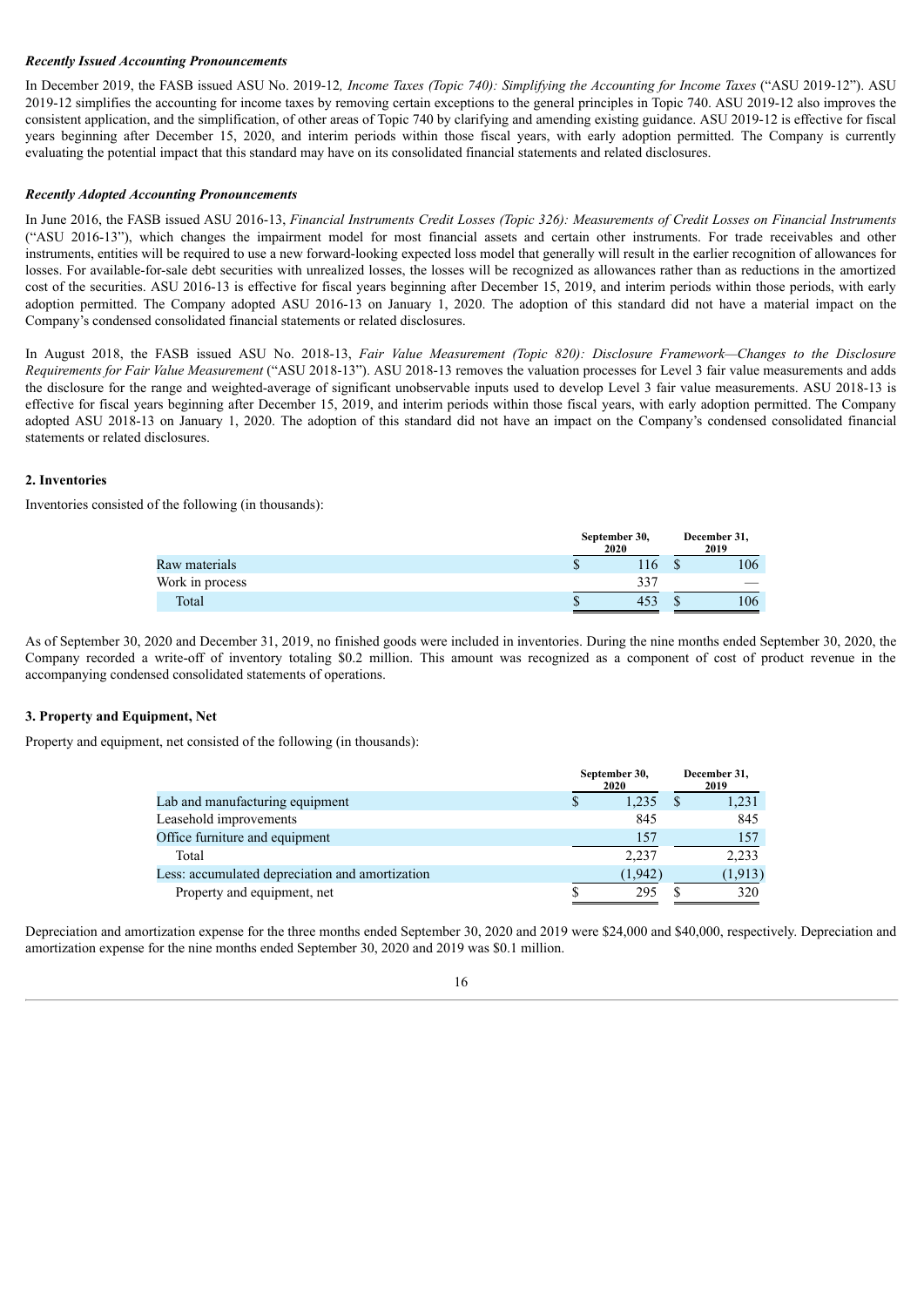#### **4. Balance Sheet Details**

Prepaid and other current assets consisted of the following (in thousands):

|                   | September 30,<br>2020 |     | December 31,<br>2019 |     |  |
|-------------------|-----------------------|-----|----------------------|-----|--|
| Insurance         | Φ                     | 466 | Φ                    |     |  |
| Security deposit  |                       | 81  |                      |     |  |
| Clinical research |                       | 13  |                      | 50  |  |
| Other             |                       | 139 |                      | 117 |  |
| Total             |                       | 699 |                      | 167 |  |

Other assets consisted of the following (in thousands):

|           | September 30,<br>2020 | December 31,<br>2019 |
|-----------|-----------------------|----------------------|
| Insurance | .016<br>Φ             | Φ                    |
| Other     |                       | 69                   |
| Total     | 1.091<br>۰D           | 69<br>۰D             |

Accrued liabilities consisted of the following (in thousands):

|                                              | September 30,<br>2020 |     | December 31,<br>2019 |
|----------------------------------------------|-----------------------|-----|----------------------|
| Current portion of finance lease liabilities | Φ                     | 8   | $\mathbf b$          |
| Compensation                                 |                       | 272 | 182                  |
| Clinical trial and study related costs       |                       | 161 | 22                   |
| Legal fees                                   |                       |     | 169                  |
| Other                                        |                       | 110 | 67                   |
| Total                                        |                       | 553 | 446                  |

Other liabilities consisted of the following (in thousands):

|                                                 | September 30,<br>2020 |  |     |  |  |
|-------------------------------------------------|-----------------------|--|-----|--|--|
| Noncurrent portion of finance lease liabilities |                       |  |     |  |  |
| Forward purchase contract                       | 290                   |  | 290 |  |  |
| Total                                           | 315                   |  |     |  |  |

#### **5. Revenues**

The following is a summary description of the material revenue arrangements, including arrangements that generated revenues during the three and nine months ended September 30, 2020 and 2019.

#### *Edge Systems License and Supply Agreement*

In 2014, the Company entered into a license and supply agreement (the "Edge Agreement"), amended May 17, 2018, with Edge Systems LLC ("Edge"), which was terminated in October 2019, to incorporate Histogen's CCM skin care ingredient into Edge's cosmetic products. The quantities to be delivered by the Company to Edge under the agreement were variable and the price per unit of CCM supplied to Edge was fixed with no variable consideration. Product returns to date have not been significant and the Company has not considered it necessary to record a reserve for product returns. The Company's product revenues were recognized at a point in time when the underlying product was delivered to the customer which was when the customer obtained control of the product. Product revenue under this arrangement was \$0.2 million and \$0.4 million for the three and nine months ended September 30, 2019, respectively, and no product revenue from sales to Edge was recognized during 2020.

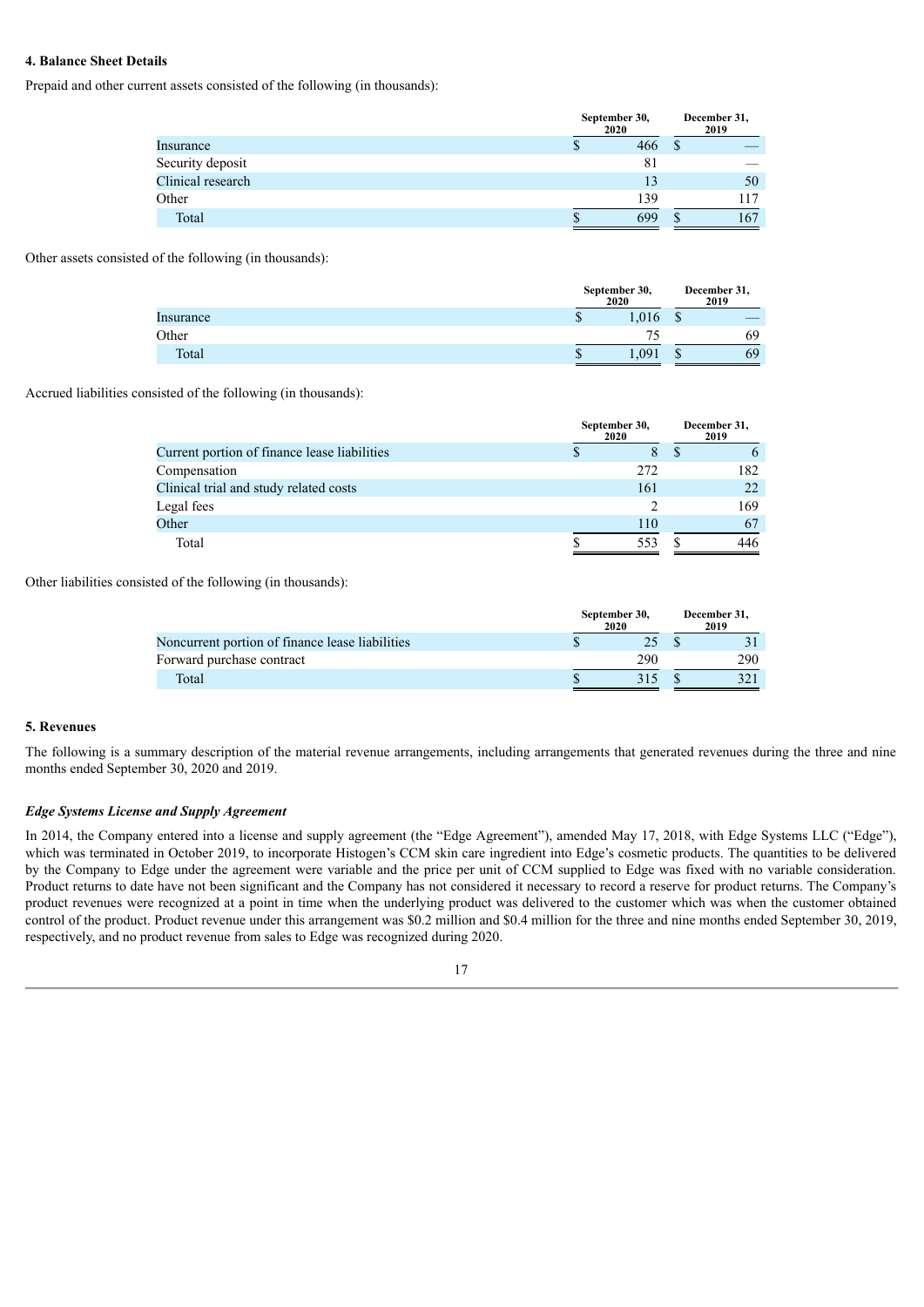#### *Allergan License Agreements*

#### *2017 Allergan Amendment*

In 2017, the Company entered into a series of agreements (collectively, the "2017 Allergan Agreement"), which ultimately transferred Suneva Medical, Inc.'s license and supply rights of Histogen's CCM skin care ingredient in the medical aesthetics market to Allergan Sales LLC ("Allergan") and granted Allergan an exclusive, royalty-free, perpetual, irrevocable, non-terminable and transferable license, including the right to sublicense to third parties, to use the Company's CCM skin care ingredient in the medical aesthetics market. The 2017 Allergan Agreement also obligated the Company to deliver CCM to Allergan (the "Supply of CCM to Allergan") in the future as well as share with Allergan any potential future improvements to the Company's CCM skin care ingredients identified through the Company's research and development efforts ("Potential Future Improvements"). In consideration for the execution of the agreements, Histogen received a cash payment of \$11.0 million and a potential additional payment of \$5.5 million if Allergan's net sales of products containing the Company's CCM skin care ingredient exceeds \$60.0 million in any calendar year through December 31, 2027.

#### *2019 Allergan Amendment*

In March 2019, Histogen entered into a separate agreement with Allergan (the "2019 Allergan Amendment") to amend the 2017 Allergan Agreement in exchange for a one-time payment of \$7.5 million to the Company. The agreement broadened Allergan's license rights, expanding Allergan's access to certain sales channels where its products incorporating the CCM ingredient can be sold. Specifically, the license was broadened to provide Allergan the exclusive right to sell through the "Amazon Professional" website, or any website or digital platform owned or licensed by Allergan or under the Allergan brand name, and non-exclusive rights to sell on other websites and through brick-and-mortar medical spas and wellness centers (excluding websites and brick-and-mortar stores of luxury brands).

The Company evaluated the 2019 Allergan Amendment under ASC 606 and concluded that Allergan continues to be a customer and that the expanded license is distinct from the 2017 Allergan Agreement. The Company determined the expanded license under the 2019 Allergan Amendment to be functional intellectual property as Allergan has the right to utilize the Company's CCM skin care ingredient, and that ingredient is functional to Allergan at the time the Company transferred the expanded license.

The standalone selling price of the expanded license was not readily observable since the Company has not yet established a price for this expanded license and the expanded license has not been sold on a standalone basis to any customer. The Company accounted for the 2019 Allergan Amendment as a modification to the 2017 Allergan Agreement. The contract modification was accounted for as if the 2017 Allergan Agreement had been terminated and the new contract included the expanded license as well as the remaining performance obligations that arose from the 2017 Allergan Agreement related to the Supply of CCM to Allergan and Potential Future Improvements.

The total transaction price for the new contract included the \$7.5 million from the 2019 Allergan Amendment as well as the amounts deferred as of the 2019 Allergan Amendment execution date for each the Supply of CCM to Allergan and Potential Future Improvements.

The standalone selling price for the Supply of CCM to Allergan was determined based on comparable sales transactions. The standalone selling price of the Potential Future Improvements was estimated at the fully burdened rate of research and development employees cost plus a commercially reasonable markup. The amount of the total transaction price allocated to the expanded license was determined using the residual approach, as a result of not having a standalone selling price for the expanded license; that is, the total transaction price less the standalone selling prices of the Supply of CCM to Allergan and Potential Future Improvements.

Revenue related to the Supply of CCM to Allergan has been deferred and recognized at the point in time in which deliveries are completed while revenue related to the Potential Future Improvements has been deferred and amortized ratably over the remaining 9-year life of the patent. The Supply of CCM to Allergan under the 2019 Allergan Amendment was entirely fulfilled during the year ended December 31, 2019, resulting in recognized revenue of \$0 and \$1.5 million (\$0.8 million of which was previously deferred) during the three and nine months ended September 30, 2019, respectively. The \$7.5 million residual amount of the total transaction price allocated to the expanded license was recognized as license revenue upon transfer of the license to Allergan in March 2019.

#### *2020 Allergan Amendment*

In January 2020, the Company further amended the 2019 Allergan Amendment in exchange for a one-time payment of \$1.0 million to the Company (the "2020 Allergan Amendment"). The 2020 Allergan Amendment further broadened Allergan's exclusive and non-exclusive license rights to include products used for or in connection with microdermabrasion. In addition, the Company agreed to provide Allergan with an additional 200 kilograms of CCM (the "Additional Supply of CCM to Allergan").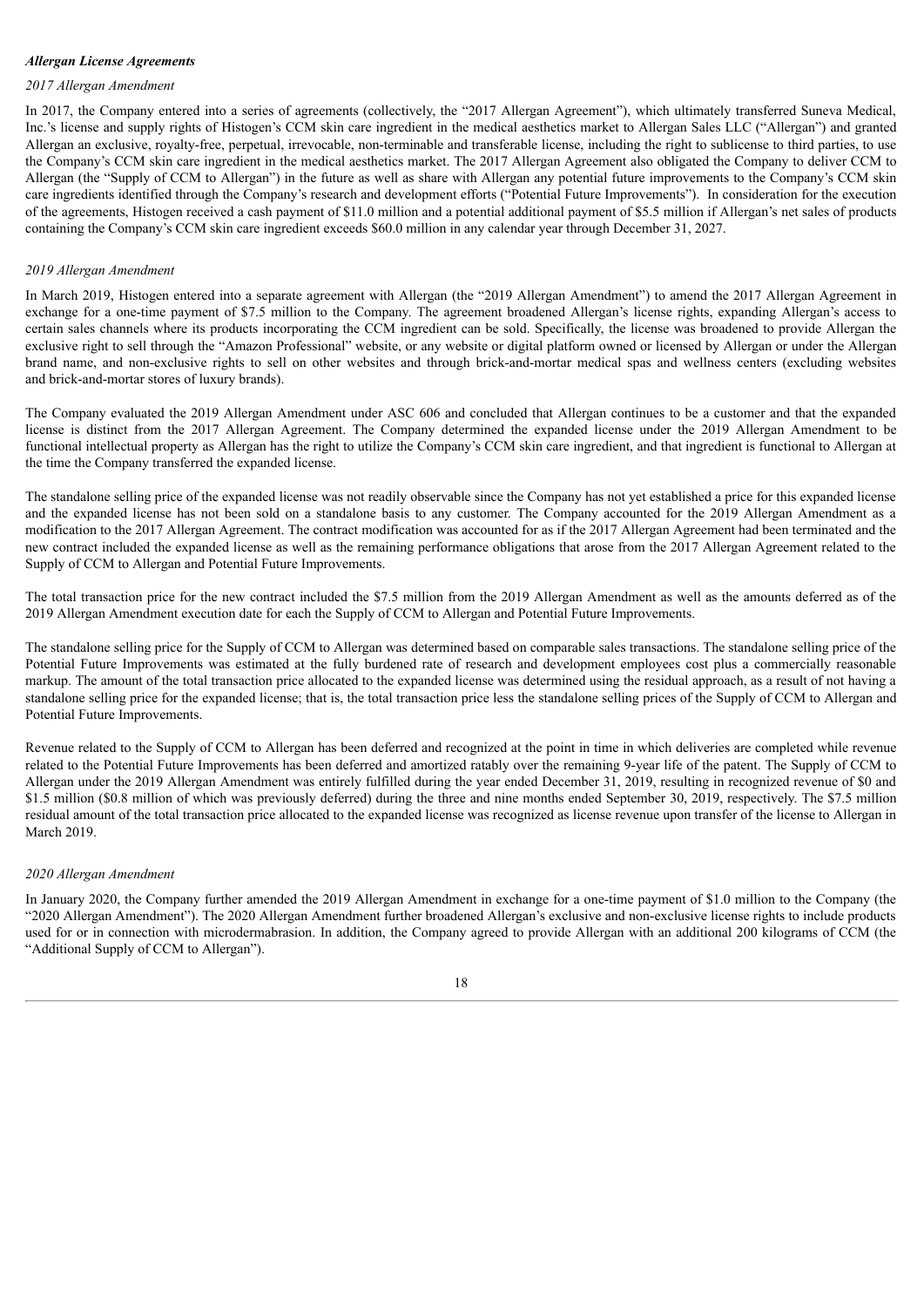The Company evaluated the 2020 Allergan Amendment under ASC 606 and concluded that Allergan continues to be a customer and that the expanded license is distinct from the 2019 Allergan Amendment. The Company determined the expanded license under the 2020 Allergan Amendment to be functional intellectual property as Allergan has the right to utilize the Company's CCM skin care ingredient, and that ingredient is functional to Allergan at the time the Company transferred the expanded license.

The standalone selling price of the expanded license was not readily observable since the Company has not yet established a price for this expanded license and the expanded license has not been sold on a standalone basis to any customer. The Company accounted for the 2020 Allergan Amendment as a modification to the 2019 Allergan Amendment (which had modified the 2017 Allergan Agreement, as noted above). The contract modification was accounted for as if the 2019 Allergan Amendment had been terminated and the new contract included the expanded license and Additional Supply of CCM to Allergan, as well as the remaining performance obligation related to Potential Future Improvements.

The total transaction price for the new contract included the \$1.0 million from the 2020 Allergan Amendment, the future payment for the Additional Supply of CCM to Allergan, as well as the amounts deferred as of the 2020 Allergan Amendment execution date for Potential Future Improvements.

The standalone selling price for the Additional Supply of CCM to Allergan was determined using the observable inputs of historical comparable sales transactions, including the margin from such sales. The Company also considered its reduced expected cost of satisfying this performance obligation based on the current efficiencies within its CCM manufacturing processes. Due to significant efficiencies in the Company's CCM manufacturing processes, the forecasted cost of CCM production has decreased, while the applied margin was determined by comparison to similar sales transactions in prior years. The standalone selling price of the Potential Future Improvements was estimated at the fully burdened rate of research and development employees cost plus a commercially reasonable markup. The amount of the total transaction price allocated to the expanded license was determined using the residual approach, as a result of not having a standalone selling price for the expanded license; that is, the total transaction price less the standalone selling prices of the Additional Supply of CCM to Allergan and Potential Future Improvements.

Revenue related to the Additional Supply of CCM to Allergan has been deferred and will be recognized at the point in time in which deliveries are completed. Revenue related to the Additional Supply of CCM to Allergan was \$0.4 million (\$0.1 million of which was previously deferred), during the three and nine months ended September 30, 2020. Revenue related to the Potential Future Improvements has been deferred and amortized ratably over the remaining 9-year life of the patent, for which \$5,000 of previously deferred revenue was recognized in revenue during each of the three months ended September 30, 2020 and 2019, and for which \$15,000 of previously deferred revenue was recognized in revenue during each of the nine months ended September 30, 2020 and 2019. The \$0.9 million residual amount of the total transaction price allocated to the expanded license was recognized as license revenue upon transfer of the license to Allergan in January 2020.

#### *Remaining Performance Obligations and Deferred Revenue*

The remaining performance obligations are the Company's obligations to (1) deliver Additional Supply of CCM to Allergan and (2) share with Allergan any Potential Future Improvements to CCM identified through the Company's research and development efforts. Deferred revenue recorded for the Additional Supply of CCM to Allergan was \$0.1 million and \$0 as of September 30, 2020 and December 31, 2019, respectively, while deferred revenue recorded for the Potential Future Improvements was \$0.1 million and \$0.2 million as of September 30, 2020 and December 31, 2019, respectively. Deferred revenue is classified in current liabilities when the Company's obligations to supply CCM or provide research for Potential Future Improvements are expected to be satisfied within twelve months of the balance sheet date.

#### *Grant Revenue*

In March 2017, the National Science Foundation, a government agency, awarded the Company a research and development grant to develop a novel wound dressing for infection control and tissue regeneration. Grant revenue recognized was \$0 and \$0.2 million for the three and nine months ended September 30, 2019, respectively, and no grant revenue was recognized during 2020.

#### *Professional Services Revenue*

The Company recognizes revenue for professional services which are based upon negotiated rates with the counterparty and are nonrefundable. Professional services fees are recognized as revenue over time as the underlying services are performed. Professional services revenue related to the Company's assistance in establishing Allergan's alternative manufacturing facility was \$0.1 million for the three months ended September 30, 2020 and 2019 and \$0.3 million for the nine months ended September 30, 2020 and 2019.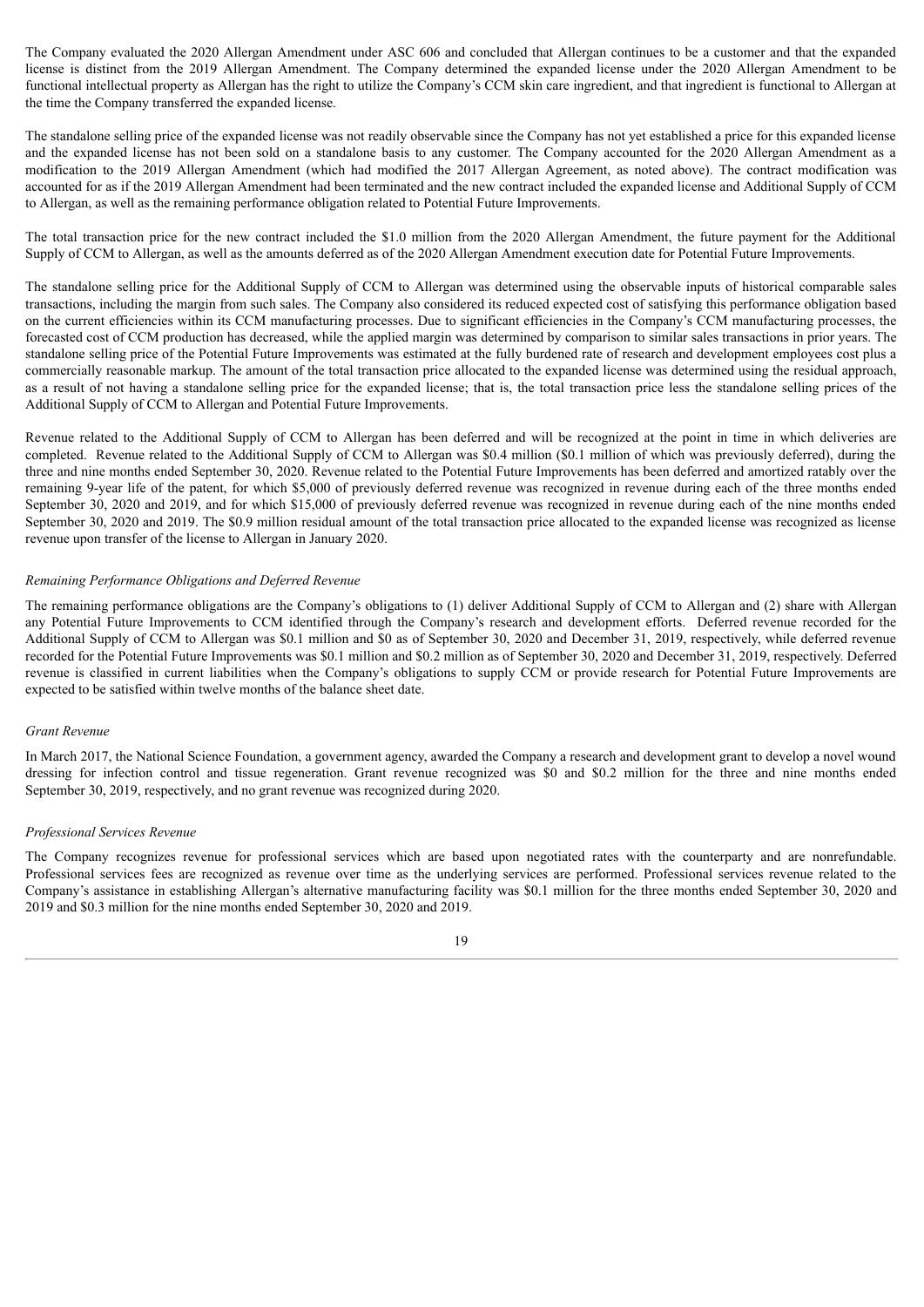#### **6. Merger**

The Merger, which closed on May 26, 2020, was accounted for as a reverse asset acquisition pursuant to *Topic 805, Clarifying the Definition of a Business*, as substantially all of the fair value of the assets acquired were concentrated in a group of similar non-financial assets, and the acquired assets did not have outputs or employees. As the assets had not yet received regulatory approval, the fair value attributable to these assets was recorded as acquired in-process research and development ("IPR&D") expenses in the Company's condensed consolidated statements of operations for the nine months ended September 30, 2020.

The total purchase price paid in the Merger has been allocated to the net assets acquired and liabilities assumed based on their fair values as of the completion of the Merger. The following summarizes the purchase price paid in the Merger (in thousands, except share and per share amounts):

| Number of shares of the combined organization owned by<br>the Company's pre-Merger stockholders | 3,394,299 |
|-------------------------------------------------------------------------------------------------|-----------|
| Multiplied by the fair value per share of Conatus common                                        |           |
| stock $(1)$                                                                                     | 5.56      |
| Fair value of consideration issued to effect the Merger                                         | 18,872    |
| Transaction costs                                                                               | 1,817     |
| Purchase price                                                                                  | 20,689    |

(1) Based on the last reported sale price of the Company's common stock on the Nasdaq Capital Market on May 26, 2020, the closing date of the Merger, and gives effect to the Reverse Stock Split.

The allocation of the purchase price is as follows (in thousands):

| Cash acquired        | 12,835 |
|----------------------|--------|
| Net assets acquired  | 710    |
| Acquired IPR&D $(2)$ | 7.144  |
| Purchase price       | 20,689 |

(2) Represents the research and development projects of Conatus which were in-process, but not yet completed. This consists primarily of Conatus' emricasan product candidate. Current accounting standards require that the fair value of IPR&D projects acquired in an asset acquisition with no alternative future use be allocated a portion of the consideration transferred and charged to expense on the acquisition date. The acquired assets did not have outputs or employees.

#### **7. PUR Settlement**

In April 2019, Private Histogen entered into a Settlement, Release and Termination Agreement ("PUR Settlement") with PUR Biologics, LLC and its members which terminated the License, Supply and Operating Agreements between Private Histogen and PUR, eliminated Private Histogen's membership interest in PUR and returned all in-process research and development assets to Private Histogen (the "Development Assets"). The agreement also provided indemnifications and complete releases by and among the parties. The acquisition of the Development Assets was accounted for as an asset acquisition in accordance with ASC 805-50-50, *Acquisition of Assets Rather than a Business*.

As consideration for the reacquisition of the Development Assets, Private Histogen compensated PUR with both equity and cash components, including 167,323 shares of Series D convertible preferred stock with a fair value of \$1.75 million and a potential cash payout of up to \$6.25 million (the "Cap Amount"). Private Histogen paid PUR \$0.5 million in upfront cash, forgave approximately \$22,000 of accounts receivable owed by PUR to Private Histogen, and settled an outstanding payable of PUR of approximately \$23,000 owed to a third-party. The Company is also obligated to make milestone and royalty payments, including (a) a \$0.4 million payment upon the unconditional acceptance and approval of a New Drug Application or Pre-Market Approval Application by the US FDA related to the Development Assets, (b) a \$0.4 million commercialization milestone upon reaching gross sales (by the Company or licensee) of the \$0.5 million of products incorporating the Development Assets, and (c) a five percent (5%) royalty on net revenues collected by Histogen from commercial sales (by the Company or licensee) of products incorporating the Development Assets. The aforementioned cash payments, along with any future milestone and royalty payments, are all applied against the Cap Amount. In accordance with ASC 450, *Contingencies*, amounts for the milestone and royalty payments will be recognized when it is probable that the related contingent liability has been incurred and the amount owed is reasonably estimated. No amounts for the milestone and royalty payments have been recorded during the periods ended September 30, 2020 and December 31, 2019.

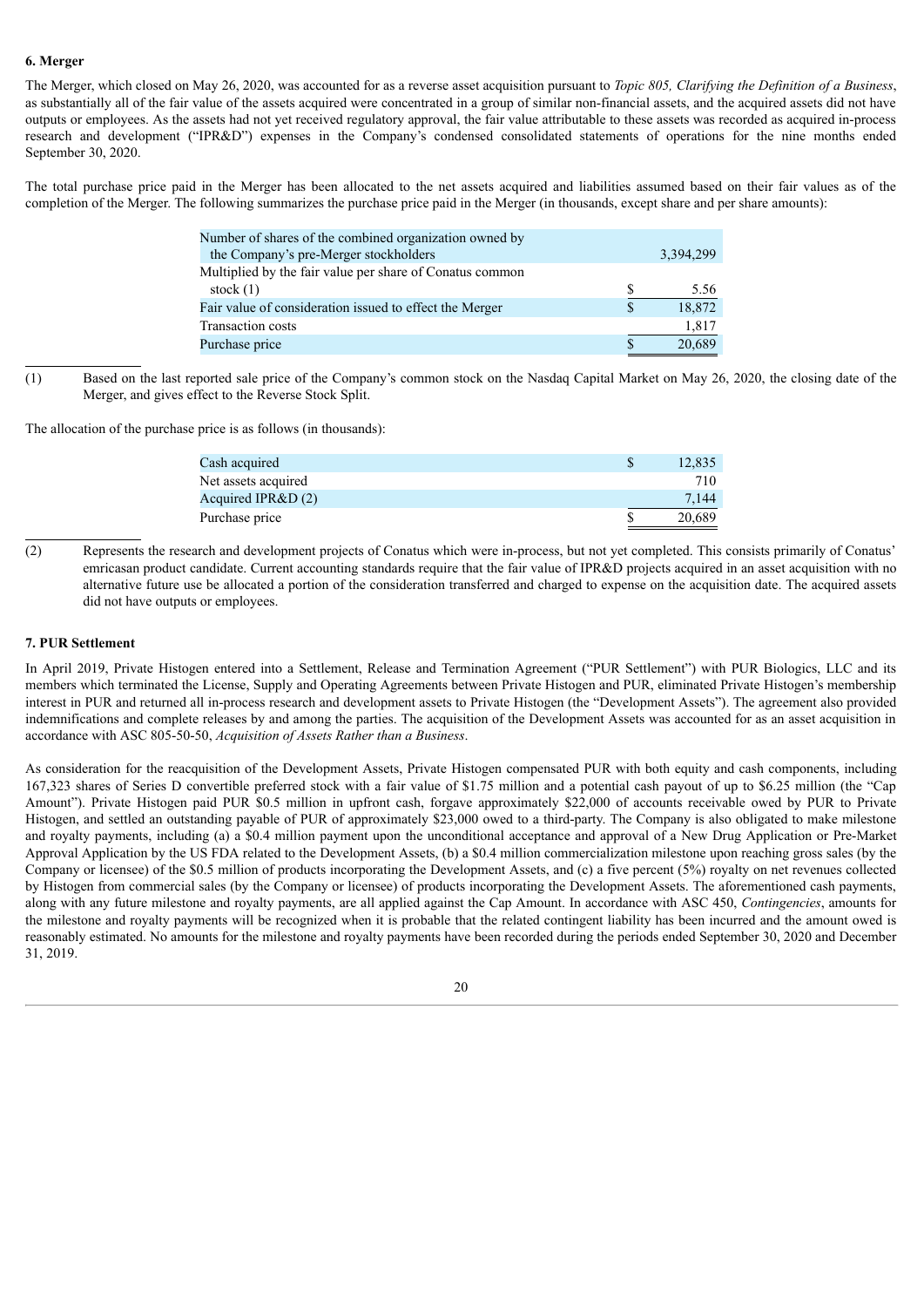For the acquisition of the Development Assets, Private Histogen recognized approximately \$2.27 million of in-process research and development expense (including the cash payments of \$0.5 million and Series D preferred stock issuance of \$1.75 million) on the accompanying condensed consolidated statement of operations for the nine months ended September 30, 2019.

#### **8. Paycheck Protection Program Loan**

In April 2020, Private Histogen applied for and received loan proceeds in the amount of \$0.5 million (the "PPP Loan") under the PPP as government aid for payroll, rent and utilities. The application for these funds required the Company to, in good faith, certify that the current economic uncertainty made the loan request necessary to support the ongoing operations of the Company. This certification further required the Company to take into account its current business activity and its ability to access other sources of liquidity sufficient to support ongoing operations in a manner that is not significantly detrimental to the business. The certification made by the Company did not contain any objective criteria and is subject to interpretation. Based in part on the Company's assessment of other sources of liquidity, the uncertainty associated with future revenues created by the COVID-19 pandemic and related governmental responses, and the going concern uncertainty reflected in the Company's consolidated financial statements, the Company believed in good faith that it met the eligibility requirements for the PPP Loan. If, despite the good-faith belief that given the Company's circumstances all eligibility requirements for the PPP Loan were satisfied, it is later determined that the Company had violated any applicable laws or regulations or it is otherwise determined that the Company was ineligible to receive the PPP Loan, it may be required to repay the PPP Loan in its entirety and/or be subject to additional penalties and potential liabilities.

On June 5, 2020, the Paycheck Protection Program Flexibility Act was signed into law, extending the PPP Loan forgiveness period from eight weeks to 24 weeks after loan origination, extending the initial deferral period of principal and interest payments from six months to ten months after the loan forgiveness period, reducing the required amount of payroll expenditures from 75% to 60%, removing the prior ban on borrowers taking advantage of payroll tax deferral after loan forgiveness and allowing for the amendment of the maturity date on existing loans from two years to five years.

#### **9. Stockholders' Deficit**

#### *Common Stock*

#### *At Market Issuance Sales Agreement with Stifel, Nicolaus & Company, Incorporated*

Prior to the Merger, Conatus entered into an At Market Issuance Sales Agreement (the "Sales Agreement") with Stifel, Nicolaus & Company, Incorporated ("Stifel"), pursuant to which the Conatus could sell from time to time, at its option, up to an aggregate of \$35.0 million of shares of its common stock through Stifel, as sales agent. In July 2020, the Company terminated the Sales Agreement with Stifel, with no shares having been issued pursuant to the Sales Agreement.

#### *Common Stock Purchase Agreement with Lincoln Park*

In July 2020, the Company entered into a common stock purchase agreement (the "2020 Purchase Agreement") with Lincoln Park which provides that, upon the terms and subject to the conditions and limitations in the 2020 Purchase Agreement, Lincoln Park is committed to purchase up to an aggregate of \$10.0 million of shares of the Company's common stock at the Company's request from time to time during a 24 month period that began in July 2020 and at prices based on the market price of the Company's common stock at the time of each sale. Upon execution of the 2020 Purchase Agreement, the Company sold 328,516 shares of common stock at \$3.04399 per share to Lincoln Park for proceeds of \$1.0 million. During the three and nine months ended September 30, 2020 the Company sold an additional 280,000 shares of common stock to Lincoln Park for net proceeds of approximately \$0.3 million and as of September 30, 2020, approximately \$8.5 million of common stock remains available for sale under the 2020 Purchase Agreement, subject to limitations on the amount of securities the Company may sell under its effective registration statement on Form S-3 within any 12 month period. In addition, in consideration for entering into the 2020 Purchase Agreement and concurrently with the execution of the 2020 Purchase Agreement, the Company issued 66,964 shares of its common stock to Lincoln Park.

#### *Convertible Preferred Stock*

In connection with the Merger, all of the outstanding shares of Private Histogen's convertible preferred stock were converted into 5,046,154 shares of the Company's common stock. As of December 31, 2019, Private Histogen's convertible preferred stock is classified as temporary equity on the accompanying condensed consolidated balance sheets in accordance with authoritative guidance for the classification and measurement of potentially redeemable securities whose redemption is based upon certain change in control events outside of Private Histogen's control, including liquidation, sale or transfer of control of Private Histogen. Private Histogen did not adjust the carrying values of the convertible preferred stock to the liquidation preferences of such shares because the occurrence of any such change of control event was not deemed probable.

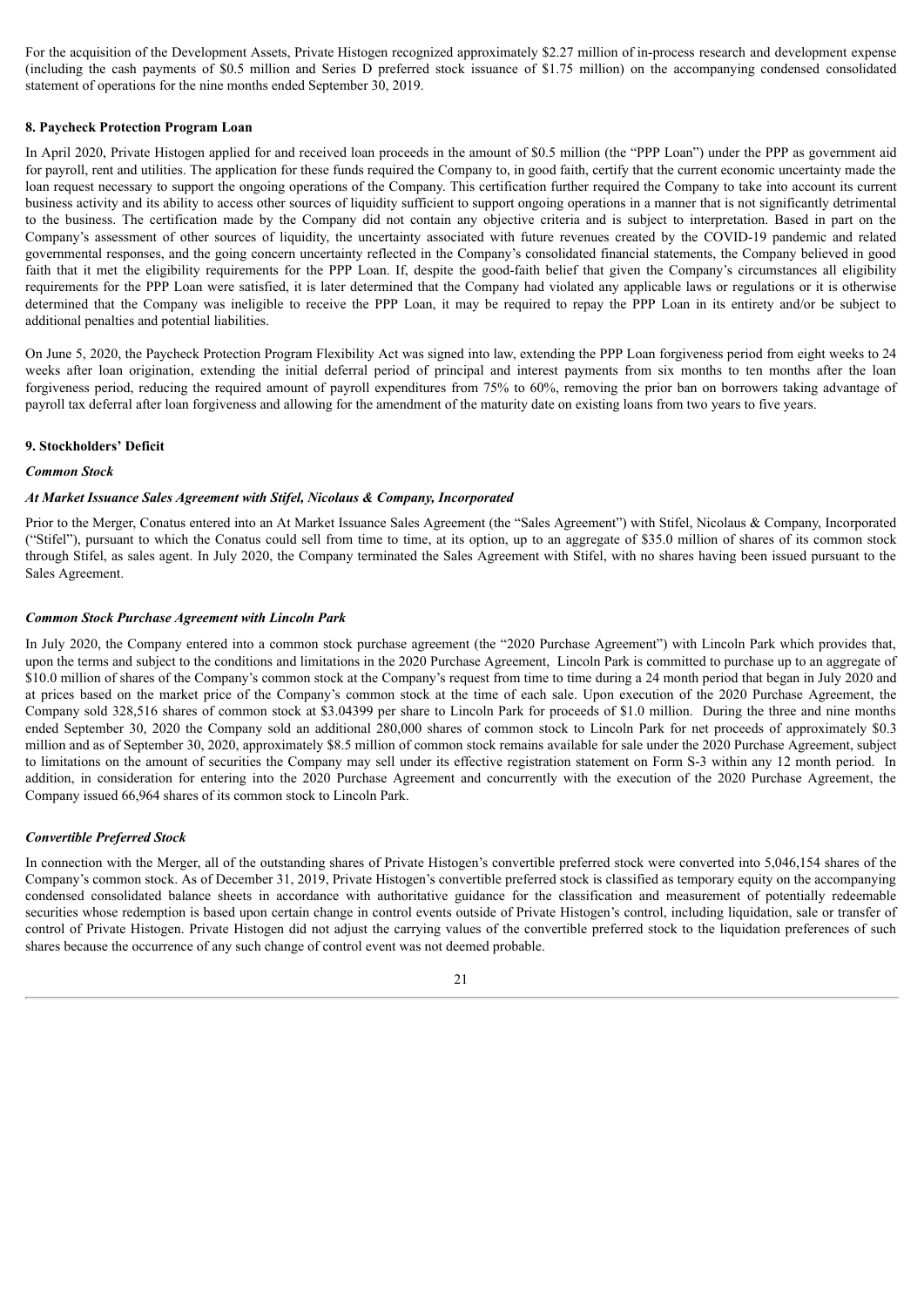The authorized, issued and outstanding shares of convertible preferred stock as of December 31, 2019 consisted of the following:

|          | <b>Shares</b><br><b>Authorized</b> | энагсэ 155иси<br>and<br>Outstanding |              | Liquidation<br>Preference<br>(in thousands) | Carrying<br>Value |
|----------|------------------------------------|-------------------------------------|--------------|---------------------------------------------|-------------------|
| Series A | 10,000,000                         | 1,360,547                           | <sup>S</sup> | 9,486                                       | 9,486             |
| Series B | 35,000,000                         | 1,144,567                           |              | 7.981                                       | 9,356             |
| Series C | 8.000.000                          | 1,075,637                           |              | 7,500                                       | 5,550             |
| Series D | 20,000,000                         | 1,465,403                           |              | 15.327                                      | 14,678            |
| Total    | 73,000,000                         | 5,046,154                           |              | 40,294                                      | 39,070            |

**Shares Issued**

During the nine months ended September 30, 2020, the Company issued no convertible preferred stock. During the nine months ended September 30, 2019, the Company issued 16,413 shares of Series B convertible preferred stock at \$6.97 per share and 216,468 shares of Series D convertible preferred stock, of which 167,323 shares related to the PUR Settlement, at \$10.46 per share.

#### *General Rights and Preferences of Private Histogen Convertible Preferred Stock*

The holders of each series of convertible preferred stock were entitled to receive noncumulative dividends at a rate of 6% per share per annum based on the original issue price. The preferred stock dividends were payable in preference and in priority to any dividends on common stock if or when any dividends had been declared by the Board of Directors. The Company's Board of Directors have not declared any dividends during the periods presented.

The holders of the Series A, B and C convertible preferred stock were entitled to receive liquidation preferences at the rate of \$6.97 per share. The Series D holders were entitled to liquidation preferences at a rate of \$10.46 per share. All series holders also had a right to receive declared but unpaid dividends upon a liquidation event. The liquidation preferences to all holders of preferred stock were to have been made *pari passu* with payments to other series of convertible preferred stockholders and made in preference to any payments to the holders of common stock.

The shares of each series of convertible preferred stock were convertible into an equal number of shares of common stock, at the option of the holder. Likewise, at the election of the holders of the majority of the then outstanding shares of convertible preferred stock, all shares would have automatically converted to an equal number of shares of common stock. Finally, each share of preferred stock was automatically converted into common stock immediately upon the Company's sale of its common stock in a firm commitment underwritten public offering pursuant to a registration statement under the Securities Act of 1933, as amended, resulting in the receipt by the Company of at least \$20.0 million in which the per share price is at least \$31.38. The conversion from the public offering would result in the convertible preferred stockholders receiving less than one common share for each of their shares being converted.

The holders of each series of preferred stock were entitled to one vote for each share of common stock into which such preferred stock could then be converted; and with respect to such vote, such holders shall have full voting rights and powers equal to the voting rights and powers of the holders of common stock.

#### *Common Stock Warrants*

In 2016, Private Histogen issued warrants to purchase common stock as consideration for settlement of prior liability claims. The warrants for the purchase of up to 3,583 common shares at an exercise price of \$23.08 a share expire on July 31, 2021. The warrants remain outstanding and unexercised for the periods presented.

In addition, at September 30, 2020, warrants to purchase 1,346 shares of common stock with an exercise price of \$74.30 a share remain outstanding that were issued by Conatus in connection with obtaining financing in 2016. These warrants expire on July 3, 2023.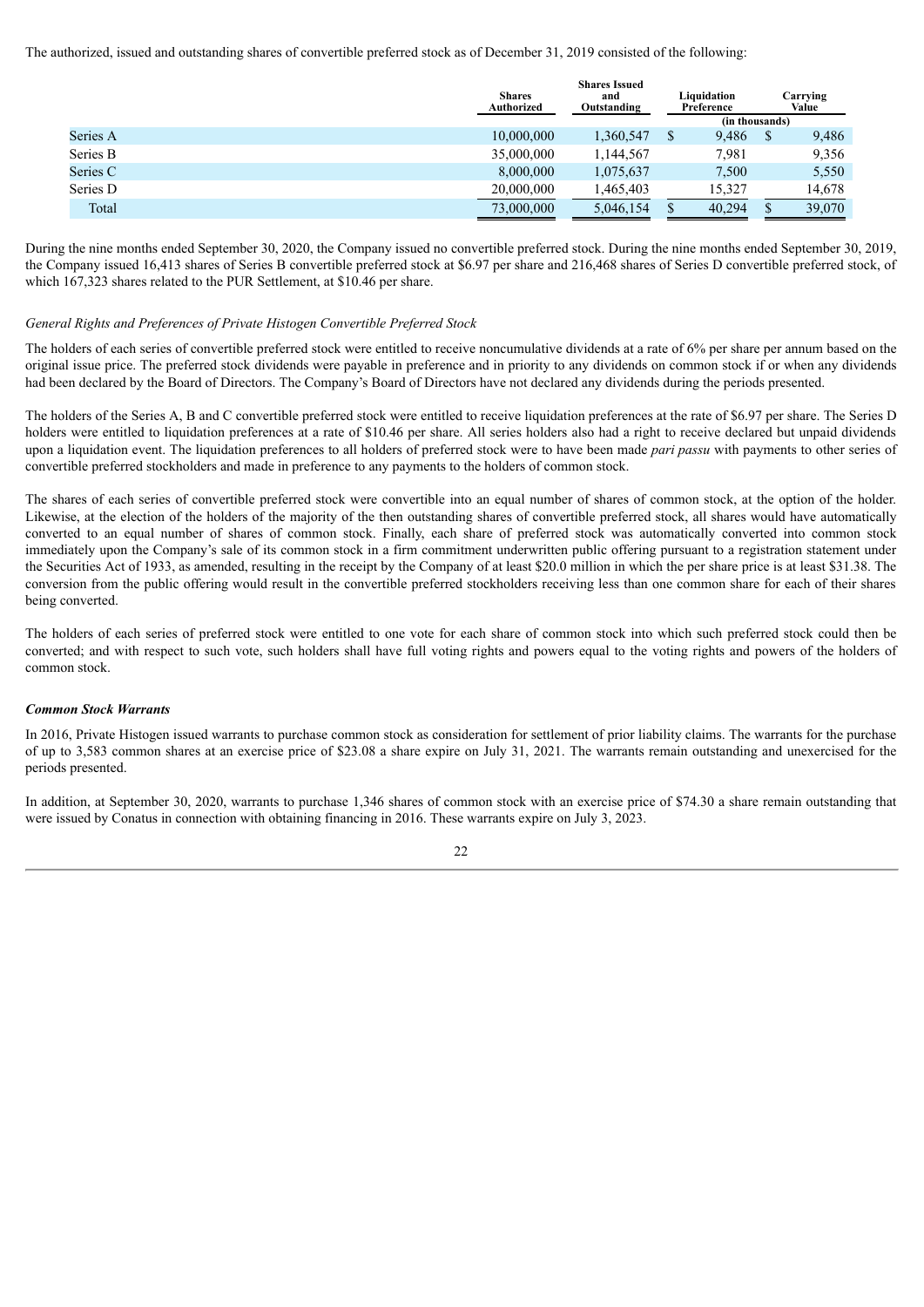#### *Stock-Based Compensation*

#### *Equity Incentive Plans*

On December 18, 2017, Private Histogen established the Histogen Inc. 2017 Stock Plan (the "2017 Plan"). Under the 2017 Plan, Private Histogen was authorized to issue a maximum aggregate of 837,208 shares of common stock with adjustments for unissued or forfeited shares under the predecessor plan (the Histogen Inc. 2007 Stock Plan). In April 2019, Private Histogen amended the 2017 Plan, which increased the number of common stock available for grants by 326,711 shares. The 2017 Plan permitted the issuance of incentive stock options ("ISOs"), non-statutory stock options ("NSOs") and Stock Purchase Rights. NSOs could be granted to employees, directors or consultants, while ISOs could be granted only to employees. Options granted vest over a maximum period of four years and expire ten years from the date of grant. In connection with the closing of the Merger, no further awards will be made under the 2017 Plan.

In May 2020, in connection with the closing of the Merger, the Company's stockholders approved the Company's 2020 Incentive Award Plan (the "2020 Plan"). The maximum number of shares of the Company's common stock available for issuance under the 2020 Plan equals the sum of (a) 850,000 shares; (b) any shares of common stock of the Company which are subject to awards under the Conatus 2013 Equity Incentive Plan (the "Conatus 2013 Plan") as of the effective date of the 2020 Plan which become available for issuance under the 2020 Plan after such date in accordance with its terms; and (c) an annual increase on the first day of each calendar year beginning with the January 1 of the calendar year following the effectiveness of the 2020 Plan and ending with the last January 1 during the initial ten year term of the 2020 Plan, equal to the lesser of (i) five percent of the number of shares of the Company's common stock outstanding (on an as-converted basis) on the final day of the immediately preceding calendar year, and (ii) such lesser number of shares of the Company's common stock as determined by the Company's board of directors.

Additionally, in connection with the closing of the Merger, no further awards will be made under the Conatus 2013 Plan. As of September 30, 2020, 116,091 fully vested options remain outstanding under the Conatus 2013 Plan with a weighted average exercise price of \$37.59 per share.

The following summarizes activity related to the Company's stock options under the 2017 Plan and the 2020 Plan for the nine months ended September 30, 2020:

|                                              | <b>Options</b><br>Outstanding |     | Weighted-<br>average<br><b>Exercise</b><br>Price | Weighted-<br>average<br>Remaining<br>Contractual<br>Term<br>(in years) |   | Aggregate<br><b>Intrinsic</b><br>Value<br>(in thousands) |
|----------------------------------------------|-------------------------------|-----|--------------------------------------------------|------------------------------------------------------------------------|---|----------------------------------------------------------|
| Outstanding at December 31, 2019             | 1,362,173                     | S   | 3.16                                             | 6.34                                                                   | S | 2,926                                                    |
| Granted                                      | 124,119                       | S   | 4.61                                             |                                                                        |   |                                                          |
| Exercised                                    | (28,684)                      | - S | 1.40                                             |                                                                        |   |                                                          |
| Cancelled or forfeited                       | (74, 576)                     |     | 4.30                                             |                                                                        |   |                                                          |
| Outstanding at September 30, 2020            | 1,383,032                     |     | 3.26                                             | 5.87                                                                   |   | 528                                                      |
| Vested and exercisable at September 30, 2020 | 897,647                       |     | 2.31                                             | 4.39                                                                   |   | 528                                                      |

#### *Chief Executive Of icer Stock Options*

On January 24, 2019, the Company issued 485,178 stock options to its newly appointed Chief Executive Officer. In accordance with the original award agreement, 40% of the options would vest immediately upon an initial public offering or 45 days following a change in control, as defined in the award agreement, while the remaining 60% are subject to vesting, of which 25% vest on the first anniversary of the grant date and then ratably over the remaining 36 months.

On January 28, 2020, the award agreement was amended, which became effective upon the close of the Merger in May 2020, whereby the 40% of stock options ("Liquidity Option Shares") subject to vesting upon an initial public offering or 45 days following a change in control will now vest immediately upon meeting certain performance and market condition-based criteria. The vesting of the Liquidity Option Shares is divided into four separate tranches, each vesting 25% of the Liquidity Option Shares, upon: (1) the closing of the proposed merger with Conatus; (2) the date that the market capitalization of the Company exceeds \$200.0 million; (3) the date that the market capitalization of the Company exceeds \$275.0 million, and; (4) the date that the market capitalization of the Company exceeds \$300.0 million. Each vesting tranche represents a unique derived service period and therefore stock-based compensation expense for each vesting tranche is recognized on a straight-line basis over its respective derived service period. Additionally, in the event that the Chief Executive Officer's employment with the Company is terminated without cause or he resigns for good reason, an additional portion of the stock options award will vest equal to the number of such options which would have vested in the 12 months following the date of such termination.

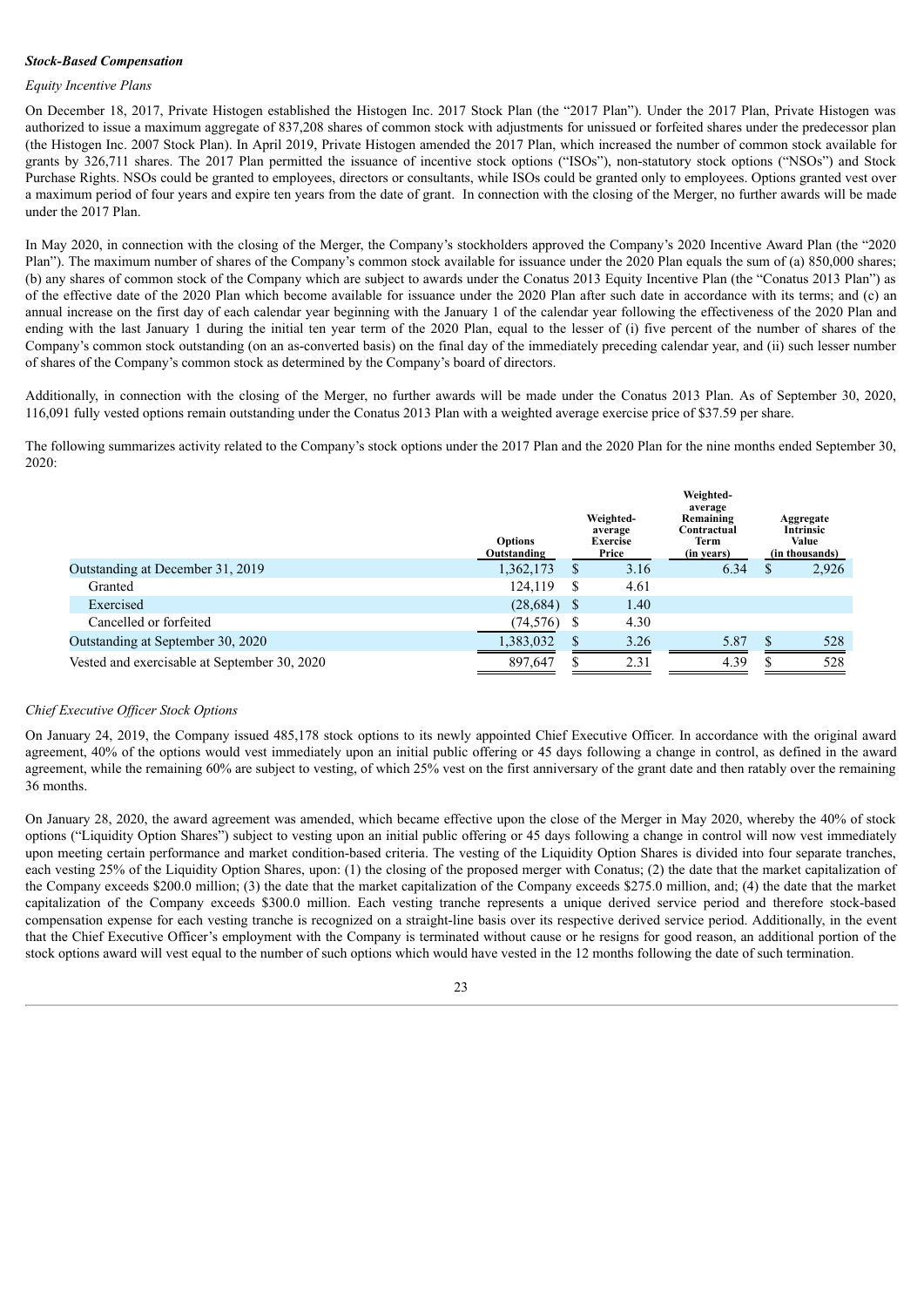On May 26, 2020, in connection with the closing of the Merger, 48,517 options of the Liquidity Option Shares became fully vested as the performance condition was achieved. For the three and nine months ended September 30, 2020, the Company recognized \$20,000 and \$0.1 million, respectively, in total compensation expense related to the performance and market-based options, all of which is recorded in general and administrative expense in the accompanying condensed consolidated statements of operations. As of September 30, 2020, there was \$0.4 million of total unrecognized compensation cost related to unvested market condition-based options.

#### *Valuation of Stock Option Awards*

The following assumptions were used to calculate the fair value of awards granted to employees, non-employees and directors:

|                          | <b>Three Months Ended September 30.</b> |          | Nine Months Ended September 30. |          |
|--------------------------|-----------------------------------------|----------|---------------------------------|----------|
|                          | 2020                                    | 2019     | 2020                            | 2019     |
| Expected volatility      | $-$ %                                   | 70.0%    | 76.3%                           | 70.0%    |
| Risk-free interest rate  | $-$ %                                   | $1.59\%$ | $0.45\%$                        | $2.54\%$ |
| Expected term (in years) |                                         | 6.25     | 6.25                            | 6.25     |
| Expected dividend yield  |                                         |          |                                 |          |

The compensation cost that has been included in the accompanying condensed consolidated statements of operations for all stock-based compensation arrangements is detailed as follows (in thousands):

|                            | <b>Three Months Ended September 30.</b> |      |  | Nine Months Ended September 30. |  |             |  |      |
|----------------------------|-----------------------------------------|------|--|---------------------------------|--|-------------|--|------|
|                            |                                         | 2020 |  | 2019                            |  | <b>2020</b> |  | 2019 |
| Cost of product revenue    |                                         |      |  |                                 |  | 16          |  | 26   |
| Research and development   |                                         |      |  |                                 |  |             |  | 31   |
| General and administrative |                                         | 126  |  |                                 |  | 432         |  | 272  |
| Total                      |                                         | 125  |  |                                 |  | 456         |  | 329  |

As of September 30, 2020, total unrecognized compensation cost related to unvested options, including unvested market condition-based options, was approximately \$1.5 million which is expected to be recognized over a weighted-average period of 4.0 years.

#### *Common Stock Reserved for Future Issuance*

Common stock reserved for future issuance at September 30, 2020 is as follows:

| Common stock warrants                                   | 4.929     |
|---------------------------------------------------------|-----------|
| Common stock options issued and outstanding             | 1.499.123 |
| Common stock available for issuance under the 2020 Plan | 725,881   |
| Total                                                   | 2.229.933 |

#### **10. Commitments and Contingencies**

#### *Leases*

In January 2020, Private Histogen entered into a long-term operating lease with San Diego Sycamore, LLC ("Sycamore") for its headquarters that includes office and laboratory space. The lease commenced on March 1, 2020 and expires on August 31, 2031, with no options to renew or extend. The lease was accounted for as a modification of Private Histogen's existing lease with Sycamore as the lease agreement did not grant Private Histogen an additional right-of-use asset.

The terms of the lease agreement include six months of rent abatement at lease commencement and a tenant improvement allowance of up to \$2.2 million. The tenant improvements are required to be permanently affixed to the leased office and laboratory space and do not constitute leasehold improvements of the Company. During the construction period of the tenant improvements, the lease agreement requires the Company to relocate its operations to a similar Sycamore property whereby monthly rent is substantially reduced for the duration of the construction period. The lease is subject to additional variable charges for common area maintenance, insurance, taxes and other operating costs. At lease commencement, the Company recognized a right-of-use asset and operating lease liability totaling approximately \$4.5 million. The Company used a discount rate based on its estimated incremental borrowing rate to determine the right-of-use asset and operating lease liability amounts to be recognized. The Company determined its incremental borrowing rate based on the term and lease payments of the new operating lease and what it would normally pay to borrow, on a collateralized basis, over a similar term for an amount equal to the lease payments. Operating lease expense is recognized on a straight-line basis over the lease term.

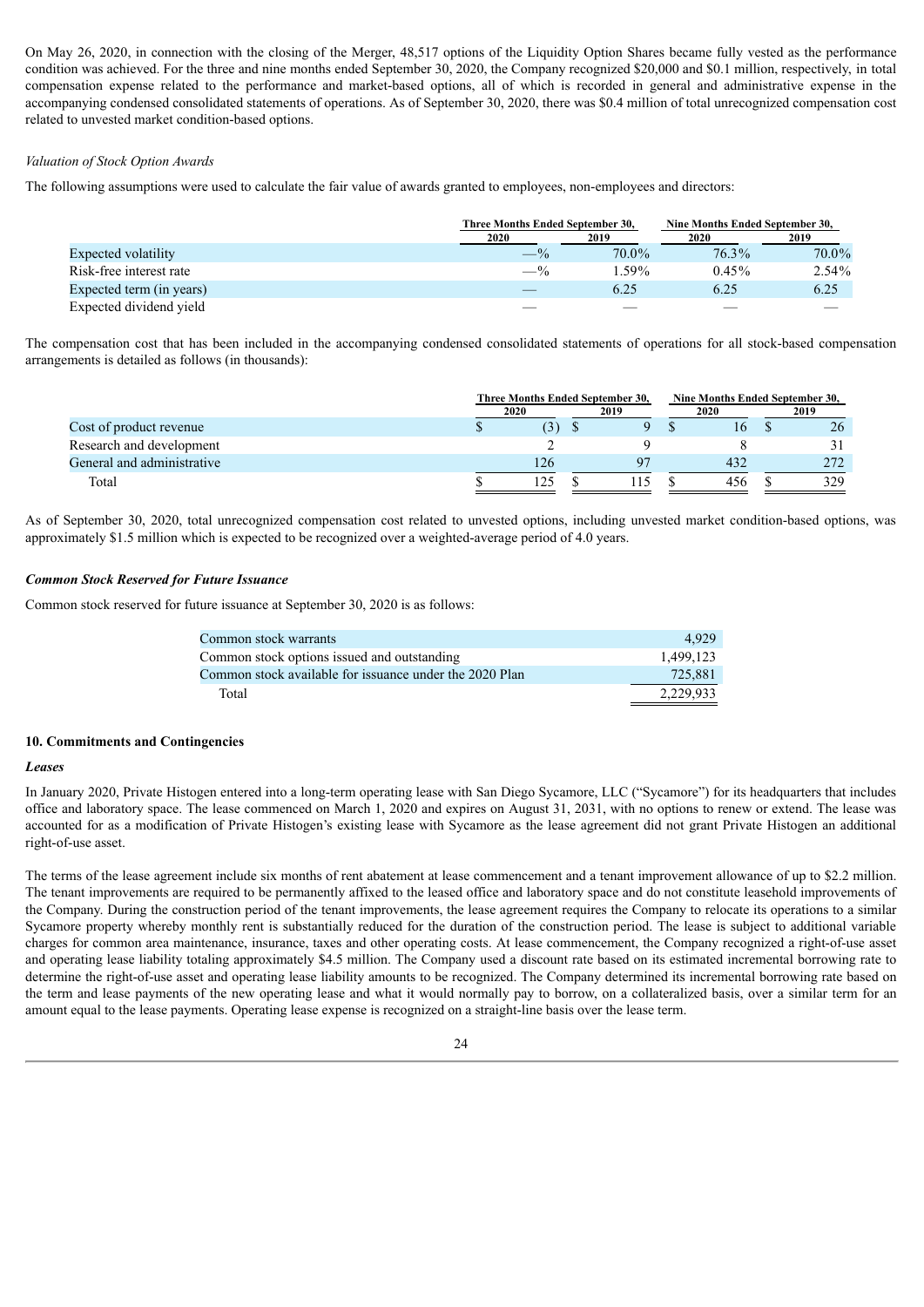In connection with the closing of the Merger, the Company assumed Conatus' noncancelable operating lease agreement, as amended, for certain office space with a lease term that expired on September 30, 2020. Upon close of the Merger, the Company recognized a right-of-use asset and operating lease liability in the amount of \$0.1 million and \$0.2 million, respectively, related to the Conatus lease. Prior to the Merger, Conatus entered into a sub-lease agreement with a third-party to lease the whole office space for the remainder of the lease term. Sublease income was not material for all periods presented.

The Company leases certain office equipment that is classified as a finance lease. As of September 30, 2020, the weighted-average remaining term of the Company's operating and finance lease was 11 years and 3.7 years, respectively.

The Company recognizes right-of-use assets and lease liabilities at the lease commencement date based on the present value of future minimum lease payments over the lease term. The discount rate used to determine the present value of the lease payments is the rate implicit in the lease unless that rate cannot be readily determined, in which case, the Company utilizes its incremental borrowing rate in determining the present value of the future minimum lease payments. As of September 30, 2020, the weighted-average discount rate for the Company's operating and finance lease was 12.2% and 10.0%, respectively.

The Company does not record leases with an initial term of 12 months or less on the consolidated balance sheets. Expense for these short-term leases is recognized on a straight-line basis over the lease term. The Company has elected the practical expedient to combine lease and non-lease components into a single component for all classes of underlying assets.

Future minimum payments of lease liabilities were as follows (in thousands):

|                                        | <b>Operating Leases</b> | <b>Finance Lease</b> |     |  |
|----------------------------------------|-------------------------|----------------------|-----|--|
| 2020 (remaining 3 months)              | 60                      | S                    |     |  |
| 2021                                   | 616                     |                      | 10  |  |
| 2022                                   | 757                     |                      | 10  |  |
| 2023                                   | 780                     |                      | 10  |  |
| 2024                                   | 803                     |                      |     |  |
| Thereafter                             | 6,010                   |                      |     |  |
| Total minimum lease payments           | 9,026                   |                      | 38  |  |
| Less: imputed interest                 | (4,277)                 |                      | (5) |  |
| Total future minimum lease payments    | 4,749                   |                      | 33  |  |
| Less: current obligations under leases |                         |                      | (8) |  |
| Noncurrent lease obligations           | 4.749                   | \$                   | 25  |  |

#### *Litigation and Legal Matters*

The Company is subject to claims and legal proceedings that arise in the ordinary course of business. Such matters are inherently uncertain, and there can be no guarantee that the outcome of any such matter will be decided favorably to the Company or that the resolution of any such matter will not have a material adverse effect upon the Company's consolidated financial statements. The Company does not believe that any of such pending claims and legal proceedings will have a material adverse effect on its consolidated financial statements.

The Company has entered into numerous financing arrangements with Lordship Ventures Histogen Holdings LLC ("Lordship"), a related party (See Note 11). During subsequent financing events, Lordship asserted that it has certain rights and that are, in some cases, detrimental to other existing or future investors in the Company. Although the Company believes it has no further obligation to Lordship with respect to prior financing arrangements, there is no guarantee that, if requested, concessions will not be granted or that disputes will not arise with Lordship in the future.

#### **11. Related Parties**

#### *Lordship*

Lordship, with its predecessor entities along with its principal owner, Jonathan Jackson, have invested and been affiliated with Private Histogen since 2010. As of September 30, 2020 and December 31, 2019, Lordship controlled approximately 19% and 28% of the Company's outstanding voting shares, respectively, and currently holds two Board of Director seats.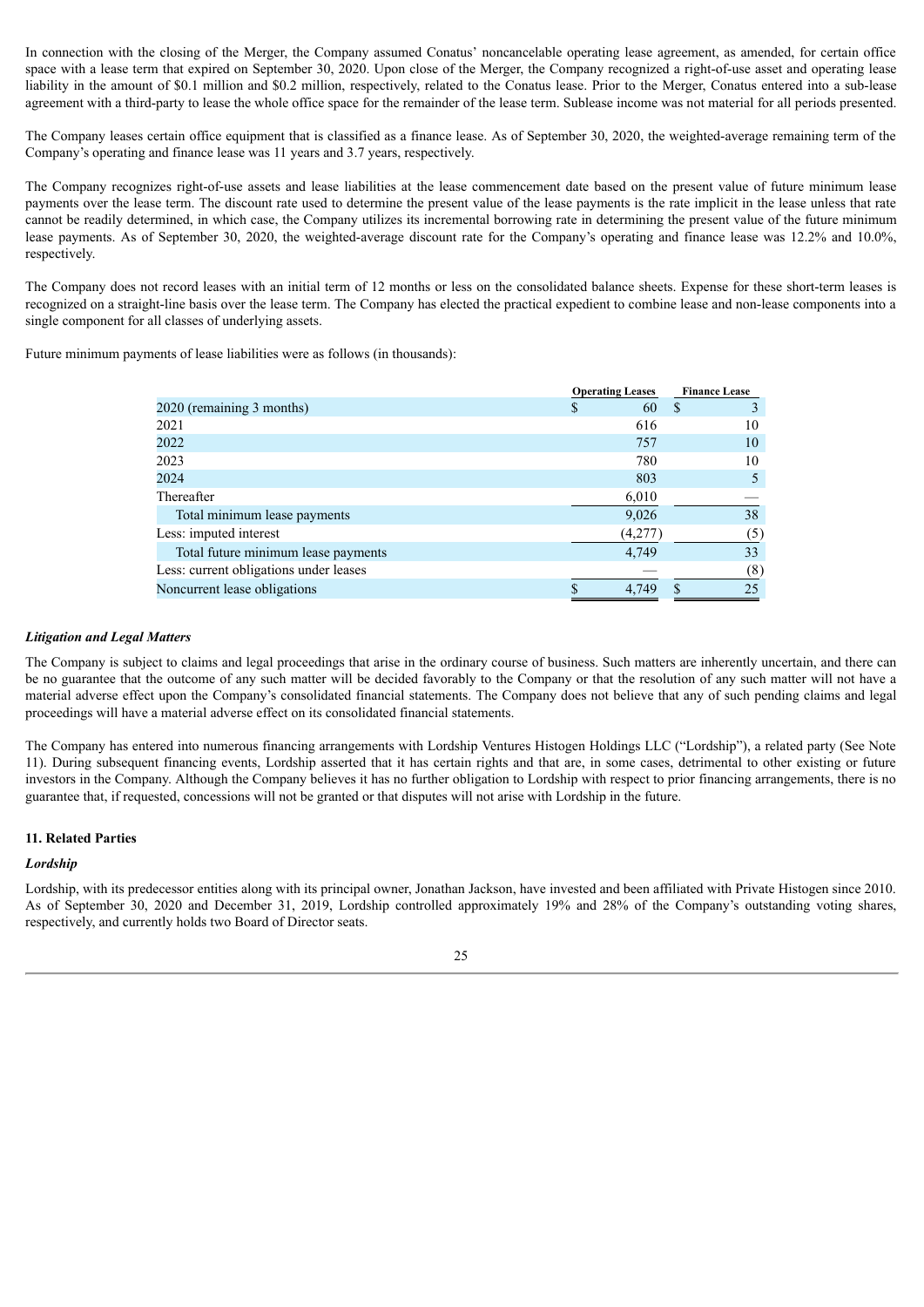In January 2012, Private Histogen entered into an Indemnification Agreement (the "Lordship Indemnification") with Lordship whereby Private Histogen granted Lordship special non-dilutive rights. Pursuant to the Indemnification Agreement, Private Histogen was obligated to issue to Lordship additional common stock based on payments or issuance of common stock the Company may make to Proteus Advisors, LLC ("Proteus"). Private Histogen had contracted with Proteus for various advisory services dating back to 2009, and settled the compensation for such services with Proteus in January 2016 through the immediate issuance of freestanding warrants to purchase 64,539 shares of Private Histogen's Series B convertible preferred stock and a onetime cash payment of \$0.3 million upon Private Histogen receiving additional accumulated capital investments of \$10.0 million, beginning after May 1, 2015. In January 2019, Private Histogen issued 21,885 shares of common stock and 16,413 shares of Series B convertible preferred stock to Lordship, to settle its obligation under the Indemnification Agreement.

In November 2012, Private Histogen entered into a Strategic Relationship Success Fee Agreement with Lordship (the "Success Fee Agreement"). The Success Fee Agreement causes certain payments to be made from the Company to Lordship equal to 1% of certain product revenues and 10% of certain license and royalty revenues. The Success Fee Agreement also stipulates that if the Company engages in a merger or sale of all or substantially all (defined as 90% or more) of its assets or equity to a third party, then the Company has the option to terminate the agreement by paying Lordship the fair market value of future payments with the minimum payment being at least equal to the most recent annual payments Lordship has received. The Success Fee Agreement was amended in August 2016, but continues to carry the same rights to certain payments. Private Histogen recognized an expense to Lordship for the three months ended September 30, 2020 and 2019 of \$4,000 and \$2,000, respectively, and \$0.1 million and \$0.8 million for the nine months ended September 30, 2020 and 2019, respectively, all of which is included in general and administrative expenses on the accompanying condensed consolidated statements of operations. As of September 30, 2020 and December 31, 2019, there was a balance of \$14,000 and \$16,000, respectively, paid to Lordship included in other assets on the accompanying condensed consolidated balance sheet in connection with the deferral of revenue from the Allergan license transfer agreements.

#### *Promissory Notes*

In April 2020, the Company entered into two promissory notes (the "Notes"), each for \$0.3 million, with two stockholders, one of which was a principal owner of the Company. The Notes carried a fixed return of \$25,000, due upon maturity. All outstanding principal and interest were due upon the earlier of (1) June 13, 2020 or (ii) 15 days following the consummation of the Merger. In June 2020, the Notes, including principal and interest, was repaid.

#### *Dr. Stephen Chang*

Dr. Chang is a Board member and was acting Chief Executive Officer of the Company from April 2017 through January 2019. For the three months ended September 30, 2020 and 2019, Dr. Chang was paid \$0 and \$0.1 million, respectively, for consulting services and for the nine months ended September 30, 2020 and 2019, Dr. Chang was paid \$15,000 and \$0.1 million, respectively, for consulting services, all of which is recorded in general and administrative expenses on the accompanying condensed consolidated statements of operations.

#### **12. Subsequent Events**

The Company retained rights to emricasan, an orally active pan-caspase inhibitor, which was an asset previously developed by Conatus (see Note 6). The Company has been evaluating alternatives to create opportunities for increasing shareholder value from this asset. On October 26, 2020, the Company entered into a Collaborative Development and Commercialization Agreement (the "Collaboration Agreement") with Amerimmune LLC ("Amerimmune"), pursuant to which the Company agreed to jointly develop emricasan for the potential treatment of COVID-19. The Company filed and received approval for an Investigational New Drug ("IND") from the United States Food and Drug Administration ("FDA") to initiate a Phase 1 study of emricasan in mild Covid-19 patients to assess safety and tolerability. Until such time as a strategic partner assumes responsibility, the Company, in collaboration with Amerimmune, shall be responsible for and shall control all regulatory interactions relating to emricasan. Under the Collaboration Agreement, Amerimmune, at its expense and in collaboration with the Company, shall use commercially reasonable efforts to lead the development activities for emricasan. Amerimmune shall be responsible for conducting clinical trials and the Company shall provide reasonable quantities of emricasan for such purpose. The Company believes its current supply of emricasan is sufficient to support clinical trials through Phase 2. The parties shall establish a joint development committee to oversee the development of emricasan and a joint partnering committee to oversee commercialization activities for emricasan. Each party shall retain ownership of their legacy intellectual property and responsibility for ongoing patent application prosecution and maintenance costs. In addition, the Company granted Amerimmune an exclusive option, subject to certain terms and conditions, to an exclusive license to develop and commercialize emricasan throughout the world during the term. After exercise of the option, Amerimmune, alone or in conjunction with one or more strategic partners, will use its commercially reasonable efforts to develop, manufacture and commercialize emricasan and the Company and Amerimmune shall equally share the profits.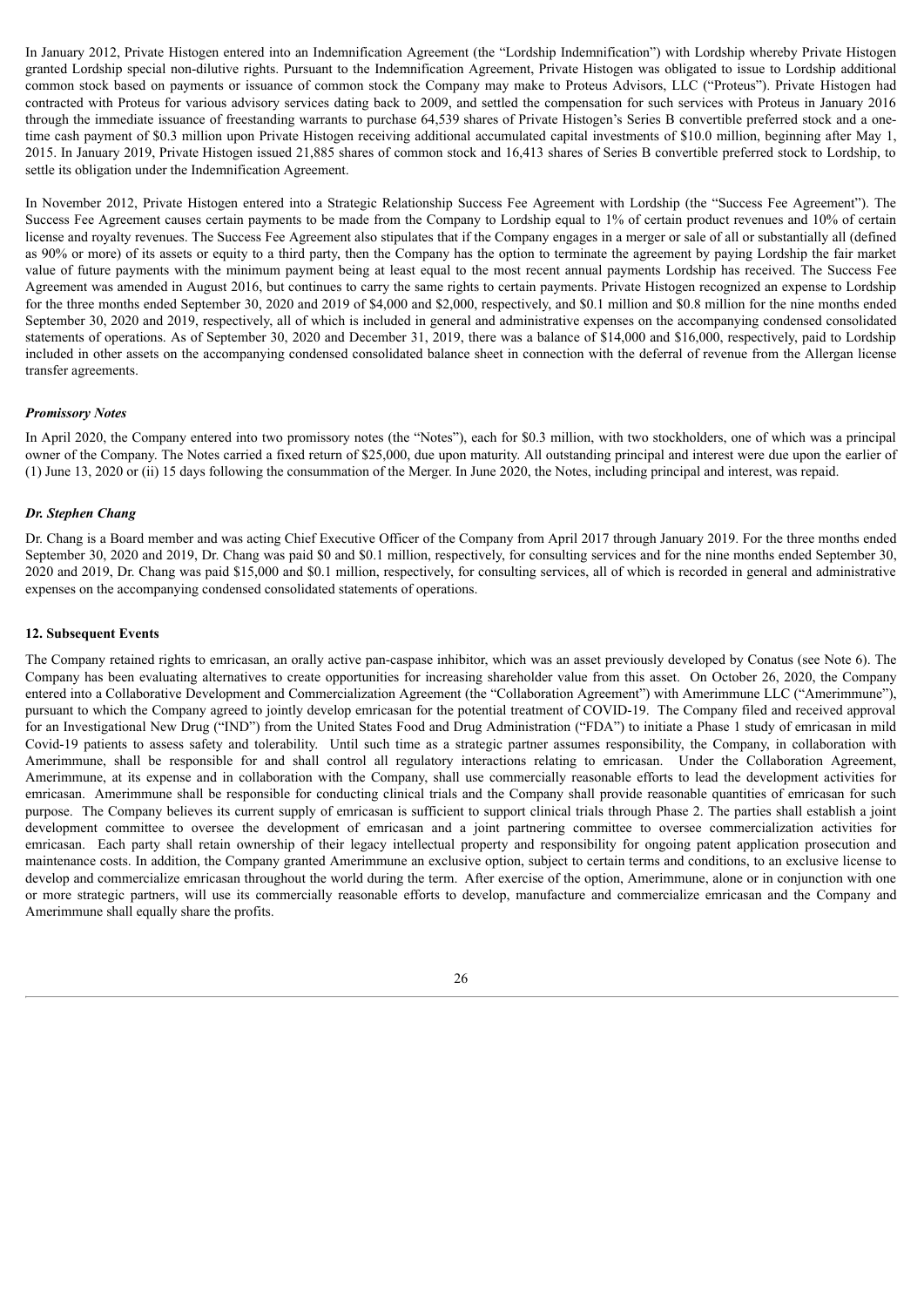#### <span id="page-26-0"></span>**ITEM 2.MANAGEMENT'S DISCUSSION AND ANALYSIS OF FINANCIAL CONDITION AND RESULTS OF OPERATIONS**

The following discussion and analysis of our financial condition and results of operations should be read in conjunction with (i) our unaudited condensed consolidated financial statements and related notes thereto included elsewhere in this Quarterly Report on Form 10-Q for the period ended September 30, 2020 (this "Quarterly Report"), (ii) the unaudited condensed consolidated financial statements and related notes thereto for the period ended March 31, 2020 of privately-held Histogen Inc. ("Private Histogen") prior to the merger described herein ("Merger"), included in our Current Report on Form 8-K/A, filed with the Securities and Exchange Commission ("SEC") on June 26, 2020, and (iii) Private Histogen's audited consolidated financial statements and notes thereto and management's discussion and analysis of financial condition and results of operations for the year ended December 31, 2019, included in our Amendment No. 1 to Registration Statement on Form S-4, filed with the SEC on March 13, 2020 (Registration No. 333-236332) (the "Registration Statement"). As further described in Note  $1$  – Description of Business and Note  $6$  – Merger in our condensed consolidated financial statements included elsewhere in this Quarterly Report, Private Histogen was determined to be the accounting acquirer in the Merger. Accordingly, the pre-Merger historical financial information presented in this Quarterly Report reflects the standalone financial statements of Private Histogen and, therefore, period-over-period comparisons may not be meaningful. In addition, references to the Company's operating results prior to the Merger will refer to the operating results of Private Histogen. Except as otherwise indicated herein or as the context otherwise requires, references in this Quarterly Report to "Histogen" "the Company," "we," "us" and "our" refer to Histogen Inc., a Delaware corporation, on a post-Merger basis, and the term "Private *Histogen" refers to the business of privately-held Histogen Inc. prior to completion of the Merger.*

#### **Cautionary Note Regarding Forward-Looking Statements**

This Quarterly Report contains forward-looking statements within the meaning of Section 21E of the Securities Exchange Act of 1934, as amended (the "Exchange Act"). All statements other than statements of historical facts contained in this Quarterly Report are forward-looking statements, including statements regarding:

- any impact of the COVID-19 pandemic, or responses to the pandemic, on our business, collaborations, clinical trials or personnel;
- our expectations regarding the potential benefits of our strategy and technology;
- our expectations regarding the operation of our product candidates, collaborations and related benefits;
- our beliefs regarding our industry;
- our beliefs regarding the success, cost and timing of our product candidate development and collaboration activities and current and future clinical trials and studies;
- our beliefs regarding the potential markets for our product candidates, collaborations and our and our collaborators' ability to serve those markets;
- our ability to attract and retain key personnel;
- our ability to obtain funding for our operations, including funding necessary to complete further development and any commercialization of our product candidates; and
- regulatory developments in the United States, or U.S., and foreign countries, with respect to our product candidates.

These statements involve known and unknown risks, uncertainties and other important factors that may cause our actual results, performance and achievements to be materially different from any future results, performance or achievements expressed or implied by the forward-looking statements.

In some cases, you can identify forward-looking statements by terminology such as "may," "will," "should," "could," "expects," "intends," "plans," "anticipates," "believes," "estimates," "predicts," "potential," "continue," or the negative of these terms or other comparable terminology. These forwardlooking statements are only predictions. We have based these forward-looking statements largely on our current expectations and projections about future events and financial trends that we believe may affect our business, financial condition and results of operations. These forward-looking statements speak only as of the date of this Quarterly Report and are subject to a number of risks, uncertainties and assumptions, including those described in Part II, Item 1A, "Risk Factors." The events and circumstances reflected in our forward-looking statements may not be achieved or occur and actual results could differ materially from those projected in the forward-looking statements. Moreover, we operate in an evolving environment. New risk factors and uncertainties may emerge from time to time, and it is not possible for management to predict all risk factors and uncertainties. Except as required by applicable law, we do not plan to publicly update or revise any forward-looking statements contained herein, whether as a result of any new information, future events, changed circumstances or otherwise.

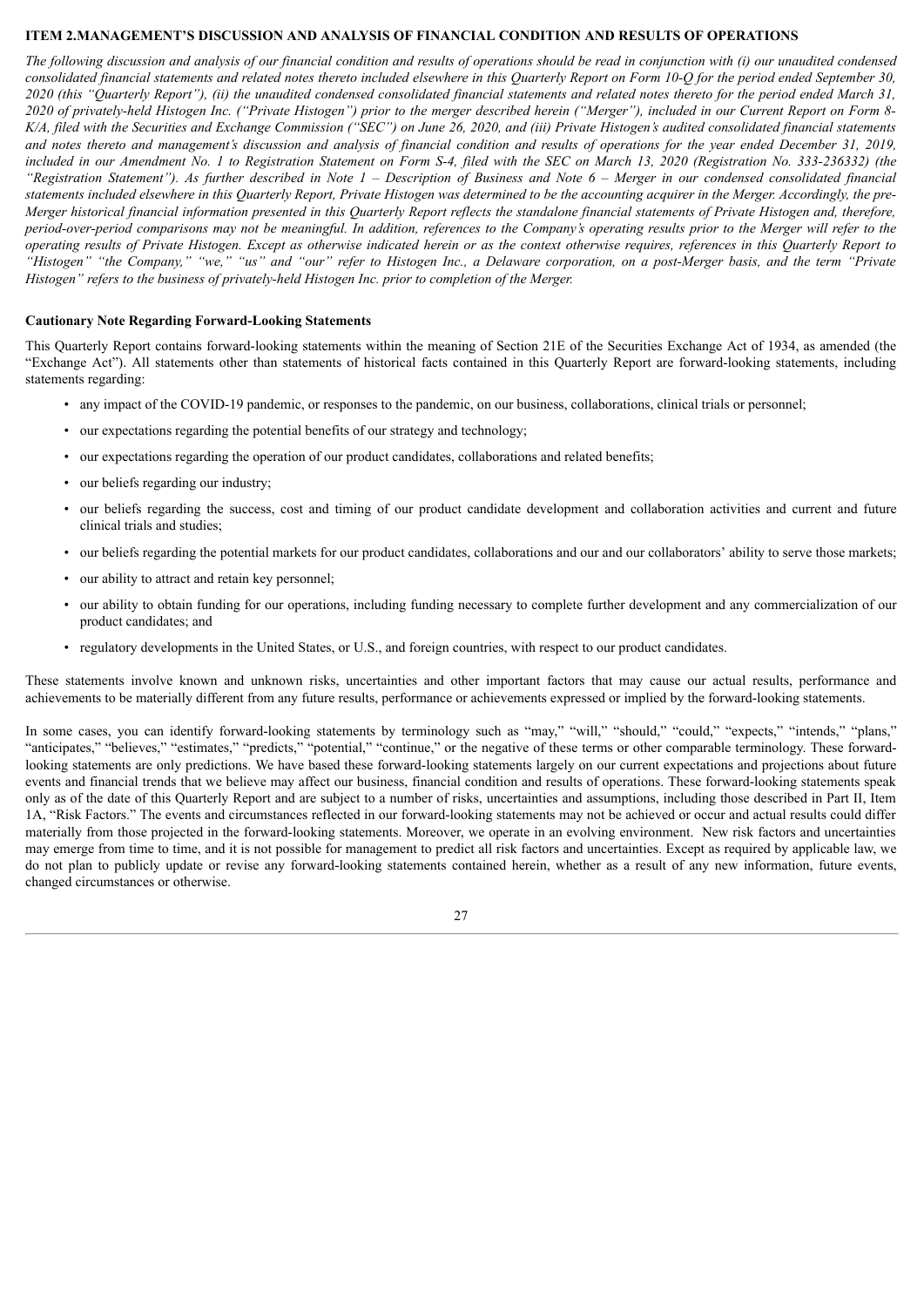We have common law trademark rights in the unregistered marks "Histogen Inc.," "Histogen Therapeutics Inc.," "Histogen," and the Histogen logo in certain jurisdictions. Solely for convenience, trademarks and tradenames referred to in this Quarterly Report appear without the ® and ™ symbols, but those references are not intended to indicate, in any way, that we will not assert, to the fullest extent under applicable law, our rights or that the applicable owner will not assert its rights, to these trademarks and tradenames.

#### **Overview**

Histogen is a clinical-stage therapeutics company focused on developing potential first-in-class restorative therapeutics that ignite the body's natural process to repair and maintain healthy biological function.

Histogen's technology is based on the discovery that growing fibroblast cells under simulated embryonic conditions induces them to become multipotent with stem cell like properties The environment created by Histogen's proprietary process mimics the conditions within the womb — very low oxygen and suspension. When cultured under these conditions, the fibroblast cells generate biological materials that stimulate a person's own stem cells to activate and replace/regenerate their damaged cells and tissue. Histogen's proprietary, reproducible manufacturing process provides targeted solutions that harness the body's inherent regenerative power across a broad range of therapeutic indications including hair growth, dermal rejuvenation, joint cartilage regeneration and spinal disc repair.

Histogen's reproducible manufacturing process yields multiple biologic products from a single bioreactor, including cell conditioned medium (CCM), human extracellular matrix (hECM) and hair stimulating complex (HSC), creating a spectrum of products for a variety of markets from one core technology.

- *Human Multipotent Cell Conditioned Media, or CCM*: A soluble multipotent CCM that is the starting material for products for skin care and other applications. The liquid complex produced through Histogen's manufacturing process contains soluble biologicals with a diverse range of embryonic-like proteins. Because the cells produce and secrete these factors while developing the extracellular matrix, or ECM, these proteins are naturally infused into the liquid media in a stabilized form. The CCM contains a diverse mixture of cell-signaling materials, including human growth factors such as Keratinocyte Growth Factor, soluble human ECM proteins such as collagen, and vital proteins which support the epidermal stem cells that renew skin throughout life.
- *Human Extracellular Matrix, or hECM*: An insoluble hECM for applications such as orthopedics and soft tissue augmentation, which can be fabricated into a variety of structural or functional forms for tissue engineering and clinical applications. The hECM produced through Histogen's proprietary process is a novel, all-human, naturally secreted material. It is most similar to early embryonic structural tissue which provides the framework and signals necessary for cell in-growth and tissue development. By producing similar ECM materials to those that aided in the original formation of these tissues in the embryo, regenerative cells are supported in vitro and have shown potential as therapeutics in vivo.
- *Hair Stimulating Complex, or HSC*: A soluble biologic comprised of growth factors involved in the signaling of cells in the body, particularly those factors known to be important in hair formation and the stimulation of resting hair follicles.

Under the hECM and HSC core technology platforms, we have three product candidates in clinical development intended to address what we believe to be underserved, multibillion-dollar global markets:

- **HST-001** is a hair stimulating complex, or HSC, intended to be a physician-administered therapeutic for alopecia (hair loss). HST-001 is minimally-invasive and has been shown in early studies to stimulate resting hair follicles to produce new cosmetically-relevant hair. In May of 2020, we initiated our Phase 1b/2a clinical trial of HST-001, designed to assess the safety, tolerability and indicators of efficacy of HST-001 for the treatment of androgenic alopecia in men and in October, we completed patient dosing. We anticipate having top-line results in the fourth quarter of 2020.
- **HST-002** is a human-derived collagen and extracellular matrix dermal filler intended to be injected into the dermis for the treatment of facial folds and wrinkles. In April of 2020, we filed an investigational device exemption, or IDE, with the FDA. In September of 2020, we received communications from the Office of Combination Products (OCM), a division of the United States Food and Drug Administration (FDA), that HST-002 is a drug-biologic-device combination product and will be assigned to the Center for Biologics Evaluation Research (CBER) Office of Tissues and Advanced Therapies (OTAT) as the agency lead for premarket review and regulation. Assuming the IDE had been granted by FDA, we planned to initiate a Phase 1 clinical trial, designed to assess the safety and tolerability of HST-002, as well as look for early indications of efficacy versus Restylane-L in moderate to severe nasolabial folds, in the fourth quarter of 2020. Based upon the FDA's communications that HST-002 will be regulated as a drug-biologic-device combination product, we are evaluating the impact to our clinical timeline and expect to provide an update in the fourth quarter of 2020.

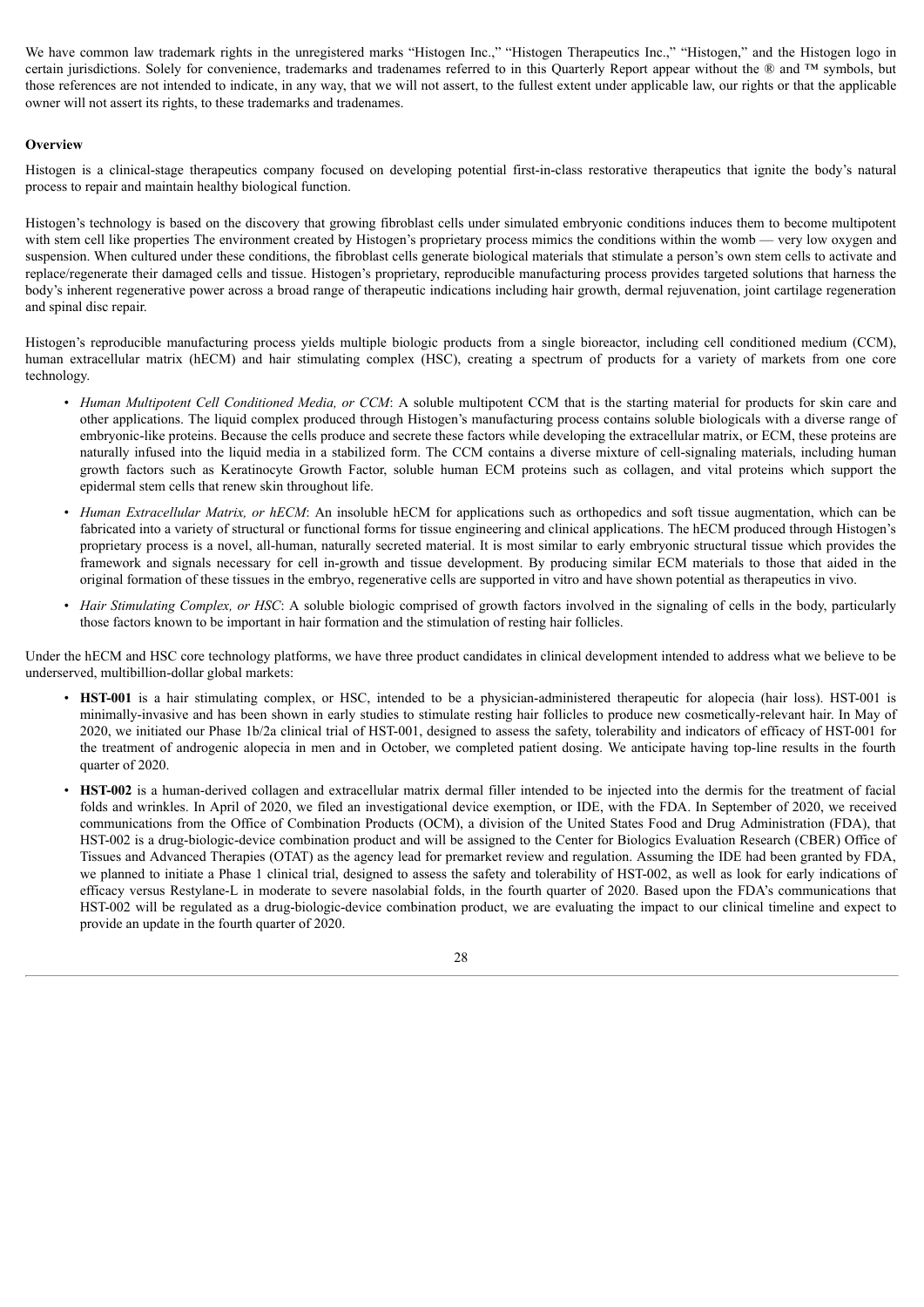• **HST-003** is a human extracellular matrix, or hECM, intended for regenerating hyaline cartilage for the treatment of articular cartilage defects in the knee, with a novel malleable scaffold that stimulates the body's own stem cells. In September 2020, we were awarded a \$2.0 million grant by the Peer Reviewed Orthopedic Research Program (PRORP) of the U.S. Department of Defense ("DoD") to partially fund a Phase 1/2 clinical trial of HST-003 for regeneration of cartilage in the knee. We intend to file an IND for HST-003 in the fourth quarter of 2020. The U.S. Army Medical Research Acquisition Activity, 820 Chandler Street, Fort Detrick MD 21702, is the awarding and administering acquisition office. The views expressed in this filing are those of the author and may not reflect the official policy or position of the Department of the Army, Department of Defense, or the U.S. Government.

Additionally, we are developing HST-004, which is a CCM scaffold intended to be administered through an interdiscal injection for spinal disc repair. Early research has shown that HST-004 stimulates stem cells from spinal disc to proliferate and secrete aggrecan and collagen II. HST-004 was shown to reduce inflammation and protease activity and upregulate aggrecan production in an ex vivo spinal disc model.

Histogen has also developed a non-prescription topical skin care ingredient utilizing CCM that harnesses the power of growth factors and other cell signaling molecules to support our epidermal stem cells, which renew skin throughout life. The CCM ingredient for skin care currently generates product revenue from Allergan Sales LLC ("Allergan"), who formulates the ingredient into their skin care product lines in spas and professional offices.

#### **Recent Developments**

#### **Collaborative Development and Commercialization Agreement with Amerimmune LLC**

Histogen retained the development and commercialization rights to emricasan, an asset previously developed by Conatus Pharmaceuticals, Inc, ("Conatus"), in conjunction with the close of the Merger more fully discussed below, and has been evaluating opportunities to create shareholder value from this asset. On October 26, 2020, we entered into a Collaborative Development and Commercialization Agreement (the "Collaboration Agreement") with Amerimmune LLC ("Amerimmune"), pursuant to which we have agreed to jointly develop emricasan, an orally active pan-caspase inhibitor, for the potential treatment of COVID-19. We have filed and received approval for an IND from the FDA to initiate a Phase 1 study of emricasan in mild COVID-19 patients to assess safety and tolerability. Amerimmune, at its expense and in collaboration with us, shall use commercially reasonable efforts to lead the development activities for emricasan. In addition, we granted Amerimmune an exclusive option, subject to certain terms and conditions, to an exclusive license to develop and commercialize emricasan throughout the world during the term. After exercise of the option, Amerimmune, alone or in conjunction with one or more strategic partners, will use its commercially reasonable efforts to develop, manufacture and commercialize emricasan and we and Amerimmune shall equally share the profits.

#### **Coronavirus (COVID-19)**

On January 30, 2020, the World Health Organization ("WHO") announced a global health emergency because of a new strain of coronavirus originating in Wuhan, China (the "COVID-19 outbreak") and the risks to the international community as the virus spreads globally beyond its point of origin. In March 2020, the WHO classified the COVID-19 outbreak as a pandemic, based on the rapid increase in exposure globally.

The full impact of the COVID-19 outbreak continues to evolve as of the date of this Quarterly Report. As such, it is uncertain as to the full magnitude that the pandemic will have on the Company's financial condition, liquidity, and future results of operations. Management is actively monitoring the situation on its financial condition, liquidity, operations, customers, suppliers, industry, and workforce. Given the daily evolution of the COVID-19 outbreak and the response to curb its spread, the Company is not able to estimate the effects of the COVID-19 outbreak to its results of operations, financial condition, or liquidity for fiscal year 2020 and beyond.

On March 27, 2020, President Trump signed into law the Coronavirus Aid, Relief and Economic Security Act (the "CARES Act"). The CARES Act, among other things, includes provisions relating to refundable payroll tax credits, deferment of employer side social security payments, net operating loss carryback periods, alternative minimum tax credit refunds, modifications to the net interest deduction limitations, increased limitations on qualified charitable contributions and technical corrections to tax depreciation methods for qualified improvement property. The Company continues to examine the impact that the CARES Act may have on its business. Currently, the Company is unable to determine the impact that the CARES Act will have on its financial condition, results of operations, or liquidity. The CARES Act also appropriated funds for the U.S. Small Business Administration Paycheck Protection Program ("PPP") loans that are forgivable in certain situations to promote continued employment, as well as Economic Injury Disaster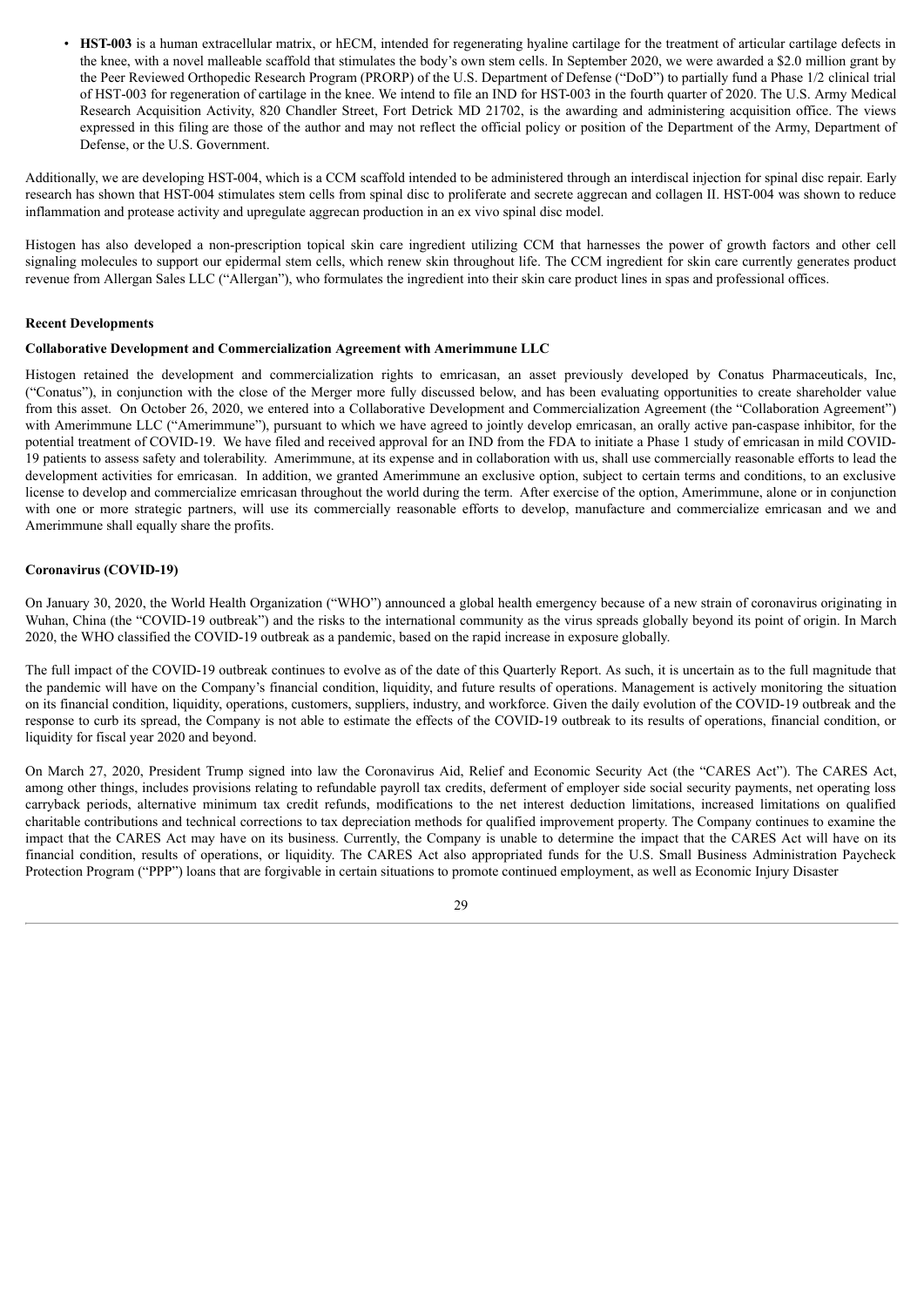Loans to provide liquidity to small businesses harmed by COVID-19. Refer to Note 8 – Paycheck Protection Program Loan for further information.

#### **Merger**

On January 28, 2020, the Company, then operating as Conatus, entered into an Agreement and Plan of Merger and Reorganization, as amended (the "Merger Agreement"), with privately-held Histogen Inc. ("Private Histogen") and Chinook Merger Sub, Inc., a wholly-owned subsidiary of Conatus ("Merger Sub"). Under the Merger Agreement, Merger Sub merged with and into Private Histogen, with Private Histogen surviving as a wholly-owned subsidiary of the Company (the "Merger"). On May 26, 2020, the Merger was completed. Conatus changed its name to Histogen Inc., and Private Histogen, which remains as a wholly-owned subsidiary of the Company, changed its name to Histogen Therapeutics Inc. On May 27, 2020, the combined company's common stock began trading on The Nasdaq Capital Market under the ticker symbol "HSTO."

Pursuant to the terms of the Merger Agreement, each outstanding share of Private Histogen common stock outstanding immediately prior to the closing of the Merger was converted into approximately 0.14342 shares of Company common stock (the "Exchange Ratio"), after taking into account the Reverse Stock Split, as defined below. Immediately prior to the closing of the Merger, all shares of Private Histogen preferred stock then outstanding were exchanged into shares of common stock of Private Histogen. In addition, all outstanding options exercisable for common stock of Private Histogen and warrants exercisable for common stock of Private Histogen became options and warrants exercisable for the same number of shares of common stock of the Company multiplied by the Exchange Ratio. Immediately following the Merger, stockholders of Private Histogen owned approximately 71.3% of the outstanding common stock of the combined company.

Prior to the Merger and since our inception through September 30, 2020, we have accumulated losses of \$59.2 million and expects to incur operating losses and generate negative cash flows from operations for the foreseeable future. Through September 30, 2020, we have devoted a substantial portion of our efforts to raising capital, building infrastructure and conducting preclinical studies, clinical trials and product development activities. We incurred net losses of \$15.3 million, \$3.0 million and \$6.2 million for the nine months ended September 30, 2020 and the years ended December 31, 2019 and 2018, respectively.

We have not yet established an ongoing source of revenues sufficient to cover our operating costs and have funded our activities to date from debt and equity financings, government funding and license revenues. Our ability to generate product revenue sufficient to achieve profitability will depend heavily on the successful development and eventual commercialization of one or more of our current or future product candidates. Substantially all of our net losses have resulted from costs incurred in connection with advancing our research and development programs and from general and administrative costs associated with our operations. We expect to continue to incur significant and increasing operating losses for at least the next several years. We expect that our expenses and capital funding requirements will increase substantially in connection with our ongoing activities, particularly if and as we:

- Execute the HST-001 Phase 1b/2a clinical trial to determine optimal dosing for the treatment of androgenic alopecia in men;
- Evaluate a clinical pathway for HST-002 as a drug-biologic-device combination product for the treatment of moderate to severe nasolabial folds;
- File an IND for HST-003 for the treatment of articular cartilage defects and commencing a Phase 1/2 clinical study;
- Advance the preclinical development of HST-004;
- Maintain, expand and protect our intellectual property portfolio;
- Seek regulatory approvals for any product candidates that successfully complete clinical trials; and
- Add operational, financial and management information systems and personnel, including personnel to support our planned product development and commercialization efforts, as well as to support our transition to a public reporting company.

As a result, our plans continue to be focused on raising additional capital or other financing, such as potential partnering arrangements with respect to our existing technology. However, no assurance can be given at this time as to whether we will be able to achieve these objectives. If we fail to raise capital or enter into such agreements as, and when needed, we could have significant delays in the development and commercialization of one or more of our product candidates.

As of September 30, 2020, we had cash and cash equivalents of \$6.6 million. Based on our current development plans, including plans for the preparation for commercialization and other operating costs, we believe that our current capital will not be sufficient to fund our planned operations for the foreseeable future.

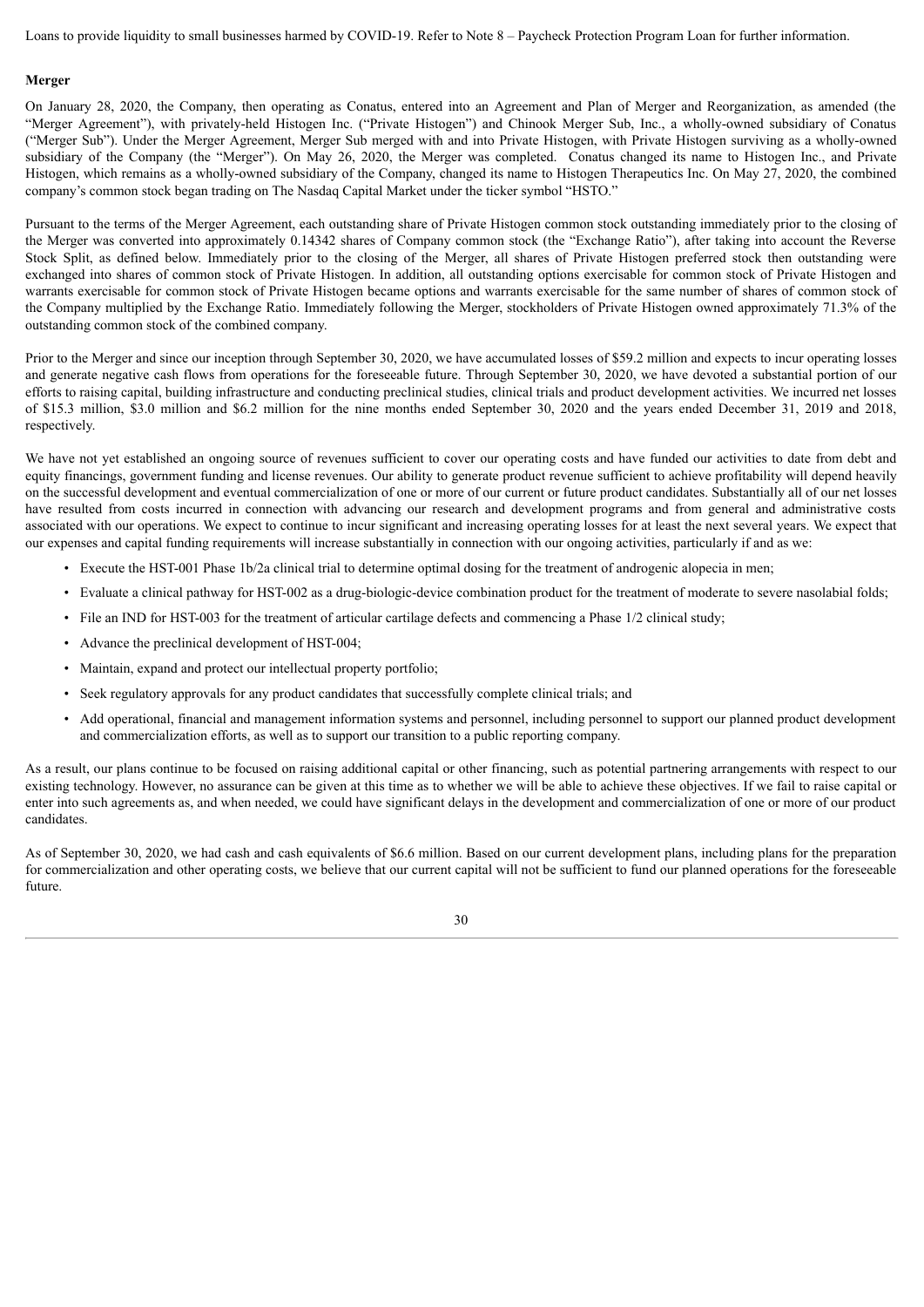We may obtain additional financing in the future through the issuance of our common stock in public offerings, through other equity or debt financings or through collaborations, partnerships, and grants with other companies and organizations. For example, in July 2020, we entered into a common stock purchase agreement with Lincoln Park which provides that, upon the terms and subject to the conditions and limitations in the 2020 Purchase Agreement, Lincoln Park is committed to purchase up to an aggregate of \$10.0 million of shares of our common stock, under which we sold 608,506 shares during the three months ended September 30, 2020 for net proceeds of \$1.3 million. However, we may be unable to raise additional funds or enter into other agreements or arrangements on terms acceptable to us on a timely basis or at all. Management has concluded that this circumstance raises substantial doubt about our ability to continue as a going concern for twelve months after the issuance date of the financial statements included in this Quarterly Report.

Similarly, in its report on our financial statements for the year ended December 31, 2019, our independent registered public accounting firm included an explanatory paragraph stating that our recurring losses from operations and required additional funding to finance our operations raise substantial doubt about our ability to continue as a going concern.

#### **License Agreement**

#### *Allergan License and Supply Agreements*

In July 2017, the Company and Allergan entered into a letter agreement to transfer Suneva Medical, Inc.'s Amended and Restated License and Supply Agreements (collectively the "Allergan Agreements") to Allergan, which grants exclusive rights to commercialize our CCM skin care ingredient worldwide, excluding South Korea, China and India, in exchange for royalty payments to us based on Allergan's sales of product including the licensed ingredient. Through September 30, 2020, we entered into several amendments to the Allergan Agreements to, among other things, expand Allergan's license rights, identify exclusive and non-exclusive fields of use and clarify responsibilities with response to regulatory filings. For these amendments to the License Agreements, we have received cash payments of \$19.5 million through September 30, 2020. The Allergan Agreements also include a potential future milestone payment of \$5.5 million if Allergan's net sales of products containing our CCM skin care ingredient exceeds \$60 million in any calendar year through December 31, 2027.

From time to time, we may improve our CCM skin care ingredient, and to the extent that these are within the field of use in the Allergan Agreements, we will provide the improvements to Allergan. The remaining performance obligations related to the Allergan Agreements from 2017 were our obligations to supply CCM and provide potential future improvements to Allergan, for which our obligation to supply CCM was satisfied during the fourth quarter of 2019.

On January 17, 2020, the Company and Allergan amended the Allergan Agreements, further clarifying the fields of use, the product definition and rights to certain improvements, as well as us agreeing to supply additional CCM in 2020 and provide further technical assistance to Allergan (the cost of which shall be reimbursed to the Company), for a one-time payment of \$1.0 million to us.

Allergan may terminate the agreement for convenience upon one business days' notice to us. Under the Amended and Restated License Agreement, as amended, Allergan will indemnify the Company for third party claims arising from Allergan's breach of the agreement, negligence or willful misconduct, or the exploitation of products by Allergan or its sublicensees. We will indemnify Allergan for third party claims arising from our breach of the agreement, negligence or willful misconduct, or the exploitation of products by us prior to the effective date.

#### **Components of Results of Operations**

#### **Revenue**

Our revenues to date have been generated primarily from the sale of cosmetic ingredient products (CCM), license fees, professional services revenue, and a National Science Foundation grant award.

#### *License, Product and Professional Services Revenue*

Our license, product and professional services revenue to date has been generated primarily from payments received under the Allergan Agreements.

#### *Grant Revenue*

In March 2017, the National Science Foundation ("NSF"), a government agency, awarded us a research and development grant to develop a novel wound dressing for infection control and tissue regeneration.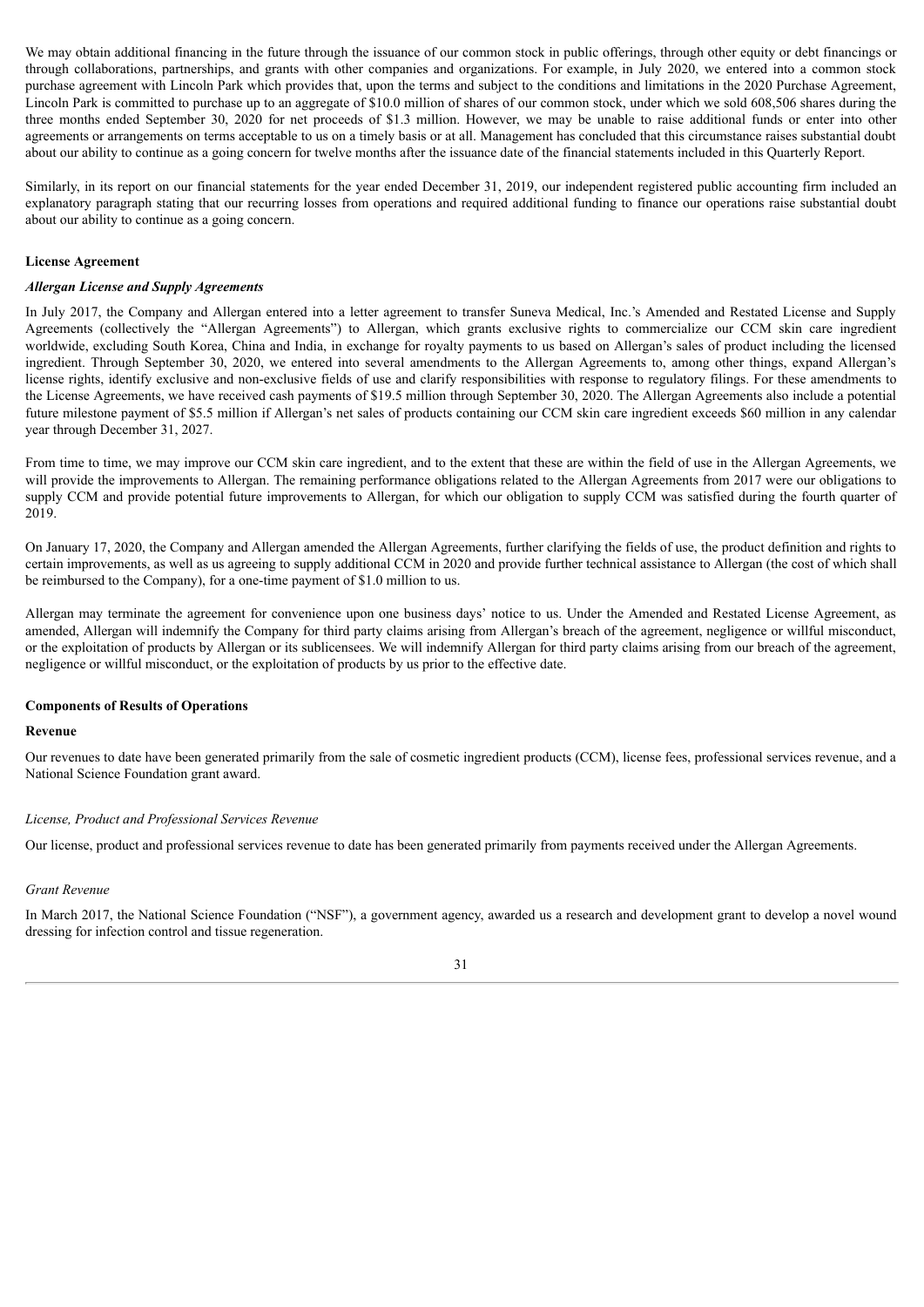#### **Operating Expenses**

#### *Cost of Revenues*

Cost of product revenue represents direct and indirect costs incurred to bring the product to saleable condition, including write-offs of inventory.

Cost of professional services revenue represents costs for full-time employee equivalents and actual out-of-pocket costs.

#### *In-Process Research and Development*

In-process research and development expenses represent costs incurred for acquisitions of technologies for which regulatory approval had not yet been obtained.

#### *Research and Development*

Research and development expenses consist primarily of costs incurred for the preclinical and clinical development of our product candidates, which include:

- expenses under agreements with third-party contract organizations, investigative clinical trial sites that conduct research and development activities on our behalf, and consultants;
- costs related to develop and manufacture preclinical study and clinical trial material;
- salaries and employee-related costs, including stock-based compensation;
- costs incurred under our collaboration and third-party licensing agreements; and
- laboratory and vendor expenses related to the execution of preclinical and clinical trials.

We accrue all research and development costs in the period for which they are incurred. Costs for certain development activities are recognized based on an evaluation of the progress to completion of specific tasks using information and data provided to us by our vendors, collaborators and third-party service providers. Advance payments for goods or services to be received in future periods for use in research and development activities are deferred and then expensed as the related goods are delivered and as services are performed.

We expect our research and development expenses to increase substantially for the foreseeable future as we: (i) invest in additional operational personnel to support our planned product development efforts, and (ii) continue to invest in developing our product candidates as our product candidates advance into later stages of development, and as we begin to conduct larger clinical trials. Product candidates in later stages of clinical development generally have higher development costs than those in earlier stages of clinical development, primarily due to the increased size and duration of later-stage clinical trials.

Our direct research and development expenses are tracked by product candidate and consist primarily of external costs, such as fees paid under third-party license agreements and to outside consultants, contract research organizations ("CROs"), contract manufacturing organizations and research laboratories in connection with our preclinical development, process development, manufacturing and clinical development activities. We do not allocate employee costs and costs associated with our discovery efforts, laboratory supplies and facilities, including other indirect costs, to specific product candidates because these costs are deployed across multiple programs and, as such, are not separately classified. We use internal resources primarily to conduct our research as well as for managing our preclinical development, process development, manufacturing and clinical development activities. These employees work across multiple programs and, therefore, we do not track our costs by product candidate unless such costs are includable as subaward costs. The following table shows our research and development expenses by type of activity (in thousands):

|                                         | Three Months Ended September 30, |      |  | Nine Months Ended September 30, |  |       |  |       |  |
|-----------------------------------------|----------------------------------|------|--|---------------------------------|--|-------|--|-------|--|
|                                         |                                  | 2020 |  | 2019                            |  | 2020  |  | 2019  |  |
| Pre-clinical and clinical               |                                  |      |  |                                 |  |       |  |       |  |
| Salaries and benefits                   |                                  | 641  |  | 467                             |  | .655  |  | 1.461 |  |
| Facilities and other costs              |                                  | 520  |  | 203                             |  | .586  |  | 1.082 |  |
| Total research and development expenses |                                  | .534 |  | 673                             |  | 4.362 |  | 2.716 |  |

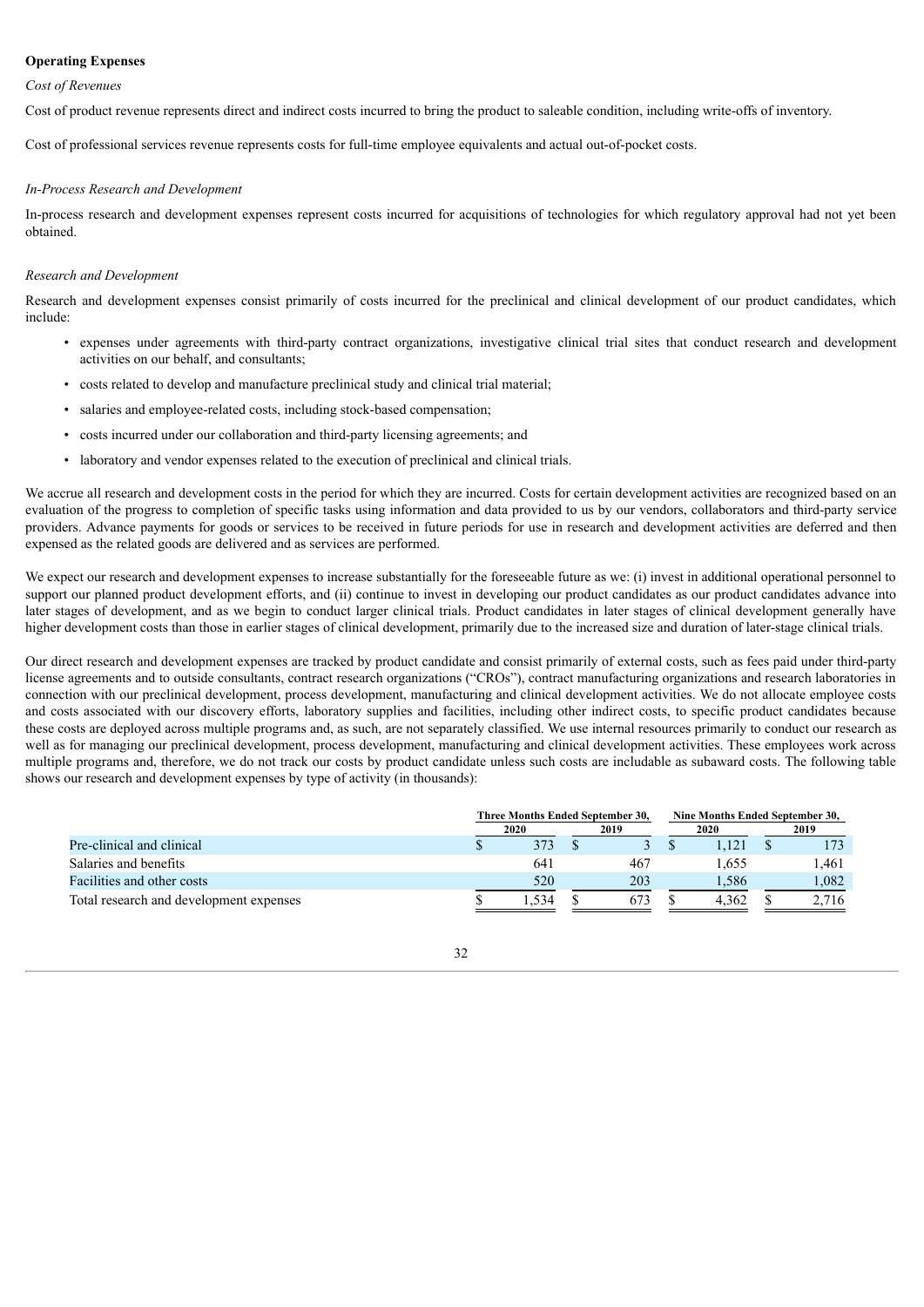We cannot determine with certainty the timing of initiation, the duration or the completion costs of current or future preclinical studies and clinical trials of our product candidates due to the inherently unpredictable nature of preclinical and clinical development, including any potential expanded dosing beyond the original protocols based in part on ongoing clinical success. Clinical and preclinical development timelines, the probability of success and development costs can differ materially from expectations. We anticipate that we will make determinations as to which product candidates to pursue and how much funding to direct to each product candidate on an ongoing basis in response to the results of ongoing and future preclinical studies and clinical trials, regulatory developments and our ongoing assessments of each product candidate's commercial potential. We will need to raise substantial additional capital in the future. In addition, we cannot forecast which product candidates may be subject to future collaborations, when such arrangements will be secured, if at all, and to what degree such arrangements would affect our development plans and capital requirements.

#### *General and Administrative*

General and administrative expenses consist primarily of personnel-related costs, insurance costs, facility costs and professional fees for legal, patent, consulting, investor and public relations, accounting and audit services. Personnel-related costs consist of salaries, benefits and stock-based compensation. We expect our general and administrative expenses to increase substantially as we: (i) incur additional costs associated with being a public company, including audit, legal, regulatory, and tax-related services associated with maintaining compliance with exchange listing and SEC requirements, director and officer insurance premiums, and investor relations costs, (ii) hire additional personnel, and (iii) protect our intellectual property.

#### **Other Income (Expense)**

#### *Interest Income*

Interest income consists of interest earned on our cash equivalents, which consist of money market funds. Our interest income has not been significant due to low interest earned on invested balances.

#### *Other Income*

Other income consists of proceeds received from the sublease of office space previously occupied by Conatus, both the lease and sublease terminated in September 2020.

#### **Results of Operations**

#### **Comparison of Three Months Ended September 30, 2020 and 2019**

The following table summarizes our results of operations for the three months ended September 30, 2020 and 2019 (in thousands):

|                                       |    | Three Months Ended September 30, |      |         |        |          |
|---------------------------------------|----|----------------------------------|------|---------|--------|----------|
|                                       |    | 2020                             | 2019 |         | Change |          |
| Revenues                              |    |                                  |      |         |        |          |
| License                               | \$ | 5                                | \$   | 5       |        |          |
| Product                               |    | 419                              |      | 190     |        | 229      |
| Professional services                 |    | 71                               |      | 119     |        | (48)     |
| Total revenues                        |    | 495                              |      | 314     |        | 181      |
| Operating expenses                    |    |                                  |      |         |        |          |
| Cost of product revenue               |    | 263                              |      | 81      |        | 182      |
| Cost of professional services revenue |    | 62                               |      | 104     |        | (42)     |
| Research and development              |    | 1,534                            |      | 673     |        | 861      |
| General and administrative            |    | 1,982                            |      | 1,202   |        | 780      |
| Total operating expenses              |    | 3,841                            |      | 2,060   |        | 1,781    |
| Loss from operations                  |    | (3,346)                          |      | (1,746) |        | (1,600)  |
| Total other income (expense)          |    | 83                               |      | 48      |        | 35       |
| Net loss                              | \$ | (3,263)                          |      | (1,698) |        | (1, 565) |

#### **Revenues**

For the three months ended September 30, 2020 and 2019, we recognized license revenues of \$5,000.

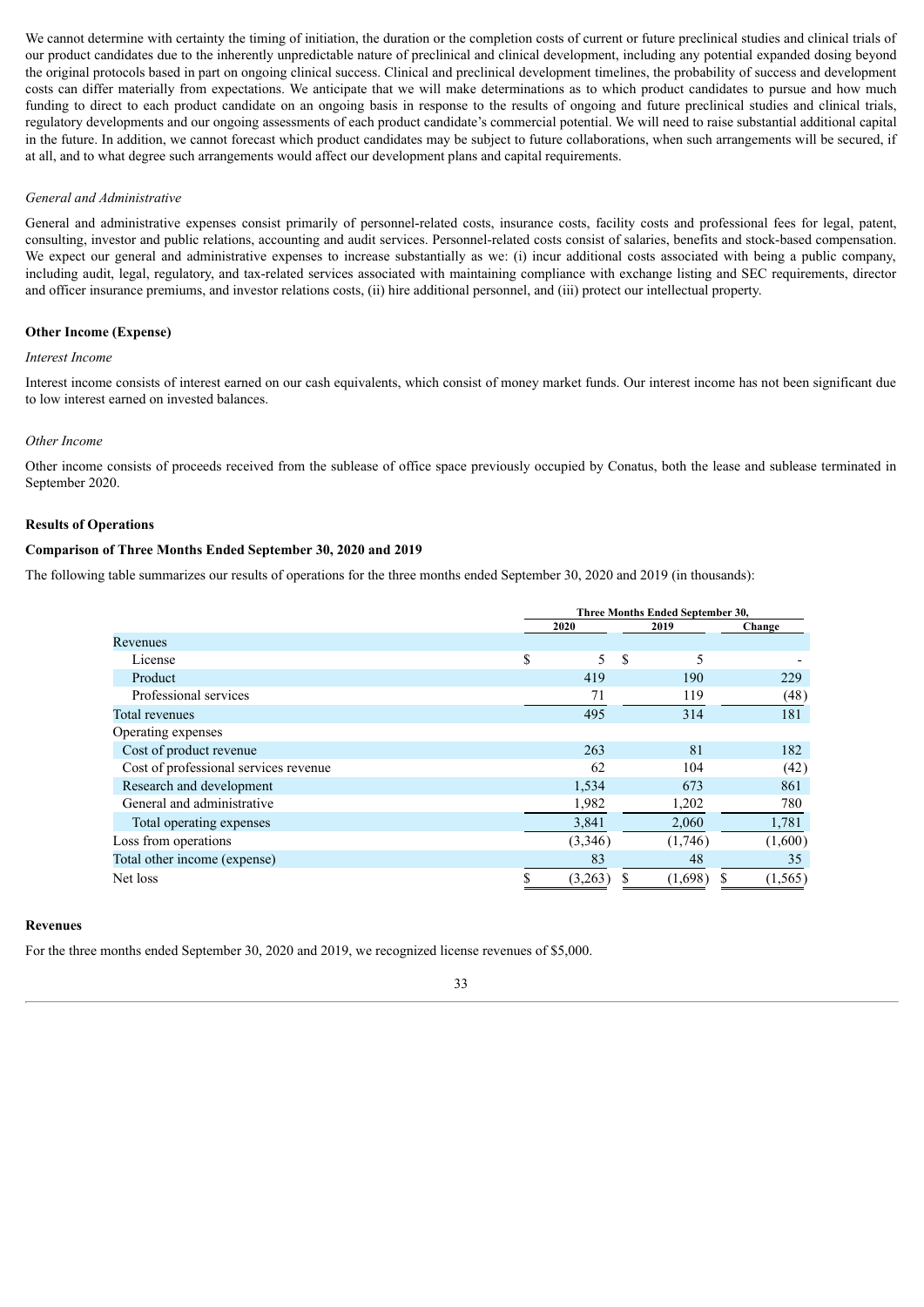For the three months ended September 30, 2020 and 2019, we recognized product and service revenues of \$0.5 million and \$0.3 million, respectively. The year-over-year increase of \$0.2 million was primarily due to the fulfillment of supply orders of CCM to Allergan.

#### **Total Operating Expenses**

#### *Cost of Revenues*

For the three months ended September 30, 2020 and 2019, we recognized cost of product revenue of \$0.3 million and \$0.1 million, respectively. The increase of \$0.2 million for the three months ended September 30, 2020 as compared to the three months ended September 30, 2019 was commensurate with the increase in product sales to Allergan.

For both the three months ended September 30, 2020 and 2019, we recognized costs of professional services of \$0.1 million.

#### *Research and Development Expenses*

Research and development expenses for the three months ended September 30, 2020 and 2019 were \$1.5 million and \$0.7 million, respectively. The increase of \$0.8 million for the three months ended September 30, 2020 as compared to the three months ended September 30, 2019 was primarily due to increases related to expanded development costs of our product candidates and increases in personnel related expenses due to changes in duties and responsibilities of existing personnel.

#### *General and Administrative Expenses*

General and administrative expenses for the three months ended September 30, 2020 and 2019 were \$2.0 million and \$1.2 million, respectively. The \$0.8 million increase for the three months ended September 30, 2020 as compared to the three months ended September 30, 2019 was primarily due to increases in insurance, rent and legal and accounting fees, offset slightly by decreases in personnel related expenses due to changes in duties and responsibilities of existing personnel, in the three months ended September 30, 2020.

#### **Comparison of Nine Months Ended September 30, 2020 and 2019**

The following table sets forth our selected statements of operations data for the nine months ended September 30, 2020 and 2019 (in thousands):

|                                       | Nine Months Ended September 30, |             |           |  |  |
|---------------------------------------|---------------------------------|-------------|-----------|--|--|
|                                       | 2020                            | 2019        | Change    |  |  |
| Revenues                              |                                 |             |           |  |  |
| License                               | \$<br>877                       | \$<br>7,515 | (6, 638)  |  |  |
| Product                               | 419                             | 1,956       | (1, 537)  |  |  |
| Grants                                |                                 | 150         | (150)     |  |  |
| Professional service                  | 285                             | 272         | 13        |  |  |
| Total revenues                        | 1,581                           | 9,893       | (8,312)   |  |  |
| Operating expenses                    |                                 |             |           |  |  |
| Cost of product revenue               | 424                             | 873         | (449)     |  |  |
| Cost of professional services revenue | 248                             | 237         | 11        |  |  |
| In-process research and development   | 7,144                           | 2,250       | 4,894     |  |  |
| Research and development              | 4,362                           | 2,716       | 1,646     |  |  |
| General and administrative            | 4,753                           | 4,607       | 146       |  |  |
| Total operating expenses              | 16,931                          | 10,683      | 6,248     |  |  |
| Loss from operations                  | (15,350)                        | (790)       | (14, 560) |  |  |
| Total other income (expense)          | 55                              | 113         | (58)      |  |  |
| Net loss                              | \$<br>(15,295)                  | (677)       | (14, 618) |  |  |

#### **Revenues**

For the nine months ended September 30, 2020 and 2019, we recognized license revenues of \$0.9 million and \$7.5 million, respectively. The \$7.5 million recognized in the nine months ended September 30, 2019 related to an upfront payment received in the same period in connection with the execution of the 2019 Allergan Agreement. We received a \$1.0 million upfront payment in connection with an amendment to the 2019 Allergan Agreement executed in the nine months ended September 30, 2020, of which approximately \$0.1 million was deferred at September 30, 2020.

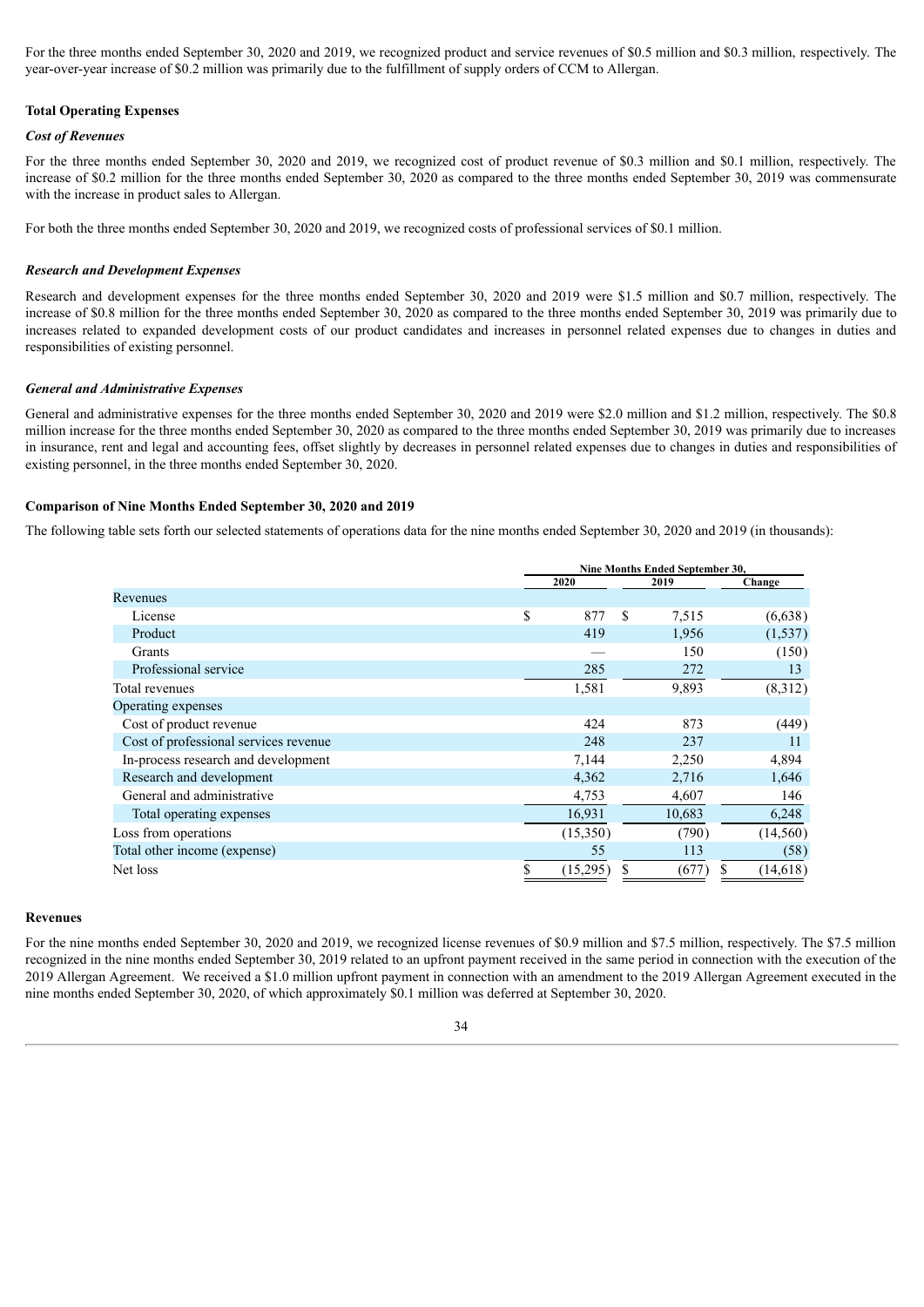For the nine months ended September 30, 2020 and 2019, we recognized product and service revenues of \$0.7 million and \$2.2 million, respectively. The decrease of \$1.5 million for the nine months ended September 30, 2020 as compared to the nine months ended September 30, 2019 was primarily due to a decrease in fulfillment of supply orders of CCM to Allergan and one additional customer in 2019 as compared to 2020.

Grant revenue for the nine months ended September 30, 2020 and 2019 was \$0 and \$0.2 million, respectively, all of which was related to an NSF research grant awarded to us in 2017 and resulted from the acceptance of milestone reports in 2019.

#### **Total Operating Expenses**

#### *Cost of Revenues*

For the nine months ended September 30, 2020 and 2019, we recognized cost of product revenue of \$0.4 million and \$0.8 million, respectively. The decrease of \$0.4 million for the nine months ended September 30, 2020 as compared to the nine months ended September 30, 2019 was commensurate with the decrease in product sales, coupled with a \$0.2 million write-off of inventory.

For the nine months ended September 30, 2020 and 2019, we recognized costs of professional services of \$0.2 million.

#### *In-process Research and Development Expenses*

In-process research and development expenses increased \$4.9 million for the nine months ended September 30, 2020 as compared to the nine months ended September 30, 2019. In nine months ended September 30, 2020, we incurred \$7.1 million for in-process research and development acquired in connection with the Merger and in the nine months ended September 30, 2019, we incurred \$2.3 million for in-process research and development related to the acquisition of HST-003 and HST-004 from PUR.

#### *Research and Development Expenses*

Research and development expenses for the nine months ended September 30, 2020 and 2019 were \$4.4 million and \$2.7 million, respectively. The increase of \$1.7 million for the nine months ended September 30, 2020 as compared to the nine months ended September 30, 2019 was primarily due to expanded development costs of our product candidates.

#### *General and Administrative Expenses*

General and administrative expenses for the nine months ended September 30, 2020 and 2019 were \$4.8 million and \$4.6 million, respectively. This increase of \$0.2 million was primarily due to increases in insurance, legal, accounting and other professional fees in the nine months ended September 30, 2020, offset by a decrease in success based fees related to license revenue received in the nine months ended September 30, 2020 of approximately \$0.7 million as compared to the nine months ended September 30, 2019.

#### **Liquidity, Capital Resources and Going Concern**

From inception through September 30, 2020, we have accumulated losses of \$59.2 million and expect to incur operating losses and generate negative cash flows from operations for the foreseeable future. As of September 30, 2020, we had \$6.6 million in cash and cash equivalents.

We have not yet established ongoing sources of revenues sufficient to cover our operating costs and will need to continue to raise additional capital to support our future operating activities, including progression of our development programs, preparation for commercialization, and other operating costs. Our plans with regard to these matters include entering into a combination of additional debt or equity financing arrangements, government funding, strategic partnerships, collaboration and licensing arrangements, or other similar arrangements. There can be no assurance that we will be able to obtain additional financing on terms acceptable to us, on a timely basis or at all.

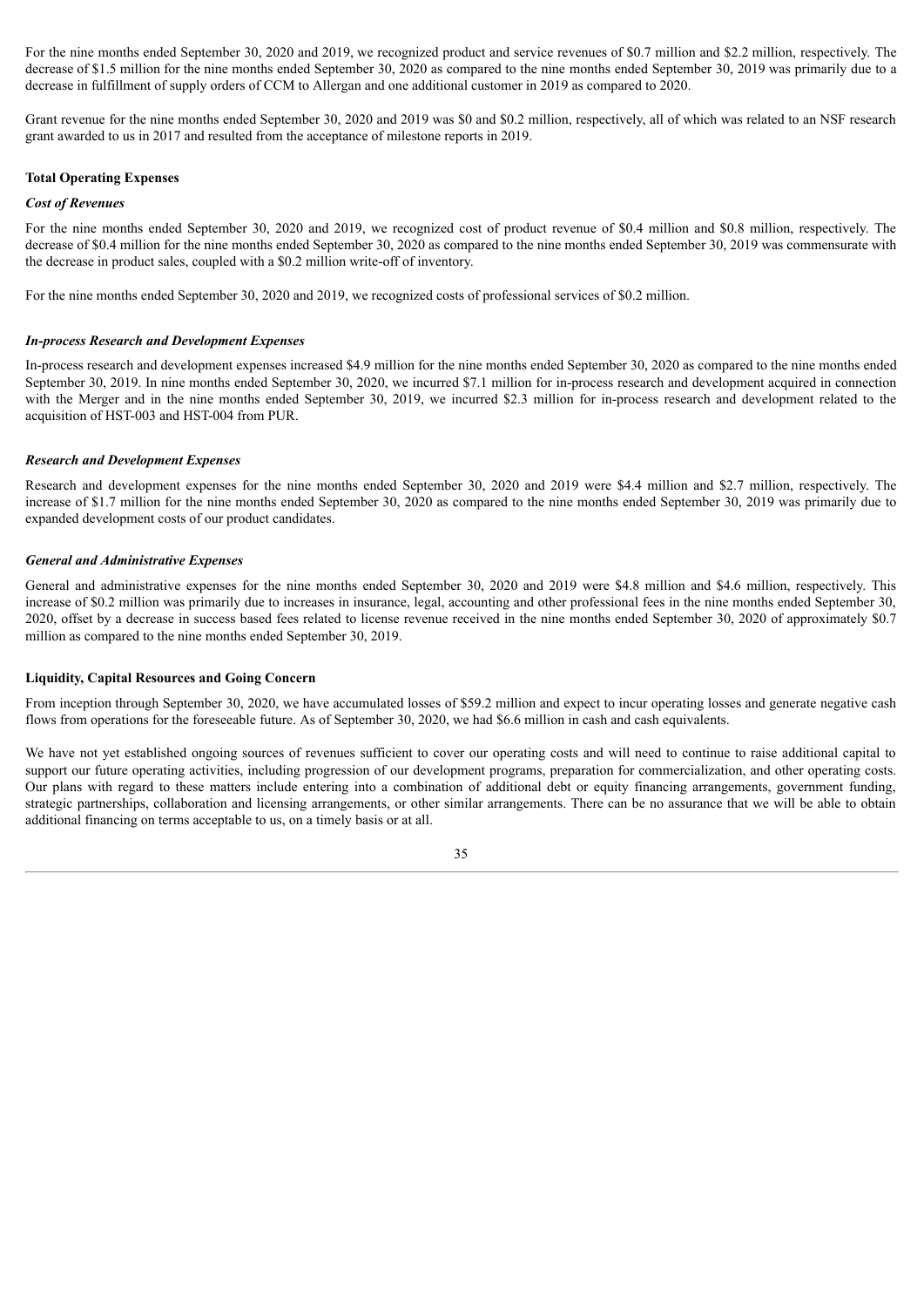The condensed consolidated financial statements have been prepared assuming that we will continue as a going concern, which contemplates the realization of assets and the satisfaction of liabilities and commitments in the normal course of business. Based on the above, there is substantial doubt about our ability to continue as a going concern within one year from the date the condensed consolidated financial statements are available to be issued. The condensed consolidated financial statements do not include any adjustments to reflect the possible future effects on the recoverability and classification of assets or the amounts and classification of liabilities that may result from the outcome of this uncertainty.

On May 29, 2019, Conatus received a letter from the Nasdaq staff indicating that, for the prior thirty consecutive business days, the bid price for its common stock had closed below the minimum \$1.00 per share requirement for continued listing on the Nasdaq Global Market under Nasdaq Listing Rule  $5450(a)(1)$ .

Conatus filed an application to transfer the listing of its common stock from the Nasdaq Global Market to the Nasdaq Capital Market. On November 27, 2019, the application was approved by Nasdaq and a result, Conatus was granted an additional 180-day grace period, until May 25, 2020, to regain compliance with the minimum \$1.00 per share requirement for continued listing on the Nasdaq Capital Market under Nasdaq Listing Rule 5810(c)(3) (A). Subsequently, based on an immediately effective rule change with the SEC on April 16, 2020, Conatus' deadline to regain compliance was extended to August 10, 2020.

On May 26, 2020, in connection with, and prior to the completion of, the Merger, we effected a reverse stock split of our common stock, which enabled us to regain compliance with the minimum closing bid price requirement. Even though we have regained compliance with the Nasdaq Capital Market's minimum closing bid price requirement, there is no guarantee that we will remain in compliance with such listing requirements in the future.

#### **Common Stock Purchase Agreement with Lincoln Park**

In July 2020, we entered into a common stock purchase agreement (the 2020 Purchase Agreement) with Lincoln Park which provides that, upon the terms and subject to the conditions and limitations in the 2020 Purchase Agreement, Lincoln Park, is committed to purchase up to an aggregate of \$10.0 million of shares of our common stock at our request from time to time during a 24 month period that began in July 2020 and at prices based on the market price of our common stock at the time of each sale. Upon execution of the 2020 Purchase Agreement, we sold 328,516 shares of common stock at \$3.04399 per share to Lincoln Park for proceeds of \$1.0 million. During September 2020, pursuant to the 2020 Purchase Agreement, we sold an additional 280,000 shares of our common stock to Lincoln Park for net proceeds of approximately \$0.3 million and as of September 30, 2020, \$8.5 million of common stock remained available to be sold, subject to certain limitations on the amount of securities the Company may sell under its effective registration statement on Form S-3 within any 12 month period and NASDAQ rules. In consideration for entering into the 2020 Purchase Agreement and concurrently with the execution of the 2020 Purchase Agreement, we issued 66,964 shares of our common stock to Lincoln Park.

#### **At Market Issuance Agreement with Stifel, Nicolaus & Company, Incorporated**

Effective July 20, 2020, in connection with the execution of the 2020 Purchase Agreement, we elected to terminate the At Market Issuance Sales Agreement, dated August 2, 2018, between us and Stifel, Nicolaus & Company, Incorporated, which provided for the sale of up to \$35.0 million of our common stock.

#### **Cash Flow Summary for the Nine Months Ended September 30, 2020 and 2019**

The following table shows a summary of our cash flows for the nine months ended September 30, 2020 and 2019 (in thousands):

|                                                            | <b>Nine Months Ended</b> |              |  |       |  |
|------------------------------------------------------------|--------------------------|--------------|--|-------|--|
|                                                            | 2020                     |              |  | 2019  |  |
| Net cash provided by (used in)                             |                          |              |  |       |  |
| Operating activities                                       | S                        | $(7.980)$ \$ |  | 395   |  |
| Investing activities                                       |                          | 10,975       |  | (152) |  |
| Financing activities                                       |                          | 1,839        |  | 488   |  |
| Net increase in cash, cash equivalents and restricted cash |                          | 4.834        |  | 731   |  |

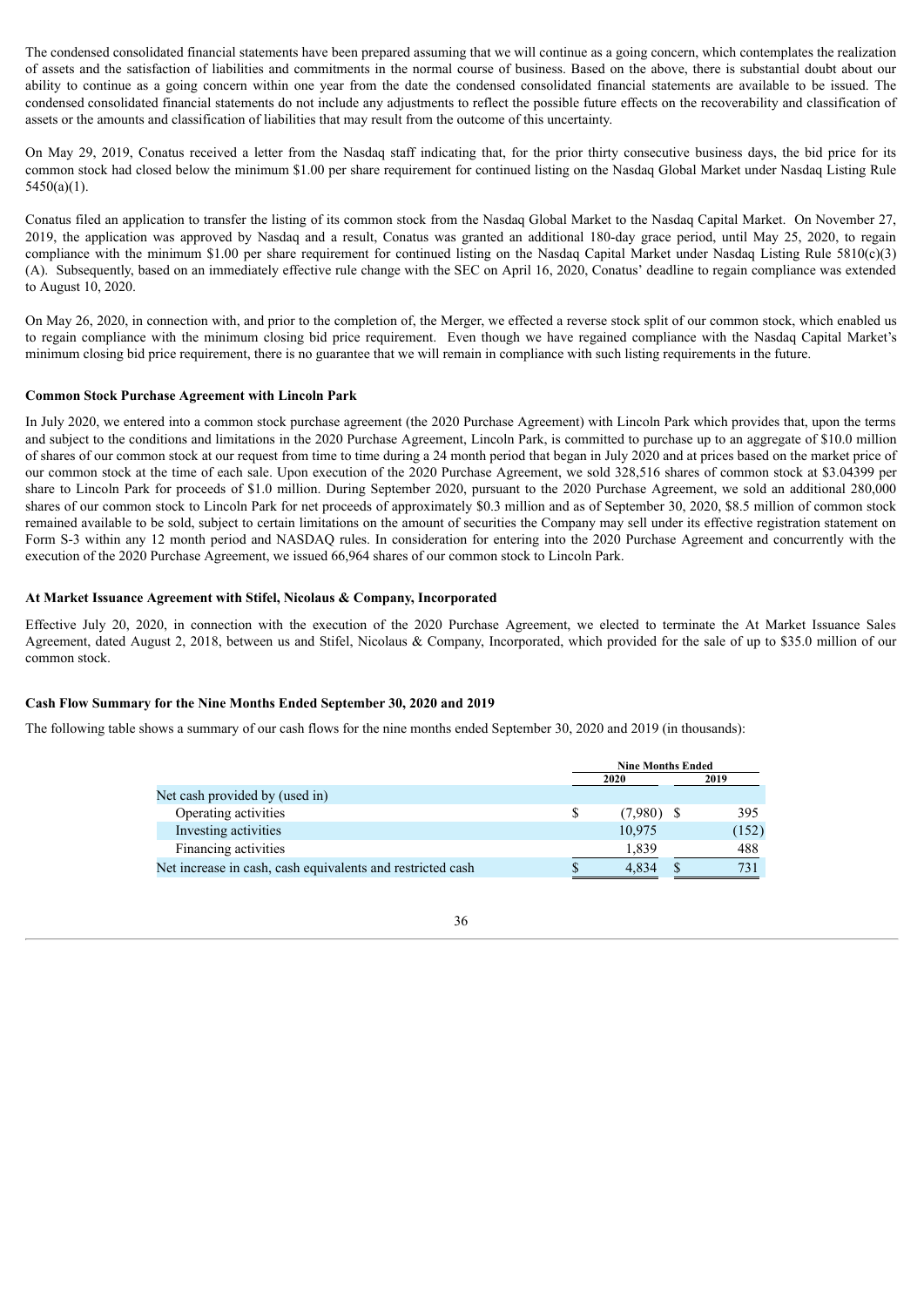## **Operating activities**

Net cash used in operating activities was \$8.0 million for the nine months ended September 30, 2020, resulting from our net loss of \$15.3 million, which included non-cash charges of \$7.9 million primarily related to acquired in-process research and development in connection with the Merger and stockbased compensation, and a \$0.5 million change in our operating assets and liabilities.

Net cash provided by operating activities was \$0.4 million for the nine months ended September 30, 2019, resulting from our net loss of \$0.7 million, which included non-cash charges of \$2.1 million primarily related to the issuance of shares of our convertible preferred stock for the settlement with PUR and stock-based compensation, and a \$1.0 million change in our operating assets and liabilities.

#### **Investing activities**

Net cash provided by investing activities was \$11.0 million for the nine months ended September 30, 2020, consisting of cash of \$12.8 million received in connection with the Merger, offset by payments for acquisition related costs and purchases of property and equipment. Net cash used in investing activities was \$0.2 million for the nine months ended September 30, 2019, all of which was for purchases of property and equipment.

#### **Financing activities**

Net cash provided by financing activities was \$1.8 million for the nine months ended September 30, 2020, resulting primarily from sales of our common stock to Lincoln Park and the proceeds of the PPP Loan. Net cash provided by financing activities was \$0.5 million for the nine months ended September 30, 2019, resulting primarily from proceeds received from the sale of shares of our convertible preferred stock.

#### **Funding Requirements**

We believe our existing cash and cash equivalents will be sufficient to meet our anticipated cash requirements into the second quarter of 2021. However, our forecast of the period of time through which our financial resources will be adequate to support our operations is a forward-looking statement that involves risks and uncertainties, and actual results could vary materially. We have based this estimate on assumptions that may prove to be wrong, and we could use our capital resources sooner than we expect. Additionally, the process of testing product candidates in clinical trials is costly, and the timing of progress, potential dose expansions beyond our planned study protocols based in part on our clinical progress, and expenses in these trials is uncertain.

Our future capital requirements will depend on many factors, including:

- the type, number, scope, progress, expansions, results, costs and timing of, our preclinical studies and clinical trials of our product candidates which we are pursuing or may choose to pursue in the future;
- the costs and timing of manufacturing for our product candidates, including commercial manufacturing if any product candidate is approved;
- the costs, timing and outcome of regulatory review of our product candidates;
- the costs of obtaining, maintaining and enforcing our patents and other intellectual property rights;
- our efforts to enhance operational systems and hire additional personnel to satisfy our obligations as a public company, including enhanced internal controls over financial reporting;
- the costs associated with hiring additional personnel and consultants as our preclinical and clinical activities increase;
- the costs and timing of establishing or securing sales and marketing capabilities if any product candidate is approved;
- our ability to achieve sufficient market acceptance, adequate coverage and reimbursement from third-party payors and adequate market share and revenue for any approved products;
- the terms and timing of establishing and maintaining collaborations, licenses and other similar arrangements;
- the impact of any natural disasters or public health crises, such as the COVID-19 pandemic; and
- costs associated with any products or technologies that it may in-license or acquire.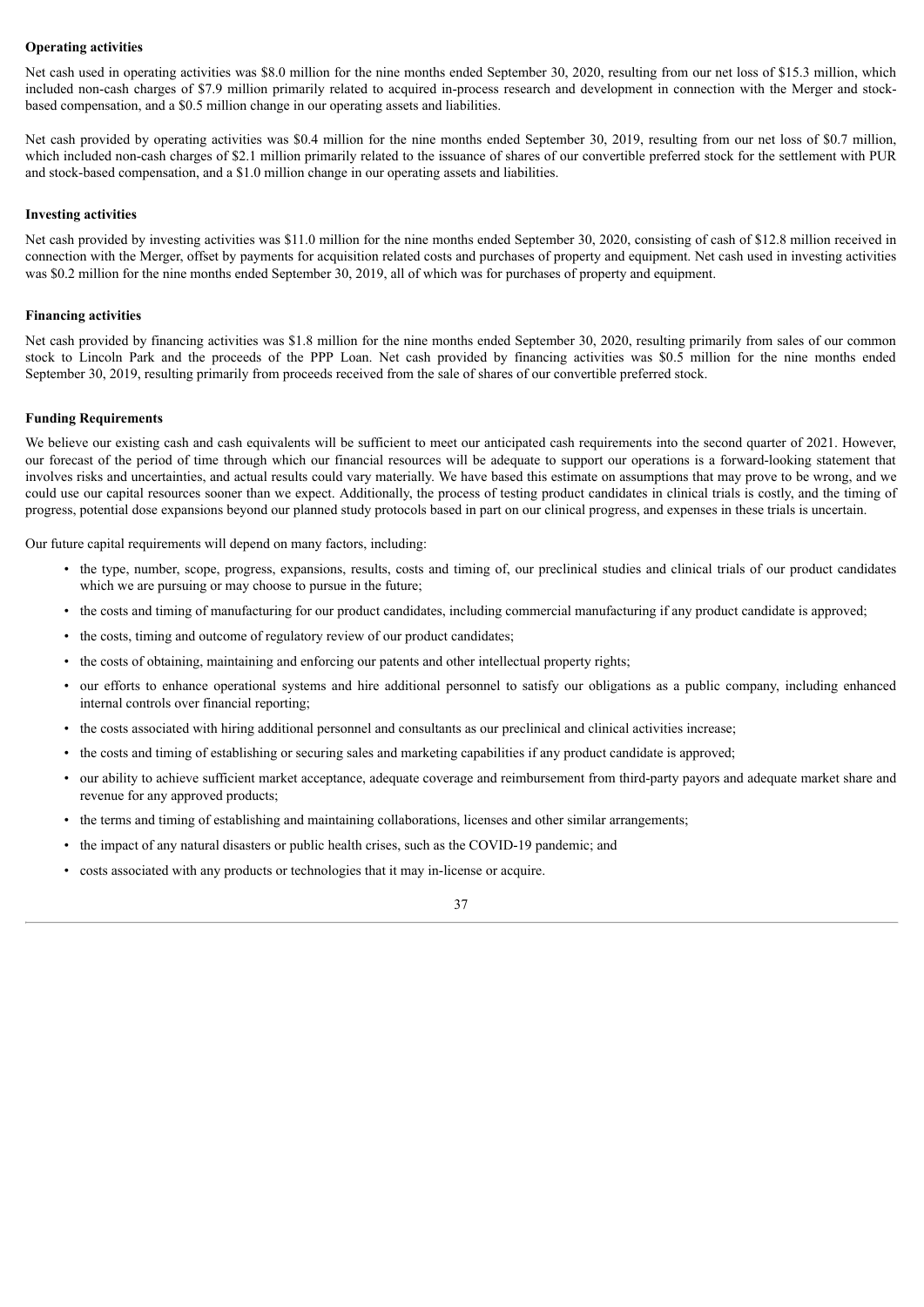Until such time, if ever, as we can generate substantial product revenues to support our cost structure, we expect to finance our losses from operations and capital funding needs through a combination of equity offerings, debt financings, government funding and other sources, including potentially collaborations, licenses and other similar arrangements. To the extent we raise additional capital through the sale of convertible debt or equity securities, the ownership interest of our stockholders will be or could be diluted, and the terms of these securities may include liquidation or other preferences that adversely affect the rights of our common stockholders. Debt financing and preferred equity financing, if available, may involve agreements that include covenants limiting or restricting our ability to take specific actions, such as incurring additional debt, making capital expenditures or declaring dividends. If we raise funds through collaborations, licenses and other similar arrangements with third parties, we may have to relinquish valuable rights to our technologies, future revenue streams, research programs or product candidates or grant licenses on terms that may not be favorable to us and/or may reduce the value of our common stock. If we are unable to raise additional funds through debt or equity financings when needed, we may be required to delay, limit, reduce or terminate our product development or future commercialization efforts or grant rights to develop and market our product candidates even if we would otherwise prefer to develop and market such product candidates by ourselves. There can be no assurance that we will be able to obtain any sources of financing on acceptable terms, or at all.

We may be unable to raise additional funds on acceptable terms or at all. As a result of the COVID-19 pandemic and actions taken to slow its spread, the global credit and financial markets have recently experienced extreme volatility and disruptions, including severely diminished liquidity and credit availability, declines in consumer confidence, declines in economic growth, increases in unemployment rates and uncertainty about economic stability. If the equity and credit markets deteriorate, it may make any necessary debt or equity financing more difficult, more costly and more dilutive. If we are unable to raise additional funds, we may be required to delay, limit, reduce or terminate our product development or future commercialization efforts or grant rights to develop and market our product candidates even if we would otherwise prefer to develop and market such product candidates ourselves.

## **Critical Accounting Policies**

Our management's discussion and analysis of our financial condition and results of operations is based on our condensed consolidated financial statements, which have been prepared in accordance with generally accepted accounting principles in the United States. The preparation of the financial statements requires us to make estimates and judgments that affect the reported amounts of assets and liabilities and the disclosure of contingent assets and liabilities at the date of the financial statements, as well as the reported expenses incurred during the reporting periods.

Our estimates are based on our historical experience, trends and various other factors that we believe are reasonable under the circumstances, the results of which form the basis for making judgments about the carrying value of assets and liabilities that are not readily apparent from other sources. Actual results may differ from these estimates under different assumptions or conditions. Though the impact of the COVID-19 pandemic to our business and operating results presents additional uncertainty, we continue to use the best information available to us in our critical accounting estimates.

We consider our critical accounting policies and estimates to be related to research and development expenses and accruals and revenue recognition. There have been no material changes to our critical accounting policies and estimates during the nine months ended September 30, 2020 from those disclosed in "Histogen's Management's Discussion and Analysis of Financial Condition and Results of Operations – Critical Accounting Policies," included in the Registration Statement.

## **Off-Balance Sheet Arrangements**

We did not have during the periods presented, and we do not currently have, any off-balance sheet arrangements, as defined under SEC rules.

#### **Contractual Obligations and Commitments**

There have been no material changes during the nine months ended September 30, 2020 to our contractual obligations disclosed in our "Management's Discussion and Analysis of Financial Condition and Results of Operations" included in the Registration Statement.

# **ITEM 3. QUANTITATIVE AND QUALITATIVE DISCLOSURES ABOUT MARKET RISKS**

We are a smaller reporting company, as defined by Rule 12b-2 of the Exchange Act, and are not required to provide the information required under this item.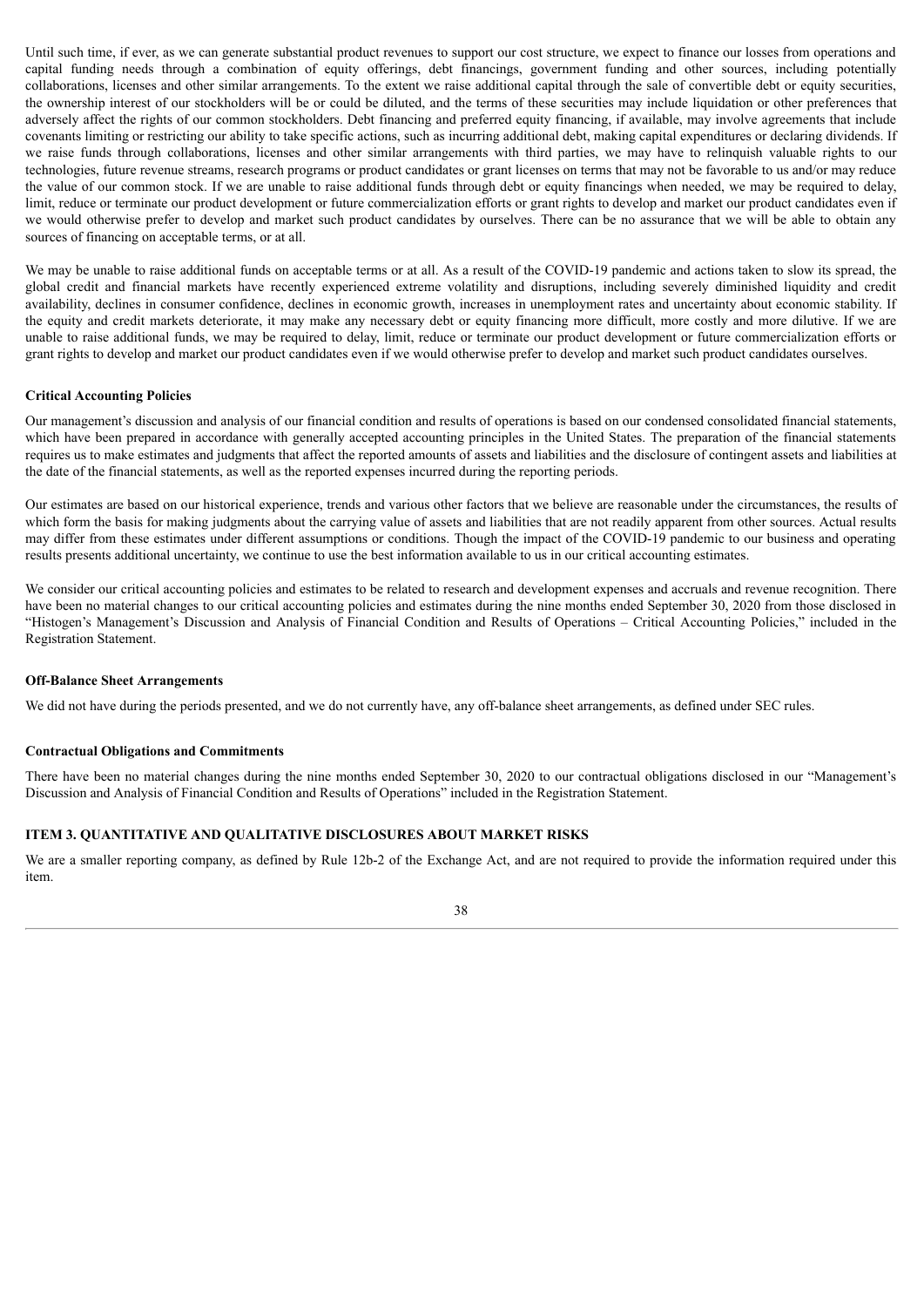#### **ITEM 4. CONTROLS AND PROCEDURES.**

#### **Evaluation of Disclosure Controls and Procedures**

We maintain disclosure controls and procedures that are designed to ensure that information required to be disclosed by us in our reports that we file or submit pursuant to the Securities Exchange Act of 1934, as amended, or the Exchange Act, is recorded, processed, summarized and reported within the time periods specified in the Securities and Exchange Commission's, or SEC's, rules and forms, and that such information is accumulated and communicated to our management, including our Chief Executive Officer and Chief Financial Officer, as appropriate, to allow for timely decisions regarding required disclosure. In designing and evaluating the disclosure controls and procedures, management recognizes that any controls and procedures, no matter how well designed and operated, can provide only reasonable assurance of achieving the desired control objectives, and management is required to apply its judgment in evaluating the cost-benefit relationship of possible controls and procedures. Under the supervision and with participation of our management, including our Chief Executive Officer and our Chief Financial Officer, we carried out an evaluation of the effectiveness of our disclosure controls and procedures (as such term is defined in Exchange Act Rules  $13a-15(e)$  and  $15d-15(e)$ ) as of the end of the period covered by this report. Based on this evaluation and the material weakness previously identified and further discussed below, our Company's Chief Executive Officer and Chief Financial Officer have concluded that our disclosure controls and procedures were not effective at the reasonable level of assurance.

#### *Material Weaknesses in Internal Control over Financial Reporting*

We identified deficiencies in our internal controls over financial reporting related to inadequate segregation of duties that existed as a result of our limited number of accounting personnel. In March 2020, we reported these deficiencies to the Audit Committee of our Board of Directors and a material weakness related to these deficiencies existed at December 31, 2019.

#### *Remediation of the Material Weakness During 2020*

The material weakness related to inadequate segregation of duties that existed as a result of our limited number of accounting personnel resulted in a reasonable possibility that a material misstatement of our annual or interim financial statements may not be prevented or detected on a timely basis. To remediate the deficiencies described above and prevent similar deficiencies in the future, we developed and implemented a remediation plan during the first quarter of 2020 which included:

- *Addition of resources*. We added appropriate resources to our accounting and finance team to further facilitate accurate and timely accounting closes and preparation and review of financial statements and related footnote disclosure.
- *Other actions to strengthen the internal control environment.* As a result of the additional resources added to the accounting and finance function, we are allowing for separate preparation and review of the reconciliations and other account analyses.

Although we have implemented these remediation efforts, the deficiencies will not be considered fully remediated until the applicable remedial controls operate for a sufficient period of time and management has concluded, through testing, that these controls are operating effectively. Any actions we have taken or may take to remediate these deficiencies are subject to continued management review supported by testing, as well as oversight by the Audit Committee of our Board of Directors.

We cannot provide complete assurance that other material weaknesses or significant deficiencies will not occur in the future or that we will be able to remediate such weaknesses or deficiencies in a timely manner. The occurrence of such material weaknesses or our inability to remediate these deficiencies could impair our ability to accurately and timely report our financial position, results of operations or cash flows.

#### *Changes in Internal Control over Financial Reporting*

On May 26, 2020, we completed the Merger as described in above and are integrating Private Histogen into our internal control over financial reporting. The Company has implemented remedial procedures to address the material weakness in our internal controls over financial reporting. These remedial procedures will continue throughout the remainder of fiscal 2020 and had no impact on our internal controls over financial reporting that occurred during the period covered by this report that have materially affected, or are reasonably likely to materially affect, our internal control over financial reporting.

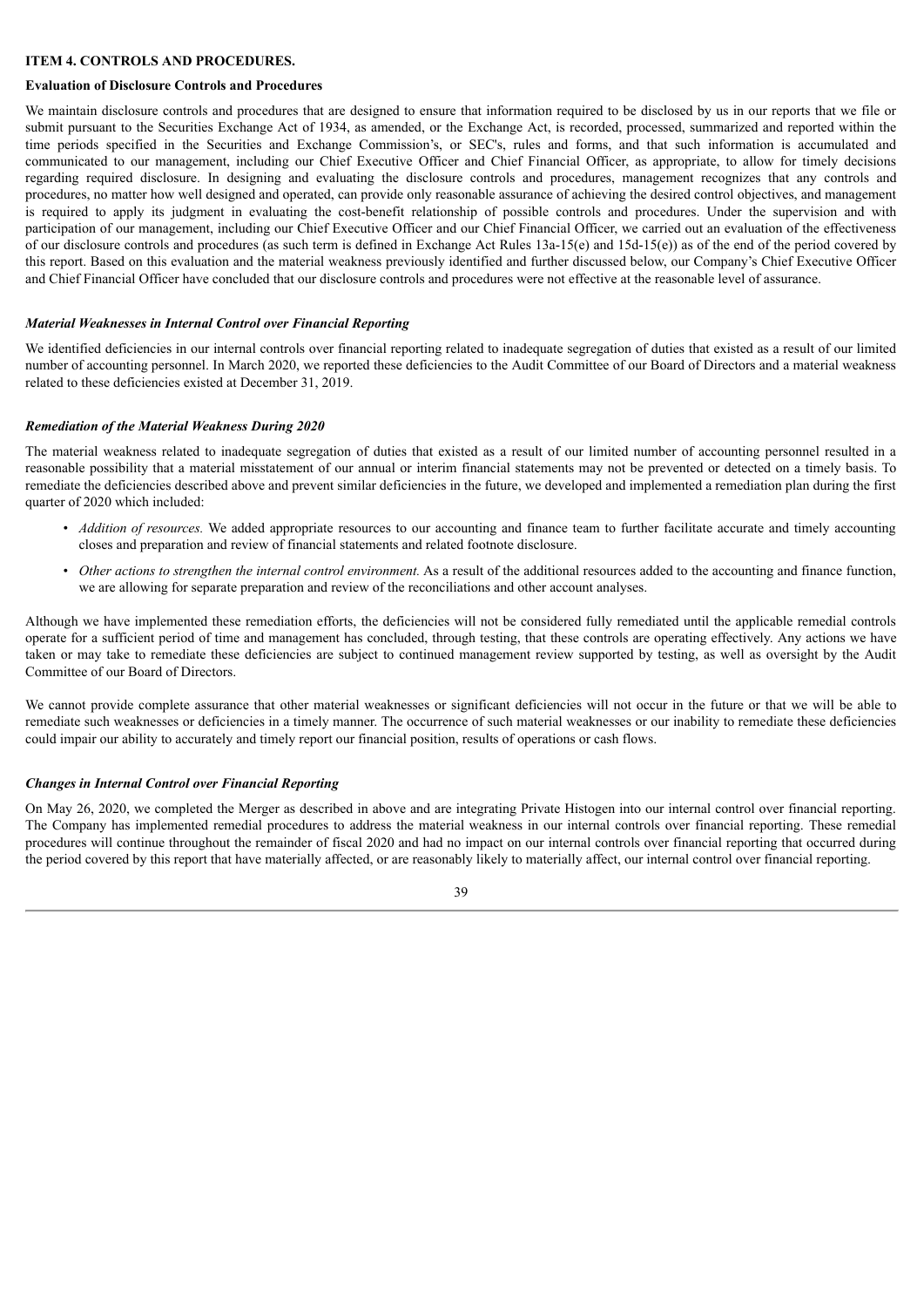#### **Inherent Limitations on Effectiveness of Controls**

Management recognizes that a control system, no matter how well designed and operated, can provide only reasonable, not absolute, assurance that the objectives of the control system are met. Further, the design of a control system must reflect the fact that there are resource constraints and that management is required to apply its judgment in evaluating the benefits of possible controls and procedures relative to their costs. Because of the inherent limitations in all control systems, no evaluation of controls can provide absolute assurance that all control issues and instances of fraud or error, if any, have been detected. These inherent limitations include the realities that judgments in decision making can be faulty, and that breakdowns can occur because of a simple error or mistake. Additionally, controls can be circumvented by the individual acts of some persons, by collusion of two or more people, or by management override of the controls. The design of any system of controls also is based in part upon certain assumptions about the likelihood of future events, and there can be no assurance that any design will succeed in achieving its stated goals under all potential future conditions; over time, controls may become inadequate because of changes in conditions, or the degree of compliance with policies or procedures may deteriorate. Because of the inherent limitations in a cost-effective control system, misstatements due to error or fraud may occur and not be detected.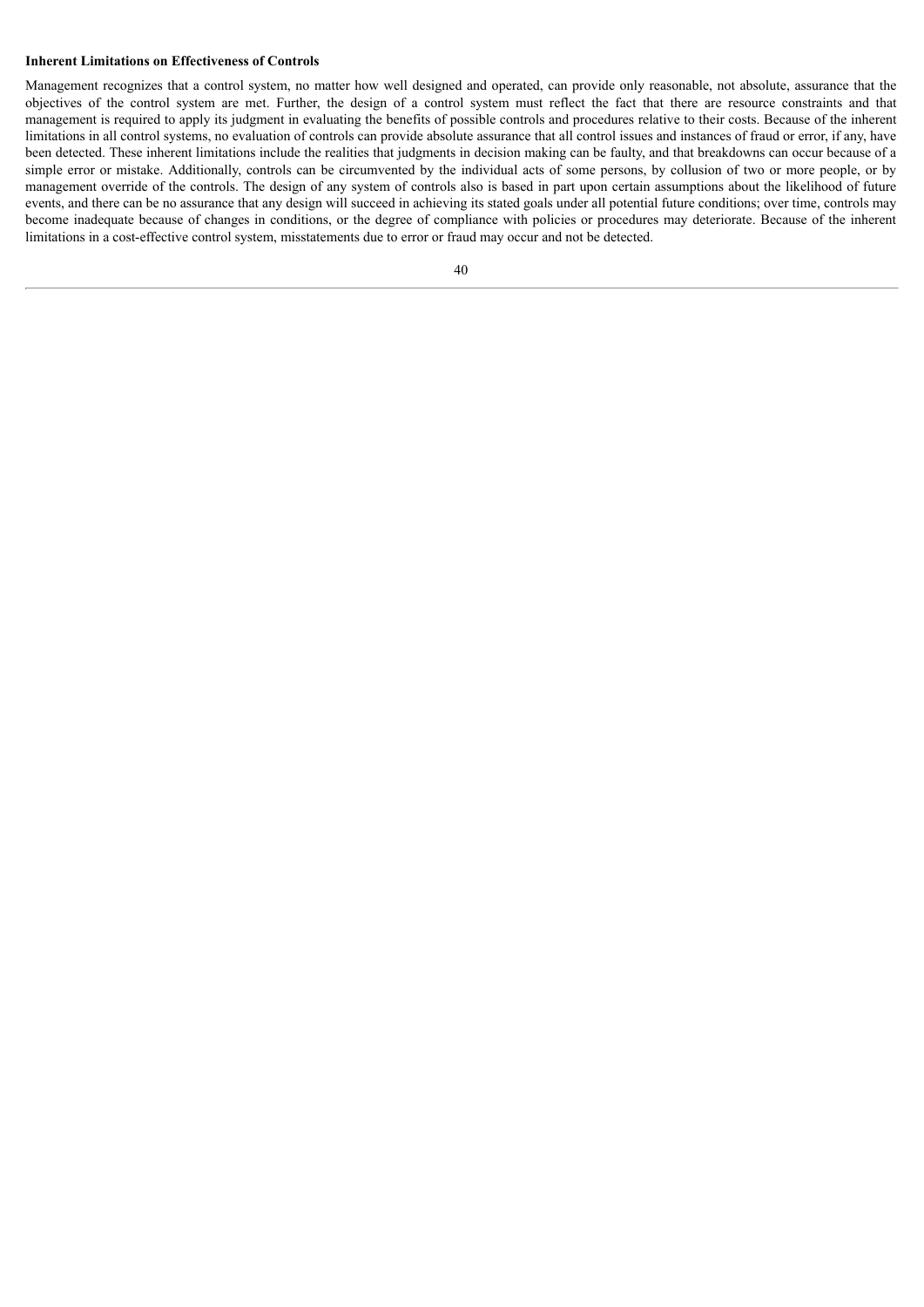## **PART II — OTHER INFORMATION**

# **ITEM 1. LEGAL PROCEEDINGS.**

We are not currently party to any material legal proceedings. We may be a party to certain litigation that is either judged to be not material or that arises in the ordinary course of business from time to time.

# **ITEM 1A. RISK FACTORS.**

We operate in a dynamic and rapidly changing environment that involves numerous risks and uncertainties. Certain factors may have a material adverse effect on our business, prospects, financial condition and results of operations, and you should carefully consider them. Accordingly, in evaluating our business, we encourage you to consider the following discussion of risk factors, in its entirety, in addition to other information contained in this Quarterly Report on Form 10-Q and our other public filings with the SEC. Other events that we do not currently anticipate or that we currently deem immaterial may also affect our business, prospects, financial condition and results of operations.

Moreover, the Merger with Histogen Therapeutics Inc. is a significant business combination that substantially changed the profile of our company and also introduced a new chief executive officer to our company. As a result of the Merger, below is a series of risk factors related to the ongoing business operations of the combined company that amends and restates in full the risk factors discussed in Part I, Item 1A. Risk Factors in our Form 10-K for the fiscal year ended December 31, 2019.

# **Risks Related to the Company**

# We are a clinical-stage company, have a very limited operating history, are not currently profitable, do not expect to become profitable in the near *future and may never become profitable.*

We are a clinical-stage biopharmaceutical company. In May 2020, we completed the business combination between Conatus Pharmaceuticals Inc., a Delaware corporation ("Conatus") and Histogen Inc., a Delaware corporation ("Histogen Subsidiary"), in accordance with the Agreement and Plan of Merger and Reorganization, dated as of January 28, 2020, pursuant to which a subsidiary of Conatus merged with and into the Histogen Subsidiary, with the Histogen Subsidiary continuing as a wholly-owned subsidiary of Conatus and the surviving corporation of the merger (the "Merger"). On May 26, 2020, the Merger was completed, and we changed our name from Conatus Pharmaceuticals Inc. to Histogen Inc., and Histogen Inc. changed its name to Histogen Therapeutics Inc. Following the Merger, we are focused primarily on the development of patented, innovative technologies that replace and regenerate tissues in the body for aesthetic and therapeutic markets.

We have three product candidates currently in clinical development, HST-001, HST-002 and HST-003, and we are advancing one preclinical program, HST-004. None of these product candidates have been approved for marketing or are being marketed or commercialized. In addition, we have developed a nonprescription topical skin care ingredient utilizing human multipotent cell conditioned media (CCM) that harnesses the power of growth factors and other cell signaling molecules to support our epidermal stem cells, which is utilized by Allergan Sales LLC ("Allergan") in formulating certain of their skin care product lines in spa and professional offices.

As a result, while the CCM ingredient for skin care currently generates some product revenue, we have limited historical operations upon which to evaluate our business and prospects and have not yet demonstrated an ability to obtain marketing approval for any of our product candidates or successfully overcome the risks and uncertainties frequently encountered by companies in the biopharmaceutical industry. We also have generated limited revenues from licensing agreements or product sales to date, and continue to incur significant research and development and other expenses. As a result, we have not been profitable and have incurred significant operating losses in every reporting period since our inception, except for the year ended December 31, 2017. For the nine months ended September 30, 2020 and for the years ended December 31, 2019 and 2018, we reported net losses of \$15.3 million, \$3.0 million and \$6.2 million, respectively, and had an accumulated deficit of \$59.2 million as of September 30, 2020.

For the foreseeable future, we expect to continue to incur losses, which will increase significantly from historical levels as we expand our drug development activities, seek regulatory approvals for our product candidates and begin to commercialize them if they are approved by the U.S. Food and Drug Administration (the "FDA"), the European Medicines Agency (the "EMA") or comparable foreign authorities. Even if we succeed in developing and commercializing one or more product candidates, we may never become profitable.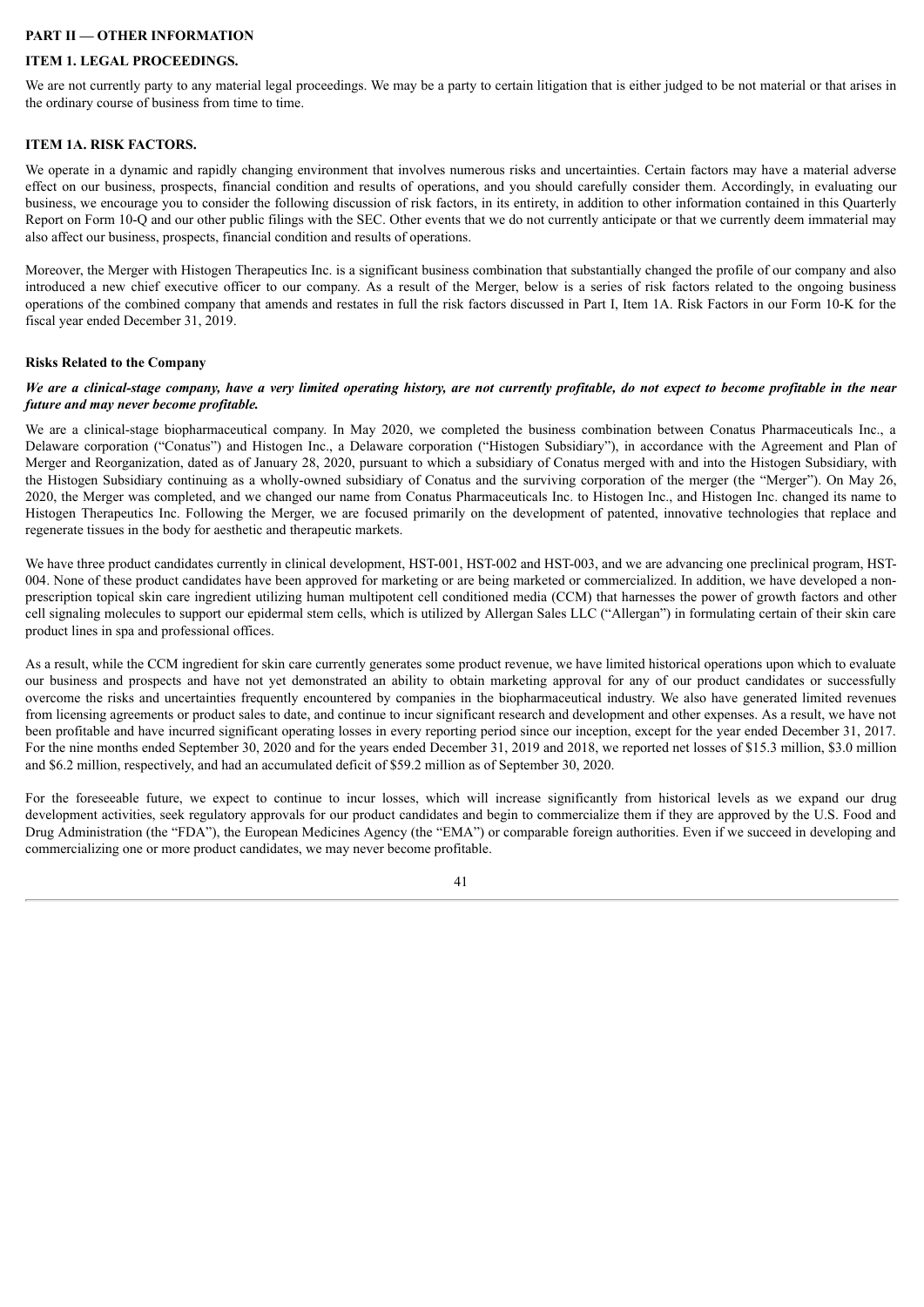## We are dependent on the success of one or more of our current product candidates and we cannot be certain that any of them will receive regulatory *approval or be commercialized.*

We have spent significant time, money and effort on the licensing and development of our core assets, HST-001, HST-002 and HST-003 and our preclinical asset, HST-004. To date, no pivotal clinical trials designed to provide clinically and statistically significant proof of efficacy, or to provide sufficient evidence of safety to justify approval, have been completed with any of our product candidates. All of our product candidates will require additional development, including clinical trials as well as further preclinical studies to evaluate their toxicology, carcinogenicity and pharmacokinetics and optimize their formulation, and regulatory clearances before they can be commercialized. Positive results obtained during early development do not necessarily mean later development will succeed or that regulatory clearances will be obtained. Our drug development efforts may not lead to commercial drugs, either because our product candidates fail to be safe and effective or because we have inadequate financial or other resources to advance our product candidates through the clinical development and approval processes. If any of our product candidates fail to demonstrate safety or efficacy at any time or during any phase of development, we would experience potentially significant delays in, or be required to abandon, development of the product candidate.

We do not anticipate that any of our current product candidates will be eligible to receive regulatory approval from the FDA, the EMA or comparable foreign authorities and begin commercialization for a number of years, if ever. Even if we ultimately receive regulatory approval for any of these product candidates, we or our current or potential future partners, if any, may be unable to commercialize them successfully for a variety of reasons. These include, for example, the availability of alternative treatments, lack of cost-effectiveness, the cost of manufacturing the product on a commercial scale and competition with other drugs. The success of our product candidates may also be limited by the prevalence and severity of any adverse side effects. If we fail to commercialize one or more of our current product candidates, we may be unable to generate sufficient revenues to attain or maintain profitability, and our financial condition and stock price may decline.

#### Clinical drug development involves uncertain outcomes, and results of earlier studies and trials may not be predictive of future trial results.

Clinical testing is expensive and can take many years to complete, and its outcome is inherently uncertain. Failure can occur at any time during the clinical trial process. The results of preclinical studies and early clinical trials relating to our product candidates may not be predictive of the results of later-stage clinical trials. Product candidates in later stages of clinical trials may fail to show the desired safety and efficacy traits despite having progressed through preclinical studies and initial clinical trials. A number of companies in the biopharmaceutical industry have suffered significant setbacks in advanced clinical trials due to lack of efficacy or safety profiles, notwithstanding promising results in earlier trials. We cannot be certain that any of our current or future clinical trials will be successful. Failure in one indication may have negative consequences for the development of our product candidates for other indications. Any such failure may harm our business, prospects and financial condition.

For instance, we recently announced that we entered into a Collaborative Development and Commercialization Agreement with Amerimmune LLC under which Amerimmune and Histogen intend to collaborate to undertake a clinical development program using emricasan to determine if emricasan is safe and efficacious in treating COVID-19. Emricasan will require additional clinical and non-clinical development, regulatory review and approval in multiple jurisdictions, substantial investment, access to sufficient commercial manufacturing capacity and significant marketing efforts before we or Amerimmune can generate any revenues from product sales.

If further clinical development of emricasan is resumed, there is no guarantee that future clinical trials will be completed on time or at all or that any future clinical trials will commence on time or at all, and the FDA or comparable foreign regulatory authorities may disagree with the design or implementation of its clinical trials. Even if such regulatory authorities agree with the design and implementation of clinical trials conducted by us or our partner, we cannot guarantee you that such regulatory authorities will not change their requirements in the future. In addition, even if future clinical trials are successfully completed, we cannot guarantee that the FDA or foreign regulatory authorities will interpret the results as we do, and more trials would likely be required before we or our partner submit emricasan for approval. To the extent that the results of the clinical trials are not satisfactory to the FDA or foreign regulatory authorities for support of a marketing application, approval of emricasan may be significantly delayed, or we or our partner may be required to expend significant additional resources, which may not be available to us or our partner, to conduct additional trials in support of potential approval of emricasan.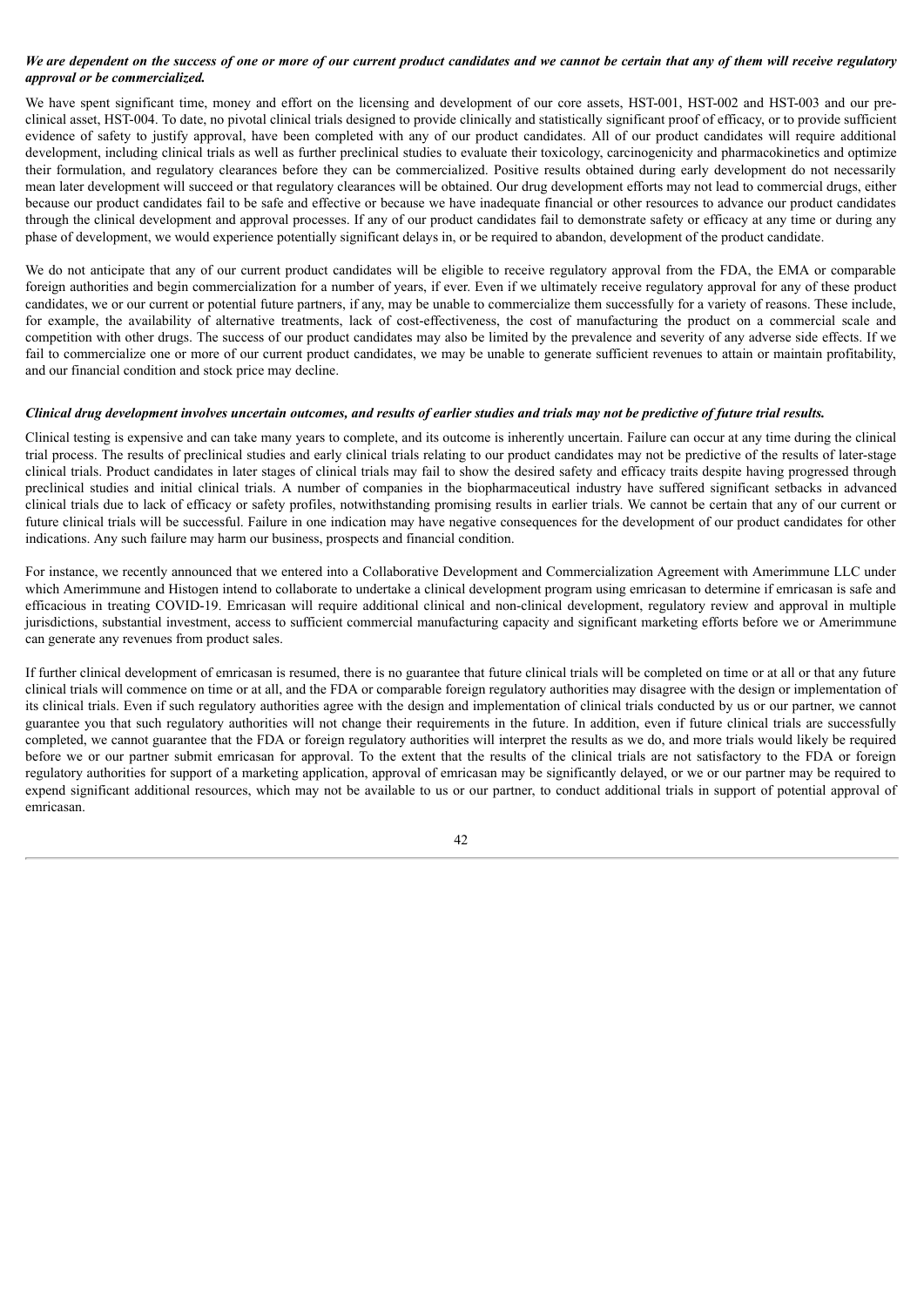#### If development of our product candidates does not produce favorable results, we and our licensees, may be unable to commercialize these products.

To receive regulatory approval for the commercialization of our core assets, HST-001, HST-002 and HST-003 and our pre-clinical asset, HST-004, or any other product candidates that we may develop, including emricasan, adequate and well-controlled clinical trials must be conducted to demonstrate safety and efficacy in humans to the satisfaction of the FDA, the EMA and comparable foreign authorities. In order to support marketing approval, these agencies typically require successful results in one or more Phase 3 clinical trials, which our current product candidates have not yet reached and may never reach. The development process is expensive, can take many years and has an uncertain outcome. Failure can occur at any stage of the process. We may experience numerous unforeseen events during, or as a result of, the development process that could delay or prevent commercialization of our current or future product candidates, including the following:

- clinical trials may produce negative or inconclusive results;
- preclinical studies conducted with product candidates during clinical development to, among other things, evaluate their toxicology, carcinogenicity and pharmacokinetics and optimize their formulation may produce unfavorable results;
- patient recruitment and enrollment in clinical trials may be slower than we anticipate;
- costs of development may be greater than we anticipate;
- Our product candidates may cause undesirable side effects that delay or preclude regulatory approval or limit their commercial use or market acceptance, if approved;
- licensees who may be responsible for the development of our product candidates may not devote sufficient resources to these clinical trials or other preclinical studies of these candidates or conduct them in a timely manner; or
- We may face delays in obtaining regulatory approvals to commence one or more clinical trials.

Success in early development does not mean that later development will be successful because, for example, product candidates in later-stage clinical trials may fail to demonstrate sufficient safety and efficacy despite having progressed through initial clinical trials.

In the future, we or our licensees will be responsible for establishing the targeted endpoints and goals for development of our product candidates. These targeted endpoints and goals may be inadequate to demonstrate the safety and efficacy levels required for regulatory approvals. Even if we believe data collected during the development of our product candidates are promising, such data may not be sufficient to support marketing approval by the FDA, the EMA or comparable foreign authorities. Further, data generated during development can be interpreted in different ways, and the FDA, the EMA or comparable foreign authorities may interpret such data in different ways than us or our licensees. Our failure to adequately demonstrate the safety and efficacy of our product candidates would prevent our receipt of regulatory approval, and ultimately the potential commercialization of these product candidates.

Since we do not currently possess the resources necessary to independently develop and commercialize our product candidates or any other product candidates that we may develop, we may seek to enter into license agreements to assist in the development and potential future commercialization of some or all of these assets as a component of our strategic plan. However, our discussions with potential licensees may not lead to the establishment of a license agreement on acceptable terms, if at all, or it may take longer than expected to establish new licensing agreements, leading to development and potential commercialization delays, which would adversely affect our business, financial condition and results of operations.

#### We expect to continue to incur significant research and development expenses, which may make it difficult for us to attain profitability.

We expect to expend substantial funds in research and development, including preclinical studies and clinical trials of our product candidates, and to manufacture and market any product candidates in the event they are approved for commercial sale. We also may need additional funding to develop or acquire complementary companies, technologies and assets, as well as for working capital requirements and other operating and general corporate purposes. Moreover, our planned increases in staffing will dramatically increase our costs in the near and long-term.

However, our spending on current and future research and development programs and product candidates for specific indications may not yield any commercially viable products. Due to our limited financial and managerial resources, we must focus on a limited number of research programs and product candidates and on specific indications. Our resource allocation decisions may cause us to fail to capitalize on viable commercial products or profitable market opportunities.

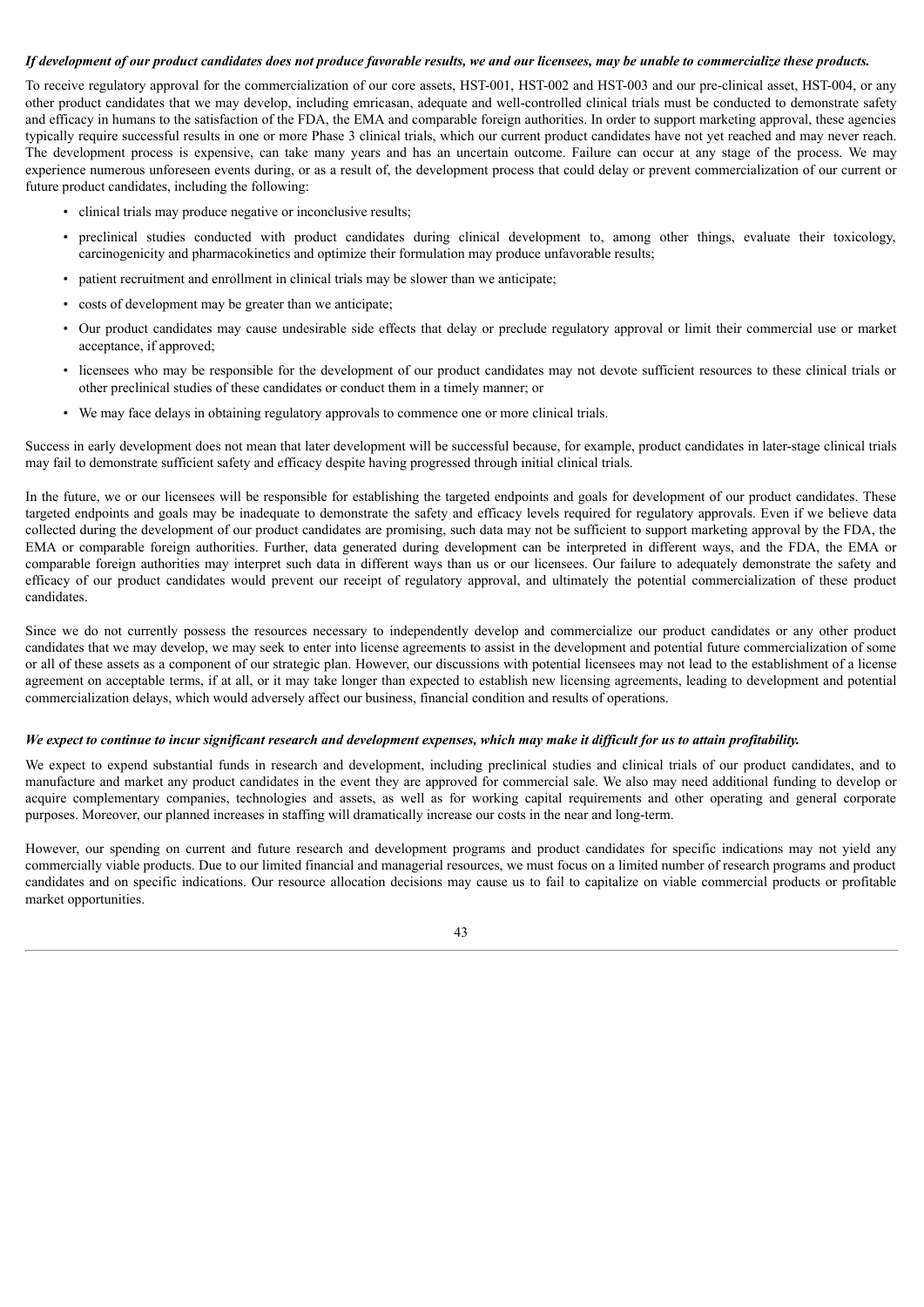Because the successful development of our product candidates is uncertain, we are unable to precisely estimate the actual funds we will require to develop and potentially commercialize them. In addition, we may not be able to generate sufficient revenue, even if we are able to commercialize any of our product candidates, to become profitable.

#### Our financial statements include an explanatory paragraph that expresses substantial doubt on our ability to continue as a going concern, and we must *raise additional funds to finance our operations to remain a going concern.*

Based on our cash balances, recurring losses since inception, except for year ended December 31, 2017, and inadequacy of existing capital resources to fund planned operations for a twelve-month period, our independent registered public accounting firm has included an explanatory paragraph in its report on our financial statements as of and for the years ended December 31, 2019 and 2018 expressing substantial doubt about our ability to continue as a going concern. We will, during 2020, require significant additional funding to continue operations. If we are unable to raise additional funds when needed, we will not be able to continue development of our product candidates, or we will be required to delay, scale back or eliminate some or all of our development programs or cease operations. We have a purchase agreement in place with Lincoln Park to sell up to \$10.0 million worth of shares of our common stock, from time to time, to Lincoln Park, and as of September 30, 2020, have sold approximately \$1.5 million worth of shares of our common stock to Lincoln Park. Any sales under the Lincoln Park arrangement, and any additional equity or debt financing that we are able to obtain may be dilutive to our current stockholders and debt financing, if available, may involve restrictive covenants or unfavorable terms. If we raise funds through licensing arrangements, we may be required to relinquish, on terms that are not favorable to us, rights to some of our technologies or product candidates that we would otherwise seek to develop or commercialize. Moreover, if we are unable to continue as a going concern, we may be forced to liquidate our assets and the values we receive for our assets in liquidation or dissolution could be significantly lower than the values reflected in our financial statements.

## Given our lack of current cash flow, we will need to raise additional capital; however, it may be unavailable to us or, even if capital is obtained, may *cause dilution or place significant restrictions on our ability to operate our business.*

Since we will be unable to generate sufficient, if any, cash flow to fund our operations for the foreseeable future, we will need to seek additional equity or debt financing to provide the capital required to maintain or expand our operations.

There can be no assurance that we will be able to raise sufficient additional capital on acceptable terms or at all. If such additional financing is not available on satisfactory terms, or is not available in sufficient amounts, we may be required to delay, limit or eliminate the development of business opportunities and our ability to achieve our business objectives, our competitiveness, and our business, financial condition and results of operations may be materially adversely affected. In addition, we may be required to grant rights to develop and market product candidates that we would otherwise prefer to develop and market ourselves. Our inability to fund our business could lead to the loss of your investment.

Our future capital requirements will depend on many factors, including, but not limited to:

- the scope, rate of progress, results and cost of our clinical trials, preclinical studies and other related activities;
- our ability to establish and maintain strategic licensing or other arrangements and the financial terms of such arrangements;
- the timing of, and the costs involved in, obtaining regulatory approvals for any of our current or future product candidates;
- the number and characteristics of the product candidates we seek to develop or commercialize;
- the cost of manufacturing clinical supplies, and establishing commercial supplies, of our product candidates;
- the cost of commercialization activities if any of our current or future product candidates are approved for sale, including marketing, sales and distribution costs;
- the expenses needed to attract and retain skilled personnel;
- the costs associated with being a public company;
- the amount of revenue, if any, received from commercial sales of our product candidates, should any of our product candidates receive marketing approval;
- the costs involved in preparing, filing, prosecuting, maintaining, defending and enforcing possible patent claims, including litigation costs and the outcome of any such litigation; and
- the impact of any natural disasters or public health crises, such as the COVID-19 pandemic.

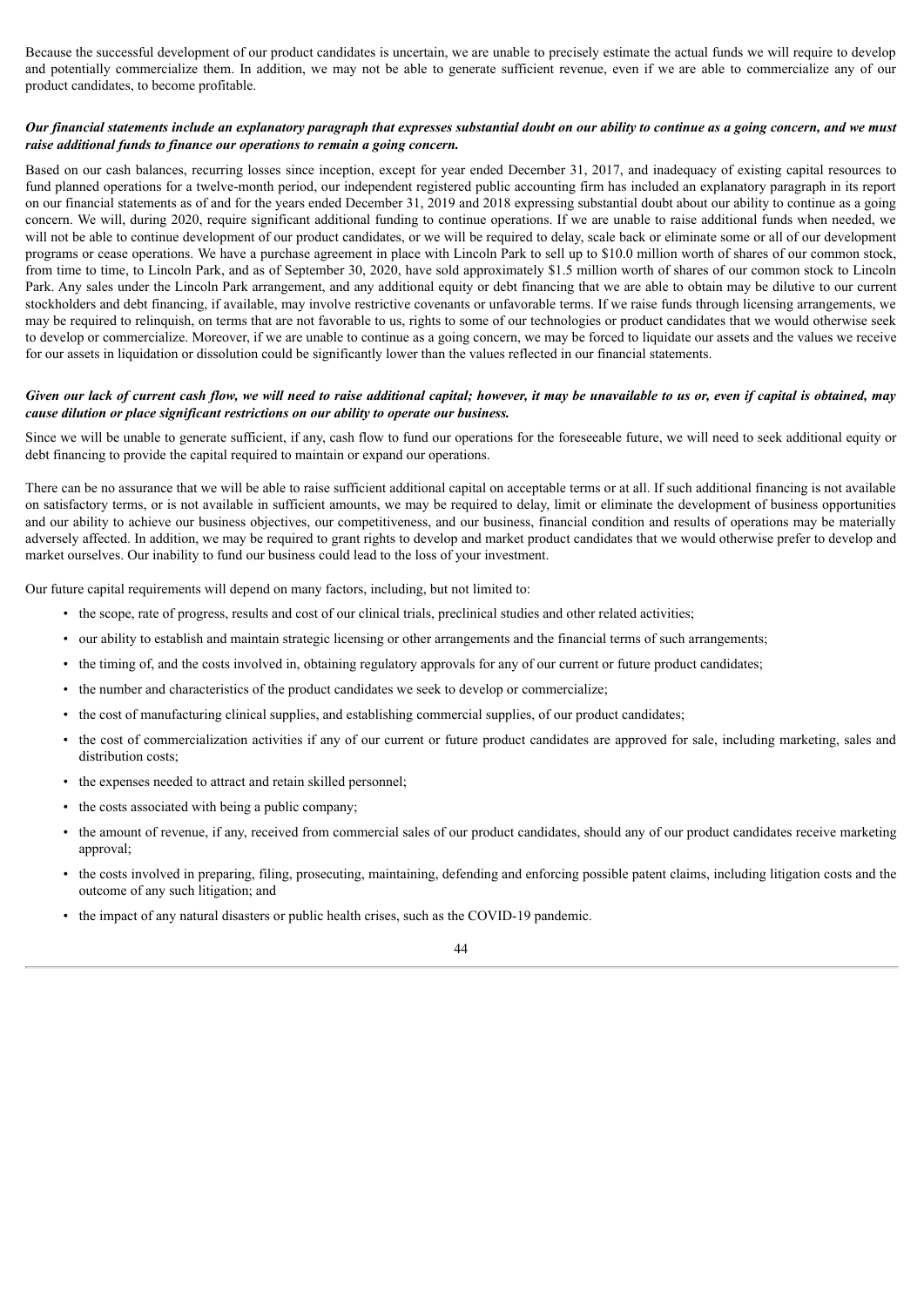If we raise additional capital by issuing common stock under the Lincoln Park arrangement, or any other equity securities or securities convertible into equity, the percentage ownership of our existing stockholders may be reduced, and accordingly these stockholders may experience substantial dilution. We may also issue equity securities that provide for rights, preferences and privileges senior to those of our common stock. Given our need for cash and that equity issuances are the most common type of fundraising for similarly situated companies, the risk of dilution is particularly significant for our stockholders.

Further, SEC regulations limit the amount of funds we can raise during any 12-month period pursuant to our shelf registration statement on Form S-3. We are currently subject to General Instruction I.B.6 to Form S-3, or the Baby Shelf Rule, and the amount of funds we can raise through primary public offerings of securities in any 12-month period using our registration statement on Form S-3 is limited to one-third of the aggregate market value of the voting and non-voting common equity held by non-affiliates to the Company. We are currently limited by the Baby Shelf Rule as of the filing of this Quarterly Report on Form 10-Q, until such time as our public float exceeds \$75 million. If we are required to file a new registration statement on another form, we may incur additional costs and be subject to delays due to review by SEC staff.

## Our product candidates may cause undesirable side effects that could delay or prevent their regulatory approval or commercialization or have other *significant adverse implications on our business, financial condition and results of operations.*

Undesirable side effects observed in clinical trials or in supportive preclinical studies with our product candidates could interrupt, delay or halt their development and could result in the denial of regulatory approval by the FDA, the EMA or comparable foreign authorities for any or all targeted indications or adversely affect the marketability of any such product candidates that receive regulatory approval. In turn, this could eliminate or limit our ability to commercialize our product candidates.

Our product candidates may exhibit adverse effects in preclinical toxicology studies and adverse interactions with other drugs. There are also risks associated with additional requirements the FDA, the EMA or comparable foreign authorities may impose for marketing approval with regard to a particular disease.

Our product candidates may require a risk management program that could include patient and healthcare provider education, usage guidelines, appropriate promotional activities, a post-marketing observational study, and ongoing safety and reporting mechanisms, among other requirements. Prescribing could be limited to physician specialists or physicians trained in the use of the drug, or could be limited to a more restricted patient population. Any risk management program required for approval of our product candidates could potentially have an adverse effect on our business, financial condition and results of operations.

Undesirable side effects involving our product candidates may have other significant adverse implications on our business, financial condition and results of operations. For example:

- we may be unable to obtain additional financing on acceptable terms, if at all;
- our licensees may terminate any license agreements covering these product candidates;
- if any license agreements are terminated, we may determine not to further develop the affected product candidates due to resource constraints and may not be able to establish additional license agreements for their further development on acceptable terms, if at all;
- if we were to later continue the development of these product candidates and receive regulatory approval, earlier findings may significantly limit their marketability and thus significantly lower our potential future revenues from their commercialization;
- we may be subject to product liability or stockholder litigation; and
- we may be unable to attract and retain key employees.

In addition, if any of our product candidates receive marketing approval and we or others later identify undesirable side effects caused by the product:

- regulatory authorities may withdraw their approval of the product, or us or our partners may decide to cease marketing and sale of the product voluntarily;
- We may be required to change the way the product is administered, conduct additional clinical trials or preclinical studies regarding the product, change the labeling of the product, or change the product's manufacturing facilities; and
- our reputation may suffer.

Any of these events could prevent us from achieving or maintaining market acceptance of the affected product and could substantially increase the costs and expenses of commercializing the product, which in turn could delay or prevent us from generating significant revenues from the sale of the product.

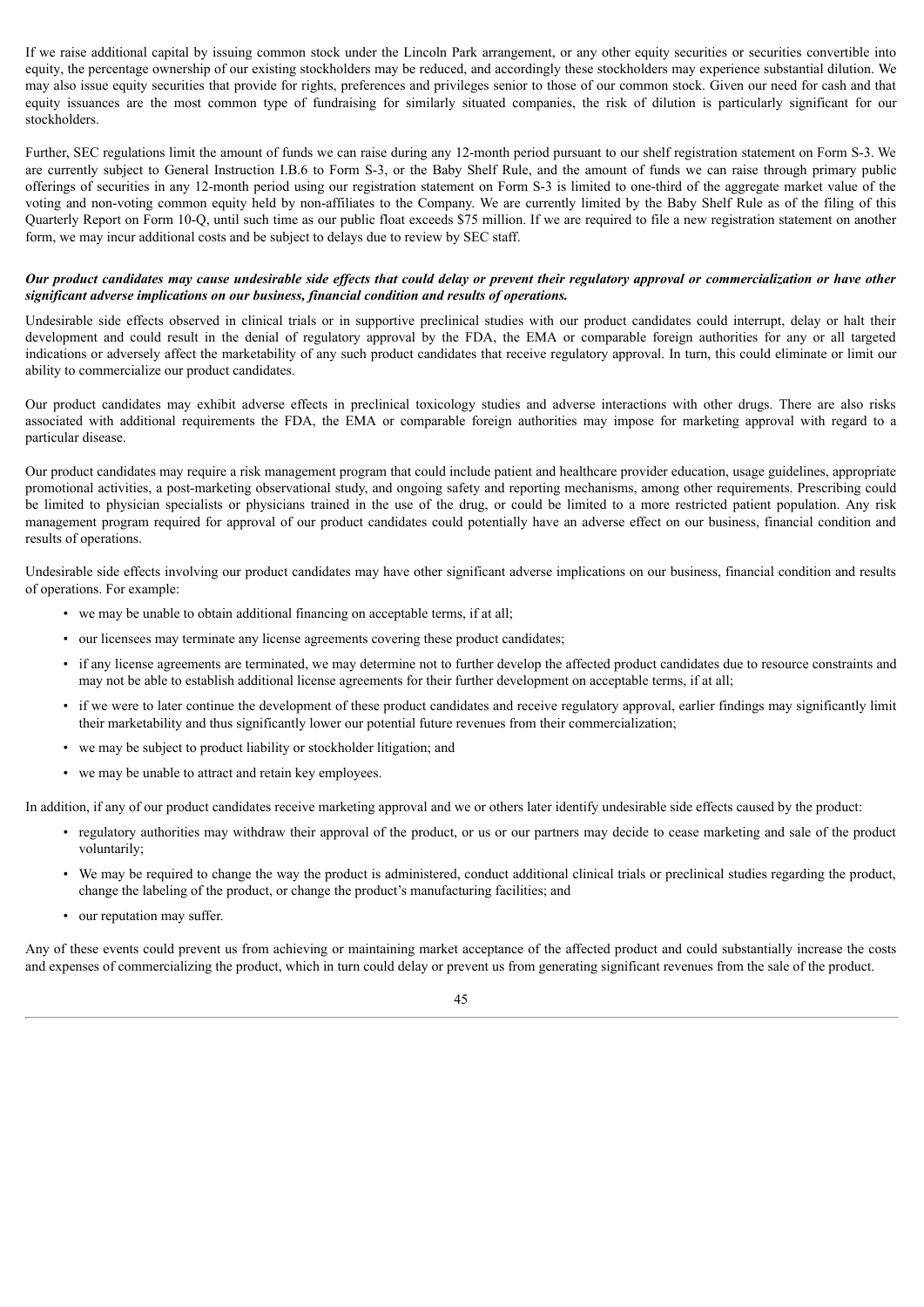# Our efforts to discover product candidates beyond our current product candidates may not succeed, and any product candidates we recommend for *clinical development may not actually begin clinical trials.*

We intend to expand our existing pipeline of core assets by advancing drug compounds from current ongoing discovery programs into clinical development. However, the process of researching and discovering drug compounds is expensive, time-consuming and unpredictable. Data from our current preclinical programs may not support the clinical development of our lead compounds or other compounds from these programs, and we may not identify any additional drug compounds suitable for recommendation for clinical development. Moreover, any drug compounds we recommend for clinical development may not demonstrate, through preclinical studies, indications of safety and potential efficacy that would support advancement into clinical trials. Such findings would potentially impede our ability to maintain or expand our clinical development pipeline. Our ability to identify new drug compounds and advance them into clinical development also depends upon our ability to fund our research and development operations, and we cannot be certain that additional funding will be available on acceptable terms, or at all.

# Delays in the commencement or completion of clinical trials could result in increased costs to us and delay our ability to establish strategic license *agreements.*

Delays in the commencement or completion of clinical trials could significantly impact our drug development costs. We do not know whether planned clinical trials will begin on time or be completed on schedule, if at all. The commencement of clinical trials can be delayed for a variety of reasons, including, but not limited to, delays related to:

- obtaining regulatory approval to commence one or more clinical trials;
- reaching agreement on acceptable terms with prospective third-party contract research organizations ("CROs") and clinical trial sites;
- manufacturing sufficient quantities of a product candidate or other materials necessary to conduct clinical trials;
- obtaining institutional review board approval to conduct one or more clinical trials at a prospective site;
- recruiting and enrolling patients to participate in one or more clinical trials; and
- the failure of our licensees to adequately resource our product candidates due to their focus on other programs or as a result of general market conditions.

In addition, once a clinical trial has begun, it may be suspended or terminated by us, our licensees, the institutional review boards or data safety monitoring boards charged with overseeing our clinical trials, the FDA, the EMA or comparable foreign authorities due to a number of factors, including:

- failure to conduct the clinical trial in accordance with regulatory requirements or clinical protocols;
- inspection of the clinical trial operations or clinical trial site by the FDA, the EMA or comparable foreign authorities resulting in the imposition of a clinical hold;
- unforeseen safety issues; or
- lack of adequate funding to continue the clinical trial.

The progress of clinical trials and clinical studies also may be affected by significant global public health matters such as the current novel coronavirus outbreak. Factors related to the novel coronavirus outbreak that may impact the timing and conduct of our clinical trials and clinical studies include:

- the diversion of healthcare resources away from the conduct of clinical trial and clinical study matters to focus on pandemic-related concerns, including the attention of physicians serving as clinical trial investigators, hospitals and clinics serving as clinical trial sites, and medical staff supporting the conduct of clinical trials;
- limitations on travel and distancing requirements that interrupt key trial or study activities, such as site initiations and monitoring, or that limit the ability of a patient to participate in a clinical trial or study or delay access to drug dosing or assessments;
- interruption in global shipping affecting the transport of clinical trial materials, such as investigational drug product; and
- employee furlough days that delay necessary interactions with local regulators, ethics committees and other important agencies and contractors.

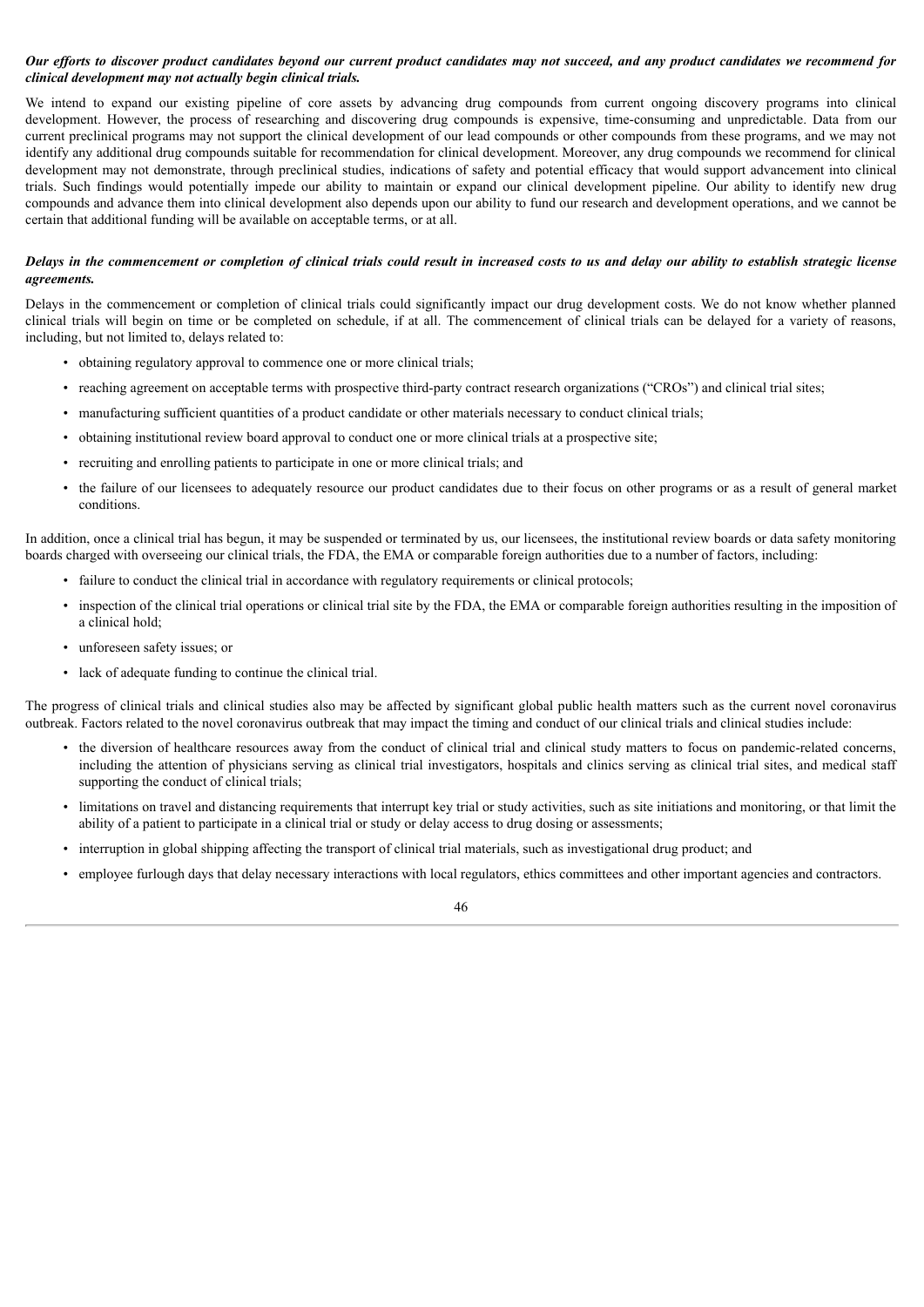In addition, if patients or subjects participating in our clinical trials or studies were to contract COVID-19, there could be an adverse impact on the trials or studies. For example, such patients may be unable to participate further or may need to limit participation in a clinical trial or study; the results and data recorded for such patients may differ from those that would have been recorded if the patients had not been affected by COVID-19; or such patients could experience adverse events that could be attributed to the drug product under investigation.

If we experience delays in the completion or termination of any clinical trial of our product candidates, the commercial prospects of our product candidates will be harmed, and our ability to commence product sales and generate product revenues from any of our product candidates will be delayed. In addition, any delays in completing our clinical trials will increase our costs and slow down our product candidate development and approval process. Delays in completing our clinical trials could also allow our competitors to obtain marketing approval before we do or shorten the patent protection period during which we may have the exclusive right to commercialize our product candidates. Any of these occurrences may harm our business, financial condition and prospects significantly. In addition, many of the factors that cause, or lead to, a delay in the commencement or completion of clinical trials may also ultimately lead to the denial of regulatory approval of our product candidates.

#### *Results of earlier clinical trials may not be predictive of the results of later-stage clinical trials.*

The results of preclinical studies and early clinical trials of product candidates may not be predictive of the results of later-stage clinical trials. Product candidates in later stages of clinical trials may fail to show the desired safety and efficacy results despite having progressed through preclinical studies and initial clinical trials. Many companies in the biopharmaceutical industry have suffered significant setbacks in advanced clinical trials due to adverse safety profiles or lack of efficacy, notwithstanding promising results in earlier studies. Similarly, our future clinical trial results may not be successful for these or other reasons.

This product candidate development risk is heightened by any changes in the planned clinical trials compared to the completed clinical trials. As product candidates are developed through preclinical to early to late stage clinical trials towards approval and commercialization, it is customary that various aspects of the development program, such as manufacturing and methods of administration, are altered along the way in an effort to optimize processes and results. While these types of changes are common and are intended to optimize the product candidates for late stage clinical trials, approval and commercialization, such changes carry the risk that they will not achieve these intended objectives.

Any of these changes could make the results of our planned clinical trials or other future clinical trials we may initiate less predictable and could cause our product candidates to perform differently, including causing toxicities, which could delay completion of our clinical trials, delay approval of our product candidates, and/or jeopardize our ability to commence product sales and generate revenues.

#### If we experience delays in the enrollment of patients in our clinical trials, our receipt of necessary regulatory approvals could be delayed or prevented.

We may not be able to initiate or continue clinical trials for our product candidates if we are unable to locate and enroll a sufficient number of eligible patients to participate in these trials as required by the FDA or other regulatory authorities. Patient enrollment, a significant factor in the timing of clinical trials, is affected by many factors, including the size and nature of the patient population, the proximity of patients to clinical sites, the eligibility criteria for the trial, the design of the clinical trial, competing clinical trials and clinicians' and patients' perceptions as to the potential advantages of the drug being studied in relation to other available therapies, including any new drugs that may be approved for the indications we are investigating.

If we fail to enroll and maintain the number of patients for which the clinical trial was designed, the statistical power of that clinical trial may be reduced, which would make it harder to demonstrate that the product candidate being tested in such clinical trial is safe and effective. Additionally, enrollment delays in our clinical trials may result in increased development costs for our product candidates, which would cause our value to decline and limit our ability to obtain additional financing. Our inability to enroll a sufficient number of patients for any of our current or future clinical trials would result in significant delays or may require us to abandon one or more clinical trials altogether.

## A pandemic, epidemic or outbreak of an infectious disease, such as COVID-19, or the perception of their effects, may materially and adversely affect *our business, operations and financial condition*

Outbreaks of epidemic, pandemic or contagious diseases, such as COVID-19, have and may continue to significantly disrupt our business. Such outbreaks pose the risk that we or our employees, contractors, suppliers, and other partners may be prevented from conducting business activities for an indefinite period of time due to spread of the disease, or due to shutdowns that may be requested or mandated by federal, state and local governmental authorities both within and outside the United States. Business disruptions could include disruptions or restrictions on our ability to travel, as well as temporary closures of our facilities and the facilities of clinical trial sites, service providers, suppliers or contract manufacturers. While it is not possible at this time to estimate the overall impact that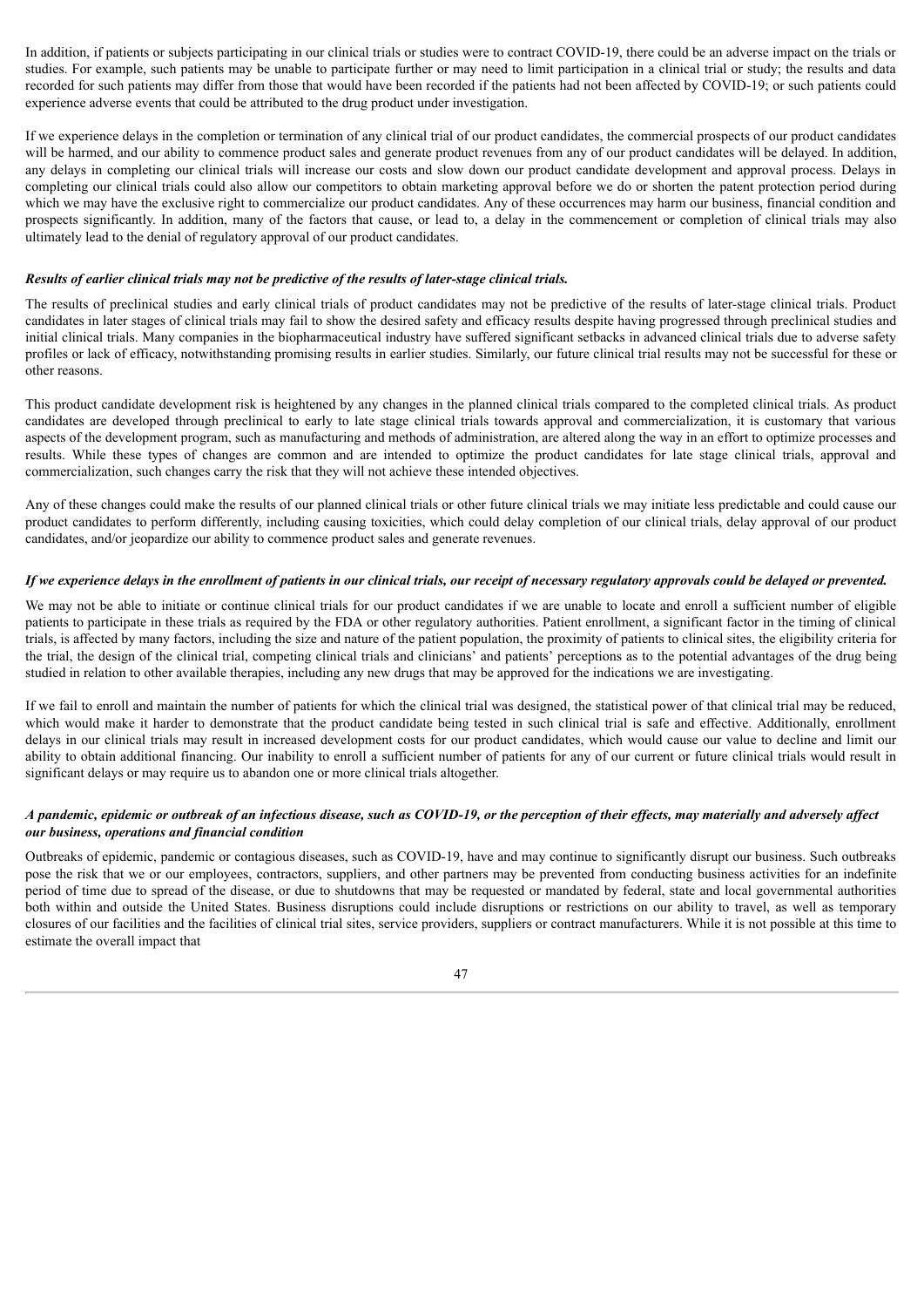the COVID-19 pandemic could have on our business, the continued rapid spread of COVID-19, both across the United States and through much of the world, and the measures taken by the governments of countries and local authorities has disrupted and could delay advancing our product pipeline, could delay our clinical trials, and could delay our overall preclinical activities. Any of these effects could adversely affect our ability to obtain regulatory approval for and to commercialize our product candidates, increase our operating expenses and have a material adverse effect on our business, prospects and financial condition.

The state of California, where our corporate office is located, has issued orders for all residents to remain at home, except as needed for essential activities as a result of the COVID-19 pandemic and we have had to implement work from home policies that may continue for an indefinite period. We have taken steps to protect the health and safety of our employees and community, while working to ensure the sustainability of our business operations as this unprecedented situation continues to evolve.

We continue to evaluate the impact COVID-19 may have on our ability to effectively conduct our business operations as planned while taking into account regulatory, institutional, and government guidance and policies, but there can be no assurance that we will be able to avoid part or all of any impact from the spread of COVID-19 or its consequences. Any shutdowns or other business interruptions could result in material and negative effects to our ability to conduct our business in the manner and on the timelines presently planned, which could have a material adverse effect on our business, prospects and financial condition.

In addition, as set forth in greater detail in Note 8 of the unaudited condensed consolidated financial statements included in this Quarterly report, in April 2020, we received a loan in the aggregate amount of \$466,600 under the Paycheck Protection Program ("PPP") of the Coronavirus Aid, Relief, and Economic Security Act ("CARES Act"). Under the PPP, we may apply for and be granted forgiveness for all or part of the PPP loan. Subject to the other requirements and limitations on loan forgiveness, only loan proceeds spent on payroll and other eligible costs during the covered period will qualify for forgiveness. We will be required to repay any portion of the outstanding principal that is not forgiven, along with accrued interest, as set forth in the note evidencing the PPP loan, and we cannot provide any assurance that we will be eligible for loan forgiveness, that we will ultimately apply for forgiveness, or that any amount of the PPP loan will ultimately be forgiven by the SBA.

## We intend to rely on third parties to conduct our preclinical studies and clinical trials and perform other tasks. If these third parties do not successfully carry out their contractual duties, meet expected deadlines, or comply with regulatory requirements, we may not be able to obtain regulatory approval for or commercialize our product candidates and our business, financial condition and results of operations could be substantially harmed.

We intend to rely upon third-party CROs, medical institutions, clinical investigators and contract laboratories to monitor and manage data for our ongoing preclinical and clinical programs. Nevertheless, we maintain responsibility for ensuring that each of our clinical trials and preclinical studies is conducted in accordance with the applicable protocol, legal, regulatory, and scientific standards and our reliance on these third parties does not relieve us of our regulatory responsibilities. We and our CROs and other vendors are required to comply with current requirements on good manufacturing practices ("cGMP"), good clinical practices ("GCP") and good laboratory practice ("GLP") which are a collection of laws and regulations enforced by the FDA, the EMA and comparable foreign authorities for all of our product candidates in clinical development. Regulatory authorities enforce these regulations through periodic inspections of preclinical study and clinical trial sponsors, principal investigators, preclinical study and clinical trial sites, and other contractors. If we or any of our CROs or vendors fails to comply with applicable regulations, the data generated in our preclinical studies and clinical trials may be deemed unreliable and the FDA, the EMA or comparable foreign authorities may require us to perform additional preclinical studies and clinical trials before approving our marketing applications. We cannot assure you that upon inspection by a given regulatory authority, such regulatory authority will determine that any of our clinical trials comply with GCP regulations. In addition, our clinical trials must be conducted with products produced consistent with cGMP regulations. Our failure to comply with these regulations may require us to repeat clinical trials, which would delay the development and regulatory approval processes.

We may not be able to enter into arrangements with CROs on commercially reasonable terms, or at all. In addition, our CROs will not be our employees, and except for remedies available to us under our agreements with such CROs, we will not be able to control whether or not they devote sufficient time and resources to our ongoing preclinical and clinical programs. If CROs do not successfully carry out their contractual duties or obligations or meet expected deadlines, if they need to be replaced or if the quality or accuracy of the data they obtain is compromised due to the failure to adhere to our protocols, regulatory requirements, or for other reasons, our clinical trials may be extended, delayed or terminated and we may not be able to obtain regulatory approval for or successfully commercialize our product candidates. CROs may also generate higher costs than anticipated. As a result, our business, financial condition and results of operations and the commercial prospects for our product candidates could be materially and adversely affected, our costs could increase, and our ability to generate revenue could be delayed.

Switching or adding additional CROs, medical institutions, clinical investigators or contract laboratories involves additional cost and requires management time and focus. In addition, there is a natural transition period when a new CRO commences work replacing a previous CRO. As a result, delays occur, which can materially impact our ability to meet our desired clinical development timelines. There can be no assurance that we will not encounter similar challenges or delays in the future or that these delays or challenges will not have a material adverse effect on our business, financial condition or results of operations.

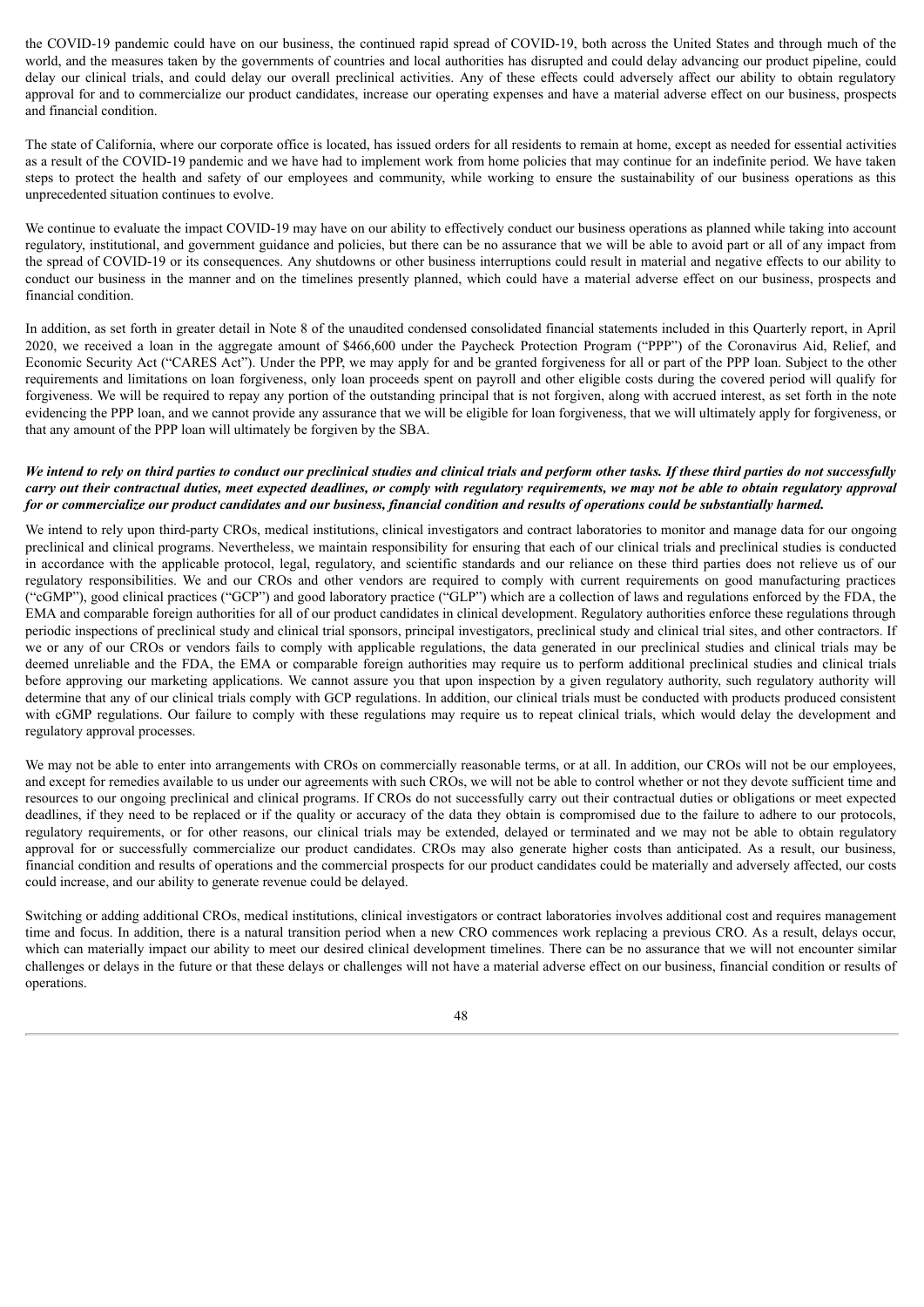## Our product candidates are subject to extensive regulation under the FDA, the EMA or comparable foreign authorities, which can be costly and time consuming, cause unanticipated delays or prevent the receipt of the required approvals to commercialize our product candidates.

The clinical development, manufacturing, labeling, storage, record-keeping, advertising, promotion, export, marketing and distribution of our product candidates are subject to extensive regulation by the FDA and other U.S. regulatory agencies, the EMA or comparable authorities in foreign markets. In the U.S., neither us nor our licensees are permitted to market our product candidates until we or our licensees receive approval of a Biologics License Application ("BLA"), new drug application ("NDA"), or Premarket Application ("PMA") from the FDA or receive similar approvals abroad. The process of obtaining these approvals is expensive, often takes many years, and can vary substantially based upon the type, complexity and novelty of the product candidates involved. Approval policies or regulations may change and may be influenced by the results of other similar or competitive products, making it more difficult for us to achieve such approval in a timely manner or at all. Any guidance that may result from recent FDA advisory panel discussions may make it more expensive to develop and commercialize such product candidates. In addition, as a company, we have not previously filed BLAs, NDAs, or PMAs with the FDA or filed similar applications with other foreign regulatory agencies. This lack of experience may impede our ability to obtain FDA or other foreign regulatory agency approval in a timely manner, if at all, for our product candidates for which development and commercialization is our responsibility.

Despite the time and expense invested, regulatory approval is never guaranteed. The FDA, the EMA or comparable foreign authorities can delay, limit or deny approval of a product candidate for many reasons, including:

- a product candidate may not be deemed safe or effective;
- agency officials of the FDA, the EMA or comparable foreign authorities may not find the data from non-clinical or preclinical studies and clinical trials generated during development to be sufficient;
- the FDA, the EMA or comparable foreign authorities may not approve our third-party manufacturers' processes or facilities; or
- the FDA, the EMA or a comparable foreign authority may change its approval policies or adopt new regulations.

Our inability to obtain these approvals would prevent us from commercializing our product candidates.

## The FDA regulatory approval process is lengthy and time-consuming and we could experience significant delays in the clinical development and *regulatory approval of our product candidates.*

We may experience delays in commencing and completing clinical trials of our product candidates. We do not know whether planned clinical trials will begin on time, need to be redesigned, enroll patients on time or be completed on schedule, if at all. Any of our future clinical trials may be delayed for a variety of reasons, including delays related to:

- the availability of financial resources for us to commence and complete our planned clinical trials;
- reaching agreement on acceptable terms with prospective contract research organizations ("CROs"), and clinical trial sites, the terms of which can be subject to extensive negotiation and may vary significantly among different CROs and clinical trial sites;
- obtaining IRB approval at each clinical trial site;
- obtaining regulatory approval for clinical trials in each country;
- recruiting suitable patients to participate in clinical trials;
- having patients complete a clinical trial or return for post-treatment follow-up;
- clinical trial sites deviating from trial protocol or dropping out of a trial;
- adding new clinical trial sites;
- developing one or more new formulations or routes of administration; or
- manufacturing sufficient quantities of our product candidate for use in clinical trials.

Patient enrollment, a significant factor in the timing of clinical trials, is affected by many factors including the size and nature of the patient population, the proximity of patients to clinical sites, the eligibility criteria for the clinical trial, the design of the clinical trial, competing clinical trials and clinicians' and patients' perceptions as to the potential advantages of the product candidate being studied in relation to other available therapies, including any new drugs that may be approved for the indications we are investigating. In addition, significant numbers of patients who enroll in our clinical trials may drop out during the clinical trials for various reasons. We believe it appropriately accounts for such increased risk of dropout rates in our trials when determining expected clinical trial timelines, but we cannot assure you that our assumptions are correct, or that it will not experience higher numbers of dropouts than anticipated, which would result in the delay of completion of such trials beyond our expected timelines.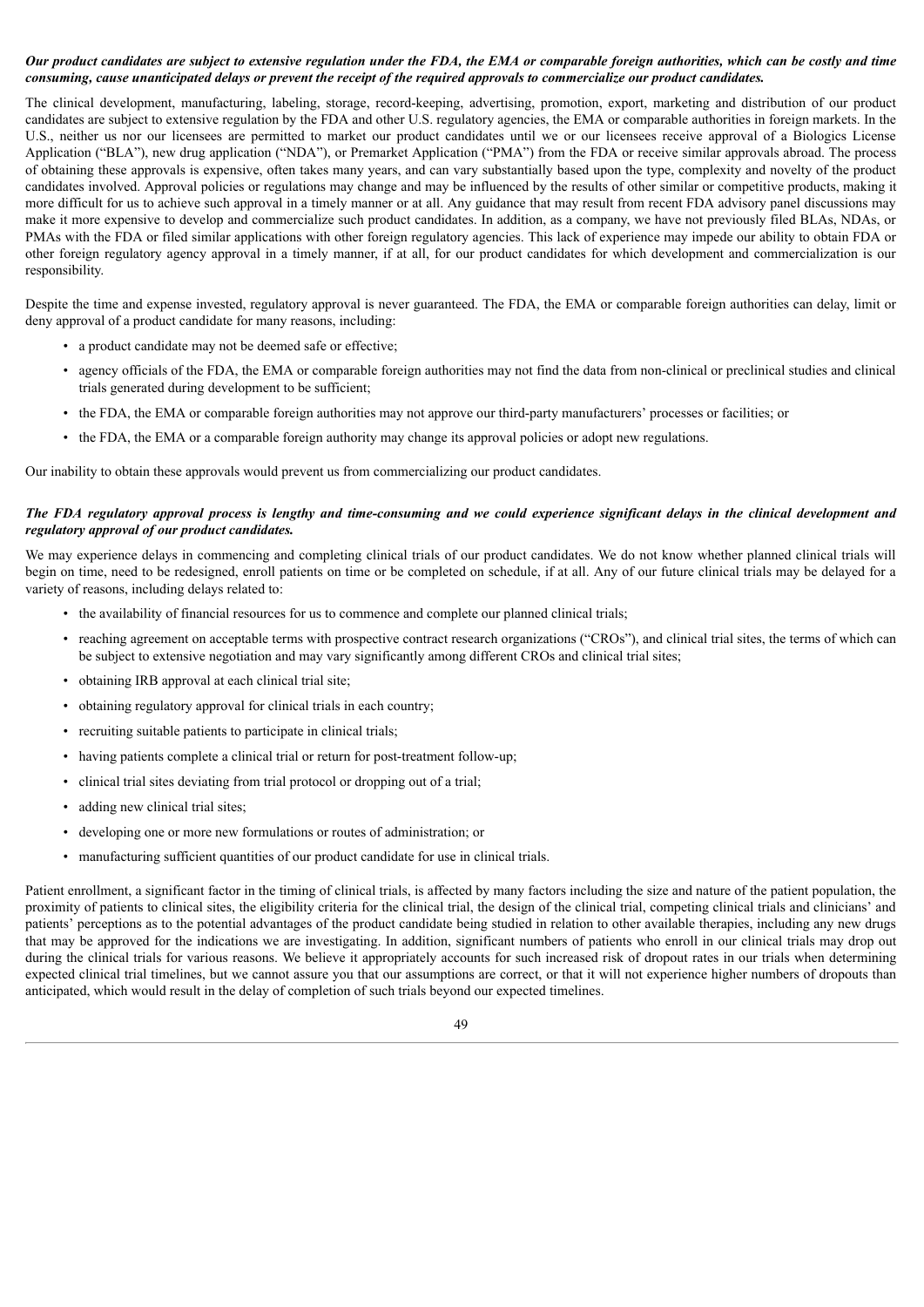We could encounter delays if physicians encounter unresolved ethical issues associated with enrolling patients in clinical trials of our product candidates in lieu of prescribing existing treatments that have established safety and efficacy profiles. Further, a clinical trial may be suspended or terminated by us, the IRBs in the institutions in which such trials are being conducted, the data monitoring committee for such trial, or by the FDA or other regulatory authorities due to a number of factors, including failure to conduct the clinical trial in accordance with regulatory requirements or our clinical protocols, inspection of the clinical trial operations or trial site by the FDA or other regulatory authorities resulting in the imposition of a clinical hold, unforeseen safety issues or adverse side effects, failure to demonstrate a benefit from using a product candidate, changes in governmental regulations or administrative actions or lack of adequate funding to continue the clinical trial. If we experience termination of, or delays in the completion of, any clinical trial of our product candidates, the commercial prospects for such product candidate will be harmed, and our ability to generate product revenues will be delayed. In addition, any delays in completing our clinical trials will increase our costs, slow down our product development and approval process and jeopardize our ability to commence product sales and generate revenues. Any of these occurrences may harm our business, prospects, financial condition and results of operations significantly. Furthermore, many of the factors that cause, or lead to, a delay in the commencement or completion of clinical trials may also ultimately lead to the denial of regulatory approval of a product candidate.

In connection with clinical trials, we face risks that:

- IRBs may delay approval of, or fail to approve, a clinical trial at a prospective site;
- there may be a limited number of, and significant competition for, suitable patients for enrollment in the clinical trials;
- there may be slower than expected rates of patient recruitment and enrollment;
- patients may fail to complete the clinical trials;
- there may be an inability or unwillingness of patients or medical investigators to follow our clinical trial protocols;
- there may be an inability to monitor patients adequately during or after treatment;
- there may be termination of the clinical trials by one or more clinical trial sites;
- unforeseen ethical or safety issues may arise;
- conditions of patients may deteriorate rapidly or unexpectedly, which may cause the patients to become ineligible for a clinical trial or may prevent our product candidates from demonstrating efficacy or safety;
- patients may die or suffer other adverse effects for reasons that may or may not be related to our product candidate being tested;
- we may not be able to sufficiently standardize certain of the tests and procedures that are part of our clinical trials because such tests and procedures are highly specialized and involve a high degree of expertise;
- a product candidate may not prove to be efficacious in all or some patient populations;
- the results of the clinical trials may not confirm the results of earlier trials;
- the results of the clinical trials may not meet the level of statistical significance required by the FDA or other regulatory agencies; and
- a product candidate may not have a favorable risk/benefit assessment in the disease areas studied.

We cannot assure you that any future clinical trial for our product candidates will be started or completed on schedule, or at all. Any failure or significant delay in completing clinical trials for our product candidates would harm the commercial prospects for such product candidate and adversely affect our financial results. Difficulties and failures can occur at any stage of clinical development, and we cannot assure you that it will be able to successfully complete the development and commercialization of any product candidate in any indication.

## Changes in funding for the FDA and other government agencies could hinder their ability to hire and retain key leadership and other personnel, or otherwise prevent new products and services from being developed or commercialized in a timely manner, which could negatively impact our business.

The ability of the FDA to review and approve new products can be affected by a variety of factors, including (i) government budget and funding levels, (ii) the ability to hire and retain key personnel and accept the payment of user fees and (iii) statutory, regulatory and policy changes. Average review times at the agency have fluctuated in recent years as a result. In addition, government funding of other government agencies that fund research and development activities is subject to the political process, which is inherently fluid and unpredictable.

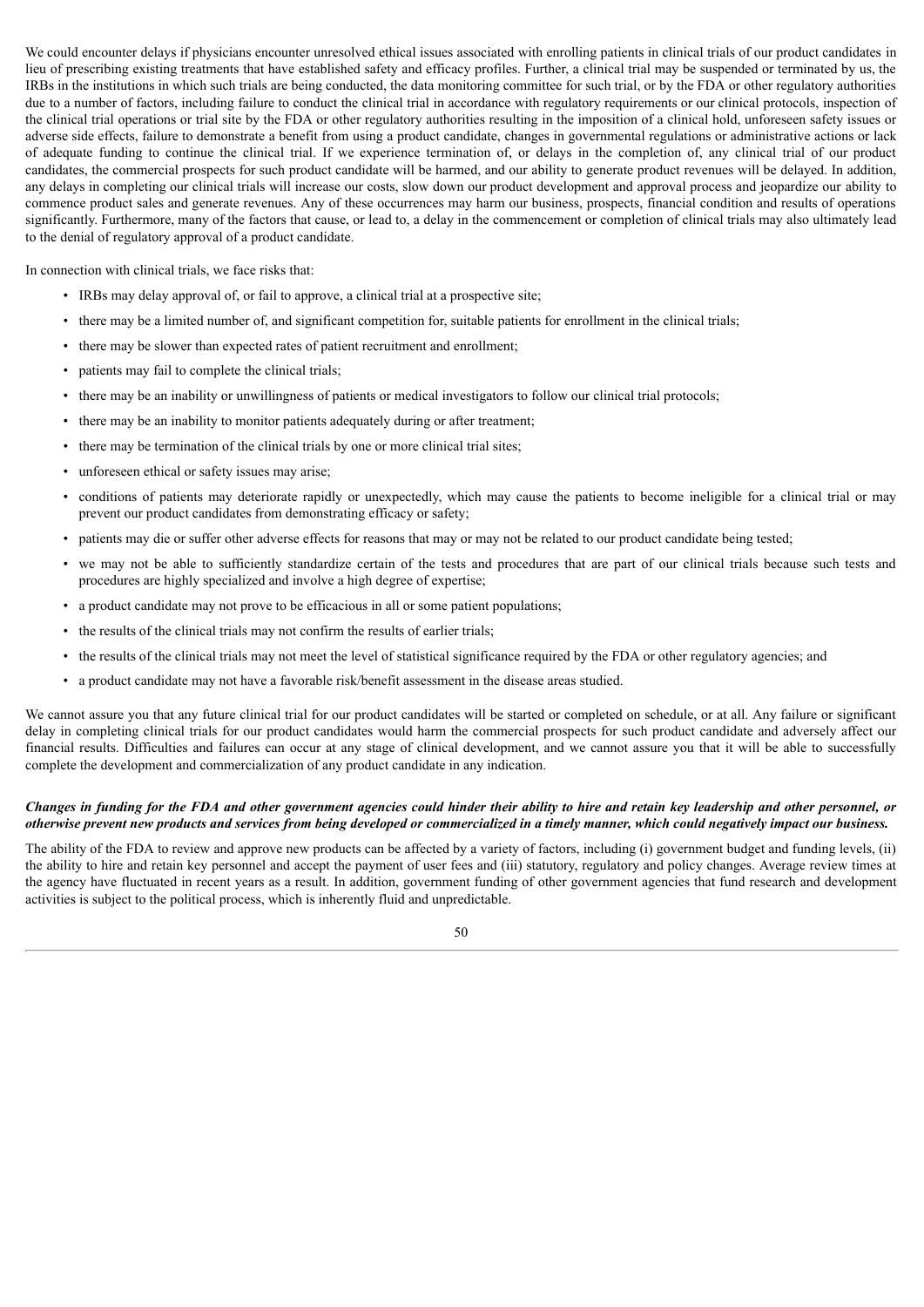Disruptions at the FDA and other agencies may also slow the time necessary for new drugs to be reviewed and/or approved by necessary government agencies, which would adversely affect its business. For example, over the last several years, including for 35 days beginning on December 22, 2018, the U.S. government has shut down several times and certain regulatory agencies, such as the FDA, have had to furlough critical FDA employees and stop critical activities. If a prolonged government shutdown occurs, it could significantly impact the ability of the FDA to timely review and process our regulatory submissions, which could have a material adverse effect on our business.

#### Even if we obtain and maintain regulatory approval for a product candidate in one jurisdiction, we may never obtain regulatory approval for such product candidate in any other jurisdiction, which would limit our market opportunities and adversely affect our business.

Obtaining and maintaining regulatory approval for a product candidate in one jurisdiction does not guarantee that we will be able to obtain or maintain regulatory approval in any other jurisdiction. For example, even if the FDA grants marketing approval for a product candidate, comparable regulatory authorities in foreign countries must also approve the manufacturing, marketing and promotion of the product candidate in those countries. Approval procedures vary among jurisdictions and can involve requirements and administrative review periods different from, and greater than, those in the United States, including additional preclinical studies or clinical trials. In many countries outside the United States, a product candidate must be approved for reimbursement before it can be approved for sale in that country. In some cases, the price that we intend to charge for our products is also subject to approval.

We are expected to submit a marketing authorization application ("MAA") to the EMA for approval of a product candidate in the European Union. As with the FDA, obtaining approval of an MAA from the EMA is a similarly lengthy and expensive process, and the EMA has its own procedures for approval of product candidates. Even if a product is approved, the FDA or the EMA, as the case may be, may limit the indications for which the product may be marketed, require extensive warnings on the product labeling, require a REMS or require expensive and time-consuming clinical trials or reporting as conditions of approval. Regulatory authorities in countries outside of the United States and the EU also have requirements for approval of product candidates with which we must comply prior to marketing in those countries. Obtaining foreign regulatory approvals and compliance with foreign regulatory requirements could result in significant delays, difficulties and costs for us and could delay or prevent the introduction of our products in certain countries.

Further, clinical trials conducted in one country may not be accepted by regulatory authorities in other countries, and regulatory approval in one country does not ensure approval in any other country, while a failure or delay in obtaining regulatory approval in one country may have a negative effect on the regulatory approval process in others. Also, regulatory approval for any product candidate may be withdrawn. A failure or delay in obtaining regulatory approval in one country may have a negative effect on the regulatory process in others. If we fail to comply with the regulatory requirements in international markets and/or receive applicable marketing approvals, our target market will be reduced and our ability to realize the full market potential of a product candidate will be harmed, which would adversely affect our business, prospects, financial condition and results of operations.

# Even if any of our product candidates receive regulatory approval, our product candidates may still face future development and regulatory difficulties.

If any of our product candidates receive regulatory approval, the FDA, the EMA or comparable foreign authorities may still impose significant restrictions on the indicated uses or marketing of the product candidates or impose ongoing requirements for potentially costly post-approval studies and trials. In addition, regulatory agencies subject a product, its manufacturer and the manufacturer's facilities to continual review and periodic inspections. If a regulatory agency discovers previously unknown problems with a product, including adverse events of unanticipated severity or frequency, or problems with the facility where the product is manufactured, a regulatory agency may impose restrictions on that product, our licensees or us, including requiring withdrawal of the product from the market. Our product candidates will also be subject to ongoing FDA, the EMA or comparable foreign authorities' requirements for the labeling, packaging, storage, advertising, promotion, record-keeping and submission of safety and other post-market information on the drug. If our product candidates fail to comply with applicable regulatory requirements, a regulatory agency may:

- issue warning letters or other notices of possible violations;
- impose civil or criminal penalties or fines or seek disgorgement of revenue or profits;
- suspend any ongoing clinical trials;
- refuse to approve pending applications or supplements to approved applications filed by us or our licensees;
- withdraw any regulatory approvals;

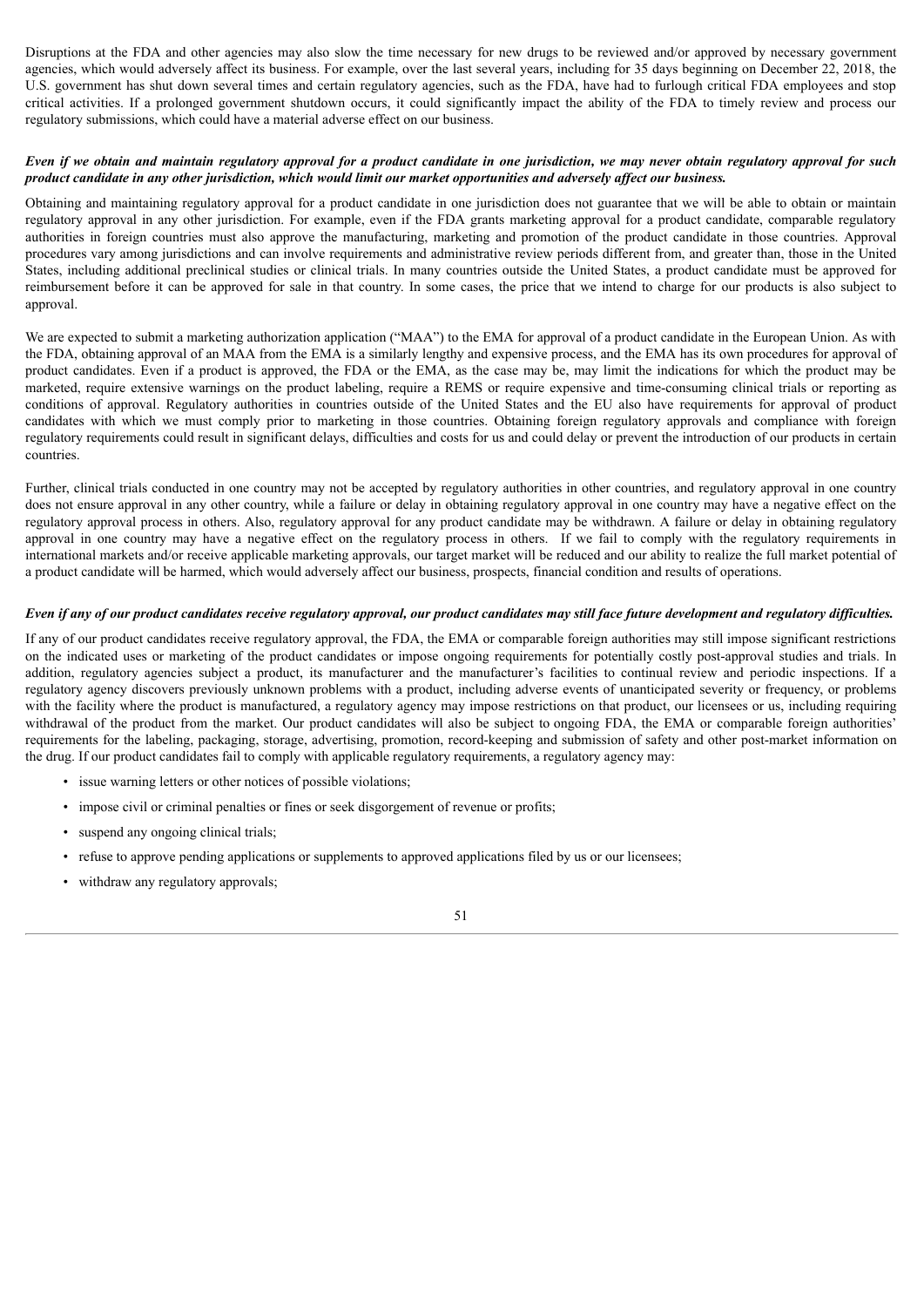- impose restrictions on operations, including costly new manufacturing requirements, or shut down our manufacturing operations; or
- seize or detain products or require a product recall.

#### The FDA, the EMA and comparable foreign authorities actively enforce the laws and regulations prohibiting the promotion of off-label uses.

The FDA, the EMA and comparable foreign authorities strictly regulate the promotional claims that may be made about prescription products, such as our product candidates, if approved. In particular, a product may not be promoted for uses that are not approved by the FDA, the EMA or comparable foreign authorities as reflected in the product's approved labeling. If we receive marketing approval for our product candidates for our proposed indications, physicians may nevertheless use our products for their patients in a manner that is inconsistent with the approved label, if the physicians personally believe in their professional medical judgment that our products could be used in such manner. However, if we are found to have promoted our products for any off-label uses, the federal government could levy civil, criminal or administrative penalties, and seek fines against us. Such enforcement has become more common in the industry. The FDA, the EMA or comparable foreign authorities could also request that we enter into a consent decree or a corporate integrity agreement, or seek a permanent injunction against us under which specified promotional conduct is monitored, changed or curtailed. If we cannot successfully manage the promotion of our product candidates, if approved, we could become subject to significant liability, which would materially adversely affect our business, financial condition and results of operations.

## Even if we obtain regulatory approval for a product candidate, the product may not gain market acceptance among physicians, patients and others in *the medical community.*

If a product candidate is approved for commercialization, its acceptance will depend on a number of factors, including:

- the clinical indications for which the product is approved;
- physicians and patients considering a product candidate as a safe and effective treatment;
- the potential and perceived advantages of the product over alternative treatments;
- the prevalence and severity of any side effects;
- product labeling or product insert requirements of the FDA or other regulatory authorities;
- the timing of market introduction of the product as well as competitive products;
- the cost of treatment in relation to alternative treatments;
- the availability of adequate reimbursement and pricing by third-party payors and government authorities;
- relative convenience and ease of administration; and
- the effectiveness of our sales and marketing efforts.

If a product candidate is approved but fails to achieve market acceptance among physicians, patients or others in the medical community, we will not be able to generate significant revenues, which would have a material adverse effect on our business, prospects, financial condition and results of operations.

## If our competitors have product candidates that are approved faster, marketed more effectively, are better tolerated, have a more favorable safety profile or are demonstrated to be more effective than ours, our commercial opportunity may be reduced or eliminated.

The biopharmaceutical industry is characterized by rapidly advancing technologies, intense competition and a strong emphasis on proprietary products. While we believe that our technology, knowledge, experience and scientific resources provide us with competitive advantages, we face potential competition from many different sources, including commercial biopharmaceutical enterprises, academic institutions, government agencies and private and public research institutions. Any product candidates that we successfully develop and commercialize will compete with existing therapies and new therapies that may become available in the future.

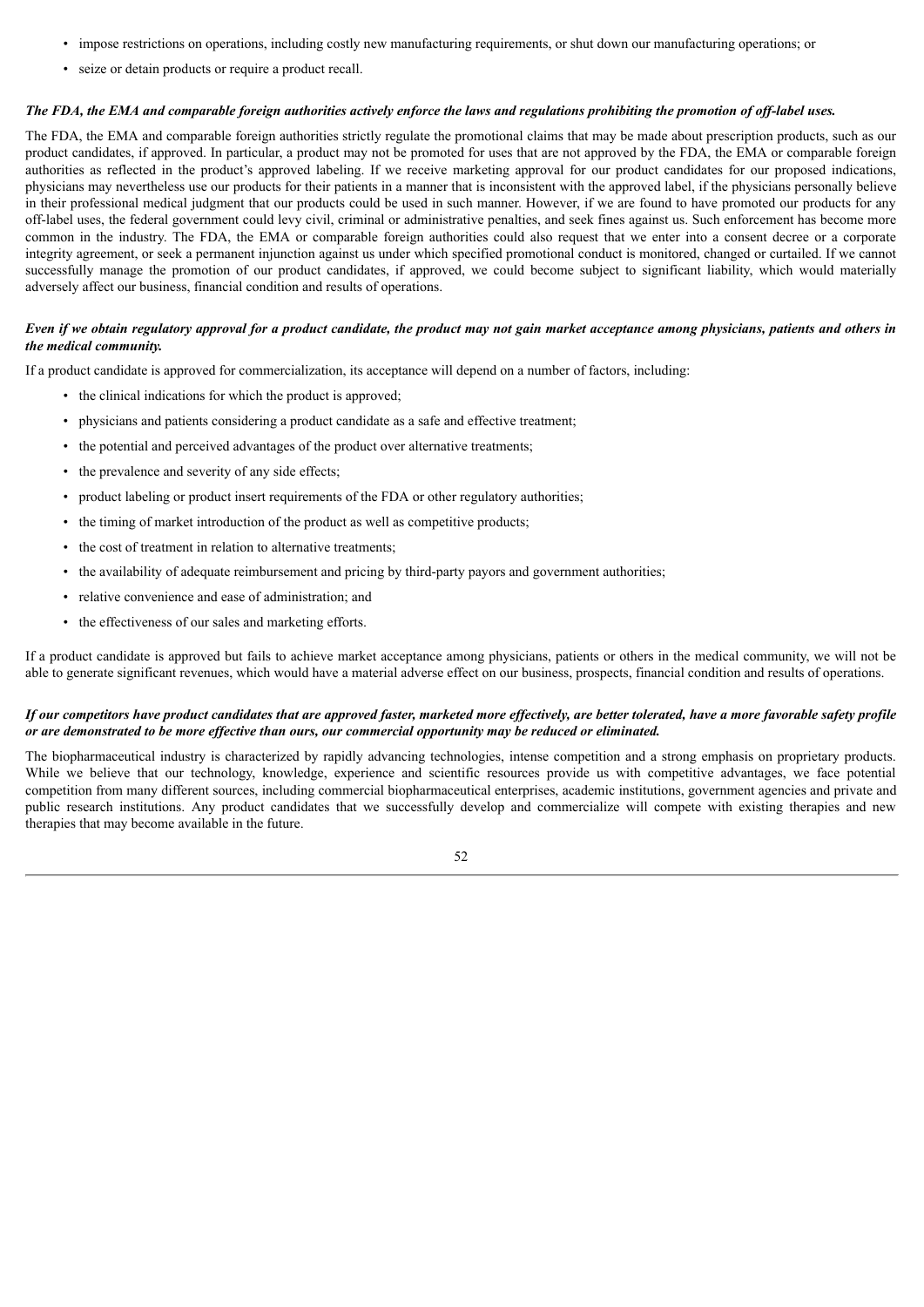Many of our competitors have significantly greater financial resources and expertise in research and development, manufacturing, preclinical studies, clinical trials, regulatory approvals and marketing approved products than we do. Some of our competitors include companies such as Allergan Aesthetics, Merz, Galderma, RepliCel Life Sciences Inc., Kerastem, Cassiopea, Inc., Johnson & Johnson, and Merck & Co, Inc. Smaller or early-stage companies may also prove to be significant competitors, particularly through license arrangements with large and established companies. Our competitors may succeed in developing technologies and therapies that are more effective, better tolerated or less costly than any which we are developing, or that would render our product candidates obsolete and noncompetitive. Even if we obtain regulatory approval for any of our product candidates, our competitors may succeed in obtaining regulatory approvals for their products earlier than we do. We will also face competition from these third parties in recruiting and retaining qualified scientific and management personnel, in establishing clinical trial sites and patient registration for clinical trials, and in acquiring and in-licensing technologies and products complementary to our programs or advantageous to our business.

The key competitive factors affecting the success of each of our product candidates, if approved, are likely to be its efficacy, safety, tolerability, frequency and route of administration, convenience and price, the level of branded and generic competition and the availability of coverage and reimbursement from government and other third-party payors.

#### We are subject to a multitude of manufacturing risks, any of which could substantially increase our costs and limit supply of our product candidates.

The process of manufacturing our product candidates is complex, highly regulated, and subject to several risks. For example, the process of manufacturing our product candidates is extremely susceptible to product loss due to contamination, equipment failure or improper installation or operation of equipment, or vendor or operator error. Even minor deviations from normal manufacturing processes for any of our product candidates could result in reduced production yields, product defects, and other supply disruptions. If microbial, viral, or other contaminations are discovered in our product candidates or in the manufacturing facilities in which our product candidates are made, such manufacturing facilities may need to be closed for an extended period of time to investigate and remedy the contamination. In addition, the manufacturing facilities in which our product candidates are made could be adversely affected by equipment failures, labor shortages, natural disasters, public health crises, pandemics and epidemics, such as the recent coronavirus disease 2019 (COVID-19), power failures and numerous other factors.

In addition, any adverse developments affecting manufacturing operations for our product candidates may result in shipment delays, inventory shortages, lot failures, withdrawals or recalls, or other interruptions in the supply of our product candidates. We also may need to take inventory write-offs and incur other charges and expenses for product candidates that fail to meet specifications, undertake costly remediation efforts, or seek costlier manufacturing alternatives.

## We intend to rely primarily on third parties to manufacture our preclinical and clinical drug supplies, and our business, financial condition and results of operations could be harmed if those third parties fail to provide us with sufficient quantities of drug product, or fail to do so at acceptable quality *levels or prices.*

We currently have the infrastructure or capability internally to manufacture certain of our preclinical and clinical drug supplies for use in our clinical trials, but we have engaged a contract manufacturing organization and once the technology transfer process is complete, we will rely completely on third parties for such manufacturing. We lack the resources and the capability to manufacture any of our product candidates on a late-stage clinical or commercial scale. We will rely on our manufacturers to purchase from third-party suppliers the materials necessary to produce our product candidates for our clinical trials. There are a limited number of suppliers for raw materials that we use to manufacture our product candidates, and there may be a need to identify alternate suppliers to prevent a possible disruption of the manufacture of the materials necessary to produce our product candidates for our clinical trials, and, if approved, ultimately for commercial sale. We do not have any control over the process or timing of the acquisition of these raw materials by our manufacturers. Although we generally do not begin a clinical trial unless we believe we have a sufficient supply of a product candidate to complete such clinical trial, any significant delay or discontinuity in the supply of a product candidate, or the raw material components thereof, for an ongoing clinical trial due to the need to replace a third-party manufacturer could considerably delay completion of our clinical trials, product testing and potential regulatory approval of our product candidates, which could harm our business, financial condition and results of operations.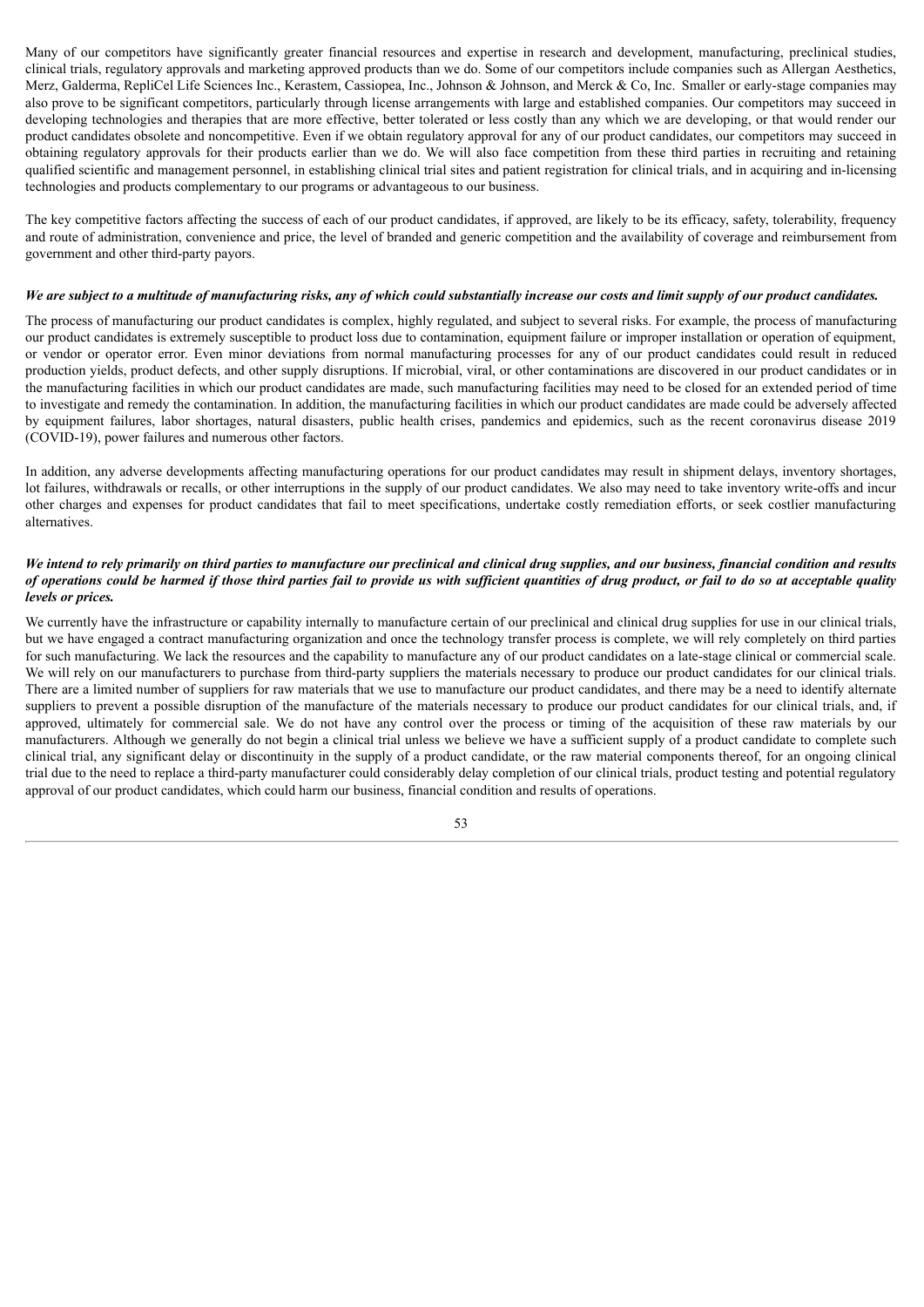## We and our contract manufacturers are subject to significant regulation with respect to manufacturing our product candidates. The manufacturing *facilities on which we rely may not continue to meet regulatory requirements.*

All entities involved in the preparation of therapeutics for clinical trials or commercial sale, including our contract manufacturers for our product candidates, are subject to extensive regulation. Components of a finished therapeutic product approved for commercial sale or used in late-stage clinical trials must be manufactured in accordance with cGMP. These regulations govern manufacturing processes and procedures and the implementation and operation of quality systems to control and assure the quality of investigational products and products approved for sale. Poor control of production processes can lead to the introduction of contaminants or to inadvertent changes in the properties or stability of our product candidates that may not be detectable in final product testing. We or our contract manufacturers must supply all necessary documentation in support of a BLA, NDA, or PMA or MAA on a timely basis and must adhere to GLP and cGMP regulations enforced by the FDA, the EMA or comparable foreign authorities through their facilities inspection program. Some of our contract manufacturers may not have produced a commercially approved pharmaceutical product and therefore may not have obtained the requisite regulatory authority approvals to do so. The facilities and quality systems of some or all of our third-party contractors must pass a pre-approval inspection for compliance with the applicable regulations as a condition of regulatory approval of our product candidates or any of our other potential products. In addition, the regulatory authorities may, at any time, audit or inspect a manufacturing facility involved with the preparation of our product candidates or any of our other potential products or the associated quality systems for compliance with the regulations applicable to the activities being conducted. Although we plan to oversee the contract manufacturers, we cannot control the manufacturing process of, and are completely dependent on, our contract manufacturing partners for compliance with the regulatory requirements. If these facilities do not pass a preapproval plant inspection, regulatory approval of the products may not be granted or may be substantially delayed until any violations are corrected to the satisfaction of the regulatory authority, if ever.

The regulatory authorities also may, at any time following approval of a product for sale, audit the manufacturing facilities of our third-party contractors. If any such inspection or audit identifies a failure to comply with applicable regulations or if a violation of our product specifications or applicable regulations occurs independent of such an inspection or audit, we or the relevant regulatory authority may require remedial measures that may be costly or time consuming for us or a third party to implement, and that may include the temporary or permanent suspension of a clinical trial or commercial sales or the temporary or permanent closure of a facility. Any such remedial measures imposed upon us or third parties with whom we contract could materially harm our business, financial condition and results of operations.

If we or any of our third-party manufacturers fail to maintain regulatory compliance, the FDA, the EMA or comparable foreign authorities can impose regulatory sanctions including, among other things, refusal to approve a pending application for a product candidate, withdrawal of an approval, or suspension of production. As a result, our business, financial condition and results of operations may be materially and adversely affected.

Additionally, if supply from one manufacturer is interrupted, an alternative manufacturer would need to be qualified through a BLA, NDA, or PMA supplement or MAA variation, or equivalent foreign regulatory filing, which could result in further delay. The regulatory agencies may also require additional studies or trials if a new manufacturer is relied upon for commercial production. Switching manufacturers may involve substantial costs and is likely to result in a delay in our desired clinical and commercial timelines.

These factors could cause us to incur higher costs and could cause the delay or termination of clinical trials, regulatory submissions, required approvals, or commercialization of our product candidates. Furthermore, if our suppliers fail to meet contractual requirements and we are unable to secure one or more replacement suppliers capable of production at a substantially equivalent cost, our clinical trials may be delayed or we could lose potential revenue.

# Any license agreement that we may enter into in the future may not be successful, which could adversely affect our ability to develop and *commercialize our current and potential future product candidates.*

We may seek license agreements with biopharmaceutical companies for the development or commercialization of our current and potential future product candidates. To the extent that we decide to enter into license agreements, we will face significant competition in seeking appropriate licensees. Moreover, license agreements are complex and time consuming to negotiate, execute and implement. We may not be successful in our efforts to establish and implement license agreements or other alternative arrangements should we choose to enter into such arrangements, and the terms of the arrangements may not be favorable to us. If and when we enter into additional license agreements with a third party for development and commercialization of a product candidate, we can expect to relinquish some or all of the control over the future success of that product candidate to the third party. The success of our license agreements will depend heavily on the efforts and activities of our licensees. Licensees generally have significant discretion in determining the efforts and resources that they will apply to the product candidate.

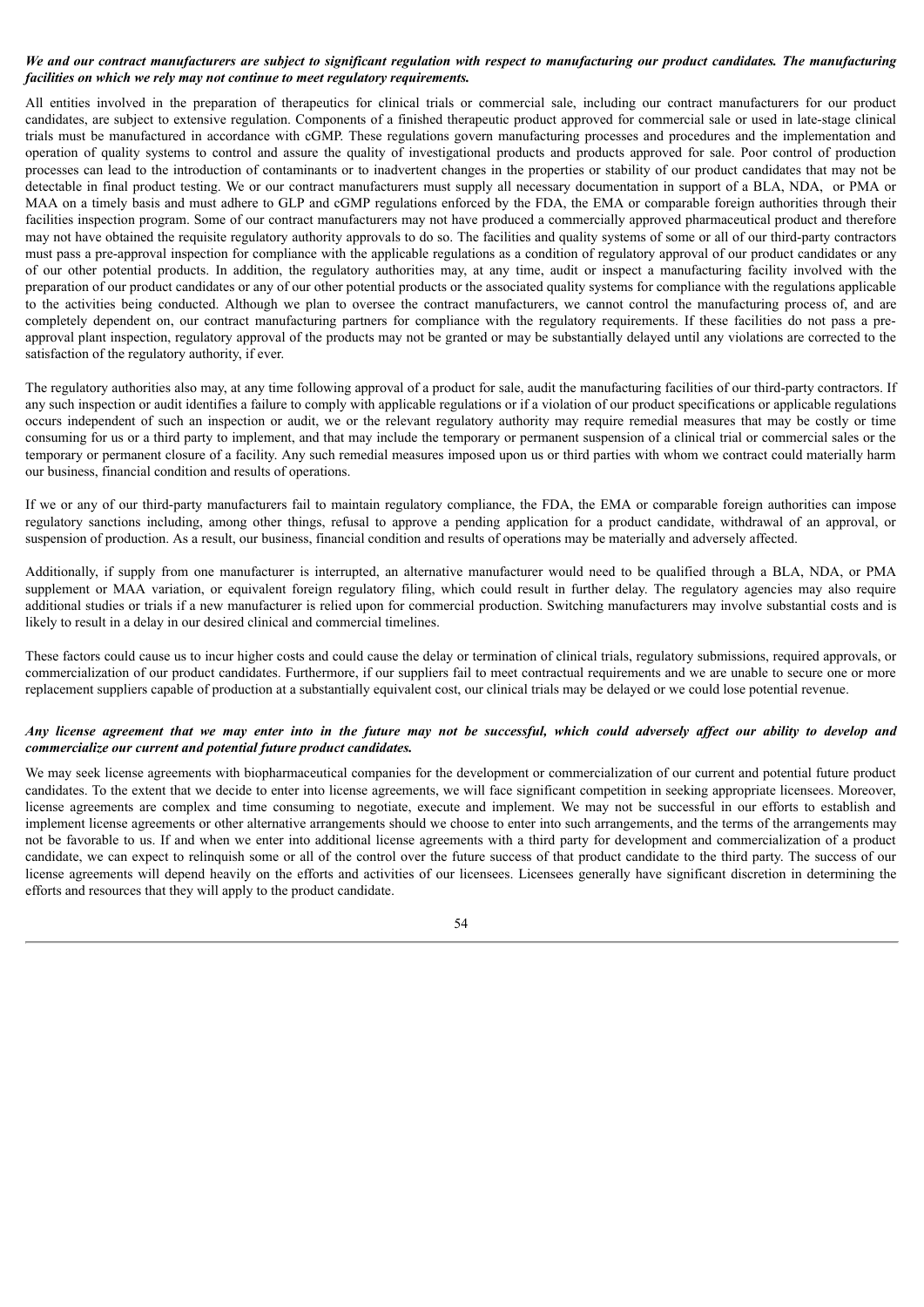Disagreements between parties to a license arrangement can lead to delays in developing or commercializing the applicable product candidate and can be difficult to resolve in a mutually beneficial manner. In some cases, licenses with biopharmaceutical companies and other third parties are terminated or allowed to expire by the other party. Any such termination or expiration would adversely affect our business, financial condition and results of operations.

## If we are unable to develop our own commercial organization or enter into agreements with third parties to sell and market our product candidates, we *may be unable to generate significant revenues.*

We do not have a sales and marketing organization, and we have no experience as a company in the sales, marketing and distribution of pharmaceutical products. If any of our product candidates are approved for commercialization, we may be required to develop our sales, marketing and distribution capabilities, or make arrangements with a third party to perform sales and marketing services. Developing a sales force for any resulting product or any product resulting from any of our other product candidates is expensive and time consuming and could delay any product launch. We may be unable to establish and manage an effective sales force in a timely or cost-effective manner, if at all, and any sales force we do establish may not be capable of generating sufficient demand for our product candidates. To the extent that we enter into arrangements with licensees or other third parties to perform sales and marketing services, our product revenues are likely to be lower than if we marketed and sold our product candidates independently. If we are unable to establish adequate sales and marketing capabilities, independently or with others, we may not be able to generate significant revenues and may not become profitable.

## If we fail to obtain and sustain an adequate level of reimbursement for our potential products by third-party payors, potential future sales would be *materially adversely af ected.*

There will be no viable commercial market for our product candidates, if approved, without reimbursement from third-party payors. Reimbursement policies may be affected by future healthcare reform measures. We cannot be certain that reimbursement will be available for our current product candidates or any other product candidate we may develop. Additionally, even if there is a viable commercial market, if the level of reimbursement is below our expectations, our anticipated revenue and gross margins will be adversely affected.

Third-party payors, such as government or private healthcare insurers, carefully review and increasingly question and challenge the coverage of and the prices charged for drugs. Reimbursement rates from private health insurance companies vary depending on the company, the insurance plan and other factors. Reimbursement rates may be based on reimbursement levels already set for lower cost drugs and may be incorporated into existing payments for other services. There is a current trend in the U.S. healthcare industry toward cost containment.

Large public and private payors, managed care organizations, group purchasing organizations and similar organizations are exerting increasing influence on decisions regarding the use of, and reimbursement levels for, particular treatments. Such third-party payors, including Medicare, may question the coverage of, and challenge the prices charged for, medical products and services, and many third-party payors limit coverage of or reimbursement for newly approved healthcare products. In particular, third-party payors may limit the covered indications. Cost-control initiatives could decrease the price we might establish for products, which could result in product revenues being lower than anticipated. We believe our drugs will be priced significantly higher than existing generic drugs and consistent with current branded drugs. If we are unable to show a significant benefit relative to existing generic drugs, Medicare, Medicaid and private payors may not be willing to provide reimbursement for our drugs, which would significantly reduce the likelihood of our products gaining market acceptance.

We expect that private insurers will consider the efficacy, cost-effectiveness, safety and tolerability of our potential products in determining whether to approve reimbursement for such products and at what level. Obtaining these approvals can be a time consuming and expensive process. Our business, financial condition and results of operations would be materially adversely affected if we do not receive approval for reimbursement of our potential products from private insurers on a timely or satisfactory basis. Limitations on coverage could also be imposed at the local Medicare carrier level or by fiscal intermediaries. Medicare Part D, which provides a pharmacy benefit to Medicare patients as discussed below, does not require participating prescription drug plans to cover all drugs within a class of products. Our business, financial condition and results of operations could be materially adversely affected if Part D prescription drug plans were to limit access to, or deny or limit reimbursement of, our product candidates or other potential products.

Reimbursement systems in international markets vary significantly by country and by region, and reimbursement approvals must be obtained on a countryby-country basis. In many countries, the product cannot be commercially launched until reimbursement is approved. In some foreign markets, prescription pharmaceutical pricing remains subject to continuing governmental control even after initial approval is granted. The negotiation process in some countries can exceed 12 months. To obtain reimbursement or pricing approval in some countries, we may be required to conduct a clinical trial that compares the cost-effectiveness of our products to other available therapies.

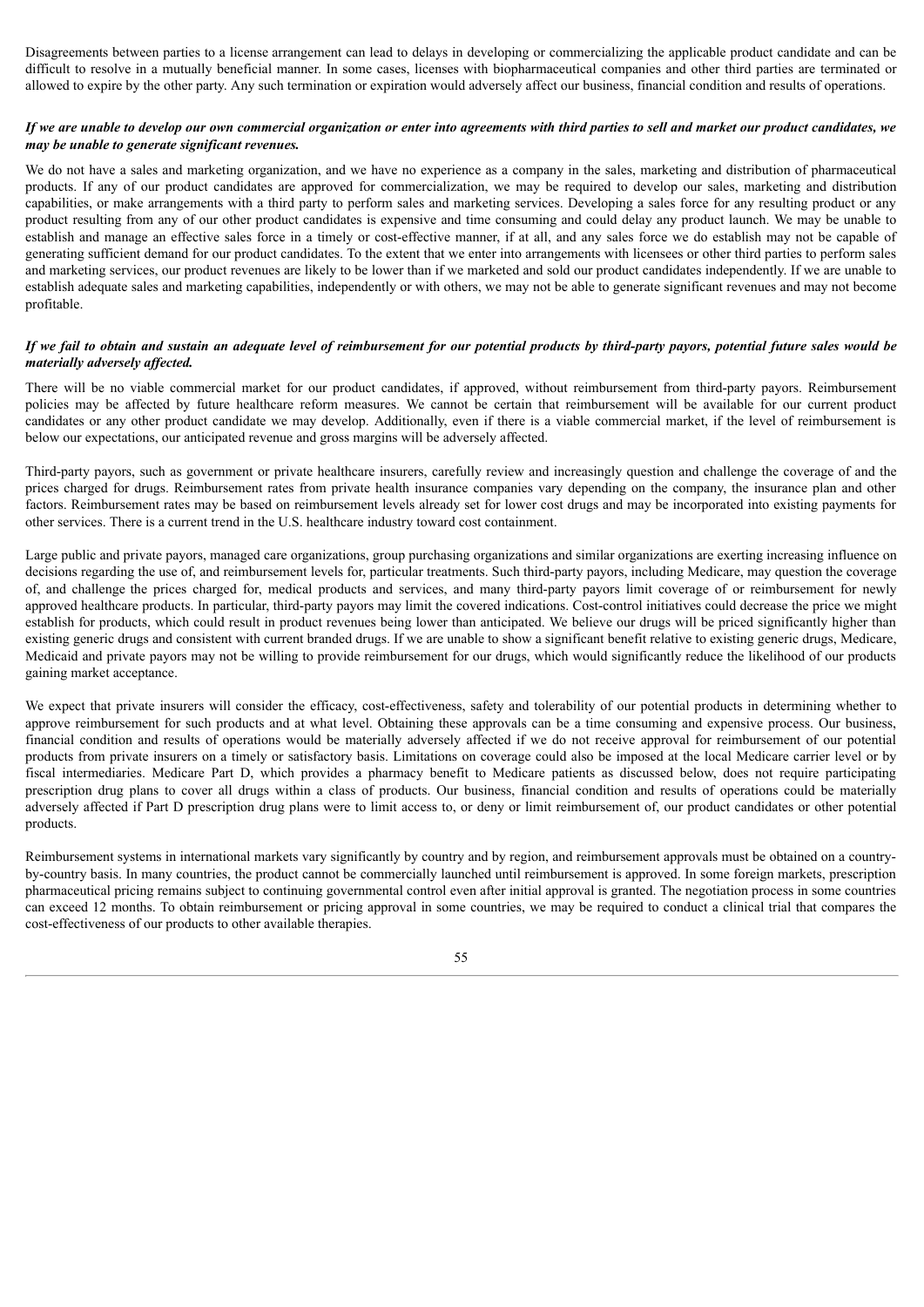If the prices for our potential products are reduced or if governmental and other third-party payors do not provide adequate coverage and reimbursement of our drugs, our future revenue, cash flows and prospects for profitability will suffer.

## Current and future legislation may increase the difficulty and cost of commercializing our product candidates and may affect the prices we may obtain *if our product candidates are approved for commercialization.*

In the U.S. and some foreign jurisdictions, there have been a number of adopted and proposed legislative and regulatory changes regarding the healthcare system that could prevent or delay regulatory approval of our product candidates, restrict or regulate post-marketing activities and affect our ability to profitably sell any of our product candidates for which we obtain regulatory approval.

In the U.S., the Medicare Prescription Drug, Improvement, and Modernization Act of 2003 ("MMA") changed the way Medicare covers and pays for pharmaceutical products. Cost reduction initiatives and other provisions of this legislation could limit the coverage and reimbursement rate that we receive for any of our approved products. While the MMA only applies to drug benefits for Medicare beneficiaries, private payors often follow Medicare coverage policy and payment limitations in setting their own reimbursement rates. Therefore, any reduction in reimbursement that results from the MMA may result in a similar reduction in payments from private payors.

In March 2010, the Patient Protection and Affordable Care Act, as amended by the Health Care and Education Reconciliation Act of 2010 (collectively the "PPACA"), was enacted. The PPACA was intended to broaden access to health insurance, reduce or constrain the growth of healthcare spending, enhance remedies against healthcare fraud and abuse, add new transparency requirements for healthcare and health insurance industries, impose new taxes and fees on the health industry and impose additional health policy reforms. The PPACA increased manufacturers' rebate liability under the Medicaid Drug Rebate Program by increasing the minimum rebate amount for both branded and generic drugs and revised the definition of "average manufacturer price," ("AMP"), which may also increase the amount of Medicaid drug rebates manufacturers are required to pay to states. The legislation also expanded Medicaid drug rebates and created an alternative rebate formula for certain new formulations of certain existing products that is intended to increase the rebates due on those drugs. The Centers for Medicare & Medicaid Services, which administers the Medicaid Drug Rebate Program, also has proposed to expand Medicaid rebates to the utilization that occurs in the territories of the U.S., such as Puerto Rico and the Virgin Islands. Further, beginning in 2011, the PPACA imposed a significant annual fee on companies that manufacture or import branded prescription drug products and required manufacturers to provide a 50% discount off the negotiated price of prescriptions filled by beneficiaries in the Medicare Part D coverage gap, referred to as the "donut hole." Legislative and regulatory proposals have been introduced at both the state and federal level to expand post-approval requirements and restrict sales and promotional activities for pharmaceutical products.

There have been recent public announcements by members of the U.S. Congress, President Trump and his administration regarding their plans to repeal and replace the PPACA and Medicare. For example, on December 22, 2017, President Trump signed into law the Tax Cuts and Jobs Act of 2017, which, among other things, eliminated the individual mandate requiring most Americans (other than those who qualify for a hardship exemption) to carry a minimum level of health coverage, effective January 1, 2019. We are not sure whether additional legislative changes will be enacted, or whether the FDA regulations, guidance or interpretations will be changed, or what the impact of such changes on the marketing approvals of our product candidates, if any, may be. In addition, increased scrutiny by the U.S. Congress of the FDA's approval process may significantly delay or prevent marketing approval, as well as subject us to more stringent product labeling and post-marketing approval testing and other requirements.

In Europe, the United Kingdom has withdrawn from the European Union. A significant portion of the regulatory framework in the United Kingdom is derived from the regulations of the European Union, and the EMA is currently located in the United Kingdom. We cannot predict what consequences the withdrawal of the United Kingdom from the European Union, if it occurs, might have on the regulatory frameworks of the United Kingdom or the European Union, or on our future operations, if any, in these jurisdictions.

#### We are subject to "fraud and abuse" and similar laws and regulations, and a failure to comply with such regulations or prevail in any litigation related *to noncompliance could harm our business, financial condition and results of operations.*

In the U.S., we are subject to various federal and state healthcare "fraud and abuse" laws, including anti-kickback laws, false claims laws and other laws intended, among other things, to reduce fraud and abuse in federal and state healthcare programs. The federal Anti-Kickback Statute makes it illegal for any person, including a prescription drug manufacturer, or a party acting on its behalf, to knowingly and willfully solicit, receive, offer or pay any remuneration that is intended to induce the referral of business, including the purchase, order or prescription of a particular drug, or other good or service for which payment in whole or in part may be made under a federal healthcare program, such as Medicare or Medicaid. Although we seek to structure our business arrangements in compliance with all applicable requirements, these laws are broadly written, and it is often difficult to determine precisely how the law will be applied in specific circumstances. Accordingly, it is possible that our practices may be challenged under the federal Anti-Kickback Statute.

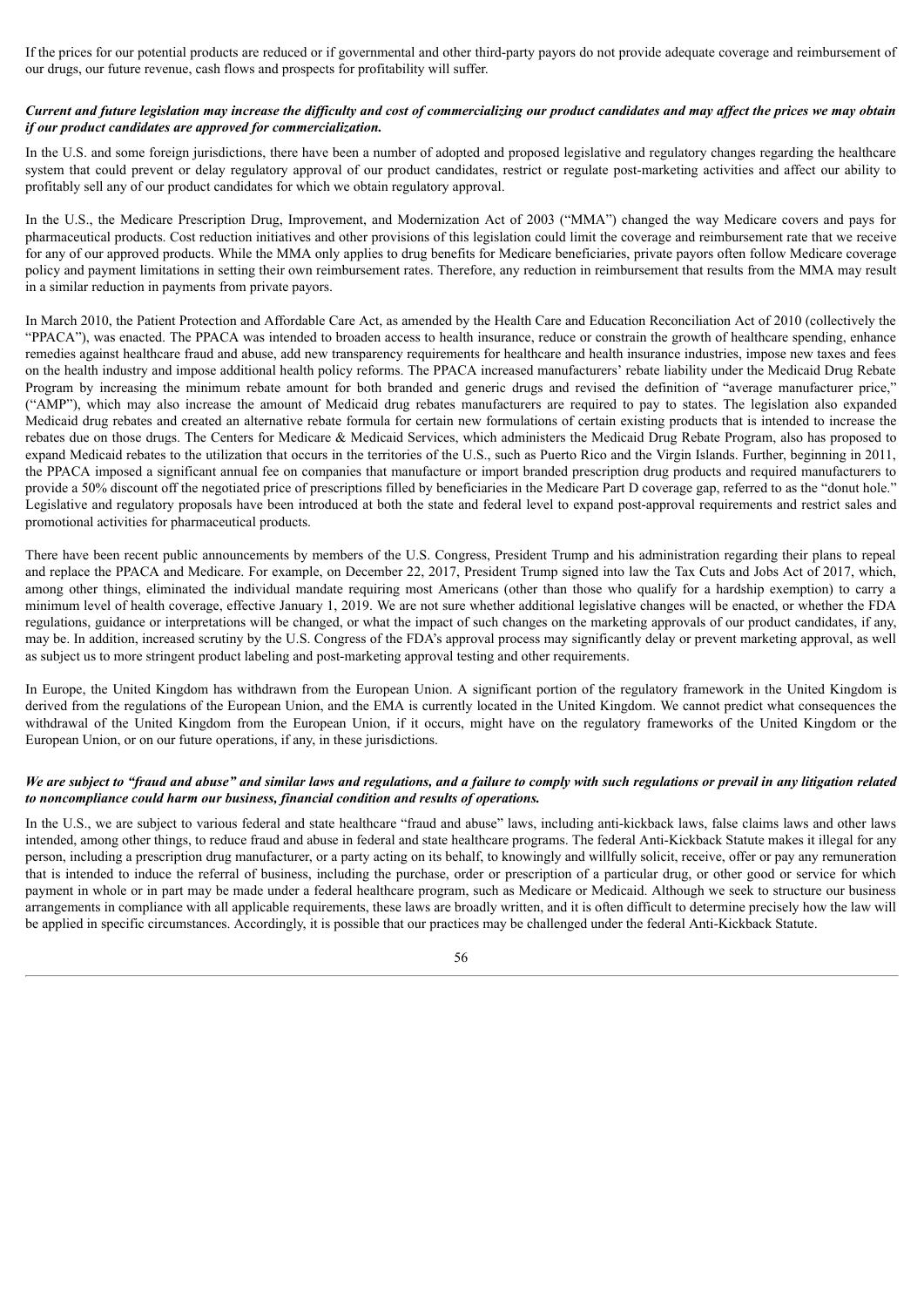The federal False Claims Act prohibits anyone from, among other things, knowingly presenting or causing to be presented for payment to the government, including the federal healthcare programs, claims for reimbursed drugs or services that are false or fraudulent, claims for items or services that were not provided as claimed, or claims for medically unnecessary items or services. Under the Health Insurance Portability and Accountability Act of 1996, we are prohibited from knowingly and willfully executing a scheme to defraud any healthcare benefit program, including private payors, or knowingly and willfully falsifying, concealing or covering up a material fact or making any materially false, fictitious or fraudulent statement in connection with the delivery of or payment for healthcare benefits, items or services to obtain money or property of any healthcare benefit program. Violations of fraud and abuse laws may be punishable by criminal or civil sanctions, including penalties, fines or exclusion or suspension from federal and state healthcare programs such as Medicare and Medicaid and debarment from contracting with the U.S. government. In addition, private individuals have the ability to bring actions on behalf of the government under the federal False Claims Act as well as under the false claims laws of several states.

Many states have adopted laws similar to the federal Anti-Kickback Statute, some of which apply to the referral of patients for healthcare services reimbursed by any source, not just governmental payors. In addition, some states have passed laws that require pharmaceutical companies to comply with the April 2003 Office of Inspector General Compliance Program Guidance for Pharmaceutical Manufacturers or the Pharmaceutical Research and Manufacturers of America's Code on Interactions with Healthcare Professionals. Several states also impose other marketing restrictions or require pharmaceutical companies to make marketing or price disclosures to the state. There are ambiguities as to what is required to comply with these state requirements and if we fail to comply with an applicable state law requirement, it could be subject to penalties.

Neither the government nor the courts have provided definitive guidance on the application of fraud and abuse laws to our business. Law enforcement authorities are increasingly focused on enforcing these laws, and it is possible that some of our practices may be challenged under these laws. Efforts to ensure that our business arrangements with third parties will comply with applicable healthcare laws and regulations will involve substantial costs. If we are found in violation of one of these laws, we could be subject to significant civil, criminal and administrative penalties, damages, fines, exclusion from governmental funded federal or state healthcare programs and the curtailment or restructuring of our operations. If this occurs, our business, financial condition and results of operations may be materially adversely affected.

#### If we face allegations of noncompliance with the law and encounter sanctions, our reputation, revenues and liquidity may suffer, and any of our product candidates that are ultimately approved for commercialization could be subject to restrictions or withdrawal from the market.

Any government investigation of alleged violations of law could require us to expend significant time and resources in response, and could generate negative publicity. Any failure to comply with ongoing regulatory requirements may significantly and adversely affect our ability to generate revenues from any of our product candidates that are ultimately approved for commercialization. If regulatory sanctions are applied or if regulatory approval is withdrawn, our business, financial condition and results of operations will be adversely affected. Additionally, if we are unable to generate revenues from product sales, our potential for achieving profitability will be diminished and our need to raise capital to fund our operations will increase.

## If we fail to retain current members of our senior management and scientific personnel, or to attract and keep additional key personnel, we may be *unable to successfully develop or commercialize our product candidates.*

Our success depends on our continued ability to attract, retain and motivate highly qualified management and scientific personnel. Competition for qualified personnel is intense. We may not be successful in attracting qualified personnel to fulfill our current or future needs and there is no guarantee that any of these individuals will join the combined organization on a full-time employment basis, or at all. In the event the combined organization is unable to fill critical open employment positions, we may need to delay our operational activities and goals, including the development of the company's product candidates, and may have difficulty in meeting our obligations as a public company. We do not maintain "key person" insurance on any of our employees.

In addition, competitors and others are likely in the future to attempt to recruit our employees. The loss of the services of any of our key personnel, the inability to attract or retain highly qualified personnel in the future or delays in hiring such personnel, particularly senior management and other technical personnel, could materially and adversely affect our business, financial condition and results of operations. In addition, the replacement of key personnel likely would involve significant time and costs, and may significantly delay or prevent the achievement of our business objectives.

From time to time, our management seeks the advice and guidance of certain scientific advisors and consultants regarding clinical and regulatory development programs and other customary matters. These scientific advisors and consultants are not our employees and may have commitments to, or consulting or advisory contracts with, other entities that may limit their availability to us. In addition, our scientific advisors may have arrangements with other companies to assist those companies in developing products or technologies that may compete with ours.

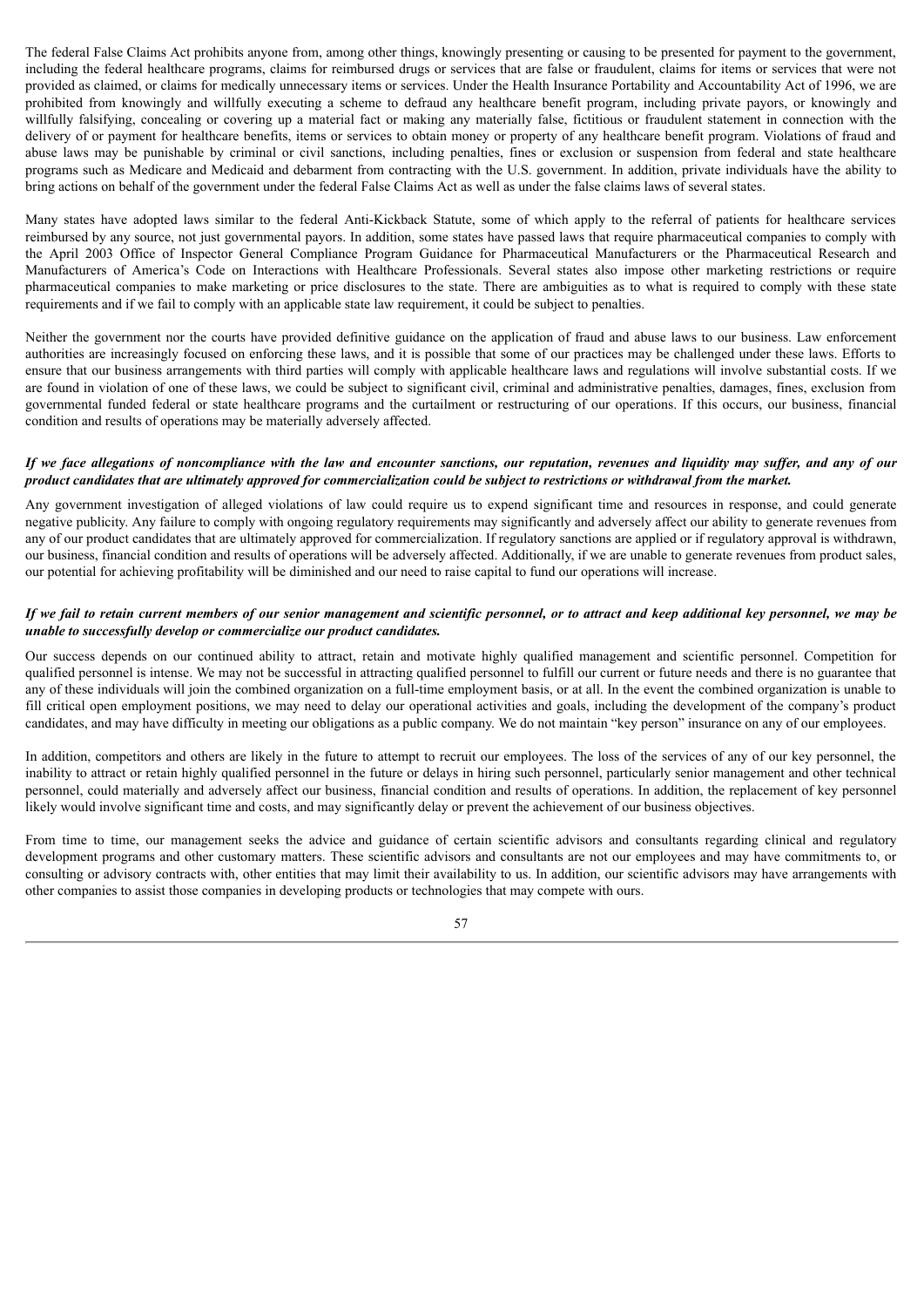#### *We will need to increase the size of our organization and may not successfully manage our growth.*

We are a clinical-stage biopharmaceutical company with a small number of employees, and our management systems currently in place are not likely to be adequate to support our future growth plans. Our ability to grow and to manage our growth effectively will require us to hire, train, retain, manage and motivate additional employees and to implement and improve our operational, financial and management systems. These demands also may require the hiring of additional senior management personnel or the development of additional expertise by our senior management personnel. Hiring a significant number of additional employees, particularly those at the management level, would increase our expenses significantly. Moreover, if we fail to expand and enhance our operational, financial and management systems in conjunction with our potential future growth, it could have a material adverse effect on our business, financial condition and results of operations.

## We are exposed to product liability, non-clinical and clinical liability risks, which could place a substantial financial burden upon us, should lawsuits *be filed against us.*

Our business exposes us to potential product liability and other liability risks that are inherent in the testing, manufacturing and marketing of pharmaceutical formulations and products. In addition, the use in our clinical trials of pharmaceutical products and the subsequent sale of these products by us or our potential licensees may cause us to bear a portion of or all product liability risks. A successful liability claim or series of claims brought against us could have a material adverse effect on our business, financial condition and results of operations.

#### Our research and development activities involve the use of hazardous materials, which subject us to regulation, related costs and delays and potential *liabilities.*

Our research and development activities involve the controlled use of hazardous materials, chemicals and various radioactive compounds. If an accident occurs, we could be held liable for resulting damages, which could be substantial. We are also subject to numerous environmental, health and workplace safety laws and regulations, including those governing laboratory procedures, exposure to blood-borne pathogens and the handling of biohazardous materials. Additional federal, state and local laws and regulations affecting our operations may be adopted in the future. We may incur substantial costs to comply with, and substantial fines or penalties if we violate any of these laws or regulations.

#### We rely significantly on information technology and any failure, inadequacy, interruption or security lapse of that technology, including any *cybersecurity incidents, could harm our ability to operate our business ef ectively.*

Despite the implementation of security measures, our internal computer systems and those of third parties with which we contract are vulnerable to damage from cyber-attacks, computer viruses, unauthorized access, natural disasters, terrorism, war and telecommunication and electrical failures. System failures, accidents or security breaches could cause interruptions in our operations, and could result in a material disruption of our drug development and clinical activities and business operations, in addition to possibly requiring substantial expenditures of resources to remedy. The loss of drug development or clinical trial data could result in delays in our regulatory approval efforts and significantly increase our costs to recover or reproduce the data. To the extent that any disruption or security breach were to result in a loss of, or damage to, our data or applications, or inappropriate disclosure of confidential or proprietary information, we could incur liability and our development programs and the development of our product candidates could be delayed.

#### Our employees and consultants may engage in misconduct or other improper activities, including noncompliance with regulatory standards and *requirements.*

We are exposed to the risk of employee or consultant fraud or other misconduct. Misconduct by our employees or consultants could include intentional failures to comply with FDA regulations, provide accurate information to the FDA, comply with manufacturing standards, comply with federal and state healthcare fraud and abuse laws and regulations, report financial information or data accurately or disclose unauthorized activities to us. In particular, sales, marketing and business arrangements in the healthcare industry are subject to extensive laws and regulations intended to prevent fraud, kickbacks, selfdealing and other abusive practices. These laws and regulations may restrict or prohibit a wide range of pricing, discounting, marketing and promotion, sales commissions, customer incentive programs and other business arrangements. Employee and consultant misconduct also could involve the improper use of information obtained in the course of clinical trials, which could result in regulatory sanctions and serious harm to our reputation. It is not always possible to identify and deter such misconduct, and the precautions we take to detect and prevent this activity may not be effective in controlling unknown or unmanaged risks or losses or in protecting us from governmental investigations or other actions or lawsuits stemming from a failure to be in compliance with such laws or regulations. If any such actions are instituted against us, and we are not successful in defending itself or asserting our rights, those actions could have a material adverse effect on our business, financial condition and results of operations, and result in the imposition of significant fines or other sanctions against us.

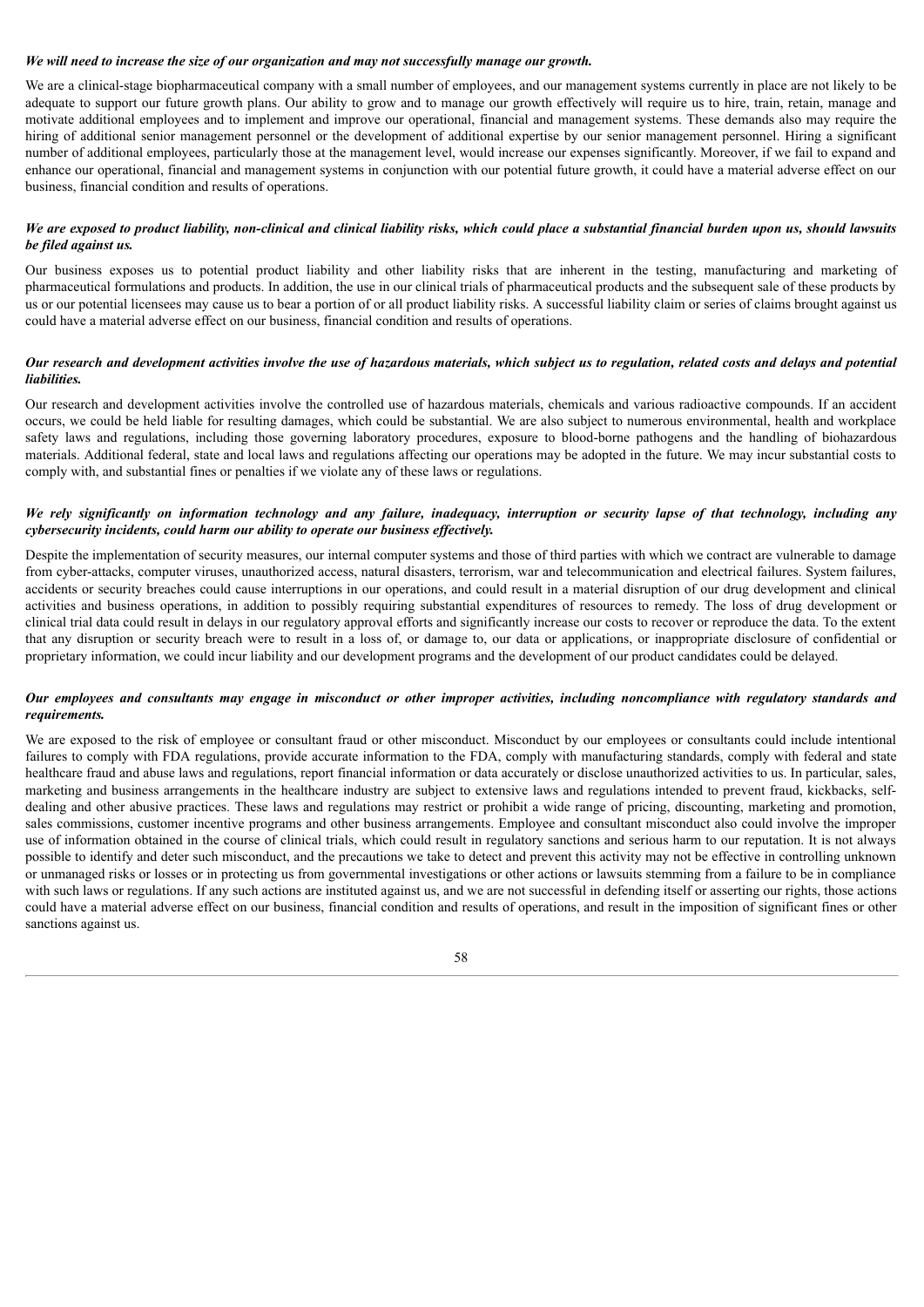#### Business disruptions such as natural disasters could seriously harm our future revenues and financial condition and increase our costs and expenses.

We and our suppliers may experience a disruption in their business as a result of natural disasters. A significant natural disaster, such as an earthquake, hurricane, flood or fire, could severely damage or destroy our headquarters or facilities or the facilities of our manufacturers or suppliers, which could have a material and adverse effect on our business, financial condition and results of operations. In addition, terrorist acts or acts of war targeted at the U.S., could cause damage or disruption to us, our employees, facilities, partners and suppliers, which could have a material adverse effect on our business, financial condition and results of operations.

#### We may engage in strategic transactions that could impact our liquidity, increase our expenses and present significant distractions to our management.

From time to time, we may consider strategic transactions, such as acquisitions of companies, asset purchases and out-licensing or in-licensing of products, product candidates or technologies. Additional potential transactions that we may consider include a variety of different business arrangements, including spin-offs, strategic partnerships, joint ventures, restructurings, divestitures, business combinations and investments. Any such transaction may require us to incur non-recurring or other charges, may increase our near- and long-term expenditures and may pose significant integration challenges or disrupt our management or business, which could adversely affect our business, financial condition and results of operations. For example, these transactions may entail numerous operational and financial risks, including:

- exposure to unknown liabilities;
- disruption of our business and diversion of our management's time and attention in order to develop acquired products, product candidates or technologies;
- incurrence of substantial debt or dilutive issuances of equity securities to pay for any of these transactions;
- higher-than-expected transaction and integration costs;
- write-downs of assets or goodwill or impairment charges;
- increased amortization expenses:
- difficulty and cost in combining the operations and personnel of any acquired businesses or product lines with our operations and personnel;
- impairment of relationships with key suppliers or customers of any acquired businesses or product lines due to changes in management and ownership; and
- inability to retain key employees of any acquired businesses.

Accordingly, although there can be no assurance that we will undertake or successfully complete any transactions of the nature described above, any transactions that we do complete may be subject to the foregoing or other risks, and could have a material adverse effect on our business, financial condition and results of operations.

## **Risks Relating to Our Intellectual Property**

#### We may not be successful in obtaining or maintaining necessary rights to our product candidates through acquisitions and in-licenses.

One of our programs may require the use of proprietary rights held by third parties. We may need to acquire or in-license additional intellectual property in the future with respect to other product candidates. Moreover, we may be unable to acquire or in-license any compositions, methods of use, processes or other intellectual property rights from third parties that we identify as necessary for our product candidates. We face competition with regard to acquiring and in-licensing third-party intellectual property rights, including from a number of more established companies. These established companies may have a competitive advantage over us due to their size, cash resources and greater clinical development and commercialization capabilities. In addition, companies that perceive us to be a competitor may be unwilling to assign or license intellectual property rights to us. We also may be unable to acquire or in-license third-party intellectual property rights on terms that would allow us to make an appropriate return on our investment.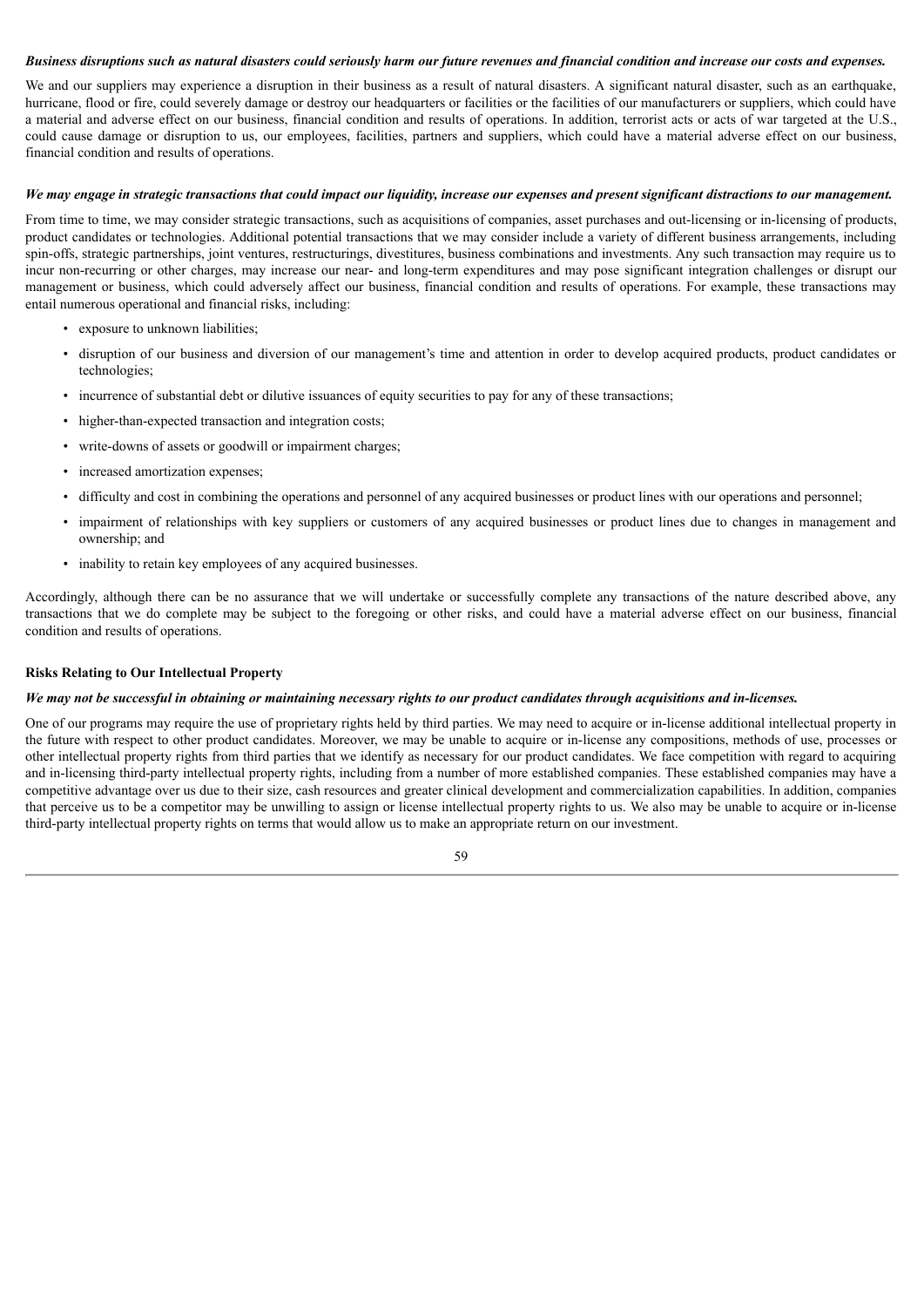We may enter into license agreements with U.S. and foreign academic institutions to accelerate development of our current or future preclinical product candidates. Typically, these agreements include an option for the company to negotiate a license to the institution's resulting intellectual property rights. Even with such an option, we may be unable to negotiate a license within the specified timeframe or under terms that are acceptable to us. If we are unable to license rights from the institution, the institution may offer the intellectual property rights to other parties, potentially blocking our ability to pursue our desired program.

If we are unable to successfully obtain required third-party intellectual property rights or maintain our existing intellectual property rights, we may need to abandon development of the related program and our business, financial condition and results of operations could be materially and adversely affected.

#### *We may not be able to protect our proprietary or licensed technology in the marketplace.*

We depend on our ability to protect our proprietary or licensed technology. We rely on trade secret, patent, copyright and trademark laws, and confidentiality, licensing and other agreements with employees and third parties, all of which offer only limited protection. Our success depends in large part on our ability and any licensor's or licensee's ability to obtain and maintain patent protection in the U.S. and other countries with respect to our proprietary or licensed technology and products. We currently in-license some of our intellectual property rights to develop our product candidates and may in-license additional intellectual property rights in the future. We cannot be certain that patent enforcement activities by our current or future licensors have been or will be conducted in compliance with applicable laws and regulations or will result in valid and enforceable patents or other intellectual property rights. We also cannot be certain that our current or future licensors will allocate sufficient resources or prioritize their or our enforcement of such patents. Even if we are not a party to these legal actions, an adverse outcome could prevent us from continuing to license intellectual property that we may need to operate our business, which would have a material adverse effect on our business, financial condition and results of operations.

We believe we will be able to obtain, through prosecution of patent applications covering our owned technology and technology licensed from others, adequate patent protection for our proprietary drug technology, including those related to our in-licensed intellectual property. If we are compelled to spend significant time and money protecting or enforcing our licensed patents and future patents we may own, designing around patents held by others or licensing or acquiring, potentially for large fees, patents or other proprietary rights held by others, our business, financial condition and results of operations may be materially and adversely affected. If we are unable to effectively protect the intellectual property that we own or in-license, other companies may be able to offer the same or similar products for sale, which could materially adversely affect our business, financial condition and results of operations. The patents of others from whom we may license technology, and any future patents we may own, may be challenged, narrowed, invalidated or circumvented, which could limit our ability to stop competitors from marketing the same or similar products or limit the length of term of patent protection that we may have for our products.

#### Obtaining and maintaining patent protection depends on compliance with various procedural, document submission, fee payment and other requirements imposed by governmental patent agencies, and our patent protection for licensed patents, pending patent applications and potential future *patent applications and patents could be reduced or eliminated for non-compliance with these requirements.*

Periodic maintenance fees, renewal fees, annuity fees and various other governmental fees on patents and/or patent applications will be due to be paid to the U.S. Patent and Trademark Office ("USPTO") and various governmental patent agencies outside of the U.S. in several stages over the lifetime of the applicable patent and/or patent application. The USPTO and various non-U.S. governmental patent agencies require compliance with a number of procedural, documentary, fee payment and other similar provisions during the patent application process. In many cases, an inadvertent lapse can be cured by payment of a late fee or by other means in accordance with the applicable rules. However, there are situations in which noncompliance can result in abandonment or lapse of the patent or patent application, resulting in partial or complete loss of patent rights in the relevant jurisdiction. If this occurs with respect to our in-licensed patents or patent applications we may file in the future, our competitors might be able to use our technologies, which would have a material adverse effect on our business, financial condition and results of operations.

The patent positions of pharmaceutical products are often complex and uncertain. The breadth of claims allowed in pharmaceutical patents in the U.S. and many jurisdictions outside of the U.S. is not consistent. For example, in many jurisdictions, the support standards for pharmaceutical patents are becoming increasingly strict. Some countries prohibit method of treatment claims in patents. Changes in either the patent laws or interpretations of patent laws in the U.S. and other countries may diminish the value of our licensed or owned intellectual property or create uncertainty. In addition, publication of information related to our current product candidates and potential products may prevent us from obtaining or enforcing patents relating to these product candidates and potential products, including without limitation composition-of-matter patents, which are generally believed to offer the strongest patent protection.

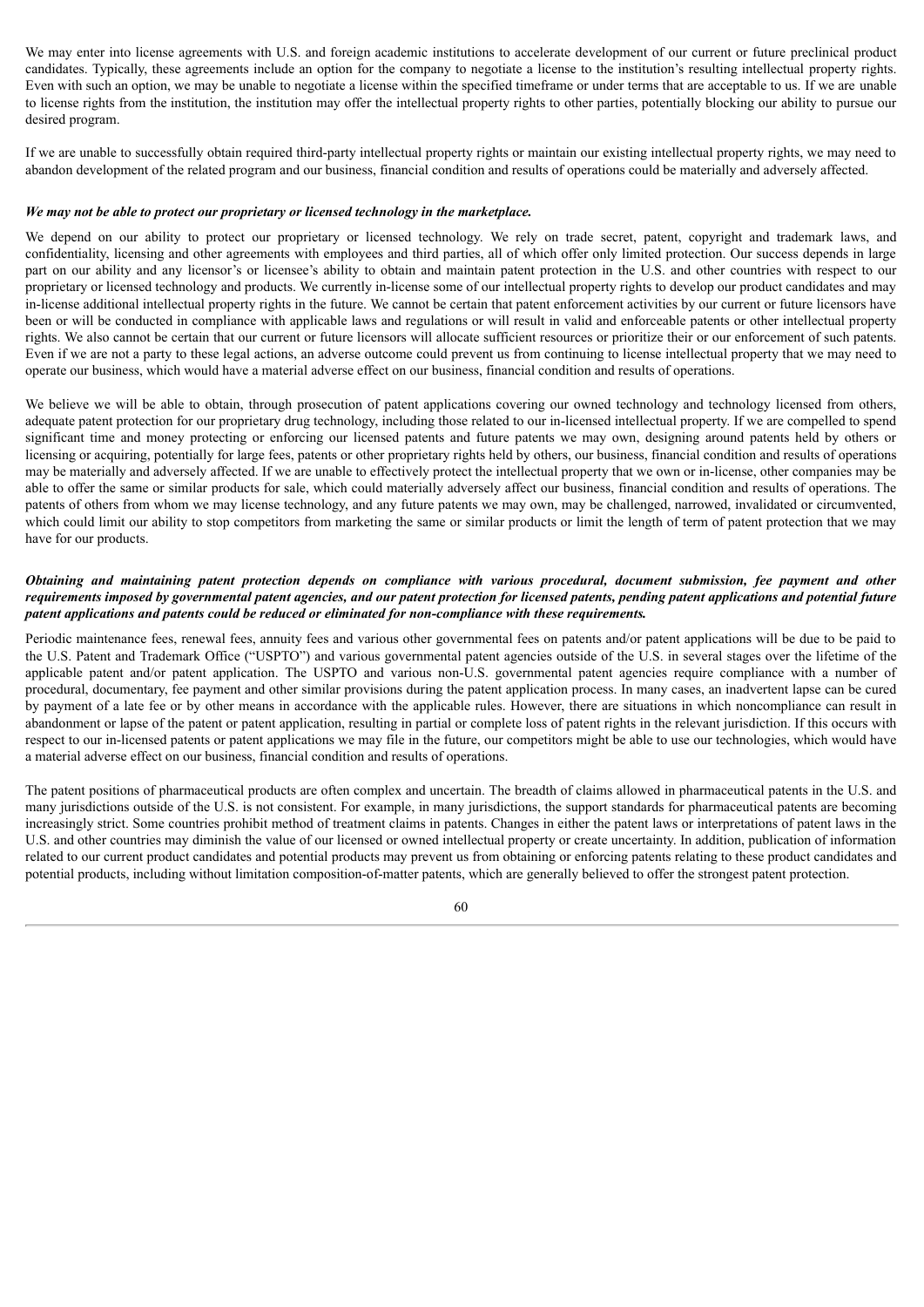Patents that we currently license and patents that we may own or license in the future do not necessarily ensure the protection of our licensed or owned intellectual property for a number of reasons, including, without limitation, the following:

- the patents may not be broad or strong enough to prevent competition from other products that are identical or similar to our product candidates;
- there can be no assurance that the term of a patent can be extended under the provisions of patent term extensions afforded by U.S. law or similar provisions in foreign countries, where available;
- the issued patents and patents that we may obtain or license in the future may not prevent generic entry into the market for our product candidates;
- We, or third parties from whom we in-license or may license patents, may be required to disclaim part of the term of one or more patents;
- there may be prior art of which we are aware, which we do not believe affects the validity or enforceability of a patent claim, but which, nonetheless, ultimately may be found to affect the validity or enforceability of a patent claim;
- there may be other patents issued to others that will affect our freedom to operate;
- if the patents are challenged, a court could determine that they are invalid or unenforceable;
- there might be a significant change in the law that governs patentability, validity and infringement of our licensed patents or any future patents we may own that adversely affects the scope of our patent rights;
- a court could determine that a competitor's technology or product does not infringe our licensed patents or any future patents we may own; and
- the patents could irretrievably lapse due to failure to pay fees or otherwise comply with regulations or could be subject to compulsory licensing. If we encounter delays in our development or clinical trials, the period of time during which we could market our potential products under patent protection would be reduced.

Our competitors may be able to circumvent our licensed patents or future patents we may own by developing similar or alternative technologies or products in a non-infringing manner. Our competitors may seek to market generic versions of any approved products by submitting abbreviated new drug applications to the FDA in which our competitors claim that our licensed patents or any future patents we may own are invalid, unenforceable or not infringed. Alternatively, our competitors may seek approval to market their own products similar to or otherwise competitive with our products. In these circumstances, we may need to defend or assert our licensed patents or any future patents we may own, including by filing lawsuits alleging patent infringement. In any of these types of proceedings, a court or other agency with jurisdiction may find our licensed patents or any future patents we may own invalid or unenforceable. We may also fail to identify patentable aspects of our research and development before it is too late to obtain patent protection. Even if we own or in-license valid and enforceable patents, these patents still may not provide protection against competing products or processes sufficient to achieve our business objectives.

The issuance of a patent is not conclusive as to our inventorship, scope, ownership, priority, validity or enforceability. In this regard, third parties may challenge our licensed patents or any future patents we may own in the courts or patent offices in the U.S. and abroad. Such challenges may result in loss of exclusivity or freedom to operate or in patent claims being narrowed, invalidated or held unenforceable, in whole or in part, which could limit our ability to stop others from using or commercializing similar or identical technology and products, or limit the duration of the patent protection of our technology and potential products. In addition, given the amount of time required for the development, testing and regulatory review of new product candidates, patents protecting such product candidates might expire before or shortly after such product candidates are commercialized.

## We may infringe the intellectual property rights of others, which may prevent or delay our drug development efforts and prevent us from *commercializing or increase the costs of commercializing our products, if approved.*

Our commercial success depends significantly on our ability to operate without infringing the patents and other intellectual property rights of third parties. For example, there could be issued patents of which we are not aware that our current or potential future product candidates infringe. There also could be patents that we believe we do not infringe, but that we may ultimately be found to infringe.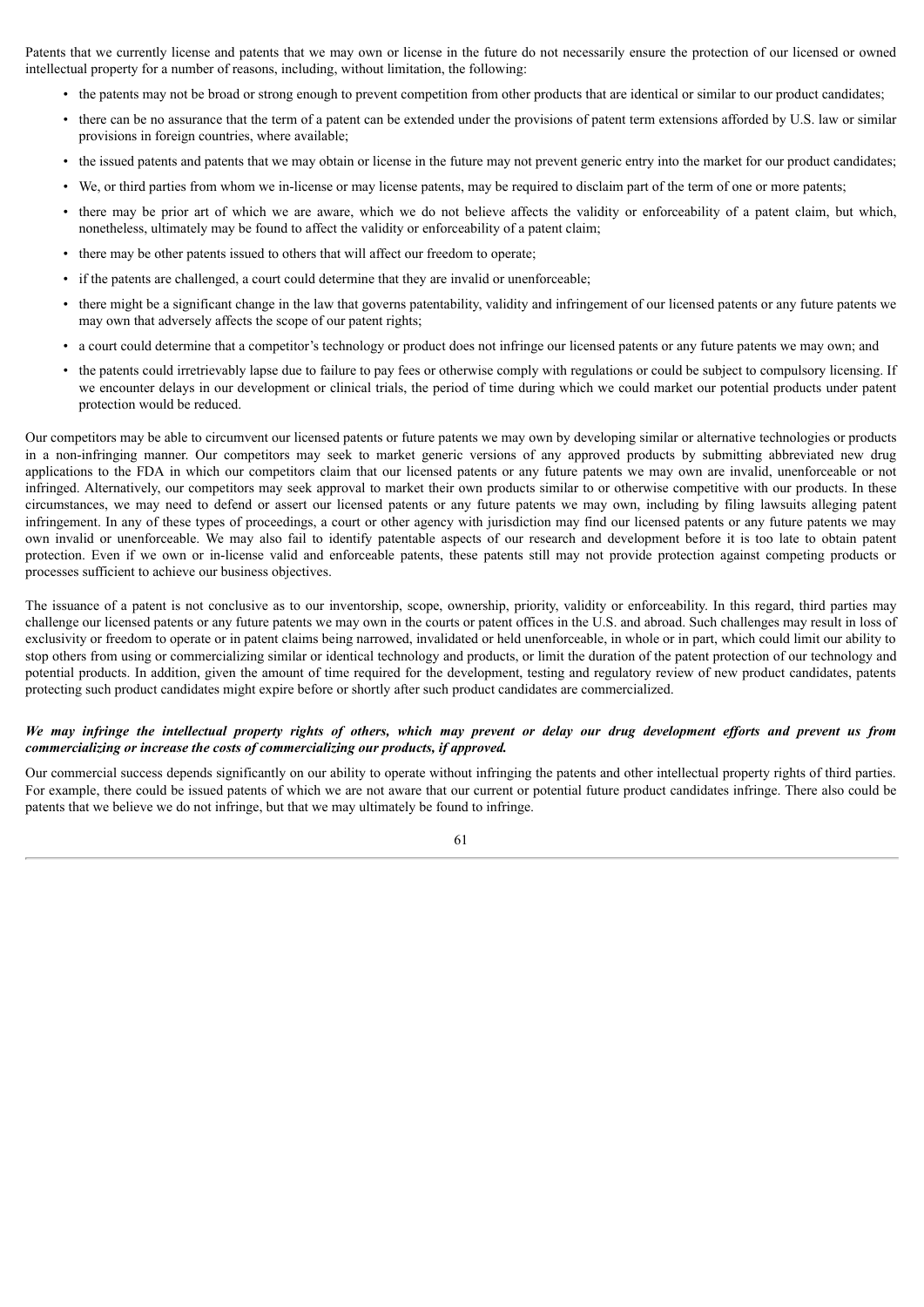Moreover, patent applications are in some cases maintained in secrecy until patents are issued. The publication of discoveries in the scientific or patent literature frequently occurs substantially later than the date on which the underlying discoveries were made and patent applications were filed. Because patents can take many years to issue, there may be currently pending applications of which we are unaware that may later result in issued patents that our product candidates or potential products infringe. For example, pending applications may exist that claim or can be amended to claim subject matter that our product candidates or potential products infringe. Competitors may file continuing patent applications claiming priority to already issued patents in the form of continuation, divisional, or continuation-in-part applications, in order to maintain the pendency of a patent family and attempt to cover our product candidates.

Third parties may assert that we are employing their proprietary technology without authorization and may sue us for patent or other intellectual property infringement. These lawsuits are costly and could adversely affect our business, financial condition and results of operations and divert the attention of managerial and scientific personnel. If we are sued for patent infringement, we would need to demonstrate that our product candidates, potential products or methods either do not infringe the claims of the relevant patent or that the patent claims are invalid, and we may not be able to do this. Proving invalidity is difficult. For example, in the U.S., proving invalidity requires a showing of clear and convincing evidence to overcome the presumption of validity enjoyed by issued patents. Even if we are successful in these proceedings, we may incur substantial costs and the time and attention of our management and scientific personnel could be diverted in pursuing these proceedings, which could have a material adverse effect on us. In addition, we may not have sufficient resources to bring these actions to a successful conclusion. If a court holds that any third-party patents are valid, enforceable and cover our products or their use, the holders of any of these patents may be able to block our ability to commercialize our products unless we acquire or obtains a license under the applicable patents or until the patents expire.

We may not be able to enter into licensing arrangements or make other arrangements at a reasonable cost or on reasonable terms. Any inability to secure licenses or alternative technology could result in delays in the introduction of our products or lead to prohibition of the manufacture or sale of products by us. Even if we are able to obtain a license, it may be non-exclusive, thereby giving our competitors access to the same technologies licensed to us. We could be forced, including by court order, to cease commercializing the infringing technology or product. In addition, in any such proceeding or litigation, we could be found liable for monetary damages, including treble damages and attorneys' fees, if we are found to have willfully infringed a patent. A finding of infringement could prevent us from commercializing our product candidates or force us to cease some of our business operations, which could materially and adversely affect our business, financial condition and results of operations. Any claims by third parties that we have misappropriated their confidential information or trade secrets could have a similar material and adverse effect on our business, financial condition and results of operations. In addition, any uncertainties resulting from the initiation and continuation of any litigation could have a material adverse effect on our ability to raise the funds necessary to continue our operations.

#### Any claims or lawsuits relating to infringement of intellectual property rights brought by or against us will be costly and time consuming and may *adversely af ect our business, financial condition and results of operations.*

We may be required to initiate litigation to enforce or defend our licensed and owned intellectual property. Lawsuits to protect our intellectual property rights can be very time consuming and costly. There is a substantial amount of litigation involving patent and other intellectual property rights in the biopharmaceutical industry generally. Such litigation or proceedings could substantially increase our operating expenses and reduce the resources available for development activities or any future sales, marketing or distribution activities.

In any infringement litigation, any award of monetary damages we receive may not be commercially valuable. Furthermore, because of the substantial amount of discovery required in connection with intellectual property litigation, there is a risk that some of our confidential information could be compromised by disclosure during litigation. Moreover, there can be no assurance that we will have sufficient financial or other resources to file and pursue such infringement claims, which typically last for years before they are resolved. Further, any claims we assert against a perceived infringer could provoke these parties to assert counterclaims against us alleging that we have infringed their patents. Some of our competitors may be able to sustain the costs of such litigation or proceedings more effectively than we can because of their greater financial resources. Uncertainties resulting from the initiation and continuation of patent litigation or other proceedings could have a material adverse effect on our ability to develop our product candidates.

In addition, our licensed patents and patent applications, and patents and patent applications that we may apply for, own or license in the future, could face other challenges, such as interference proceedings, opposition proceedings, re-examination proceedings and other forms of post-grant review. Any of these challenges, if successful, could result in the invalidation of, or in a narrowing of the scope of, any of our licensed patents and patent applications and patents and patent applications that we may apply for, own or license in the future subject to challenge. Any of these challenges, regardless of their success, would likely be time consuming and expensive to defend and resolve and would divert our management and scientific personnel's time and attention.

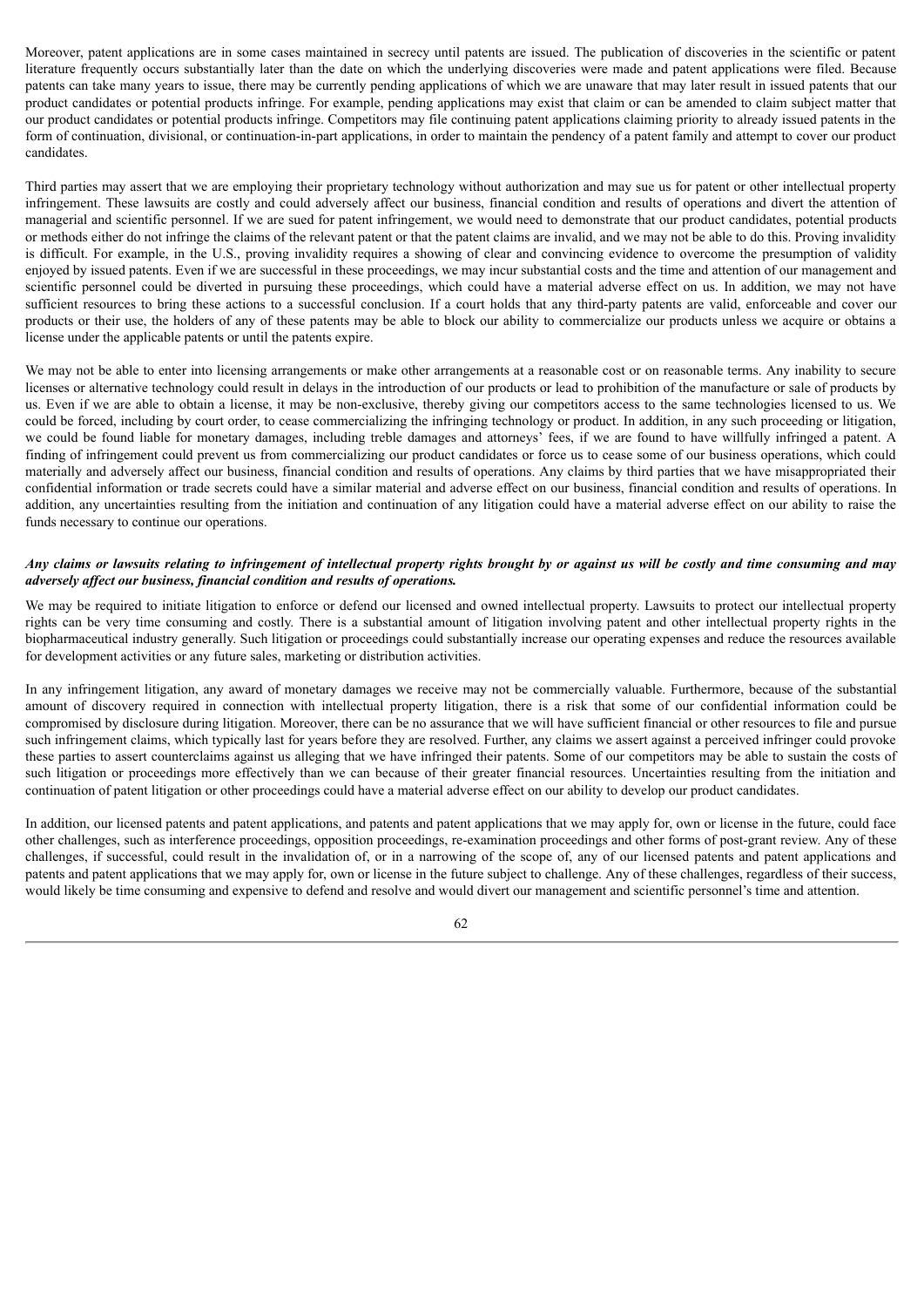#### Changes in U.S. patent law could diminish the value of patents in general, thereby impairing our ability to protect our products.

As is the case with other biopharmaceutical companies, our success is heavily dependent on intellectual property, particularly patents. Obtaining and enforcing patents in the biopharmaceutical industry involves both technological and legal complexity and is costly, time-consuming and inherently uncertain. For example, the U.S. previously enacted and is currently implementing wide-ranging patent reform legislation. Specifically, on September 16, 2011, the Leahy-Smith America Invents Act (the "Leahy-Smith Act") was signed into law and included a number of significant changes to U.S. patent law, and many of the provisions became effective in March 2013. However, it may take the courts years to interpret the provisions of the Leahy-Smith Act, and the implementation of the statute could increase the uncertainties and costs surrounding the prosecution of our licensed and future patent applications and the enforcement or defense of our licensed and future patents, all of which could have a material adverse effect on our business, financial condition and results of operations.

In addition, the U.S. Supreme Court has ruled on several patent cases in recent years, either narrowing the scope of patent protection available in certain circumstances or weakening the rights of patent owners in certain situations. In addition to increasing uncertainty with regard to our ability to obtain patents in the future, this combination of events has created uncertainty with respect to the value of patents, once obtained. Depending on decisions by the U.S. Congress, the federal courts and the USPTO, the laws and regulations governing patents could change in unpredictable ways that would weaken our ability to obtain new patents or to enforce patents that we might obtain in the future.

#### *We may not be able to protect our intellectual property rights throughout the world.*

Filing, prosecuting and defending patents on product candidates throughout the world would be prohibitively expensive. Competitors may use our licensed and owned technologies in jurisdictions where we has not licensed or obtained patent protection to develop their own products and, further, may export otherwise infringing products to territories where we may obtain or license patent protection, but where patent enforcement is not as strong as that in the U.S. These products may compete with our products in jurisdictions where we do not have any issued or licensed patents and any future patent claims or other intellectual property rights may not be effective or sufficient to prevent them from so competing.

Many companies have encountered significant problems in protecting and defending intellectual property rights in foreign jurisdictions. The legal systems of certain countries, particularly certain developing countries, do not favor the enforcement of patents and other intellectual property protection, particularly those relating to biopharmaceuticals, which could make it difficult for us to stop the infringement of our licensed patents and future patents we may own, or marketing of competing products in violation of our proprietary rights generally. Further, the laws of some foreign countries do not protect proprietary rights to the same extent or in the same manner as the laws of the U.S. As a result, we may encounter significant problems in protecting and defending our licensed and owned intellectual property both in the U.S. and abroad. For example, China currently affords less protection to a company's intellectual property than some other jurisdictions. As such, the lack of strong patent and other intellectual property protection in China may significantly increase our vulnerability regarding unauthorized disclosure or use of our intellectual property and undermine our competitive position. Proceedings to enforce our future patent rights, if any, in foreign jurisdictions could result in substantial cost and divert our efforts and attention from other aspects of our business.

#### *We may be unable to adequately prevent disclosure of trade secrets and other proprietary information.*

In order to protect our proprietary and licensed technology and processes, we rely in part on confidentiality agreements with our corporate partners, employees, consultants, manufacturers, outside scientific advisors and sponsored researchers and other advisors. These agreements may not effectively prevent disclosure of our confidential information and may not provide an adequate remedy in the event of unauthorized disclosure of confidential information. In addition, others may independently discover our trade secrets and proprietary information. Failure to obtain or maintain trade secret protection could adversely affect our competitive business position.

#### We may be subject to claims that our employees, consultants or independent contractors have wrongfully used or disclosed confidential information of *third parties.*

We employ individuals who were previously employed at other biopharmaceutical companies. Although we have no knowledge of any such claims against us, we may be subject to claims that we or our employees, consultants or independent contractors have inadvertently or otherwise used or disclosed confidential information of our employees' former employers or other third parties. Litigation may be necessary to defend against these claims. There is no guarantee of success in defending these claims, and even if we are successful, litigation could result in substantial cost and be a distraction to our management and other employees. To date, none of our employees have been subject to such claims.

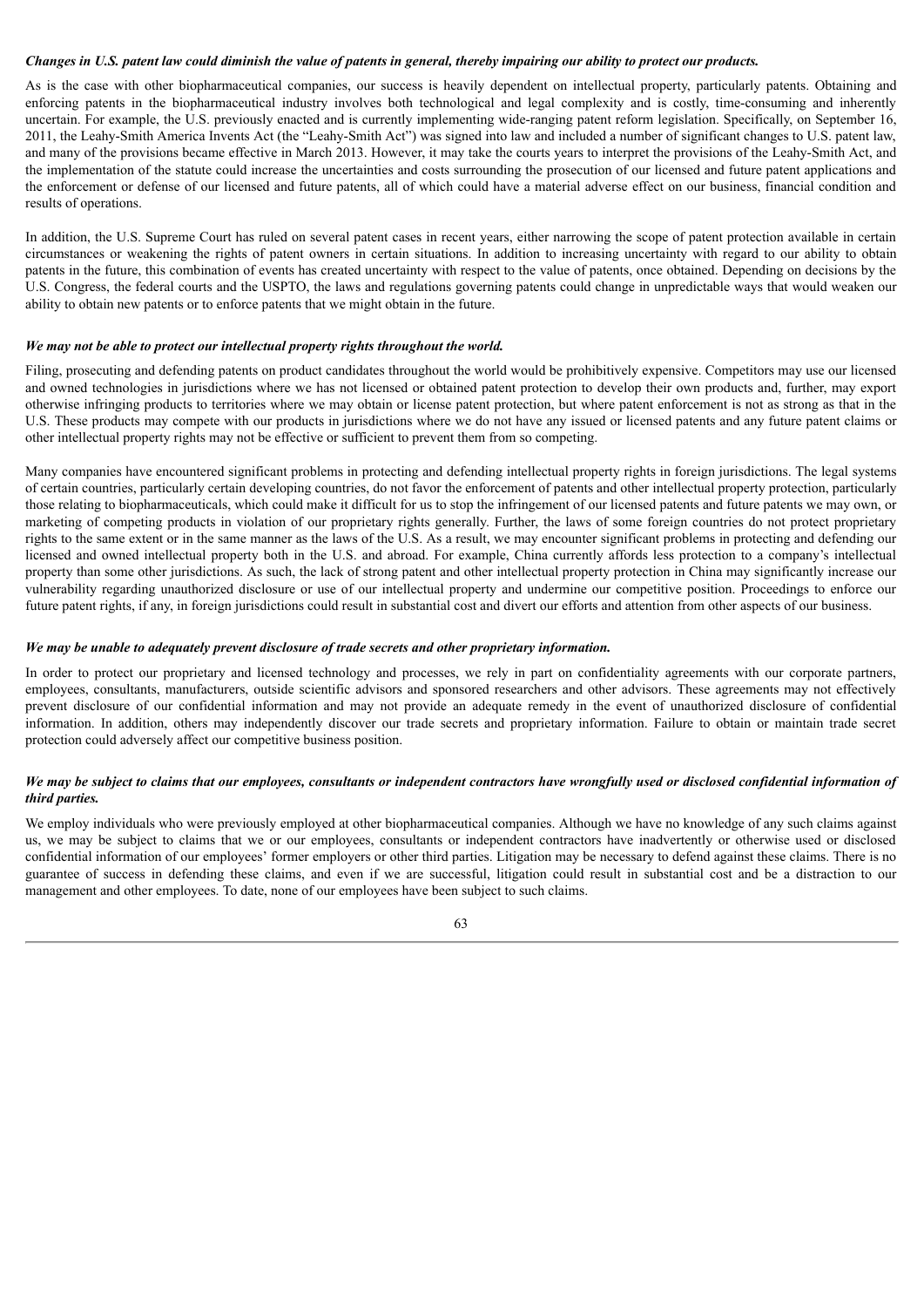#### We may be subject to claims challenging the inventorship of our licensed patents, any future patents we may own and other intellectual property.

Although we are not currently experiencing any claims challenging the inventorship of our licensed patents or our licensed or owned intellectual property, we may in the future be subject to claims that former employees, licensees or other third parties have an interest in our licensed patents or other licensed or owned intellectual property as an inventor or co-inventor. For example, we may have inventorship disputes arise from conflicting obligations of consultants or others who are involved in developing our product candidates. Litigation may be necessary to defend against these and other claims challenging inventorship. If we fail in defending any such claims, in addition to paying monetary damages, we may lose valuable intellectual property rights, such as exclusive ownership of, or right to use, valuable intellectual property. Such an outcome could have a material adverse effect on our business, financial condition and results of operations. Even if we are successful in defending against such claims, litigation could result in substantial costs and be a distraction to management and other employees.

#### If we do not obtain additional protection under the Hatch-Waxman Amendments and similar foreign legislation extending the terms of our licensed patents and any future patents we may own, our business, financial condition and results of operations may be materially and adversely affected.

Depending upon the timing, duration and specifics of FDA regulatory approval for our product candidates, one or more of our licensed U.S. patents or future U.S. patents that we may license or own may be eligible for limited patent term restoration under the Drug Price Competition and Patent Term Restoration Act of 1984, referred to as the Hatch-Waxman Amendments. The Hatch-Waxman Amendments permit a patent restoration term of up to five years as compensation for patent term lost during drug development and the FDA regulatory review process. This period is generally one-half the time between the effective date of an investigational new drug application ("IND") (falling after issuance of the patent), and the submission date of an NDA, plus the time between the submission date of an NDA and the approval of that application. Patent term restorations, however, cannot extend the remaining term of a patent beyond a total of 14 years from the date of product approval by the FDA.

The application for patent term extension is subject to approval by the USPTO, in conjunction with the FDA. It takes at least six months to obtain approval of the application for patent term extension. We may not be granted an extension because of, for example, failing to apply within applicable deadlines, failing to apply prior to expiration of relevant patents or otherwise failing to satisfy applicable requirements. Moreover, the applicable time period or the scope of patent protection afforded could be less than our requests. If we are unable to obtain patent term extension or restoration or the term of any such extension is less than our requests, the period during which we will have the right to exclusively market our product will be shortened and our competitors may obtain earlier approval of competing products, and our ability to generate revenues could be materially adversely affected.

#### **Risks Related Owning Our Common Stock**

#### *The market price of our common stock has been and may continue to be volatile.*

The market price of our common stock has been and may continue to be volatile. Our stock price could be subject to wide fluctuations in response to a variety of factors, including the following:

- results from, and any delays in, planned clinical trials for our product candidates, or any other future product candidates, and the results of trials of competitors or those of other companies in the combined organization's market sector;
- any delay in filing an Investigational New Drug Application, Investigational Device Exemption or BLA, NDA or PMA, for any of our product candidates and any adverse development or perceived adverse development with respect to the FDA's review of that IND, IDE or BLA, NDA or PMA;
- significant lawsuits, including patent or stockholder litigation;
- inability to obtain additional funding;
- failure to successfully develop and commercialize our product candidates;
- changes in laws or regulations applicable to our product candidates;
- inability to obtain adequate product supply for our product candidates, or the inability to do so at acceptable prices;
- unanticipated serious safety concerns related to any of our product candidates;
- adverse regulatory decisions;
- introduction of new products or technologies by our competitors;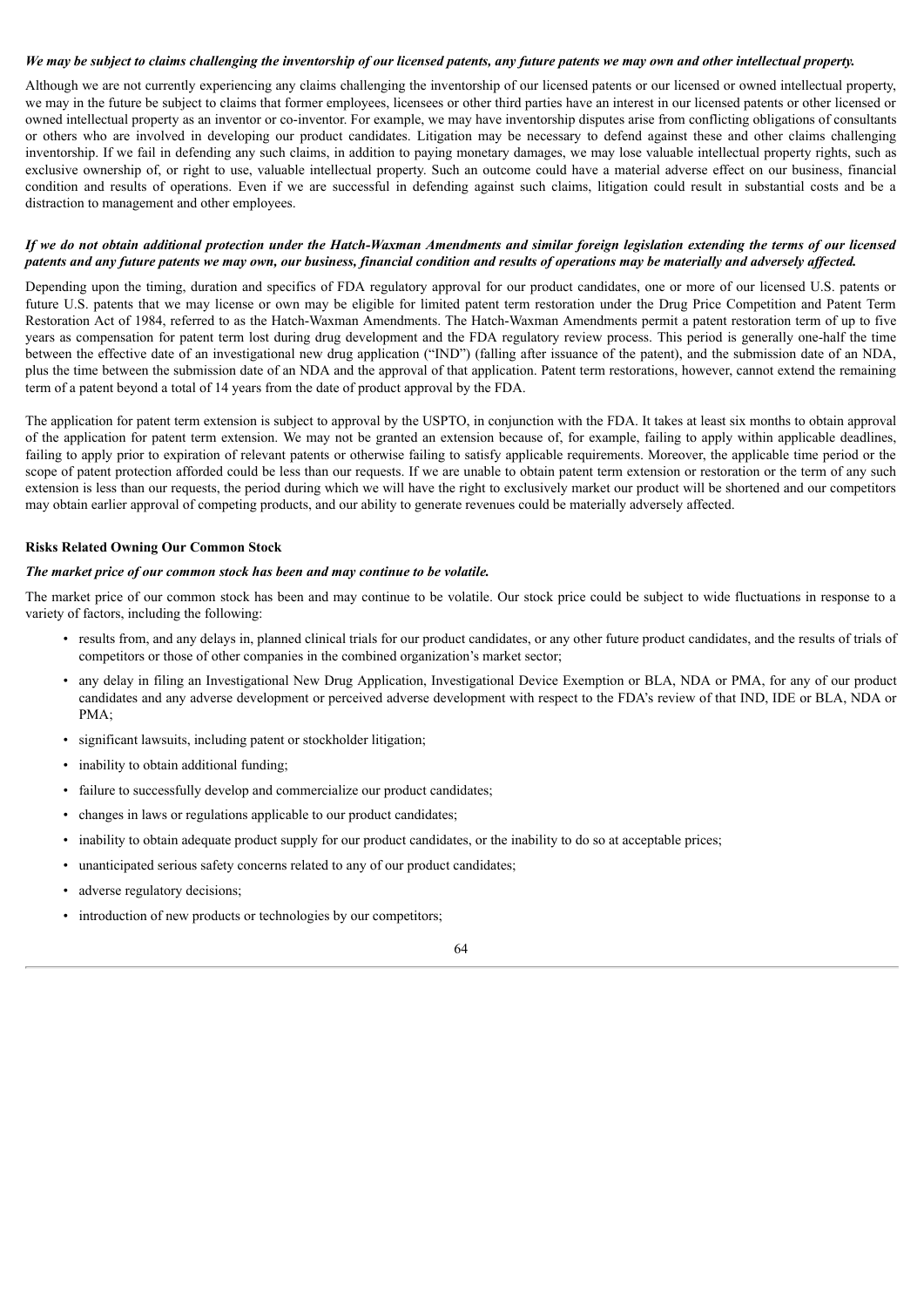- failure to meet or exceed drug development or financial projections we provide to the public;
- failure to meet or exceed the estimates and projections of the investment community;
- the perception of the biopharmaceutical industry by the public, legislatures, regulators and the investment community;
- announcements of significant acquisitions, strategic partnerships, joint ventures or capital commitments by us or our competitors;
- disputes or other developments relating to proprietary rights, including patents, litigation matters and our ability to obtain patent protection for our licensed and owned technologies;
- additions or departures of key scientific or management personnel;
- changes in the market valuations of similar companies;
- general economic and market conditions and overall fluctuations in the U.S. equity market;
- public health crises, pandemics and epidemics, such as the recent coronavirus disease 2019 (COVID-19);
- sales of our common stock by us or our stockholders in the future; and
- trading volume of our common stock.

In addition, the stock market, in general, and small biopharmaceutical companies, in particular, have experienced extreme price and volume fluctuations that have often been unrelated or disproportionate to the operating performance of these companies. Broad market and industry factors may negatively affect the market price of our common stock, regardless of our actual operating performance. Further, a decline in the financial markets and related factors beyond our control may cause our stock price to decline rapidly and unexpectedly.

#### Raising additional capital may cause dilution to our existing stockholders, restrict our operations or require us to relinguish rights to our technologies *or product candidate.*

We may seek additional capital through a combination of public and private equity offerings, debt financings, strategic partnerships and alliances and licensing arrangements. We have a purchase agreement in place with Lincoln Park to sell up to \$10.0 million worth of shares of our common stock, from time to time, to Lincoln Park, under which \$8.5 million remains available for future sale as of September 30, 2020. Any sales under the Lincoln Park arrangement, and to the extent that we raise additional capital through the sale of equity or convertible debt securities, the ownership interests of our stockholders will be diluted, and the terms may include liquidation or other preferences that adversely affect the rights of our stockholders. The incurrence of indebtedness would result in increased fixed payment obligations and could involve certain restrictive covenants, such as limitations on our ability to incur additional debt, limitations on our ability to acquire or license intellectual property rights and other operating restrictions that could adversely impact our ability to conduct our business. If we raise additional funds through strategic partnerships and alliances and licensing arrangements with third parties, we may have to relinquish valuable rights to our technologies or product candidate, or grant licenses on terms unfavorable to us.

#### Anti-takeover provisions in our charter documents and under Delaware law could make an acquisition of us more difficult and may prevent attempts *by our stockholders to replace or remove our management.*

Provisions in our certificate of incorporation and bylaws may delay or prevent an acquisition or a change in management. These provisions include a classified board of directors, a prohibition on actions by written consent of the combined organization's stockholders and the ability of the board of directors to issue preferred stock without stockholder approval. In addition, because we are incorporated in Delaware, we are governed by the provisions of Section 203 of the DGCL, which prohibits stockholders owning in excess of 15% of our outstanding voting stock from merging or combining with us. Although we believe these provisions collectively will provide for an opportunity to receive higher bids by requiring potential acquirers to negotiate with our board of directors, they would apply even if the offer may be considered beneficial by some stockholders. In addition, these provisions may frustrate or prevent any attempts by our stockholders to replace or remove then current management by making it more difficult for stockholders to replace members of the board of directors, which is responsible for appointing the members of management.

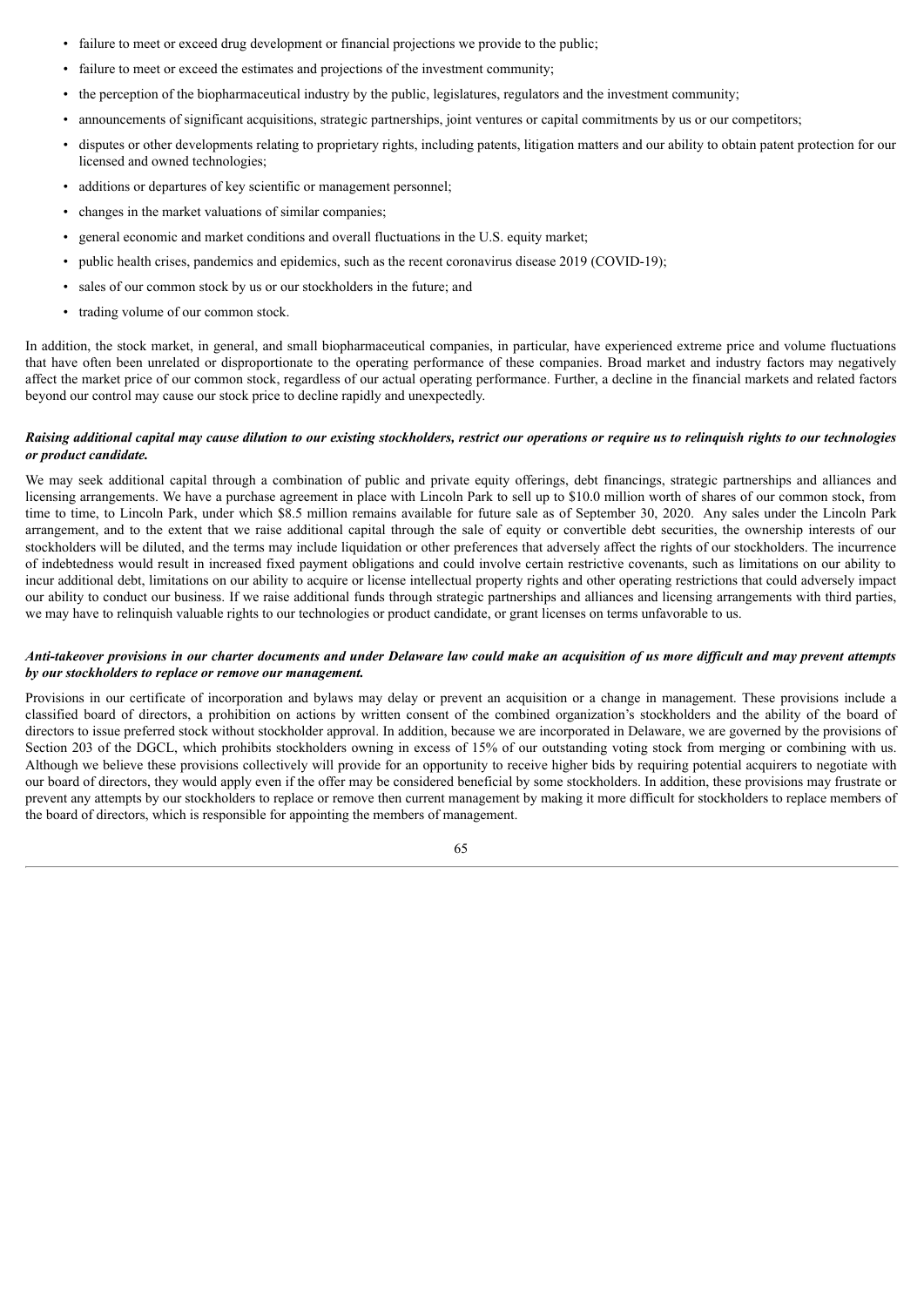## Our pre-Merger net operating loss carryforwards and certain other tax attributes may be subject to limitations. The pre-Merger net operating loss carryforwards and certain other tax attributes of us may also be subject to limitations as a result of ownership changes resulting from the Merger.

In general, a corporation that undergoes an "ownership change" as defined in Section 382 of the Code, is subject to limitations on our ability to utilize our pre-change net operating loss carryforwards to offset future taxable income. In general, an ownership change occurs if the aggregate stock ownership of certain stockholders, generally stockholders beneficially owning five percent or more of a corporation's common stock, applying certain look-through and aggregation rules, increases by more than 50 percentage points over such stockholders' lowest percentage ownership during the testing period, generally three years. We may have experienced ownership changes in the past and we may experience ownership changes in the future. In addition, the closing of the merger may result in an ownership change for us, which could result in limitations on the use of our federal and state net operating loss carryforwards of \$145.5 million and \$76.4 million, respectively, in addition to our federal, including orphan drug, and state research credit carryforwards of \$8.3 million and \$2.4 million, respectively. It is possible that our net operating loss carryforwards and certain other tax attributes may also be subject to limitation as a result of ownership changes in the past and/or the closing of the Merger. Consequently, even if we achieve profitability, we may not be able to utilize a material portion of our net operating loss carryforwards and certain other tax attributes, which could have a material adverse effect on cash flow and results of operations.

#### Our failure to meet the continued listing requirements of the Nasdaq could result in a delisting of our common stock.

We must continue to satisfy the Nasdaq Capital Market's continued listing requirements, including, among other things, the corporate governance requirements and the minimum closing bid price requirement. If we fail to satisfy the continued listing requirements of the Nasdaq, Nasdaq may take steps to delist our common stock. Such a delisting would likely have a negative effect on the price of our common stock and would impair your ability to sell or purchase our common stock when you wish to do so.

On May 29, 2019, Conatus received a letter from the Nasdaq staff indicating that, for the prior thirty consecutive business days, the bid price for its common stock had closed below the minimum \$1.00 per share requirement for continued listing on the Nasdaq Global Market under Nasdaq Listing Rule  $5450(a)(1)$ .

Conatus filed an application to transfer the listing of our common stock from the Nasdaq Global Market to the Nasdaq Capital Market. On November 27, 2019, the application was approved by Nasdaq and a result, Conatus was granted an additional 180-day grace period, until May 25, 2020, to regain compliance with the minimum \$1.00 per share requirement for continued listing on the Nasdaq Capital Market under Nasdaq Listing Rule  $5810(c)(3)$ (A). Subsequently, based on an immediately effective rule change with the SEC on April 16, 2020, the deadline to regain compliance was extended to August 10, 2020.

On May 26, 2020, in connection with, and prior to the completion of, the Merger, we effected a reverse stock split of our common stock, which enabled us to regain compliance with the minimum closing bid price requirement. Even though we have regained compliance with the Nasdaq Capital Market's minimum closing bid price requirement, there is no guarantee that we will remain in compliance with such listing requirements in the future.

In the event of a delisting, we can provide no assurance that any action taken by us to restore compliance with listing requirements would allow our common stock to become listed again, stabilize the market price or improve the liquidity of our common stock, prevent our common stock from dropping below the Nasdaq minimum bid price requirement or prevent future non-compliance with Nasdaq's listing requirements. Delisting from the Nasdaq Capital Market or any Nasdaq market could make trading our common stock more difficult for investors, potentially leading to declines in our share price and liquidity. Without a Nasdaq market listing, stockholders may have a difficult time getting a quote for the sale or purchase of our stock, the sale or purchase of our stock would likely be made more difficult and the trading volume and liquidity of our stock could decline. Delisting from Nasdaq could also result in negative publicity and could also make it more difficult for us to raise additional capital. The absence of such a listing may adversely affect the acceptance of our common stock as currency or the value accorded by other parties. Further, if we are delisted, we would also incur additional costs under state blue sky laws in connection with any sales of our securities. These requirements could severely limit the market liquidity of our common stock and the ability of our stockholders to sell our common stock in the secondary market.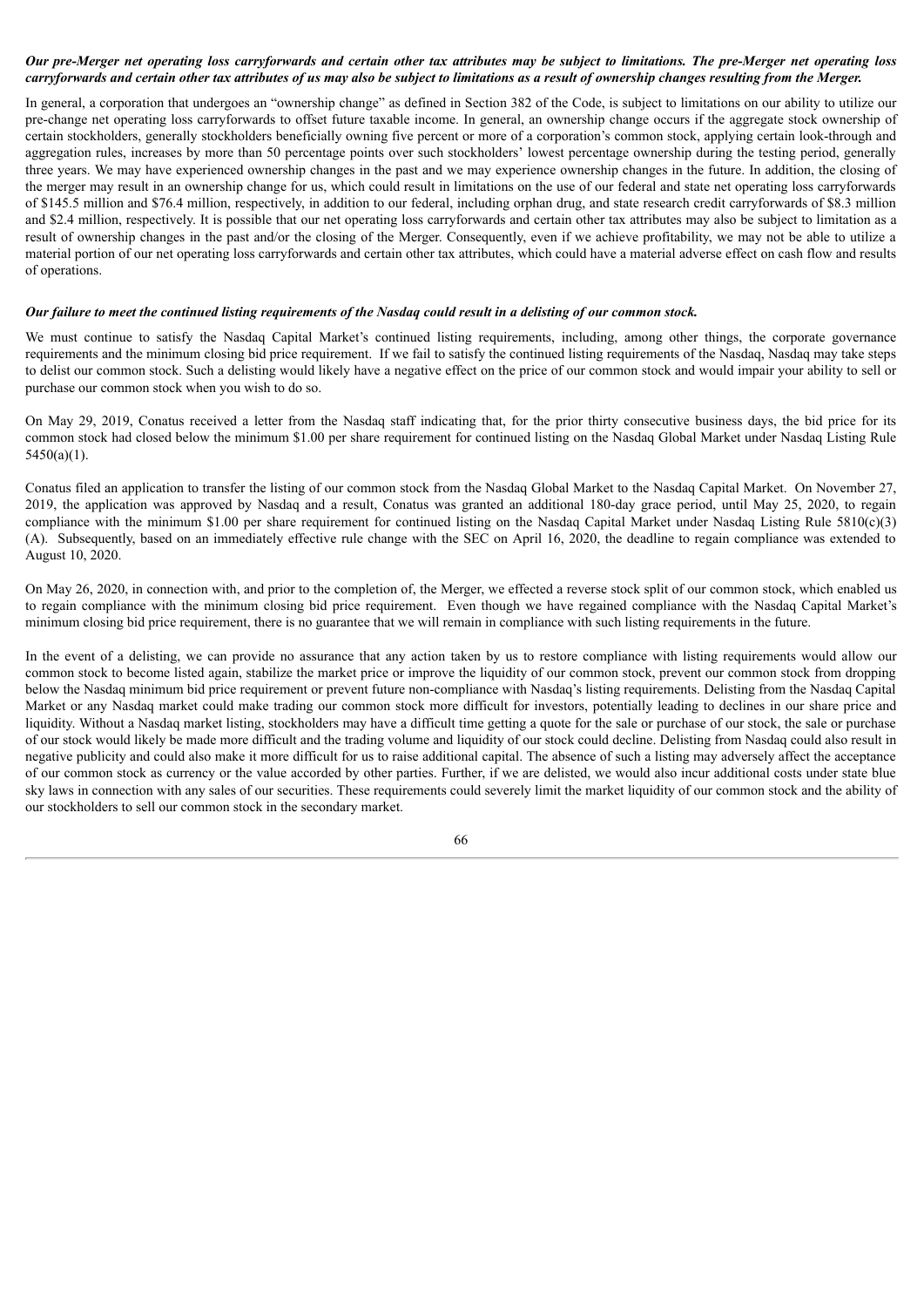#### Sales of a substantial number of shares of our common stock by our stockholders in the public market could cause our stock price to fall.

Sales of a substantial number of shares of our common stock in the public market or the perception that these sales might occur could significantly reduce the market price of our common stock and impair our ability to raise adequate capital through the sale of additional equity securities. We are unable to predict the effect that such sales may have on the prevailing market price of our common stock. As of September 30, 2020, we have outstanding warrants to purchase an aggregate of approximately 4,929 shares of our common stock, and options to purchase an aggregate of approximately 1.5 million shares of our common stock, which, if exercised, may further increase the number of shares of our common stock outstanding and the number of shares eligible for resale in the public market, unless such shares are subject to a lock-up agreement.

## Our internal control over financial reporting may not meet the standards required by Section 404 of the Sarbanes-Oxley Act, and failure to achieve and maintain effective internal control over financial reporting in accordance with Section 404 of the Sarbanes-Oxley Act, could have a material adverse *ef ect on our business and share price.*

Our management is required to report on the effectiveness of our internal control over financial reporting. The rules governing the standards that must be met for our management to assess our internal control over financial reporting are complex and require significant documentation, testing and possible remediation.

We cannot assure you that there will not be material weaknesses or significant deficiencies in our internal control over financial reporting in the future. Any failure to maintain internal control over financial reporting could severely inhibit our ability to accurately report our financial condition, results of operations or cash flows. If we are unable to conclude that our internal control over financial reporting is effective, or if our independent registered public accounting firm determines we have a material weakness or significant deficiency in our internal control over financial reporting once that firm begins our Section 404 reviews, investors may lose confidence in the accuracy and completeness of our financial reports, the market price of our common stock could decline, and we could be subject to sanctions or investigations by Nasdaq, the SEC or other regulatory authorities. Failure to remedy any material weakness in our internal control over financial reporting, or to implement or maintain other effective control systems required of public companies, could also restrict our future access to the capital markets.

#### Our executive officers, directors and principal stockholders own a significant percentage of our stock and, if they choose to act together, will be able to *exert control or significantly influence over matters subject to stockholder approval.*

As of September 30, 2020, our executive officers, directors and greater than 5% stockholders, in the aggregate, own approximately 50.0% of our outstanding common stock. As a result, such persons or their appointees to our board of directors, acting together, will be able to exert control or significantly influence over all matters submitted to our board of directors or stockholders for approval, including the appointment of our management, the election and removal of directors and approval of any significant transaction, as well as our management and business affairs. This concentration of ownership may have the effect of delaying, deferring or preventing a change in control, impeding a merger, consolidation, takeover or other business combination involving us, or discouraging a potential acquiror from making a tender offer or otherwise attempting to obtain control of our business, even if such a transaction would benefit other stockholders.

## **ITEM 2. UNREGISTERED SALES OF EQUITY SECURITIES AND USE OF PROCEEDS.**

#### **Unregistered Sales of Equity Securities**

None.

## **Issuer Purchases of Equity Securities**

None.

## **Use of Proceeds**

Not applicable.

## **ITEM 3. DEFAULTS UPON SENIOR SECURITIES.**

None.

# **ITEM 4. MINE SAFETY DISCLOSURES.**

Not applicable.

## **ITEM 5. OTHER INFORMATION.**

None.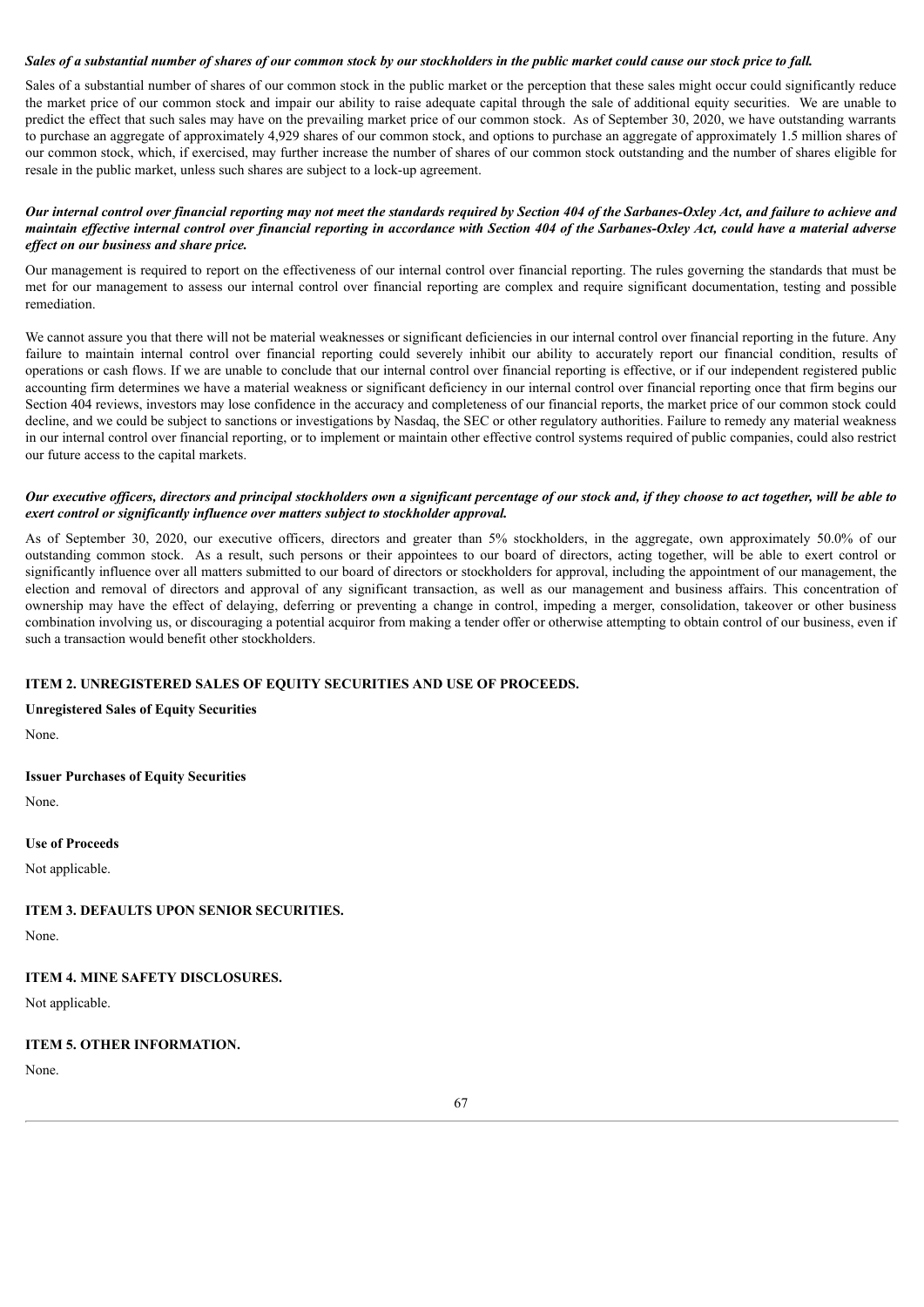# **EXHIBIT INDEX**

| <b>Exhibit</b><br>Number | <b>Description of Exhibit</b>                                                                                                                                                                                                                                                                         |
|--------------------------|-------------------------------------------------------------------------------------------------------------------------------------------------------------------------------------------------------------------------------------------------------------------------------------------------------|
| 3.1                      | Amended and Restated Certificate of Incorporation of the Company (incorporated by reference to Exhibit 3.1 to the Company's Current<br>Report on Form 8-K filed with the Securities and Exchange Commission on August 1, 2013).                                                                       |
| 3.2                      | Certificate of Amendment (incorporated by reference to Exhibit 3.1 to the Company's Current Report on Form 8-K filed with the Securities<br>and Exchange Commission on May 27, 2020).                                                                                                                 |
| 3.3                      | Certificate of Amendment (incorporated by reference to Exhibit 3.2 to the Company's Current Report on Form 8-K filed with the Securities<br>and Exchange Commission on May 27, 2020).                                                                                                                 |
| 3.4                      | Amended and Restated Bylaws (incorporated by reference to Exhibit 3.3 to the Company's Current Report on Form 8-K filed with the<br>Securities and Exchange Commission on May 27, 2020).                                                                                                              |
| 4.1                      | Specimen Common Stock Certificate (incorporated by reference to Exhibit 4.1 to the Company's Quarterly Report on Form10-Q filed with<br>the Securities and Exchange Commission on August 13, 2020).                                                                                                   |
| 4.5                      | Form of Warrant (incorporated by reference to Exhibit 4.5 to the Company's Registration Statement on Form S-4 (Registration No. 333-<br>236332) filed with the Securities and Exchange Commission on February 7, 2020).                                                                               |
| 10.1                     | Collaborative Development and Commercialization Agreement, by and between the Company and Amerimmune LLC, dated October 26,<br>2020 (incorporated by reference to Exhibit 10.1 to the Company's Current Report on Form 8-K filed with the Securities and Exchange<br>Commission on October 26, 2020). |
| 31.1                     | Certification of Principal Executive Officer Pursuant to Rules 13a-14(a) and 15d-14(a) under the Securities Exchange Act of 1934, as<br>Adopted Pursuant to Section 302 of the Sarbanes-Oxley Act of 2002.                                                                                            |
| 31.2                     | Certification of Principal Financial Officer Pursuant to Rules 13a-14(a) and 15d-14(a) under the Securities Exchange Act of 1934, as<br>Adopted Pursuant to Section 302 of the Sarbanes-Oxley Act of 2002.                                                                                            |
| $32.1*$                  | Certification of Principal Executive Officer Pursuant to 18 U.S.C. Section 1350, as Adopted Pursuant to Section 906 of the Sarbanes-Oxley<br><b>Act of 2002</b>                                                                                                                                       |
| $32.2*$                  | Certification of Principal Financial Officer Pursuant to 18 U.S.C. Section 1350, as Adopted Pursuant to Section 906 of the Sarbanes-Oxley<br>Act of 2002.                                                                                                                                             |
| 101.INS                  | XBRL Instance Document. (1)                                                                                                                                                                                                                                                                           |
| 101.SCH                  | XBRL Taxonomy Extension Schema Document. (1)                                                                                                                                                                                                                                                          |
| 101.CAL                  | XBRL Taxonomy Extension Calculation Linkbase Document. (1)                                                                                                                                                                                                                                            |
| 101.DEF                  | XBRL Taxonomy Extension Definition Linkbase Document. (1)                                                                                                                                                                                                                                             |
| 101.LAB                  | XBRL Taxonomy Extension Label Linkbase Document. (1)                                                                                                                                                                                                                                                  |
| 101.PRE                  | XBRL Taxonomy Extension Presentation Linkbase Document. (1)                                                                                                                                                                                                                                           |

(1) Furnished, not filed.

These certifications are being furnished solely to accompany this Quarterly Report pursuant to 18 U.S.C. Section 1350, and are not being filed for purposes of Section 18 of the Securities Exchange Act of 1934 and are not subject to the liability of that section. These certifications are not to be incorporated by reference into any filing of the Company, whether made before or after the date hereof, regardless of any general incorporation language in such filing.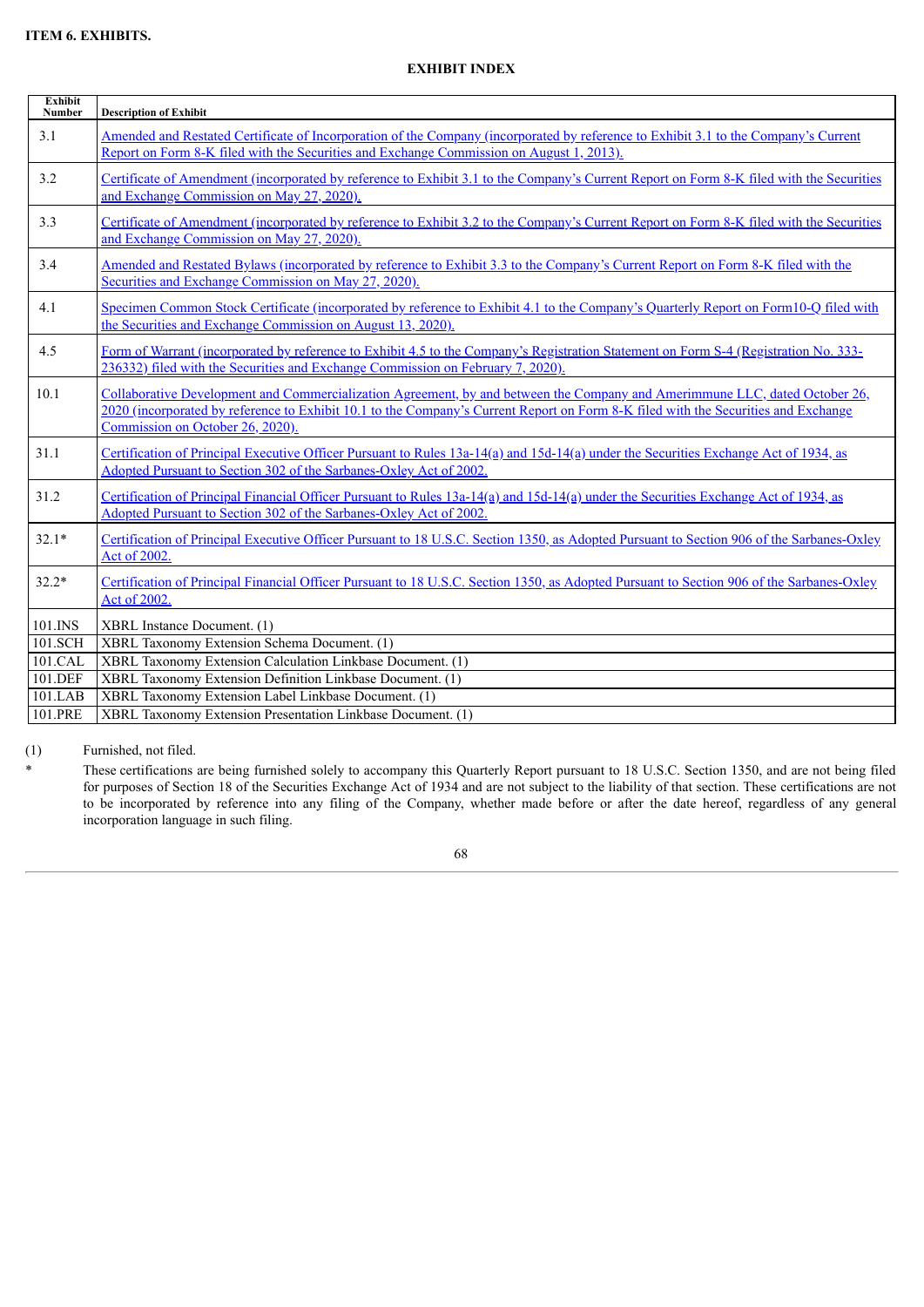## **SIGNATURES**

Pursuant to the requirements of the Securities Exchange Act of 1934, the registrant has duly caused this report to be signed on its behalf by the undersigned thereunto duly authorized.

Date: November 10, 2020 By: /s/ Richard W. Pascoe

Date: November 10, 2020 By: /s/ Susan A. Knudson

# Histogen Inc.

Richard W. Pascoe *President and Chief Executive Of icer (Principal Executive Of icer)*

Susan A. Knudson *Executive Vice President, Chief Financial Of icer, Chief Compliance Of icer & Corporate Secretary (Principal Financial Of icer)*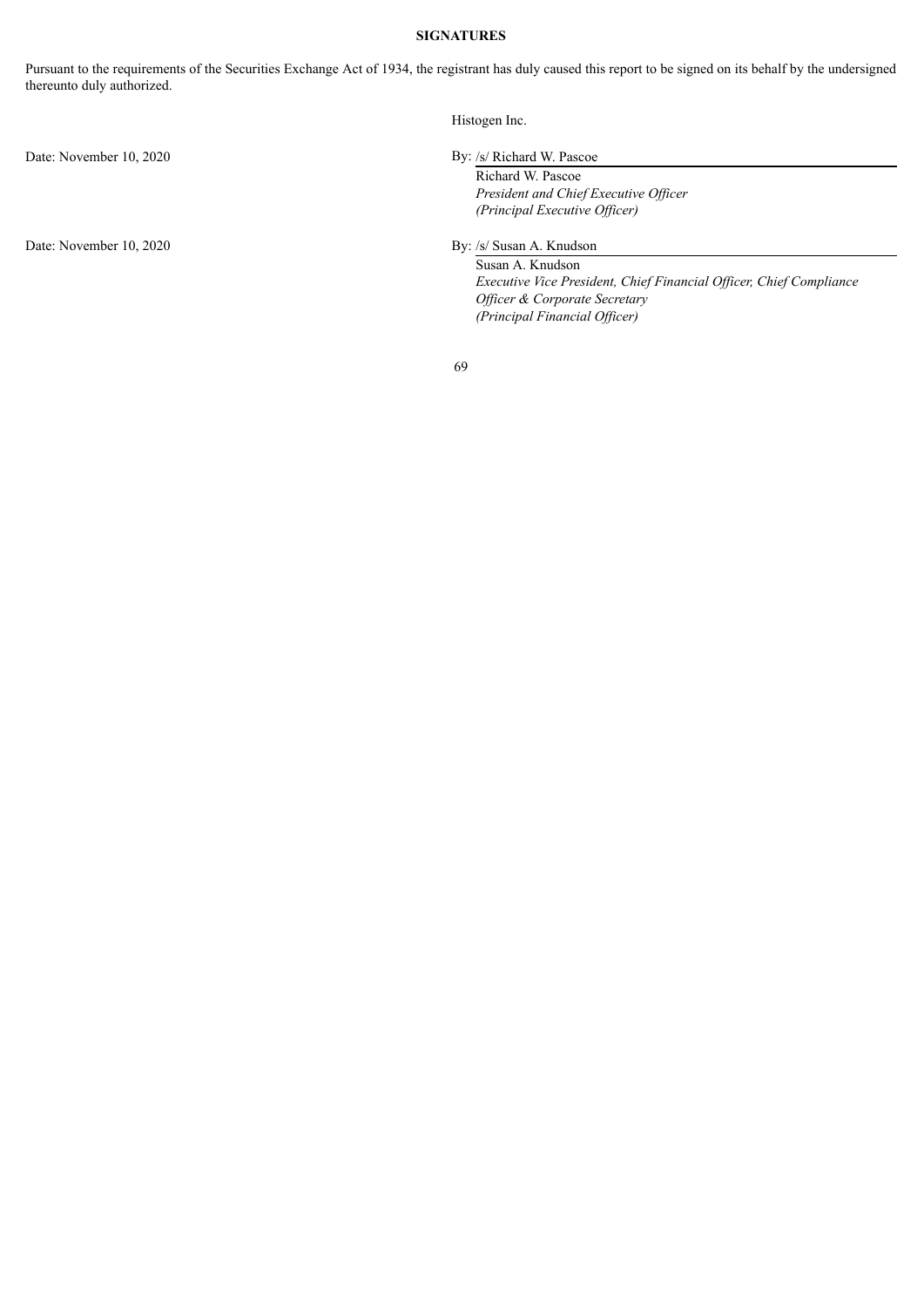# **CERTIFICATION PURSUANT TO RULES 13a-14(a) AND 15d-14(a) UNDER THE SECURITIES EXCHANGE ACT OF 1934, AS ADOPTED PURSUANT TO SECTION 302 OF THE SARBANES-OXLEY ACT OF 2002**

<span id="page-69-0"></span>I, Richard W. Pascoe, certify that:

- 1. I have reviewed this Quarterly Report of Histogen Inc.;
- 2. Based on my knowledge, this report does not contain any untrue statement of a material fact or omit to state a material fact necessary to make the statements made, in light of the circumstances under which such statements were made, not misleading with respect to the period covered by this report;
- 3. Based on my knowledge, the financial statements, and other financial information included in this report, fairly present in all material respects the financial condition, results of operations and cash flows of the registrant as of, and for, the periods presented in this report;
- 4. The registrant's other certifying officer(s) and I are responsible for establishing and maintaining disclosure controls and procedures (as defined in Exchange Act Rules 13a-15(e) and 15d-15(e)) and internal control over financial reporting (as defined in Exchange Act Rules 13a-15(f) and 15d-15(f)) for the registrant and have:
	- (a) Designed such disclosure controls and procedures, or caused such disclosure controls and procedures to be designed under our supervision, to ensure that material information relating to the registrant, including its consolidated subsidiaries, is made known to us by others within those entities, particularly during the period in which this report is being prepared;
	- (b) Designed such internal control over financial reporting, or caused such internal control over financial reporting to be designed under our supervision, to provide reasonable assurance regarding the reliability of financial reporting and the preparation of financial statements for external purposes in accordance with generally accepted accounting principles:
	- (c) Evaluated the effectiveness of the registrant's disclosure controls and procedures and presented in this report our conclusions about the effectiveness of the disclosure controls and procedures, as of the end of the period covered by this report based on such evaluation; and
	- (d) Disclosed in this report any change in the registrant's internal control over financial reporting that occurred during the registrant's most recent fiscal quarter (the registrant's fourth fiscal quarter in the case of an annual report) that has materially affected, or is reasonably likely to materially affect, the registrant's internal control over financial reporting; and
- 5. The registrant's other certifying officer(s) and I have disclosed, based on our most recent evaluation of internal control over financial reporting, to the registrant's auditors and the audit committee of the registrant's board of directors (or persons performing the equivalent functions):
	- (a) All significant deficiencies and material weaknesses in the design or operation of internal control over financial reporting which are reasonably likely to adversely affect the registrant's ability to record, process, summarize and report financial information; and
	- (b) Any fraud, whether or not material, that involves management or other employees who have a significant role in the registrant's internal control over financial reporting.

Date: November 10, 2020 By: /s/ Richard W. Pascoe

Richard W. Pascoe *President and Chief Executive Of icer (Principal Executive Of icer)*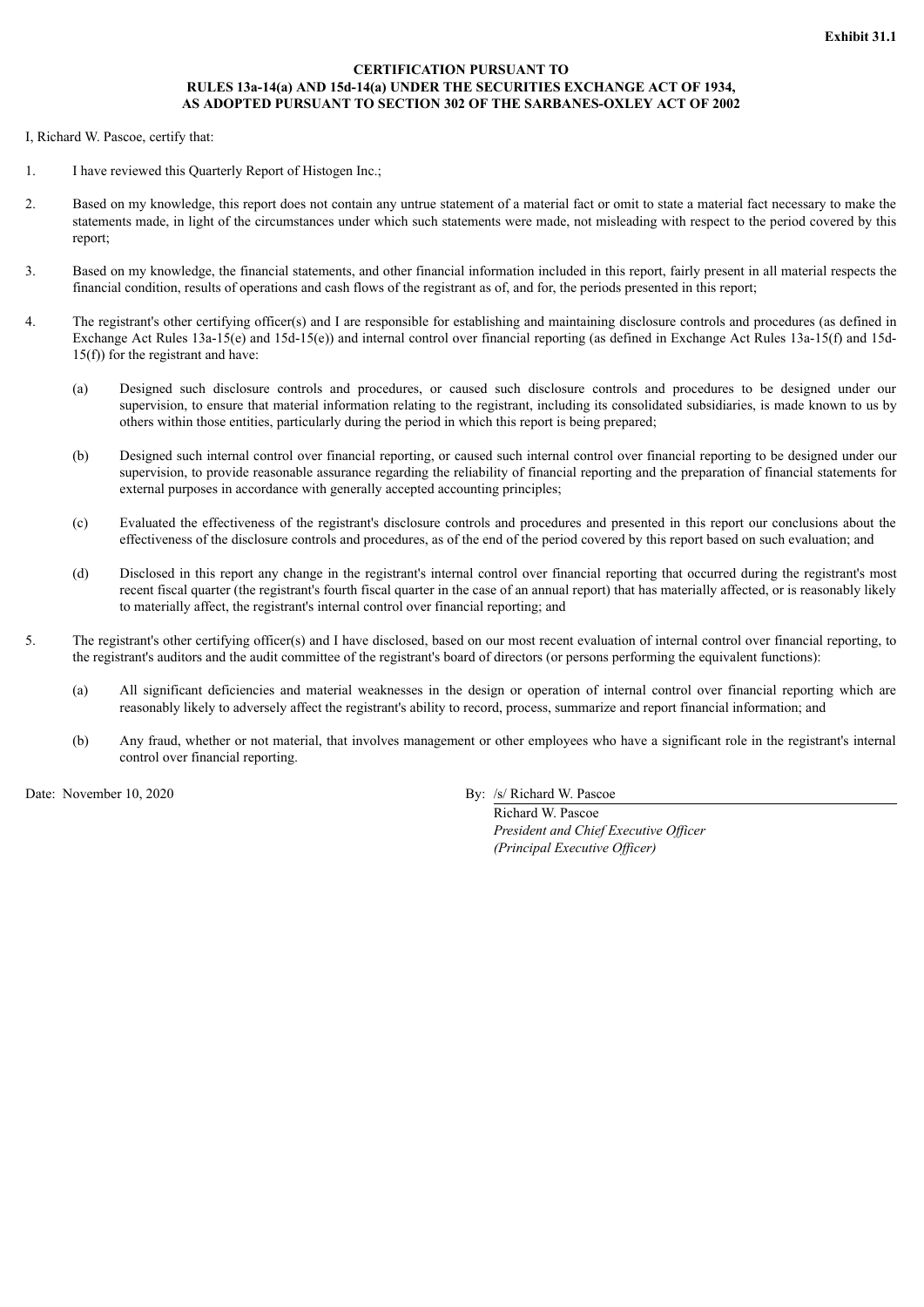# **CERTIFICATION PURSUANT TO RULES 13a-14(a) AND 15d-14(a) UNDER THE SECURITIES EXCHANGE ACT OF 1934, AS ADOPTED PURSUANT TO SECTION 302 OF THE SARBANES-OXLEY ACT OF 2002**

<span id="page-70-0"></span>I, Susan A. Knudson, certify that:

- 1. I have reviewed this Quarterly Report of Histogen Inc.;
- 2. Based on my knowledge, this report does not contain any untrue statement of a material fact or omit to state a material fact necessary to make the statements made, in light of the circumstances under which such statements were made, not misleading with respect to the period covered by this report;
- 3. Based on my knowledge, the financial statements, and other financial information included in this report, fairly present in all material respects the financial condition, results of operations and cash flows of the registrant as of, and for, the periods presented in this report;
- 4. The registrant's other certifying officer(s) and I are responsible for establishing and maintaining disclosure controls and procedures (as defined in Exchange Act Rules 13a-15(e) and 15d-15(e)) and internal control over financial reporting (as defined in Exchange Act Rules 13a-15(f) and 15d-15(f)) for the registrant and have:
	- (a) Designed such disclosure controls and procedures, or caused such disclosure controls and procedures to be designed under our supervision, to ensure that material information relating to the registrant, including its consolidated subsidiaries, is made known to us by others within those entities, particularly during the period in which this report is being prepared;
	- (b) Designed such internal control over financial reporting, or caused such internal control over financial reporting to be designed under our supervision, to provide reasonable assurance regarding the reliability of financial reporting and the preparation of financial statements for external purposes in accordance with generally accepted accounting principles;
	- (c) Evaluated the effectiveness of the registrant's disclosure controls and procedures and presented in this report our conclusions about the effectiveness of the disclosure controls and procedures, as of the end of the period covered by this report based on such evaluation; and
	- (d) Disclosed in this report any change in the registrant's internal control over financial reporting that occurred during the registrant's most recent fiscal quarter (the registrant's fourth fiscal quarter in the case of an annual report) that has materially affected, or is reasonably likely to materially affect, the registrant's internal control over financial reporting; and
- 5. The registrant's other certifying officer(s) and I have disclosed, based on our most recent evaluation of internal control over financial reporting, to the registrant's auditors and the audit committee of the registrant's board of directors (or persons performing the equivalent functions):
	- (a) All significant deficiencies and material weaknesses in the design or operation of internal control over financial reporting which are reasonably likely to adversely affect the registrant's ability to record, process, summarize and report financial information; and
	- (b) Any fraud, whether or not material, that involves management or other employees who have a significant role in the registrant's internal control over financial reporting.

Date: November 10, 2020 By: /s/ Susan A. Knudson

Susan A. Knudson *Executive Vice President, Chief Financial Of icer, Chief Compliance Of icer & Corporate Secretary (Principal Financial Of icer)*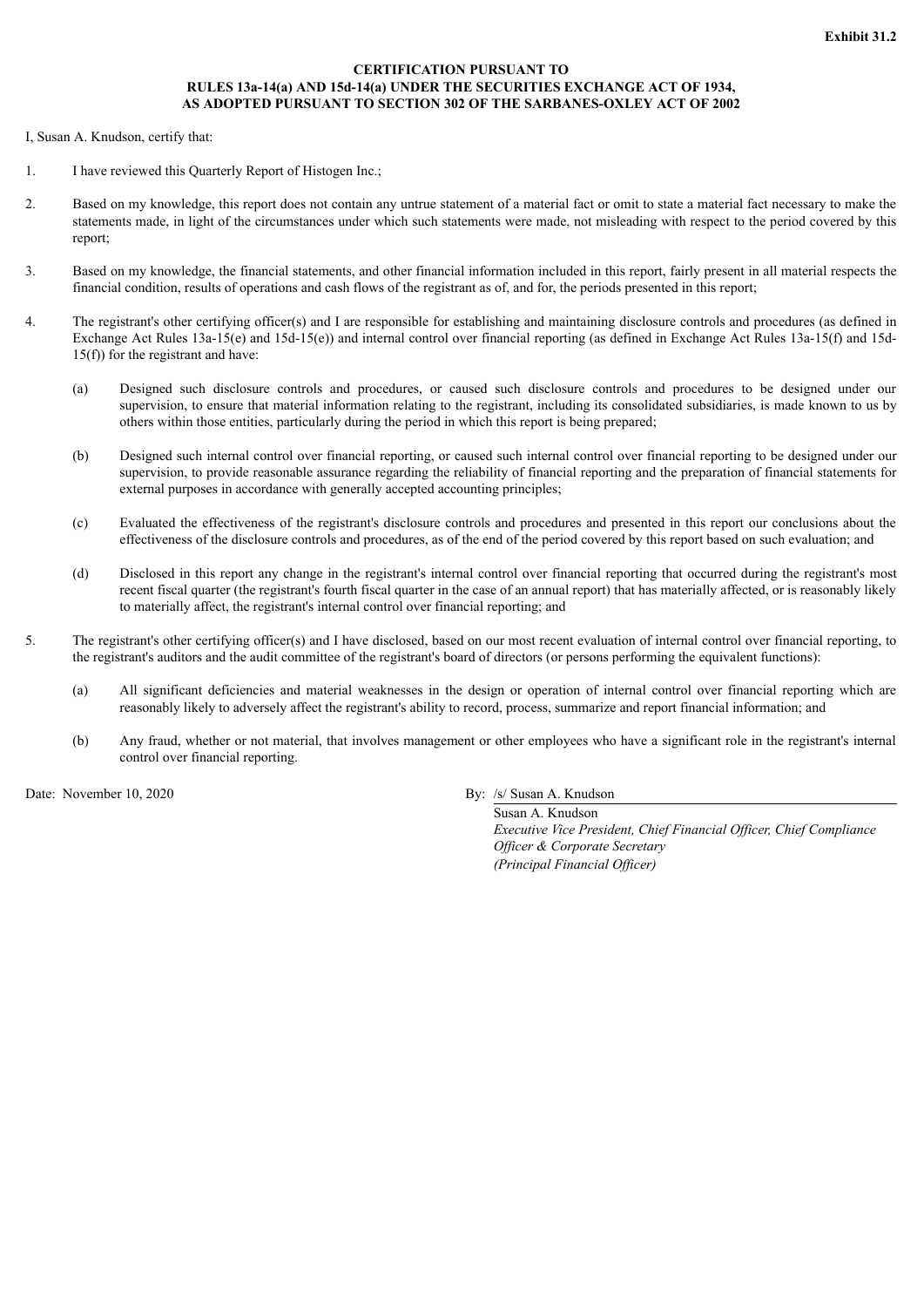## **CERTIFICATION PURSUANT TO 18 U.S.C. SECTION 1350, AS ADOPTED PURSUANT TO SECTION 906 OF THE SARBANES-OXLEY ACT OF 2002**

<span id="page-71-0"></span>In connection with the Quarterly Report of Histogen Inc. (the "Company") on Form 10-Q for the period ending September 30, 2020 as filed with the Securities and Exchange Commission on the date hereof (the "Report"), I certify, pursuant to 18 U.S.C. § 1350, as adopted pursuant to § 906 of the Sarbanes-Oxley Act of 2002, that:

- (1) The Report fully complies with the requirements of section 13(a) or 15(d) of the Securities Exchange Act of 1934; and
- (2) The information contained in the Report fairly presents, in all material respects, the financial condition and result of operations of the Company.

Date: November 10, 2020 By: /s/ Richard W. Pascoe

Richard W. Pascoe *President and Chief Executive Of icer (Principal Executive Of icer)*